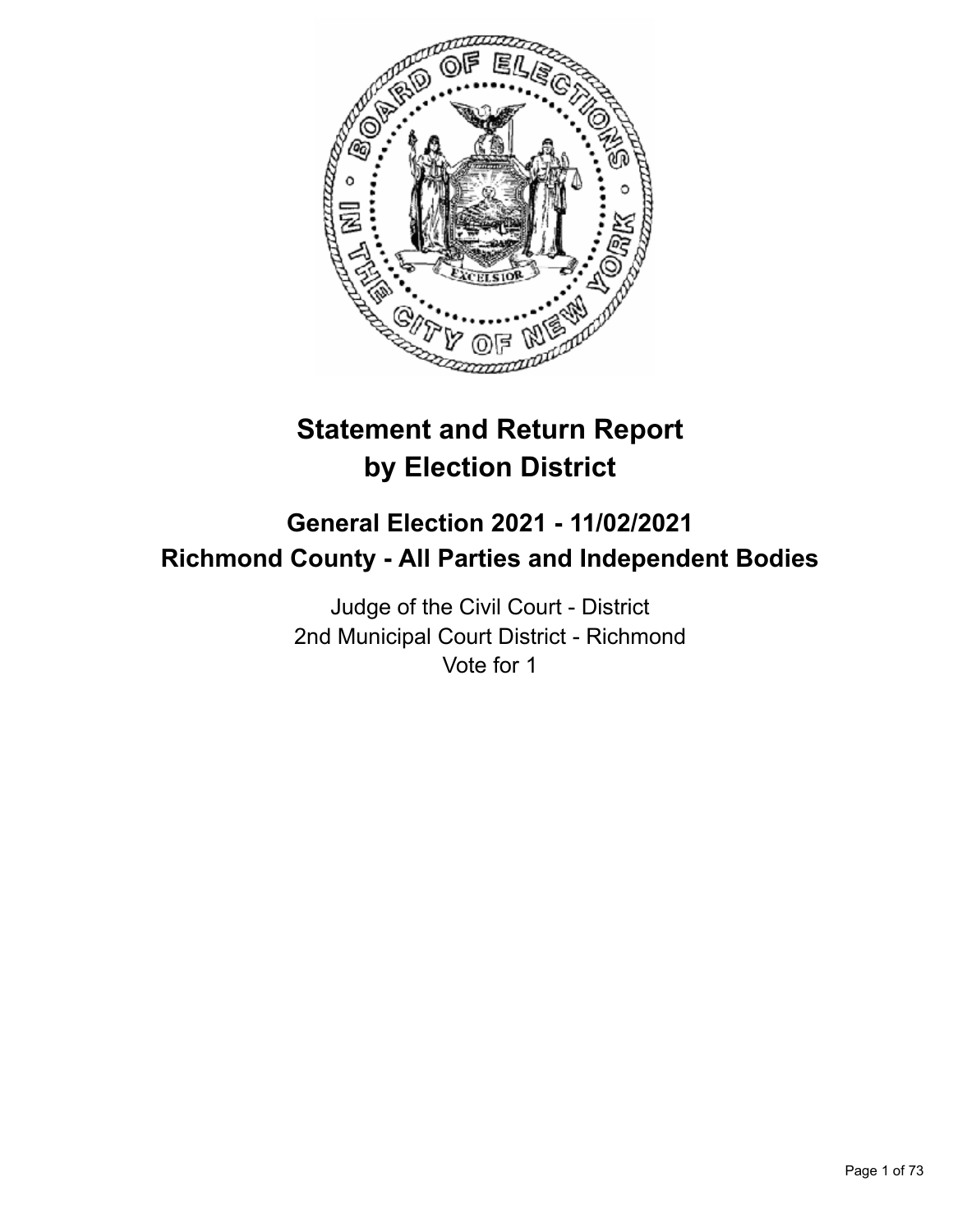

| <b>PUBLIC COUNTER</b>                                    | 229 |
|----------------------------------------------------------|-----|
| <b>MANUALLY COUNTED EMERGENCY</b>                        | 0   |
| ABSENTEE / MILITARY                                      | 23  |
| AFFIDAVIT                                                |     |
| <b>Total Ballots</b>                                     | 253 |
| Less - Inapplicable Federal/Special Presidential Ballots | 0   |
| <b>Total Applicable Ballots</b>                          | 253 |
| MARIA NOVAK (DEMOCRATIC)                                 | 184 |
| BRENDAN T. LANTRY (REPUBLICAN)                           | 53  |
| BRENDAN T. LANTRY (CONSERVATIVE)                         | 2   |
| <b>Total Votes</b>                                       | 239 |
| Unrecorded                                               | 14  |

#### **049/61**

| <b>PUBLIC COUNTER</b>                                    | 144      |
|----------------------------------------------------------|----------|
| <b>MANUALLY COUNTED EMERGENCY</b>                        | $\Omega$ |
| ABSENTEE / MILITARY                                      | 3        |
| <b>AFFIDAVIT</b>                                         | 0        |
| <b>Total Ballots</b>                                     | 147      |
| Less - Inapplicable Federal/Special Presidential Ballots | $\Omega$ |
| <b>Total Applicable Ballots</b>                          | 147      |
| MARIA NOVAK (DEMOCRATIC)                                 | 100      |
| BRENDAN T. LANTRY (REPUBLICAN)                           | 32       |
| BRENDAN T. LANTRY (CONSERVATIVE)                         | 2        |
| CLAY JONES (WRITE-IN)                                    | 1        |
| <b>Total Votes</b>                                       | 135      |
| Unrecorded                                               | 12       |

| <b>PUBLIC COUNTER</b>                                    | 163 |
|----------------------------------------------------------|-----|
| <b>MANUALLY COUNTED EMERGENCY</b>                        | 0   |
| ABSENTEE / MILITARY                                      | 7   |
| AFFIDAVIT                                                | 0   |
| <b>Total Ballots</b>                                     | 170 |
| Less - Inapplicable Federal/Special Presidential Ballots | 0   |
| <b>Total Applicable Ballots</b>                          | 170 |
| MARIA NOVAK (DEMOCRATIC)                                 | 111 |
| BRENDAN T. LANTRY (REPUBLICAN)                           | 43  |
| BRENDAN T. LANTRY (CONSERVATIVE)                         | 3   |
| <b>Total Votes</b>                                       | 157 |
| Unrecorded                                               | 13  |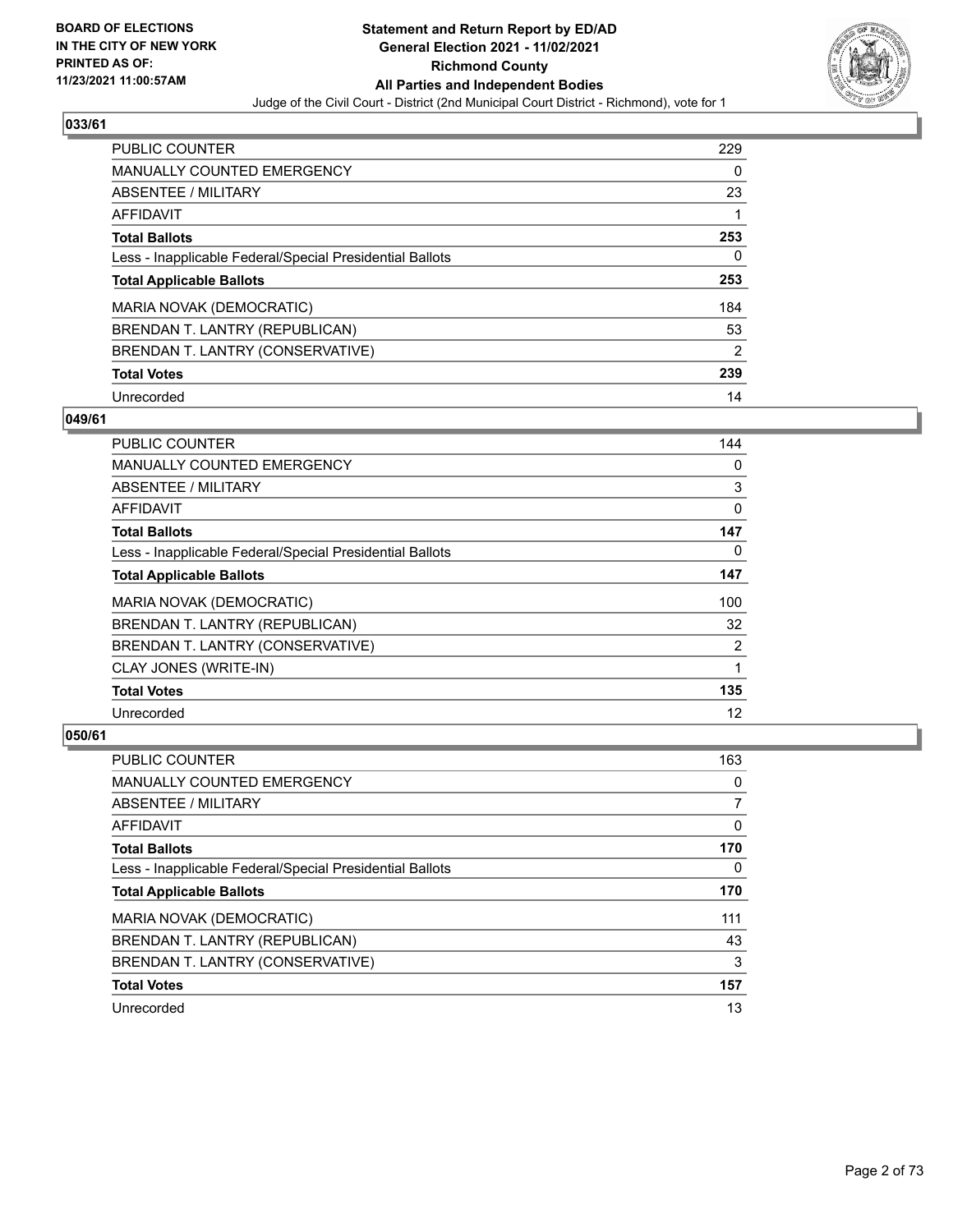

| <b>PUBLIC COUNTER</b>                                    | 290 |
|----------------------------------------------------------|-----|
| <b>MANUALLY COUNTED EMERGENCY</b>                        | 0   |
| ABSENTEE / MILITARY                                      | 21  |
| AFFIDAVIT                                                | 0   |
| <b>Total Ballots</b>                                     | 311 |
| Less - Inapplicable Federal/Special Presidential Ballots | 0   |
| <b>Total Applicable Ballots</b>                          | 311 |
| MARIA NOVAK (DEMOCRATIC)                                 | 207 |
| BRENDAN T. LANTRY (REPUBLICAN)                           | 87  |
| BRENDAN T. LANTRY (CONSERVATIVE)                         | 3   |
| <b>Total Votes</b>                                       | 297 |
| Unrecorded                                               | 14  |

#### **052/61**

| <b>PUBLIC COUNTER</b>                                    | 278      |
|----------------------------------------------------------|----------|
| <b>MANUALLY COUNTED EMERGENCY</b>                        | 0        |
| ABSENTEE / MILITARY                                      | 29       |
| <b>AFFIDAVIT</b>                                         |          |
| <b>Total Ballots</b>                                     | 308      |
| Less - Inapplicable Federal/Special Presidential Ballots | $\Omega$ |
| <b>Total Applicable Ballots</b>                          | 308      |
| MARIA NOVAK (DEMOCRATIC)                                 | 151      |
| BRENDAN T. LANTRY (REPUBLICAN)                           | 119      |
| BRENDAN T. LANTRY (CONSERVATIVE)                         | 8        |
| <b>Total Votes</b>                                       | 278      |
| Unrecorded                                               | 30       |

| <b>PUBLIC COUNTER</b>                                    | 187            |
|----------------------------------------------------------|----------------|
| <b>MANUALLY COUNTED EMERGENCY</b>                        | $\Omega$       |
| ABSENTEE / MILITARY                                      | 12             |
| AFFIDAVIT                                                | $\overline{2}$ |
| <b>Total Ballots</b>                                     | 201            |
| Less - Inapplicable Federal/Special Presidential Ballots | 0              |
| <b>Total Applicable Ballots</b>                          | 201            |
| MARIA NOVAK (DEMOCRATIC)                                 | 165            |
| BRENDAN T. LANTRY (REPUBLICAN)                           | 14             |
| BRENDAN T. LANTRY (CONSERVATIVE)                         | $\overline{4}$ |
| <b>Total Votes</b>                                       | 183            |
| Unrecorded                                               | 18             |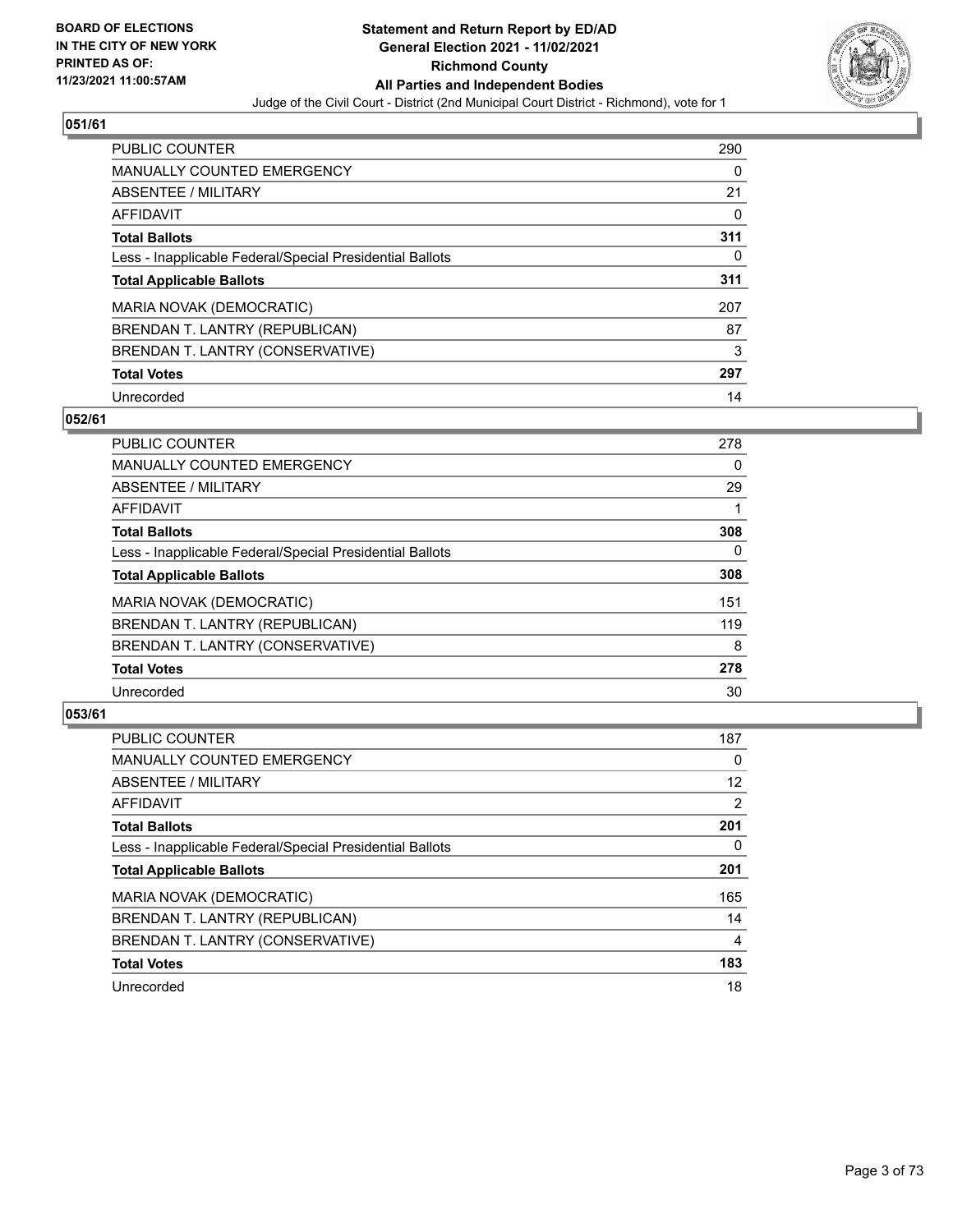

| <b>PUBLIC COUNTER</b>                                    | 132 |
|----------------------------------------------------------|-----|
| <b>MANUALLY COUNTED EMERGENCY</b>                        | 0   |
| ABSENTEE / MILITARY                                      | 78  |
| <b>AFFIDAVIT</b>                                         | 2   |
| <b>Total Ballots</b>                                     | 212 |
| Less - Inapplicable Federal/Special Presidential Ballots | 0   |
| <b>Total Applicable Ballots</b>                          | 212 |
| MARIA NOVAK (DEMOCRATIC)                                 | 134 |
| BRENDAN T. LANTRY (REPUBLICAN)                           | 38  |
| BRENDAN T. LANTRY (CONSERVATIVE)                         | 9   |
| <b>Total Votes</b>                                       | 181 |
| Unrecorded                                               | 31  |

#### **055/61**

| <b>PUBLIC COUNTER</b>                                    | 216 |
|----------------------------------------------------------|-----|
| <b>MANUALLY COUNTED EMERGENCY</b>                        | 0   |
| ABSENTEE / MILITARY                                      | 9   |
| <b>AFFIDAVIT</b>                                         |     |
| <b>Total Ballots</b>                                     | 226 |
| Less - Inapplicable Federal/Special Presidential Ballots | 0   |
| <b>Total Applicable Ballots</b>                          | 226 |
| MARIA NOVAK (DEMOCRATIC)                                 | 180 |
| BRENDAN T. LANTRY (REPUBLICAN)                           | 31  |
| BRENDAN T. LANTRY (CONSERVATIVE)                         | 4   |
| <b>Total Votes</b>                                       | 215 |
| Unrecorded                                               | 11  |

| <b>PUBLIC COUNTER</b>                                    | 214            |
|----------------------------------------------------------|----------------|
| <b>MANUALLY COUNTED EMERGENCY</b>                        | $\Omega$       |
| ABSENTEE / MILITARY                                      | 20             |
| <b>AFFIDAVIT</b>                                         |                |
| <b>Total Ballots</b>                                     | 235            |
| Less - Inapplicable Federal/Special Presidential Ballots | 0              |
| <b>Total Applicable Ballots</b>                          | 235            |
| MARIA NOVAK (DEMOCRATIC)                                 | 174            |
| BRENDAN T. LANTRY (REPUBLICAN)                           | 45             |
| BRENDAN T. LANTRY (CONSERVATIVE)                         | $\overline{4}$ |
| <b>Total Votes</b>                                       | 223            |
| Unrecorded                                               | 12             |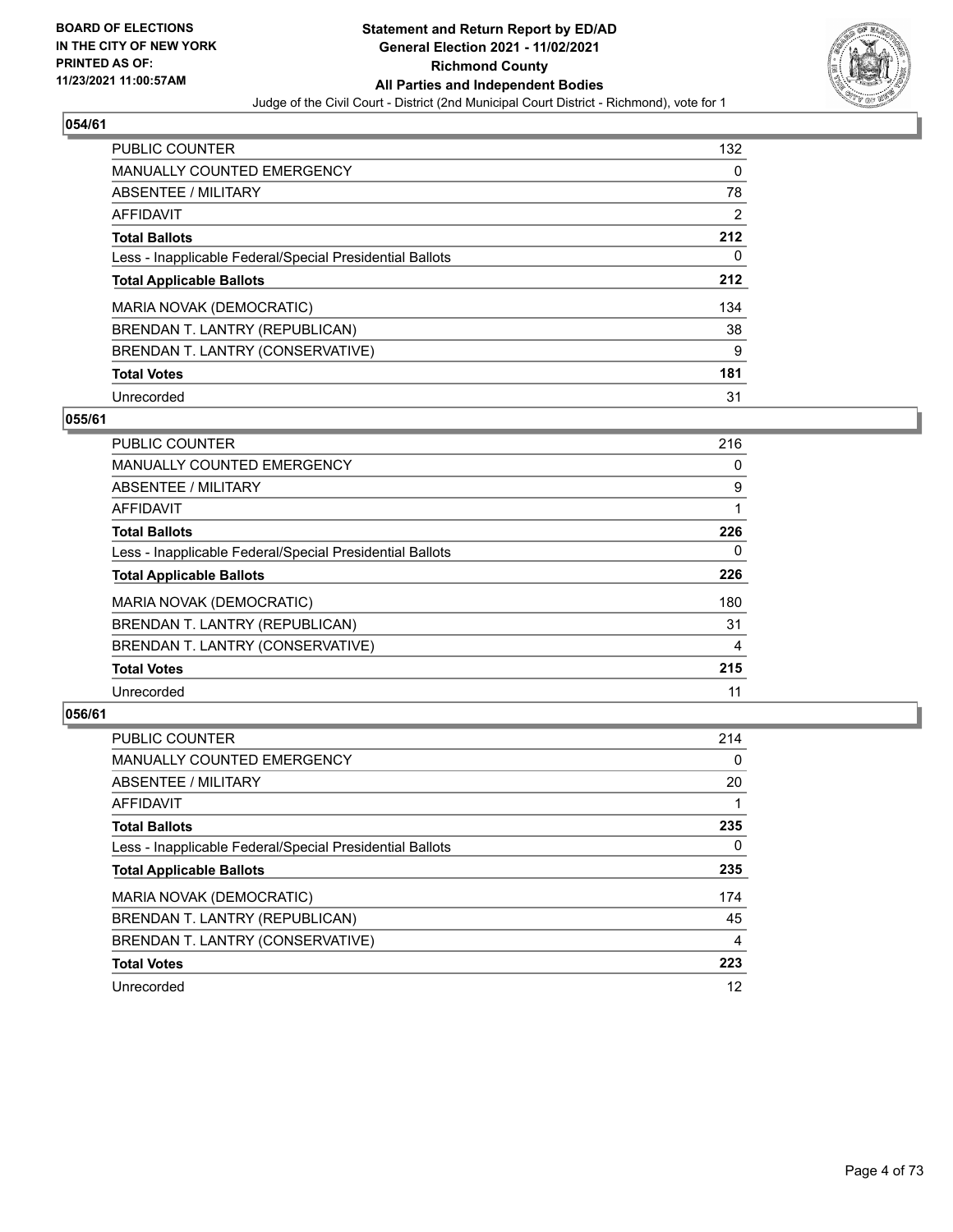

| PUBLIC COUNTER                                           | 298 |
|----------------------------------------------------------|-----|
| <b>MANUALLY COUNTED EMERGENCY</b>                        | 0   |
| ABSENTEE / MILITARY                                      | 23  |
| <b>AFFIDAVIT</b>                                         |     |
| <b>Total Ballots</b>                                     | 322 |
| Less - Inapplicable Federal/Special Presidential Ballots | 0   |
| <b>Total Applicable Ballots</b>                          | 322 |
| MARIA NOVAK (DEMOCRATIC)                                 | 182 |
| BRENDAN T. LANTRY (REPUBLICAN)                           | 112 |
| BRENDAN T. LANTRY (CONSERVATIVE)                         | 12  |
| UNATTRIBUTABLE WRITE-IN (WRITE-IN)                       | 1   |
| <b>Total Votes</b>                                       | 307 |
| Unrecorded                                               | 15  |

## **058/61**

| <b>PUBLIC COUNTER</b>                                    | 168      |
|----------------------------------------------------------|----------|
| <b>MANUALLY COUNTED EMERGENCY</b>                        | 0        |
| ABSENTEE / MILITARY                                      | 9        |
| AFFIDAVIT                                                | $\Omega$ |
| <b>Total Ballots</b>                                     | 177      |
| Less - Inapplicable Federal/Special Presidential Ballots | 0        |
| <b>Total Applicable Ballots</b>                          | 177      |
| MARIA NOVAK (DEMOCRATIC)                                 | 156      |
| BRENDAN T. LANTRY (REPUBLICAN)                           | 6        |
| BRENDAN T. LANTRY (CONSERVATIVE)                         |          |
| <b>Total Votes</b>                                       | 163      |
| Unrecorded                                               | 14       |

| <b>PUBLIC COUNTER</b>                                    | 222 |
|----------------------------------------------------------|-----|
| <b>MANUALLY COUNTED EMERGENCY</b>                        | 0   |
| ABSENTEE / MILITARY                                      | 23  |
| AFFIDAVIT                                                | 0   |
| <b>Total Ballots</b>                                     | 245 |
| Less - Inapplicable Federal/Special Presidential Ballots | 0   |
| <b>Total Applicable Ballots</b>                          | 245 |
| MARIA NOVAK (DEMOCRATIC)                                 | 189 |
| BRENDAN T. LANTRY (REPUBLICAN)                           | 36  |
| BRENDAN T. LANTRY (CONSERVATIVE)                         | 2   |
| <b>Total Votes</b>                                       | 227 |
| Unrecorded                                               | 18  |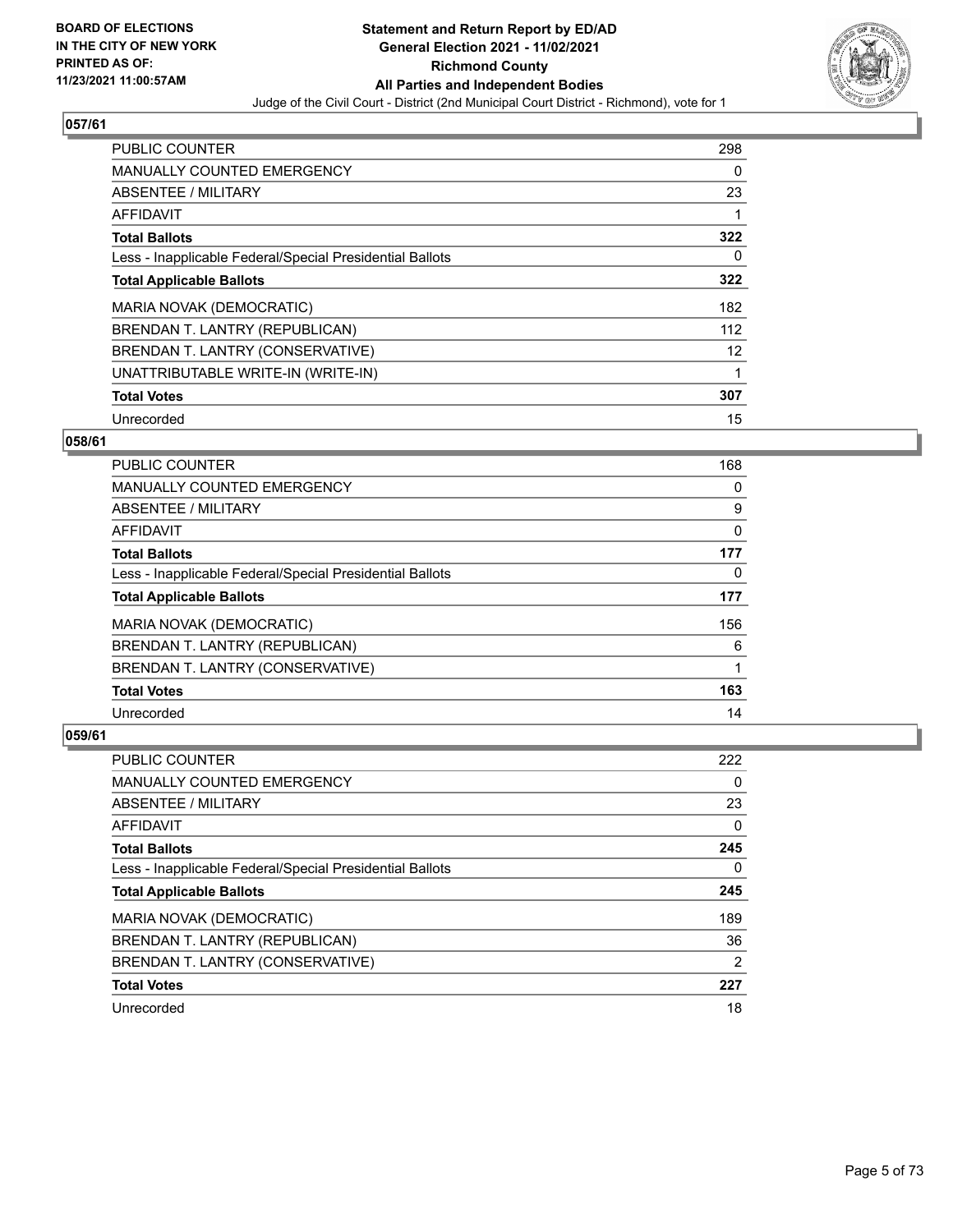

| <b>PUBLIC COUNTER</b>                                    | 182 |
|----------------------------------------------------------|-----|
| MANUALLY COUNTED EMERGENCY                               | 0   |
| ABSENTEE / MILITARY                                      | 11  |
| AFFIDAVIT                                                | 0   |
| <b>Total Ballots</b>                                     | 193 |
| Less - Inapplicable Federal/Special Presidential Ballots | 0   |
| <b>Total Applicable Ballots</b>                          | 193 |
| MARIA NOVAK (DEMOCRATIC)                                 | 101 |
| BRENDAN T. LANTRY (REPUBLICAN)                           | 67  |
| BRENDAN T. LANTRY (CONSERVATIVE)                         | 11  |
| <b>Total Votes</b>                                       | 179 |
| Unrecorded                                               | 14  |

#### **061/61**

| <b>PUBLIC COUNTER</b>                                    | 218      |
|----------------------------------------------------------|----------|
| <b>MANUALLY COUNTED EMERGENCY</b>                        | 0        |
| ABSENTEE / MILITARY                                      | 7        |
| <b>AFFIDAVIT</b>                                         | $\Omega$ |
| <b>Total Ballots</b>                                     | 225      |
| Less - Inapplicable Federal/Special Presidential Ballots | $\Omega$ |
| <b>Total Applicable Ballots</b>                          | 225      |
| MARIA NOVAK (DEMOCRATIC)                                 | 191      |
| BRENDAN T. LANTRY (REPUBLICAN)                           | 13       |
| BRENDAN T. LANTRY (CONSERVATIVE)                         | 5        |
| <b>Total Votes</b>                                       | 209      |
| Unrecorded                                               | 16       |

| <b>PUBLIC COUNTER</b>                                    | 102 <sub>1</sub> |
|----------------------------------------------------------|------------------|
| <b>MANUALLY COUNTED EMERGENCY</b>                        | $\Omega$         |
| ABSENTEE / MILITARY                                      | 14               |
| AFFIDAVIT                                                | 2                |
| <b>Total Ballots</b>                                     | 118              |
| Less - Inapplicable Federal/Special Presidential Ballots | $\Omega$         |
| <b>Total Applicable Ballots</b>                          | 118              |
| MARIA NOVAK (DEMOCRATIC)                                 | 81               |
| BRENDAN T. LANTRY (REPUBLICAN)                           | 23               |
| BRENDAN T. LANTRY (CONSERVATIVE)                         | 3                |
| <b>Total Votes</b>                                       | 107              |
| Unrecorded                                               | 11               |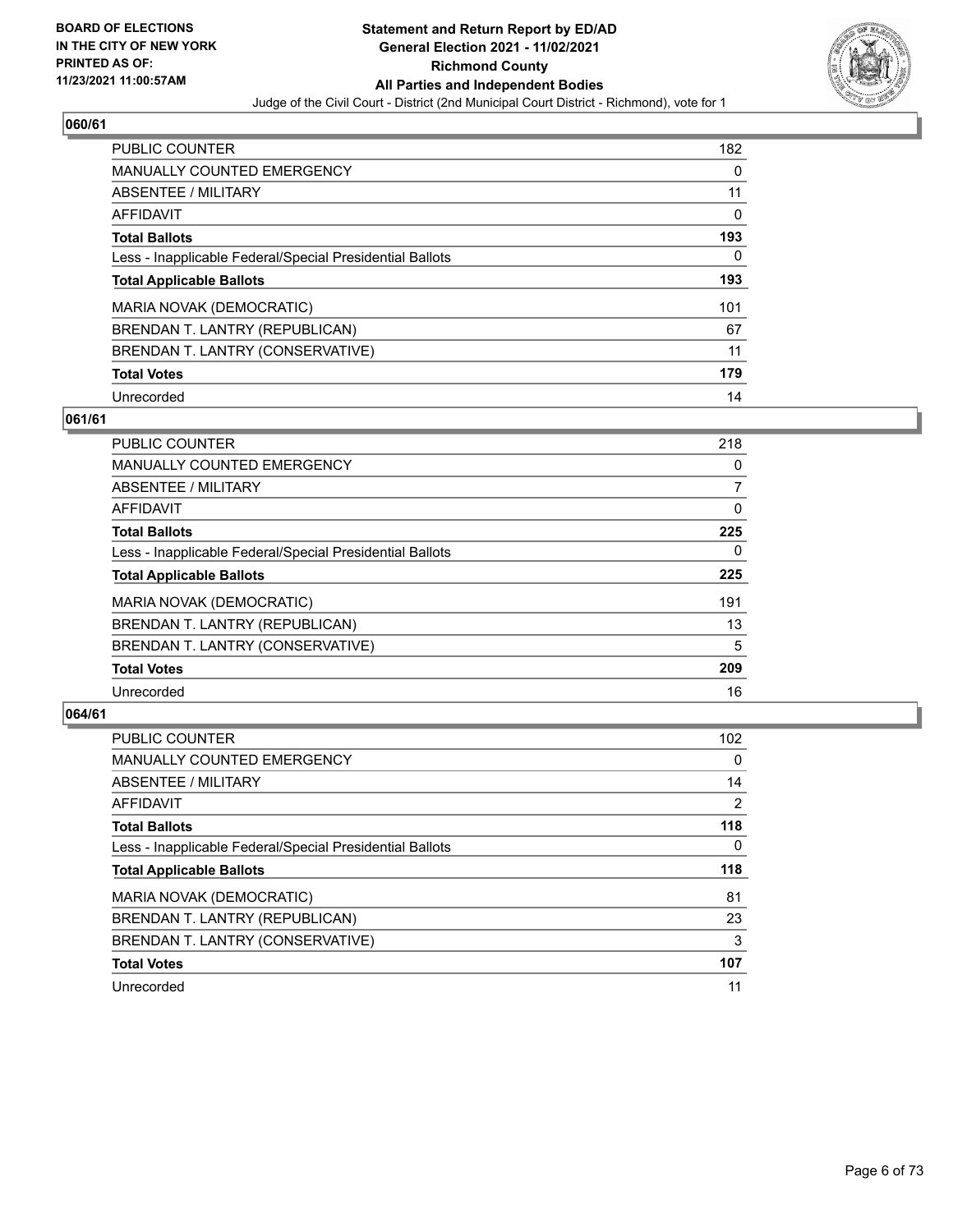

| <b>PUBLIC COUNTER</b>                                    | 305      |
|----------------------------------------------------------|----------|
| <b>MANUALLY COUNTED EMERGENCY</b>                        | $\Omega$ |
| ABSENTEE / MILITARY                                      | 22       |
| AFFIDAVIT                                                |          |
| <b>Total Ballots</b>                                     | 328      |
| Less - Inapplicable Federal/Special Presidential Ballots | 0        |
| <b>Total Applicable Ballots</b>                          | 328      |
| MARIA NOVAK (DEMOCRATIC)                                 | 230      |
| BRENDAN T. LANTRY (REPUBLICAN)                           | 64       |
| BRENDAN T. LANTRY (CONSERVATIVE)                         | 9        |
| <b>Total Votes</b>                                       | 303      |
| Unrecorded                                               | 25       |

#### **069/61**

| <b>PUBLIC COUNTER</b>                                    | 210      |
|----------------------------------------------------------|----------|
| MANUALLY COUNTED EMERGENCY                               | $\Omega$ |
| ABSENTEE / MILITARY                                      | 13       |
| <b>AFFIDAVIT</b>                                         | $\Omega$ |
| <b>Total Ballots</b>                                     | 223      |
| Less - Inapplicable Federal/Special Presidential Ballots | $\Omega$ |
| <b>Total Applicable Ballots</b>                          | 223      |
| MARIA NOVAK (DEMOCRATIC)                                 | 144      |
| BRENDAN T. LANTRY (REPUBLICAN)                           | 56       |
| BRENDAN T. LANTRY (CONSERVATIVE)                         | 7        |
| <b>Total Votes</b>                                       | 207      |
| Unrecorded                                               | 16       |

| <b>PUBLIC COUNTER</b>                                    | 235 |
|----------------------------------------------------------|-----|
| <b>MANUALLY COUNTED EMERGENCY</b>                        | 0   |
| ABSENTEE / MILITARY                                      | 8   |
| AFFIDAVIT                                                | 0   |
| <b>Total Ballots</b>                                     | 243 |
| Less - Inapplicable Federal/Special Presidential Ballots | 0   |
| <b>Total Applicable Ballots</b>                          | 243 |
| MARIA NOVAK (DEMOCRATIC)                                 | 192 |
| BRENDAN T. LANTRY (REPUBLICAN)                           | 17  |
| BRENDAN T. LANTRY (CONSERVATIVE)                         | 5   |
| <b>Total Votes</b>                                       | 214 |
| Unrecorded                                               | 29  |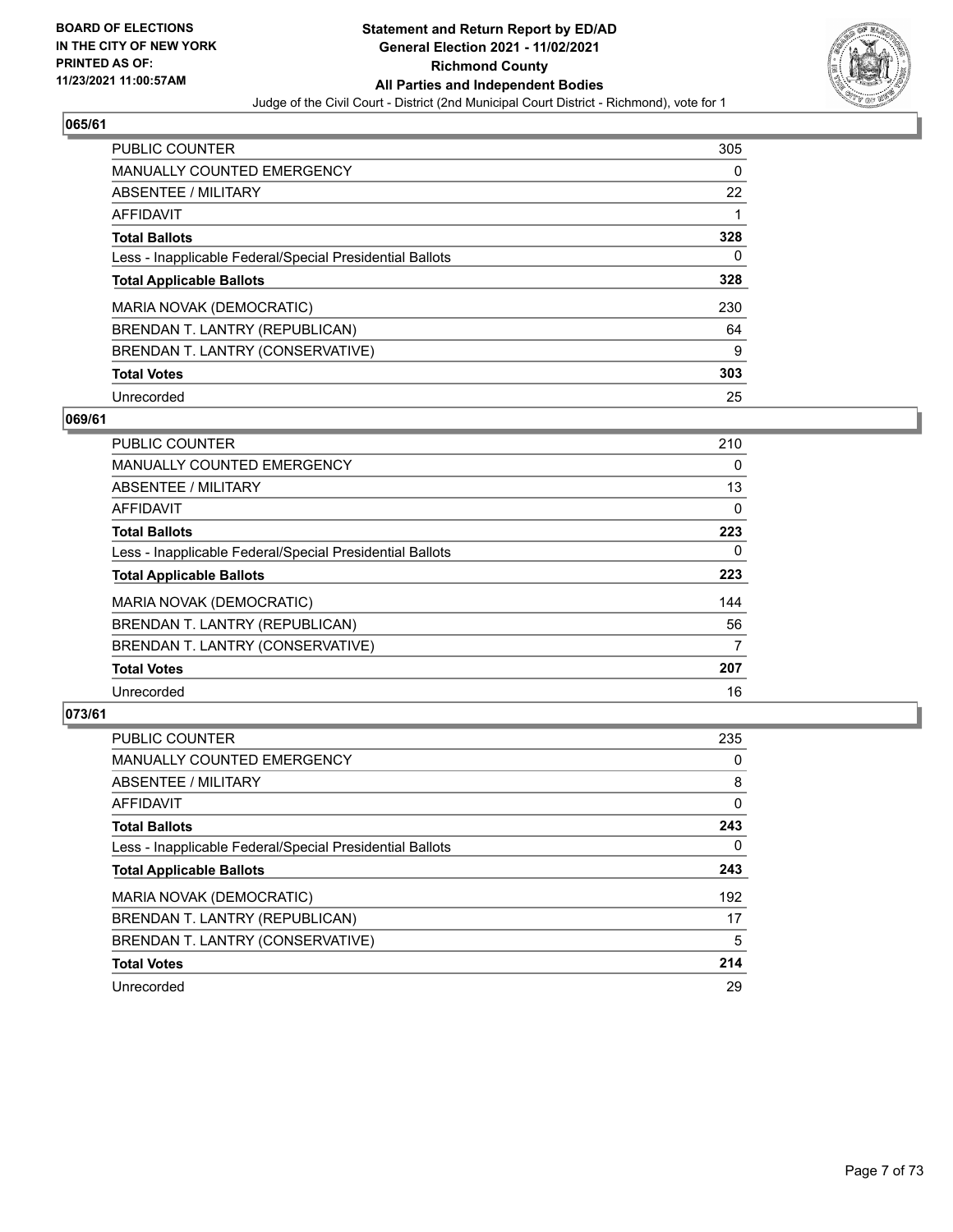

| <b>PUBLIC COUNTER</b>                                    | 138 |
|----------------------------------------------------------|-----|
| <b>MANUALLY COUNTED EMERGENCY</b>                        | 0   |
| ABSENTEE / MILITARY                                      | 8   |
| AFFIDAVIT                                                | 0   |
| <b>Total Ballots</b>                                     | 146 |
| Less - Inapplicable Federal/Special Presidential Ballots | 0   |
|                                                          |     |
| <b>Total Applicable Ballots</b>                          | 146 |
| MARIA NOVAK (DEMOCRATIC)                                 | 95  |
| BRENDAN T. LANTRY (REPUBLICAN)                           | 34  |
| BRENDAN T. LANTRY (CONSERVATIVE)                         | 4   |
| <b>Total Votes</b>                                       | 133 |

| <b>PUBLIC COUNTER</b>                                    | 204 |
|----------------------------------------------------------|-----|
| <b>MANUALLY COUNTED EMERGENCY</b>                        | 0   |
| ABSENTEE / MILITARY                                      | 16  |
| AFFIDAVIT                                                |     |
| <b>Total Ballots</b>                                     | 221 |
| Less - Inapplicable Federal/Special Presidential Ballots | 0   |
| <b>Total Applicable Ballots</b>                          | 221 |
| MARIA NOVAK (DEMOCRATIC)                                 | 137 |
| BRENDAN T. LANTRY (REPUBLICAN)                           | 61  |
| BRENDAN T. LANTRY (CONSERVATIVE)                         | 14  |
| <b>Total Votes</b>                                       | 212 |
| Unrecorded                                               | 9   |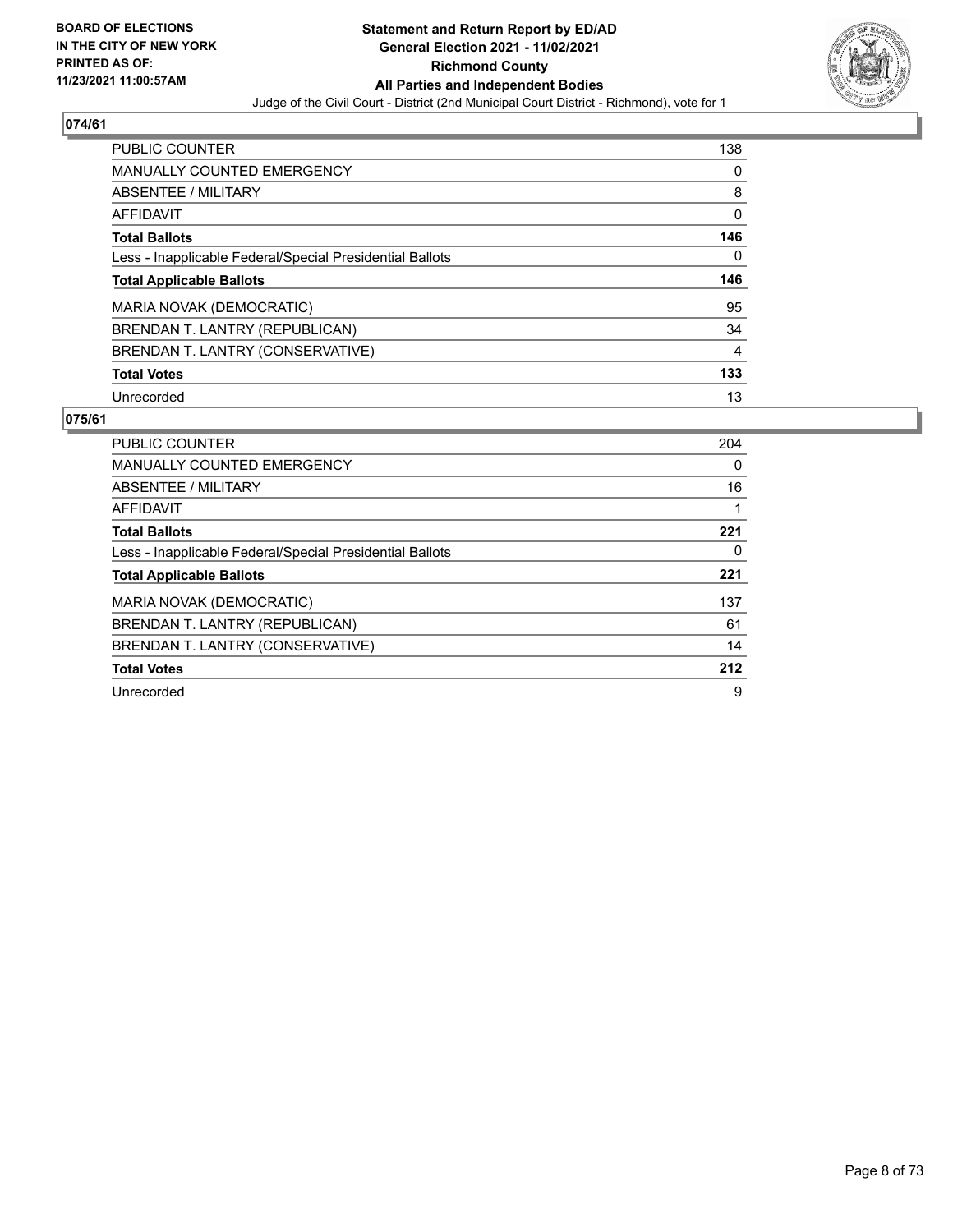

| <b>PUBLIC COUNTER</b>                                    | 473 |
|----------------------------------------------------------|-----|
| <b>MANUALLY COUNTED EMERGENCY</b>                        | 0   |
| ABSENTEE / MILITARY                                      | 13  |
| AFFIDAVIT                                                | 2   |
| <b>Total Ballots</b>                                     | 488 |
| Less - Inapplicable Federal/Special Presidential Ballots | 0   |
| <b>Total Applicable Ballots</b>                          | 488 |
| MARIA NOVAK (DEMOCRATIC)                                 | 53  |
| BRENDAN T. LANTRY (REPUBLICAN)                           | 385 |
| BRENDAN T. LANTRY (CONSERVATIVE)                         | 25  |
| <b>Total Votes</b>                                       | 463 |
| Unrecorded                                               | 25  |

## **002/62**

| <b>PUBLIC COUNTER</b>                                    | 539 |
|----------------------------------------------------------|-----|
| <b>MANUALLY COUNTED EMERGENCY</b>                        | 0   |
| ABSENTEE / MILITARY                                      | 19  |
| <b>AFFIDAVIT</b>                                         |     |
| <b>Total Ballots</b>                                     | 559 |
| Less - Inapplicable Federal/Special Presidential Ballots | 0   |
| <b>Total Applicable Ballots</b>                          | 559 |
| <b>MARIA NOVAK (DEMOCRATIC)</b>                          | 78  |
| BRENDAN T. LANTRY (REPUBLICAN)                           | 406 |
| BRENDAN T. LANTRY (CONSERVATIVE)                         | 37  |
| TOM FRAHER (WRITE-IN)                                    |     |
| <b>Total Votes</b>                                       | 522 |
| Unrecorded                                               | 37  |

| PUBLIC COUNTER                                           | 411 |
|----------------------------------------------------------|-----|
| <b>MANUALLY COUNTED EMERGENCY</b>                        | 0   |
| ABSENTEE / MILITARY                                      | 13  |
| AFFIDAVIT                                                |     |
| <b>Total Ballots</b>                                     | 425 |
| Less - Inapplicable Federal/Special Presidential Ballots | 0   |
| <b>Total Applicable Ballots</b>                          | 425 |
| MARIA NOVAK (DEMOCRATIC)                                 | 50  |
| BRENDAN T. LANTRY (REPUBLICAN)                           | 333 |
| BRENDAN T. LANTRY (CONSERVATIVE)                         | 20  |
|                                                          |     |
| <b>Total Votes</b>                                       | 403 |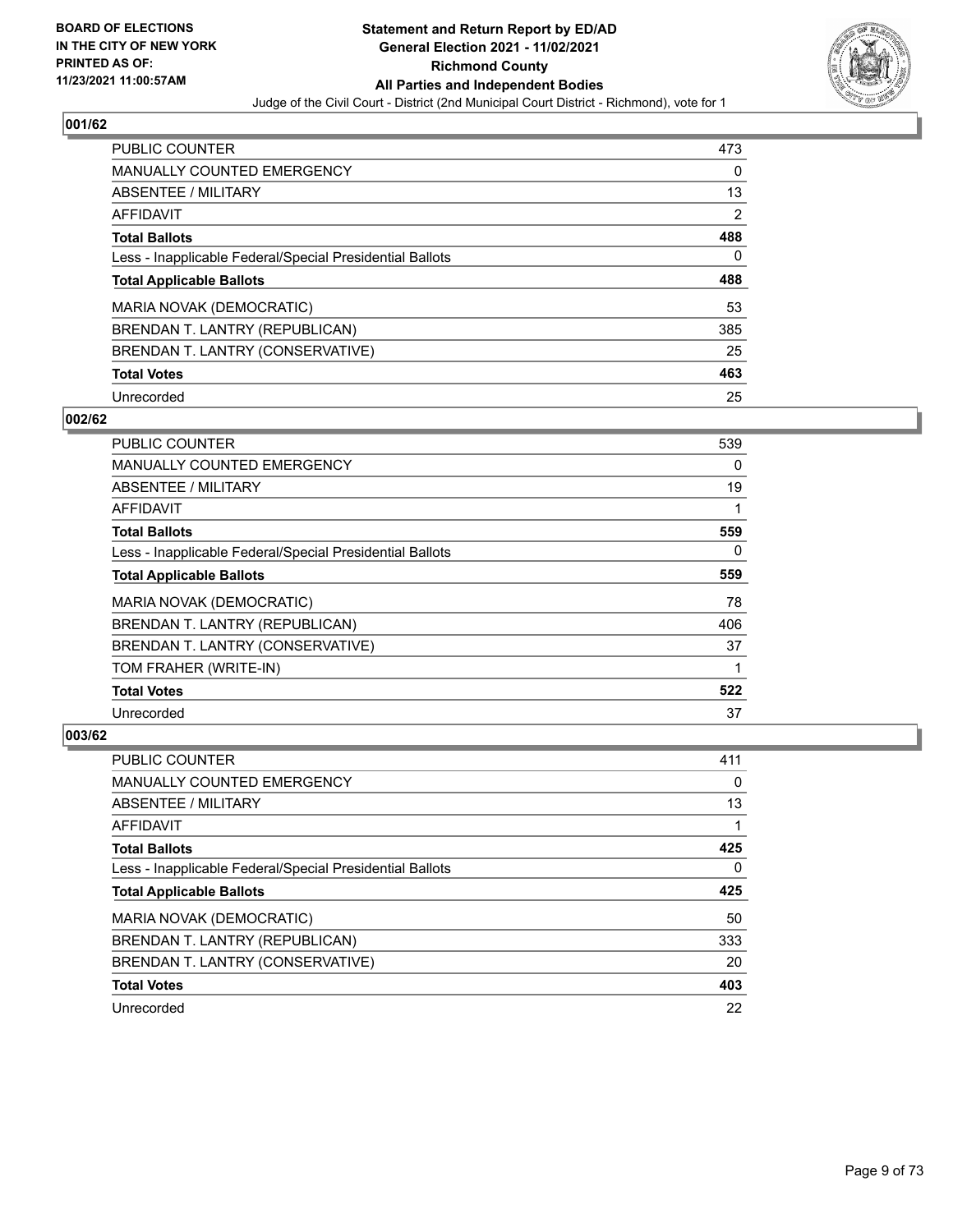

| <b>PUBLIC COUNTER</b>                                    | 458 |
|----------------------------------------------------------|-----|
| <b>MANUALLY COUNTED EMERGENCY</b>                        | 0   |
| ABSENTEE / MILITARY                                      | 16  |
| AFFIDAVIT                                                | 9   |
| <b>Total Ballots</b>                                     | 483 |
| Less - Inapplicable Federal/Special Presidential Ballots | 0   |
|                                                          |     |
| <b>Total Applicable Ballots</b>                          | 483 |
| MARIA NOVAK (DEMOCRATIC)                                 | 71  |
| BRENDAN T. LANTRY (REPUBLICAN)                           | 366 |
| BRENDAN T. LANTRY (CONSERVATIVE)                         | 21  |
| <b>Total Votes</b>                                       | 458 |

#### **005/62**

| <b>PUBLIC COUNTER</b>                                    | 505      |
|----------------------------------------------------------|----------|
| <b>MANUALLY COUNTED EMERGENCY</b>                        | 0        |
| ABSENTEE / MILITARY                                      | 9        |
| <b>AFFIDAVIT</b>                                         | 5        |
| <b>Total Ballots</b>                                     | 519      |
| Less - Inapplicable Federal/Special Presidential Ballots | $\Omega$ |
| <b>Total Applicable Ballots</b>                          | 519      |
| MARIA NOVAK (DEMOCRATIC)                                 | 49       |
| BRENDAN T. LANTRY (REPUBLICAN)                           | 414      |
| BRENDAN T. LANTRY (CONSERVATIVE)                         | 26       |
| <b>Total Votes</b>                                       | 489      |
| Unrecorded                                               | 30       |

| <b>PUBLIC COUNTER</b>                                    | 370 |
|----------------------------------------------------------|-----|
| MANUALLY COUNTED EMERGENCY                               | 0   |
| ABSENTEE / MILITARY                                      | 17  |
| AFFIDAVIT                                                | 5   |
| <b>Total Ballots</b>                                     | 392 |
| Less - Inapplicable Federal/Special Presidential Ballots | 0   |
| <b>Total Applicable Ballots</b>                          | 392 |
| MARIA NOVAK (DEMOCRATIC)                                 | 82  |
| BRENDAN T. LANTRY (REPUBLICAN)                           | 266 |
| BRENDAN T. LANTRY (CONSERVATIVE)                         | 26  |
| <b>Total Votes</b>                                       | 374 |
| Unrecorded                                               | 18  |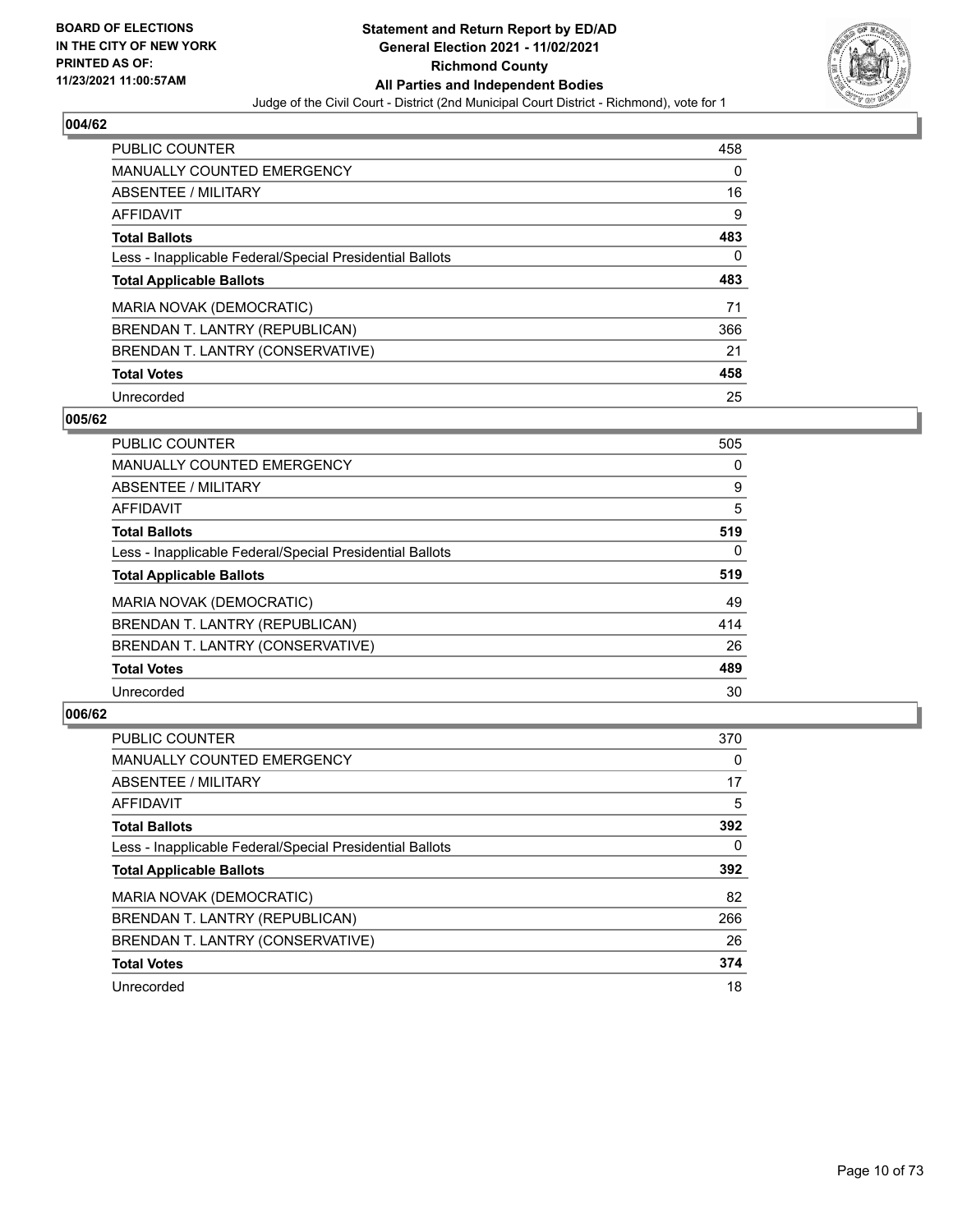

| <b>PUBLIC COUNTER</b>                                    | 454 |
|----------------------------------------------------------|-----|
| <b>MANUALLY COUNTED EMERGENCY</b>                        | 0   |
| ABSENTEE / MILITARY                                      | 12  |
| AFFIDAVIT                                                | 11  |
| <b>Total Ballots</b>                                     | 477 |
| Less - Inapplicable Federal/Special Presidential Ballots | 0   |
|                                                          |     |
| <b>Total Applicable Ballots</b>                          | 477 |
| MARIA NOVAK (DEMOCRATIC)                                 | 70  |
| BRENDAN T. LANTRY (REPUBLICAN)                           | 362 |
| BRENDAN T. LANTRY (CONSERVATIVE)                         | 31  |
| <b>Total Votes</b>                                       | 463 |

#### **008/62**

| <b>PUBLIC COUNTER</b>                                    | 403      |
|----------------------------------------------------------|----------|
| <b>MANUALLY COUNTED EMERGENCY</b>                        | 0        |
| ABSENTEE / MILITARY                                      | 12       |
| <b>AFFIDAVIT</b>                                         | 3        |
| <b>Total Ballots</b>                                     | 418      |
| Less - Inapplicable Federal/Special Presidential Ballots | $\Omega$ |
| <b>Total Applicable Ballots</b>                          | 418      |
| MARIA NOVAK (DEMOCRATIC)                                 | 68       |
| BRENDAN T. LANTRY (REPUBLICAN)                           | 307      |
| BRENDAN T. LANTRY (CONSERVATIVE)                         | 21       |
| <b>Total Votes</b>                                       | 396      |
| Unrecorded                                               | 22       |

| <b>PUBLIC COUNTER</b>                                    | 253      |
|----------------------------------------------------------|----------|
| <b>MANUALLY COUNTED EMERGENCY</b>                        | 0        |
| ABSENTEE / MILITARY                                      | 4        |
| AFFIDAVIT                                                | $\Omega$ |
| <b>Total Ballots</b>                                     | 257      |
| Less - Inapplicable Federal/Special Presidential Ballots | 0        |
| <b>Total Applicable Ballots</b>                          | 257      |
| MARIA NOVAK (DEMOCRATIC)                                 | 40       |
| BRENDAN T. LANTRY (REPUBLICAN)                           | 179      |
|                                                          |          |
| BRENDAN T. LANTRY (CONSERVATIVE)                         | 8        |
| <b>Total Votes</b>                                       | 227      |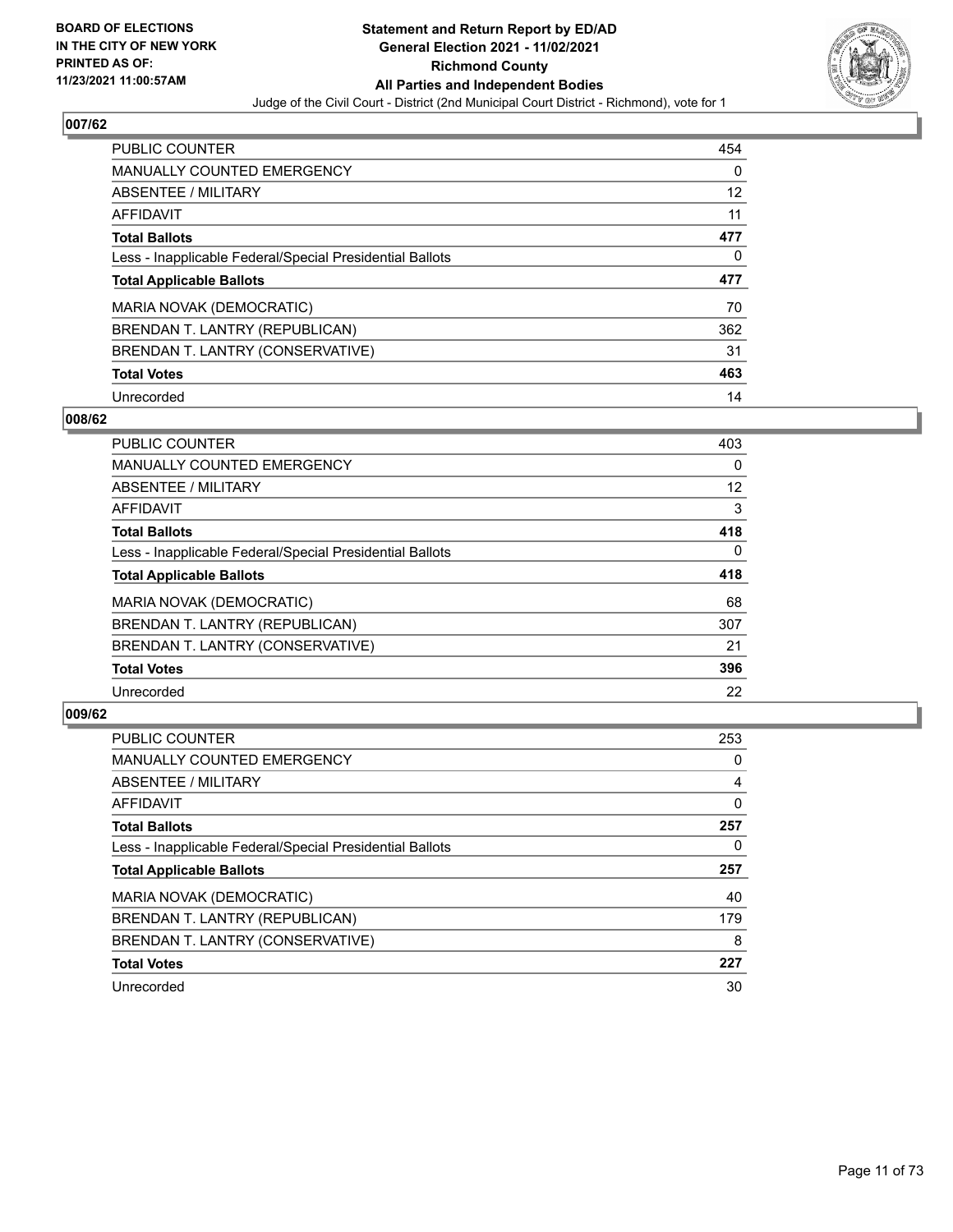

| <b>PUBLIC COUNTER</b>                                    | 310 |
|----------------------------------------------------------|-----|
| <b>MANUALLY COUNTED EMERGENCY</b>                        | 0   |
| ABSENTEE / MILITARY                                      | 8   |
| AFFIDAVIT                                                | 3   |
| <b>Total Ballots</b>                                     | 321 |
| Less - Inapplicable Federal/Special Presidential Ballots | 0   |
| <b>Total Applicable Ballots</b>                          | 321 |
| MARIA NOVAK (DEMOCRATIC)                                 | 37  |
| BRENDAN T. LANTRY (REPUBLICAN)                           | 254 |
| BRENDAN T. LANTRY (CONSERVATIVE)                         | 10  |
| <b>Total Votes</b>                                       | 301 |
|                                                          |     |

#### **011/62**

| <b>PUBLIC COUNTER</b>                                    | 444      |
|----------------------------------------------------------|----------|
| <b>MANUALLY COUNTED EMERGENCY</b>                        | $\Omega$ |
| ABSENTEE / MILITARY                                      | 16       |
| <b>AFFIDAVIT</b>                                         |          |
| <b>Total Ballots</b>                                     | 461      |
| Less - Inapplicable Federal/Special Presidential Ballots | $\Omega$ |
| <b>Total Applicable Ballots</b>                          | 461      |
| MARIA NOVAK (DEMOCRATIC)                                 | 52       |
| BRENDAN T. LANTRY (REPUBLICAN)                           | 356      |
| BRENDAN T. LANTRY (CONSERVATIVE)                         | 36       |
| <b>Total Votes</b>                                       | 444      |
| Unrecorded                                               | 17       |

| <b>PUBLIC COUNTER</b>                                    | 301 |
|----------------------------------------------------------|-----|
| MANUALLY COUNTED EMERGENCY                               | 0   |
| ABSENTEE / MILITARY                                      | 14  |
| <b>AFFIDAVIT</b>                                         |     |
| <b>Total Ballots</b>                                     | 316 |
| Less - Inapplicable Federal/Special Presidential Ballots | 0   |
| <b>Total Applicable Ballots</b>                          | 316 |
| MARIA NOVAK (DEMOCRATIC)                                 | 51  |
| BRENDAN T. LANTRY (REPUBLICAN)                           | 246 |
| BRENDAN T. LANTRY (CONSERVATIVE)                         | 9   |
| <b>Total Votes</b>                                       | 306 |
| Unrecorded                                               | 10  |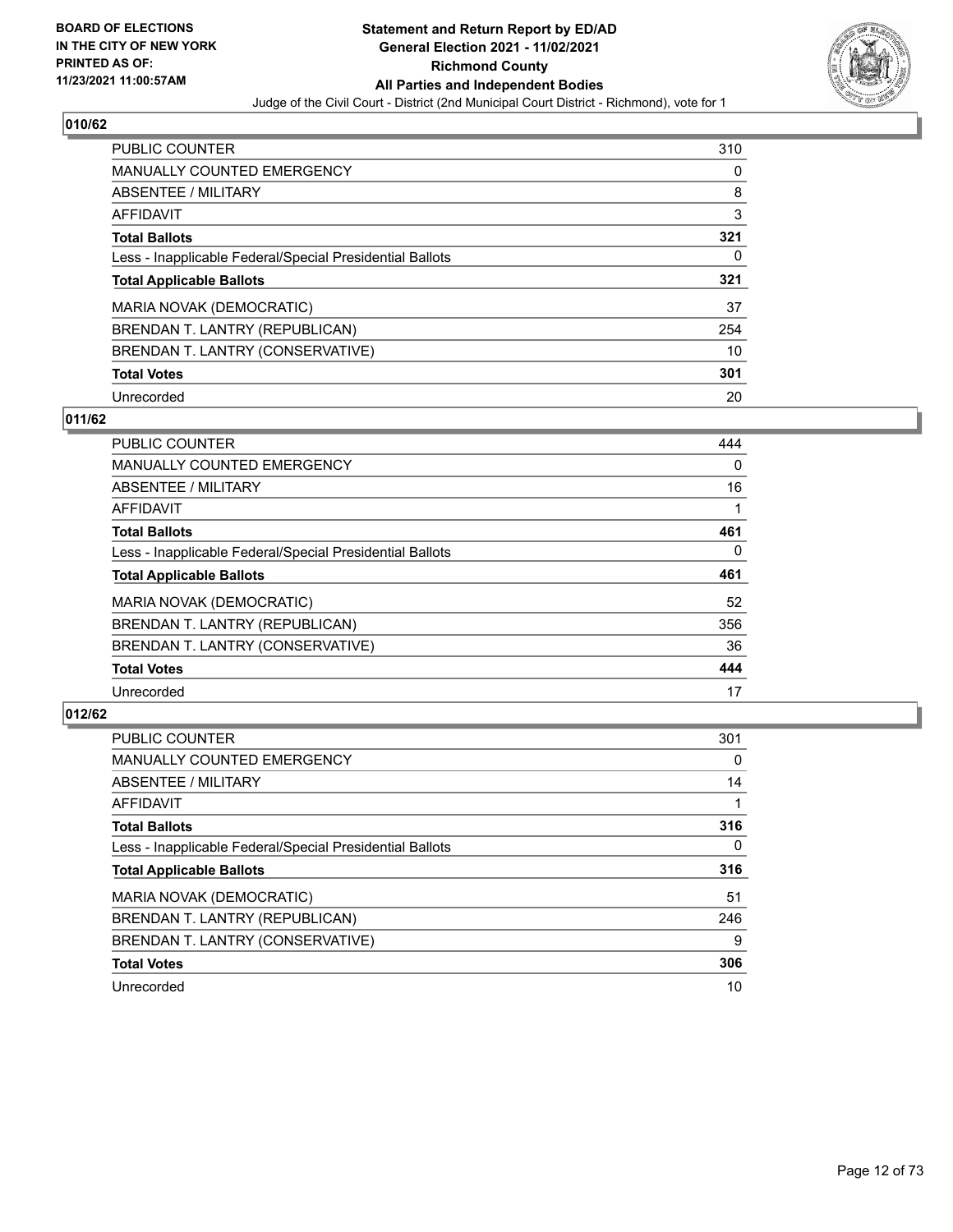

| <b>PUBLIC COUNTER</b>                                    | 429 |
|----------------------------------------------------------|-----|
| <b>MANUALLY COUNTED EMERGENCY</b>                        | 0   |
| ABSENTEE / MILITARY                                      | 18  |
| AFFIDAVIT                                                |     |
| <b>Total Ballots</b>                                     | 448 |
| Less - Inapplicable Federal/Special Presidential Ballots | 0   |
| <b>Total Applicable Ballots</b>                          | 448 |
| MARIA NOVAK (DEMOCRATIC)                                 | 75  |
| BRENDAN T. LANTRY (REPUBLICAN)                           | 336 |
| BRENDAN T. LANTRY (CONSERVATIVE)                         | 17  |
| <b>Total Votes</b>                                       | 428 |
| Unrecorded                                               | 20  |

#### **014/62**

| <b>PUBLIC COUNTER</b>                                    | 261 |
|----------------------------------------------------------|-----|
| <b>MANUALLY COUNTED EMERGENCY</b>                        | 0   |
| ABSENTEE / MILITARY                                      | 11  |
| <b>AFFIDAVIT</b>                                         |     |
| <b>Total Ballots</b>                                     | 273 |
| Less - Inapplicable Federal/Special Presidential Ballots | 0   |
| <b>Total Applicable Ballots</b>                          | 273 |
| MARIA NOVAK (DEMOCRATIC)                                 | 42  |
| BRENDAN T. LANTRY (REPUBLICAN)                           | 210 |
| BRENDAN T. LANTRY (CONSERVATIVE)                         | 7   |
| LENNY BURDEN (WRITE-IN)                                  |     |
| <b>Total Votes</b>                                       | 260 |
| Unrecorded                                               | 13  |

| <b>PUBLIC COUNTER</b>                                    | 391 |
|----------------------------------------------------------|-----|
| <b>MANUALLY COUNTED EMERGENCY</b>                        | 0   |
| ABSENTEE / MILITARY                                      | 14  |
| AFFIDAVIT                                                | 3   |
| <b>Total Ballots</b>                                     | 408 |
| Less - Inapplicable Federal/Special Presidential Ballots | 0   |
|                                                          |     |
| <b>Total Applicable Ballots</b>                          | 408 |
| MARIA NOVAK (DEMOCRATIC)                                 | 71  |
| BRENDAN T. LANTRY (REPUBLICAN)                           | 295 |
| BRENDAN T. LANTRY (CONSERVATIVE)                         | 12  |
| <b>Total Votes</b>                                       | 378 |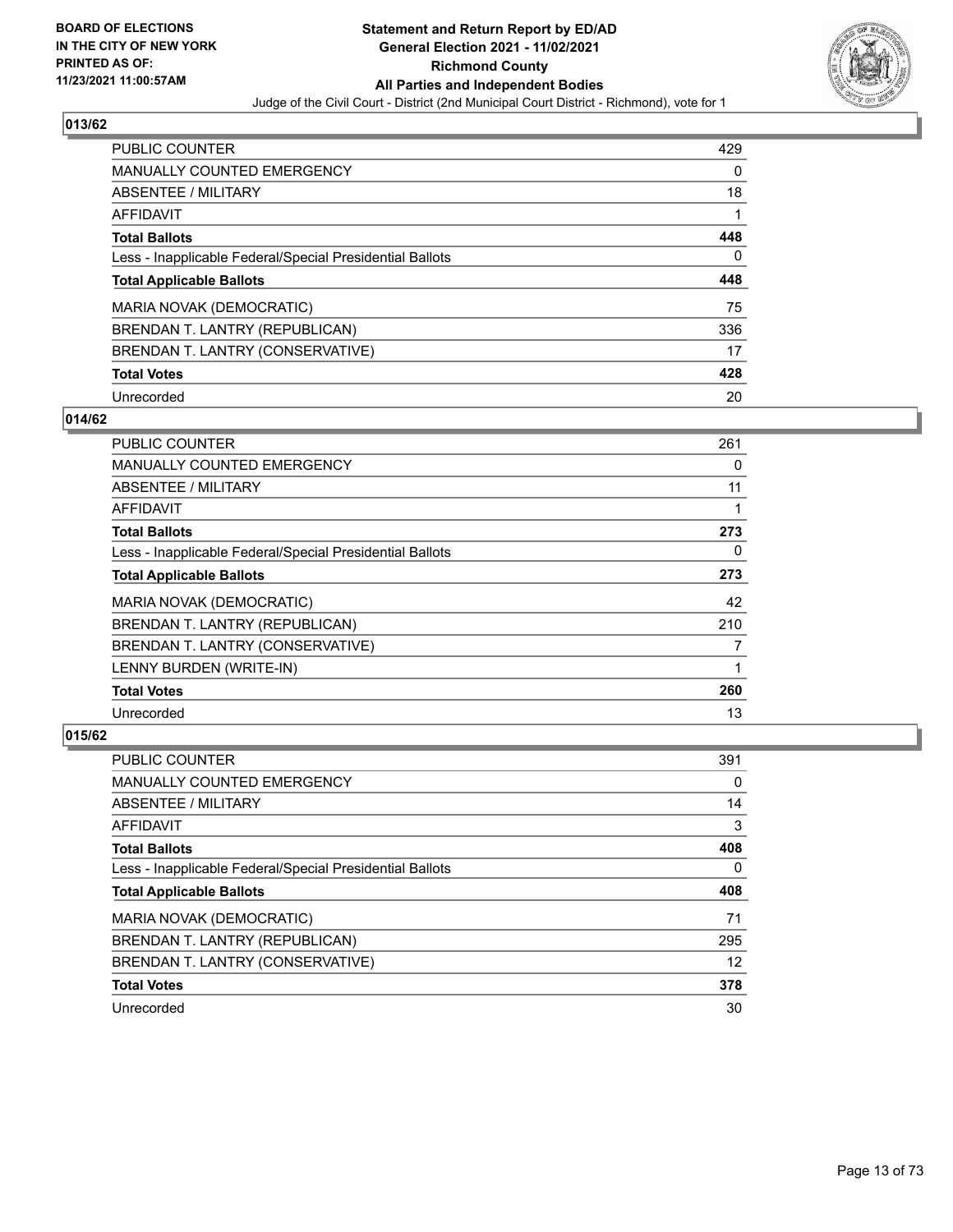

| PUBLIC COUNTER                                           | 391      |
|----------------------------------------------------------|----------|
| <b>MANUALLY COUNTED EMERGENCY</b>                        | $\Omega$ |
| ABSENTEE / MILITARY                                      | 15       |
| <b>AFFIDAVIT</b>                                         | 2        |
| <b>Total Ballots</b>                                     | 408      |
| Less - Inapplicable Federal/Special Presidential Ballots | $\Omega$ |
| <b>Total Applicable Ballots</b>                          | 408      |
| <b>MARIA NOVAK (DEMOCRATIC)</b>                          | 88       |
| BRENDAN T. LANTRY (REPUBLICAN)                           | 274      |
| BRENDAN T. LANTRY (CONSERVATIVE)                         | 25       |
| UNATTRIBUTABLE WRITE-IN (WRITE-IN)                       | 1        |
| <b>Total Votes</b>                                       | 388      |
| Unrecorded                                               | 20       |

## **017/62**

| <b>PUBLIC COUNTER</b>                                    | 312 |
|----------------------------------------------------------|-----|
| <b>MANUALLY COUNTED EMERGENCY</b>                        | 0   |
| ABSENTEE / MILITARY                                      | 12  |
| AFFIDAVIT                                                | 0   |
| <b>Total Ballots</b>                                     | 324 |
| Less - Inapplicable Federal/Special Presidential Ballots | 0   |
| <b>Total Applicable Ballots</b>                          | 324 |
| MARIA NOVAK (DEMOCRATIC)                                 | 36  |
| BRENDAN T. LANTRY (REPUBLICAN)                           | 255 |
| BRENDAN T. LANTRY (CONSERVATIVE)                         | 13  |
| YILI DAUTAJ (WRITE-IN)                                   |     |
| <b>Total Votes</b>                                       | 305 |
| Unrecorded                                               | 19  |

| PUBLIC COUNTER                                           | 369            |
|----------------------------------------------------------|----------------|
| MANUALLY COUNTED EMERGENCY                               | 0              |
| ABSENTEE / MILITARY                                      | 7              |
| AFFIDAVIT                                                | $\overline{2}$ |
| <b>Total Ballots</b>                                     | 378            |
| Less - Inapplicable Federal/Special Presidential Ballots | 0              |
| <b>Total Applicable Ballots</b>                          | 378            |
| MARIA NOVAK (DEMOCRATIC)                                 | 39             |
| BRENDAN T. LANTRY (REPUBLICAN)                           | 304            |
| BRENDAN T. LANTRY (CONSERVATIVE)                         | 19             |
| <b>Total Votes</b>                                       | 362            |
| Unrecorded                                               | 16             |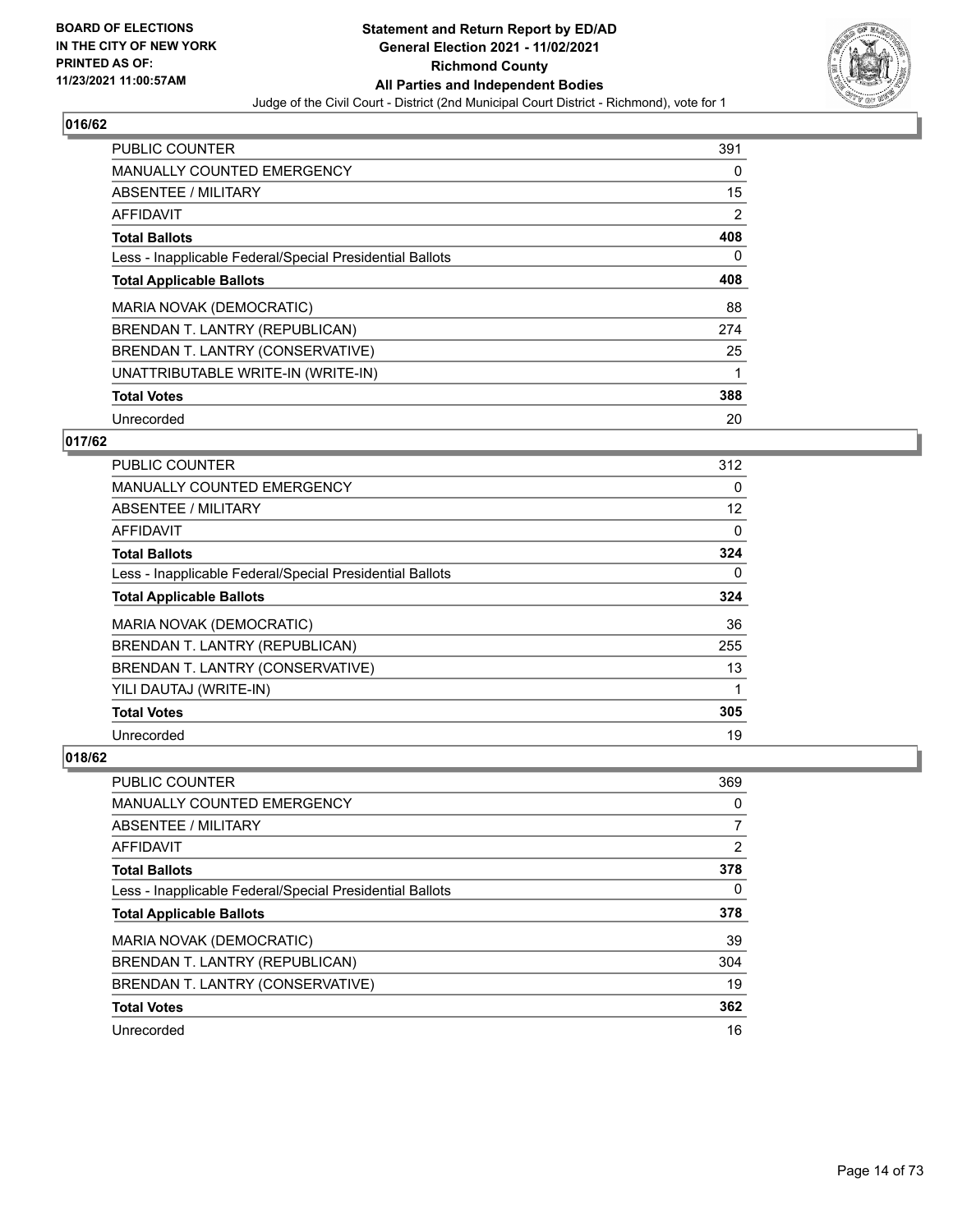

| <b>PUBLIC COUNTER</b>                                    | 351 |
|----------------------------------------------------------|-----|
| <b>MANUALLY COUNTED EMERGENCY</b>                        | 0   |
| ABSENTEE / MILITARY                                      | 18  |
| AFFIDAVIT                                                |     |
| <b>Total Ballots</b>                                     | 370 |
| Less - Inapplicable Federal/Special Presidential Ballots | 0   |
|                                                          |     |
| <b>Total Applicable Ballots</b>                          | 370 |
| MARIA NOVAK (DEMOCRATIC)                                 | 60  |
| BRENDAN T. LANTRY (REPUBLICAN)                           | 274 |
| BRENDAN T. LANTRY (CONSERVATIVE)                         | 16  |
| <b>Total Votes</b>                                       | 350 |

#### **020/62**

| <b>PUBLIC COUNTER</b>                                    | 412      |
|----------------------------------------------------------|----------|
| <b>MANUALLY COUNTED EMERGENCY</b>                        | $\Omega$ |
| ABSENTEE / MILITARY                                      | 10       |
| <b>AFFIDAVIT</b>                                         | 3        |
| <b>Total Ballots</b>                                     | 425      |
| Less - Inapplicable Federal/Special Presidential Ballots | $\Omega$ |
| <b>Total Applicable Ballots</b>                          | 425      |
| MARIA NOVAK (DEMOCRATIC)                                 | 42       |
| BRENDAN T. LANTRY (REPUBLICAN)                           | 345      |
| BRENDAN T. LANTRY (CONSERVATIVE)                         | 18       |
| <b>Total Votes</b>                                       | 405      |
| Unrecorded                                               | 20       |

| <b>PUBLIC COUNTER</b>                                    | 441      |
|----------------------------------------------------------|----------|
| <b>MANUALLY COUNTED EMERGENCY</b>                        | $\Omega$ |
| ABSENTEE / MILITARY                                      | 22       |
| AFFIDAVIT                                                | 3        |
| <b>Total Ballots</b>                                     | 466      |
| Less - Inapplicable Federal/Special Presidential Ballots | $\Omega$ |
| <b>Total Applicable Ballots</b>                          | 466      |
| MARIA NOVAK (DEMOCRATIC)                                 | 56       |
| BRENDAN T. LANTRY (REPUBLICAN)                           | 357      |
| BRENDAN T. LANTRY (CONSERVATIVE)                         | 34       |
| <b>Total Votes</b>                                       | 447      |
| Unrecorded                                               | 19       |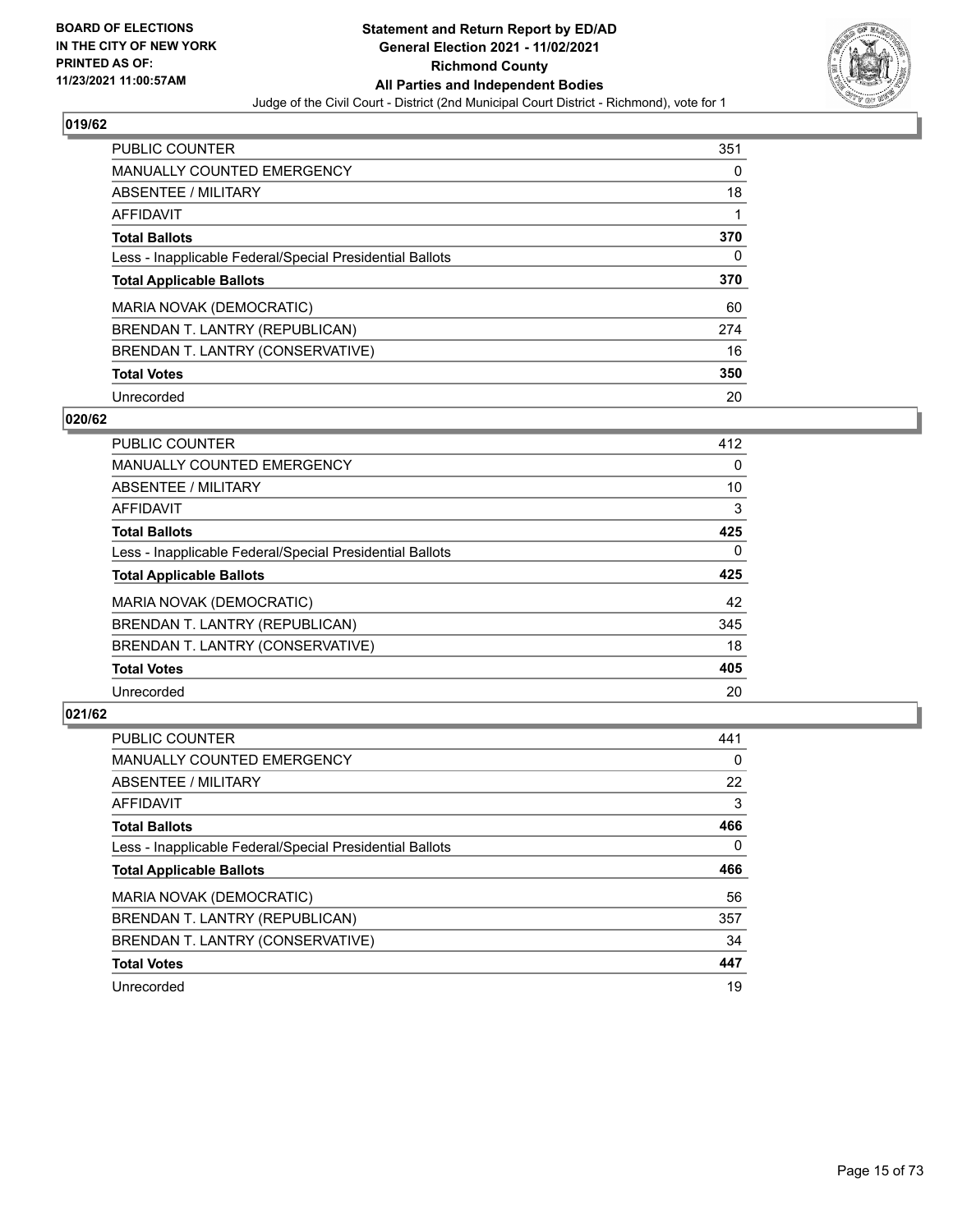

| PUBLIC COUNTER                                           | 395 |
|----------------------------------------------------------|-----|
| <b>MANUALLY COUNTED EMERGENCY</b>                        | 0   |
| ABSENTEE / MILITARY                                      | 17  |
| <b>AFFIDAVIT</b>                                         | 2   |
| <b>Total Ballots</b>                                     | 414 |
| Less - Inapplicable Federal/Special Presidential Ballots | 0   |
| <b>Total Applicable Ballots</b>                          | 414 |
| MARIA NOVAK (DEMOCRATIC)                                 | 57  |
| BRENDAN T. LANTRY (REPUBLICAN)                           | 309 |
| BRENDAN T. LANTRY (CONSERVATIVE)                         | 13  |
| UNATTRIBUTABLE WRITE-IN (WRITE-IN)                       |     |
| <b>Total Votes</b>                                       | 380 |
| Unrecorded                                               | 34  |

## **023/62**

| <b>PUBLIC COUNTER</b>                                    | 342 |
|----------------------------------------------------------|-----|
| <b>MANUALLY COUNTED EMERGENCY</b>                        | 0   |
| ABSENTEE / MILITARY                                      | 16  |
| <b>AFFIDAVIT</b>                                         | 3   |
| <b>Total Ballots</b>                                     | 361 |
| Less - Inapplicable Federal/Special Presidential Ballots | 0   |
| <b>Total Applicable Ballots</b>                          | 361 |
| <b>MARIA NOVAK (DEMOCRATIC)</b>                          | 50  |
| BRENDAN T. LANTRY (REPUBLICAN)                           | 265 |
| BRENDAN T. LANTRY (CONSERVATIVE)                         | 21  |
| <b>Total Votes</b>                                       | 336 |
| Unrecorded                                               | 25  |

| <b>PUBLIC COUNTER</b>                                    | 283 |
|----------------------------------------------------------|-----|
| MANUALLY COUNTED EMERGENCY                               | 0   |
| ABSENTEE / MILITARY                                      | 28  |
| AFFIDAVIT                                                | 3   |
| <b>Total Ballots</b>                                     | 314 |
| Less - Inapplicable Federal/Special Presidential Ballots | 0   |
| <b>Total Applicable Ballots</b>                          | 314 |
| MARIA NOVAK (DEMOCRATIC)                                 | 74  |
| BRENDAN T. LANTRY (REPUBLICAN)                           | 211 |
| BRENDAN T. LANTRY (CONSERVATIVE)                         | 13  |
| UNATTRIBUTABLE WRITE-IN (WRITE-IN)                       | 1   |
| <b>Total Votes</b>                                       | 299 |
| Unrecorded                                               | 15  |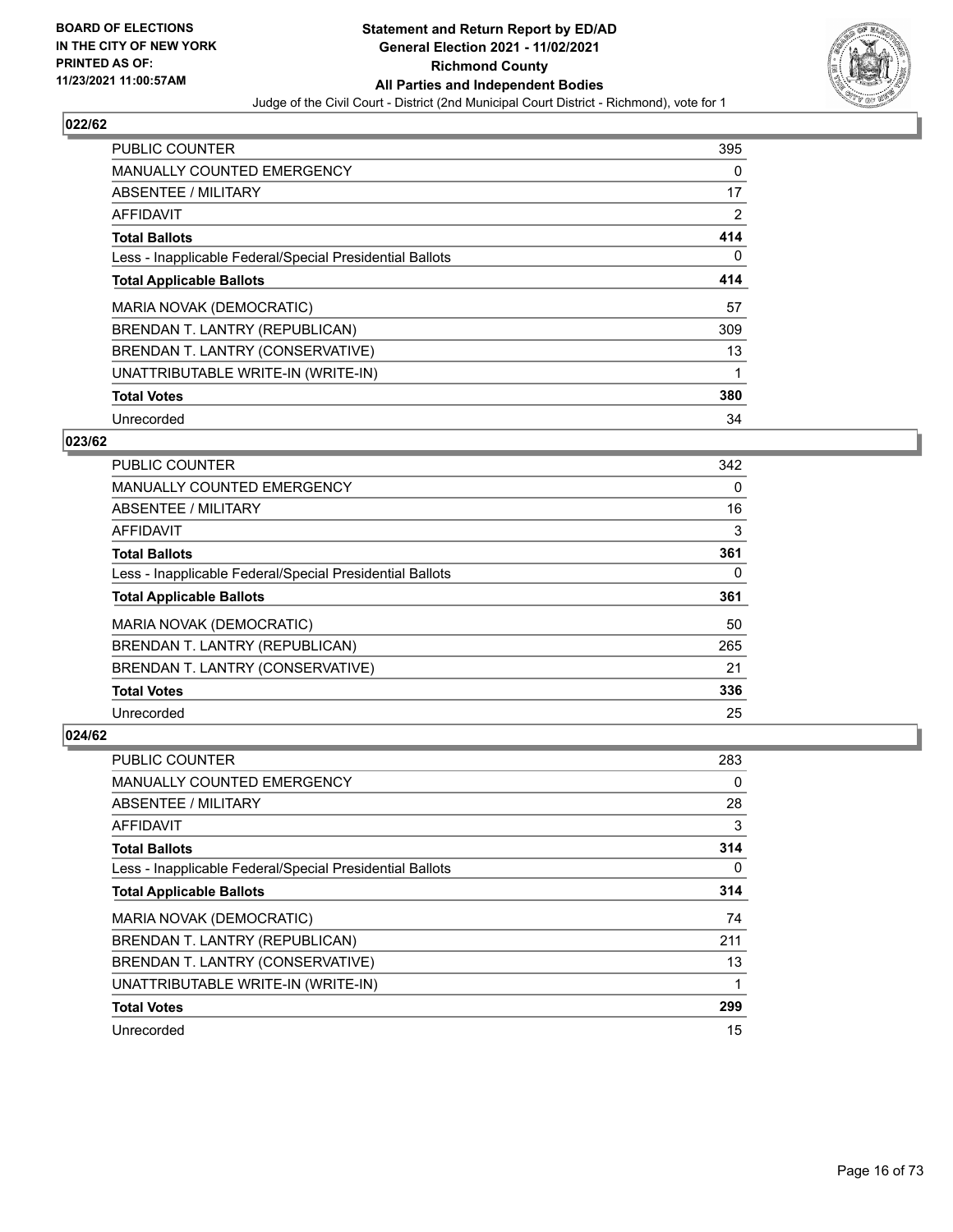

| <b>PUBLIC COUNTER</b>                                    | 408      |
|----------------------------------------------------------|----------|
| <b>MANUALLY COUNTED EMERGENCY</b>                        | $\Omega$ |
| ABSENTEE / MILITARY                                      | 19       |
| AFFIDAVIT                                                | 3        |
| <b>Total Ballots</b>                                     | 430      |
| Less - Inapplicable Federal/Special Presidential Ballots | 0        |
| <b>Total Applicable Ballots</b>                          | 430      |
| MARIA NOVAK (DEMOCRATIC)                                 | 56       |
| BRENDAN T. LANTRY (REPUBLICAN)                           | 320      |
| BRENDAN T. LANTRY (CONSERVATIVE)                         | 20       |
|                                                          |          |
| <b>Total Votes</b>                                       | 396      |

#### **026/62**

| <b>PUBLIC COUNTER</b>                                    | 360      |
|----------------------------------------------------------|----------|
| <b>MANUALLY COUNTED EMERGENCY</b>                        | 0        |
| ABSENTEE / MILITARY                                      | 26       |
| <b>AFFIDAVIT</b>                                         |          |
| <b>Total Ballots</b>                                     | 387      |
| Less - Inapplicable Federal/Special Presidential Ballots | $\Omega$ |
| <b>Total Applicable Ballots</b>                          | 387      |
| MARIA NOVAK (DEMOCRATIC)                                 | 126      |
| BRENDAN T. LANTRY (REPUBLICAN)                           | 217      |
| BRENDAN T. LANTRY (CONSERVATIVE)                         | 14       |
| <b>Total Votes</b>                                       | 357      |
| Unrecorded                                               | 30       |

| <b>PUBLIC COUNTER</b>                                    | 499      |
|----------------------------------------------------------|----------|
| <b>MANUALLY COUNTED EMERGENCY</b>                        | 0        |
| ABSENTEE / MILITARY                                      | 22       |
| AFFIDAVIT                                                |          |
| <b>Total Ballots</b>                                     | 522      |
| Less - Inapplicable Federal/Special Presidential Ballots | $\Omega$ |
| <b>Total Applicable Ballots</b>                          | 522      |
| MARIA NOVAK (DEMOCRATIC)                                 | 87       |
| BRENDAN T. LANTRY (REPUBLICAN)                           | 384      |
| BRENDAN T. LANTRY (CONSERVATIVE)                         | 25       |
| <b>Total Votes</b>                                       | 496      |
| Unrecorded                                               | 26       |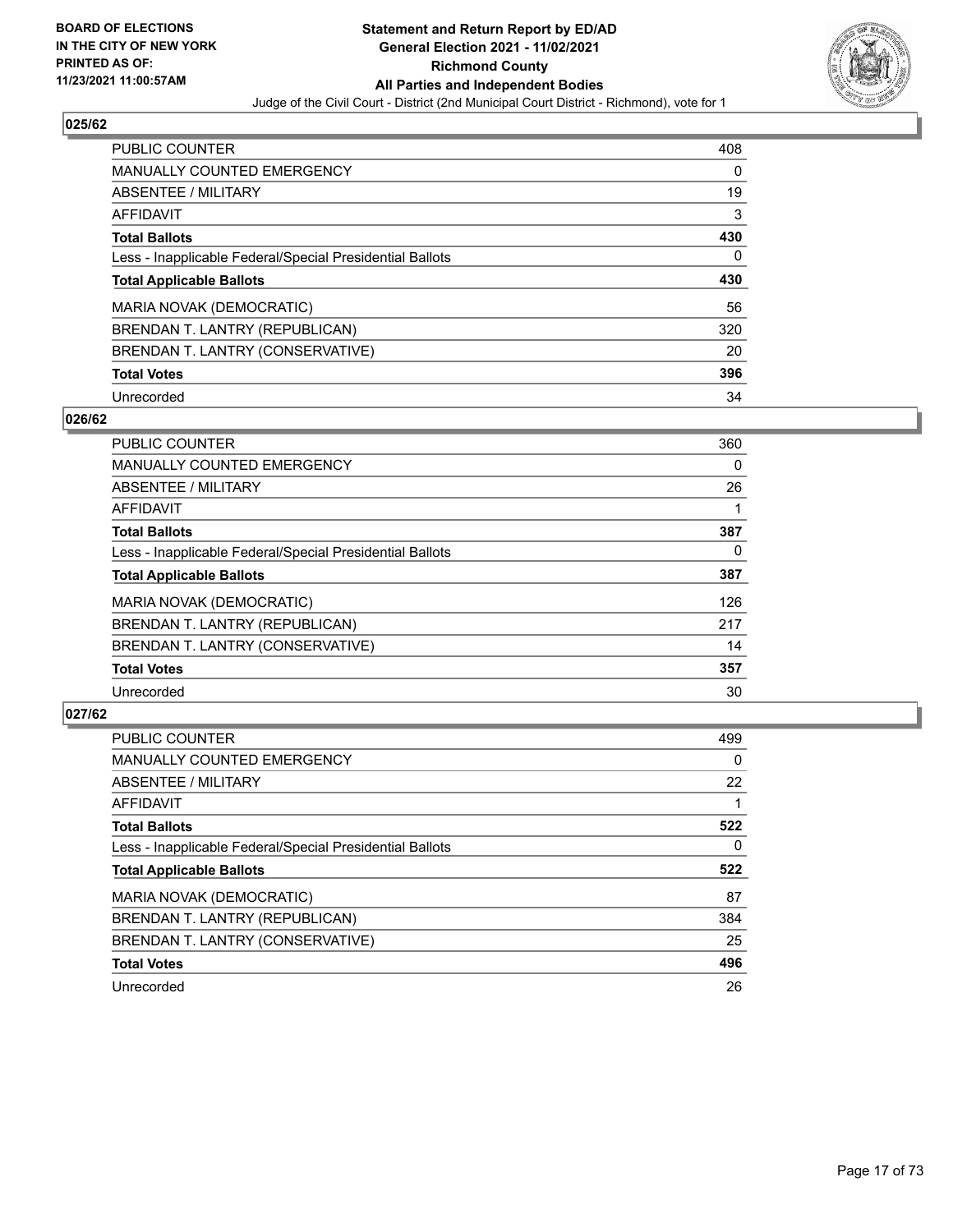

| <b>PUBLIC COUNTER</b>                                    | 421 |
|----------------------------------------------------------|-----|
| MANUALLY COUNTED EMERGENCY                               | 0   |
| ABSENTEE / MILITARY                                      | 17  |
| AFFIDAVIT                                                | 3   |
| <b>Total Ballots</b>                                     | 441 |
| Less - Inapplicable Federal/Special Presidential Ballots | 0   |
| <b>Total Applicable Ballots</b>                          | 441 |
|                                                          |     |
| MARIA NOVAK (DEMOCRATIC)                                 | 74  |
| BRENDAN T. LANTRY (REPUBLICAN)                           | 328 |
| BRENDAN T. LANTRY (CONSERVATIVE)                         | 24  |
| <b>Total Votes</b>                                       | 426 |

#### **029/62**

| <b>PUBLIC COUNTER</b>                                    | 334      |
|----------------------------------------------------------|----------|
| <b>MANUALLY COUNTED EMERGENCY</b>                        | 0        |
| ABSENTEE / MILITARY                                      | 9        |
| <b>AFFIDAVIT</b>                                         | 3        |
| <b>Total Ballots</b>                                     | 346      |
| Less - Inapplicable Federal/Special Presidential Ballots | $\Omega$ |
| <b>Total Applicable Ballots</b>                          | 346      |
| MARIA NOVAK (DEMOCRATIC)                                 | 50       |
| BRENDAN T. LANTRY (REPUBLICAN)                           | 271      |
| BRENDAN T. LANTRY (CONSERVATIVE)                         | 14       |
| <b>Total Votes</b>                                       | 335      |
| Unrecorded                                               | 11       |

| <b>PUBLIC COUNTER</b>                                    | 445 |
|----------------------------------------------------------|-----|
| <b>MANUALLY COUNTED EMERGENCY</b>                        |     |
| ABSENTEE / MILITARY                                      | 14  |
| <b>AFFIDAVIT</b>                                         | 3   |
| <b>Total Ballots</b>                                     | 463 |
| Less - Inapplicable Federal/Special Presidential Ballots | 0   |
| <b>Total Applicable Ballots</b>                          | 463 |
| MARIA NOVAK (DEMOCRATIC)                                 | 76  |
| BRENDAN T. LANTRY (REPUBLICAN)                           | 339 |
| BRENDAN T. LANTRY (CONSERVATIVE)                         | 32  |
| <b>Total Votes</b>                                       | 447 |
|                                                          |     |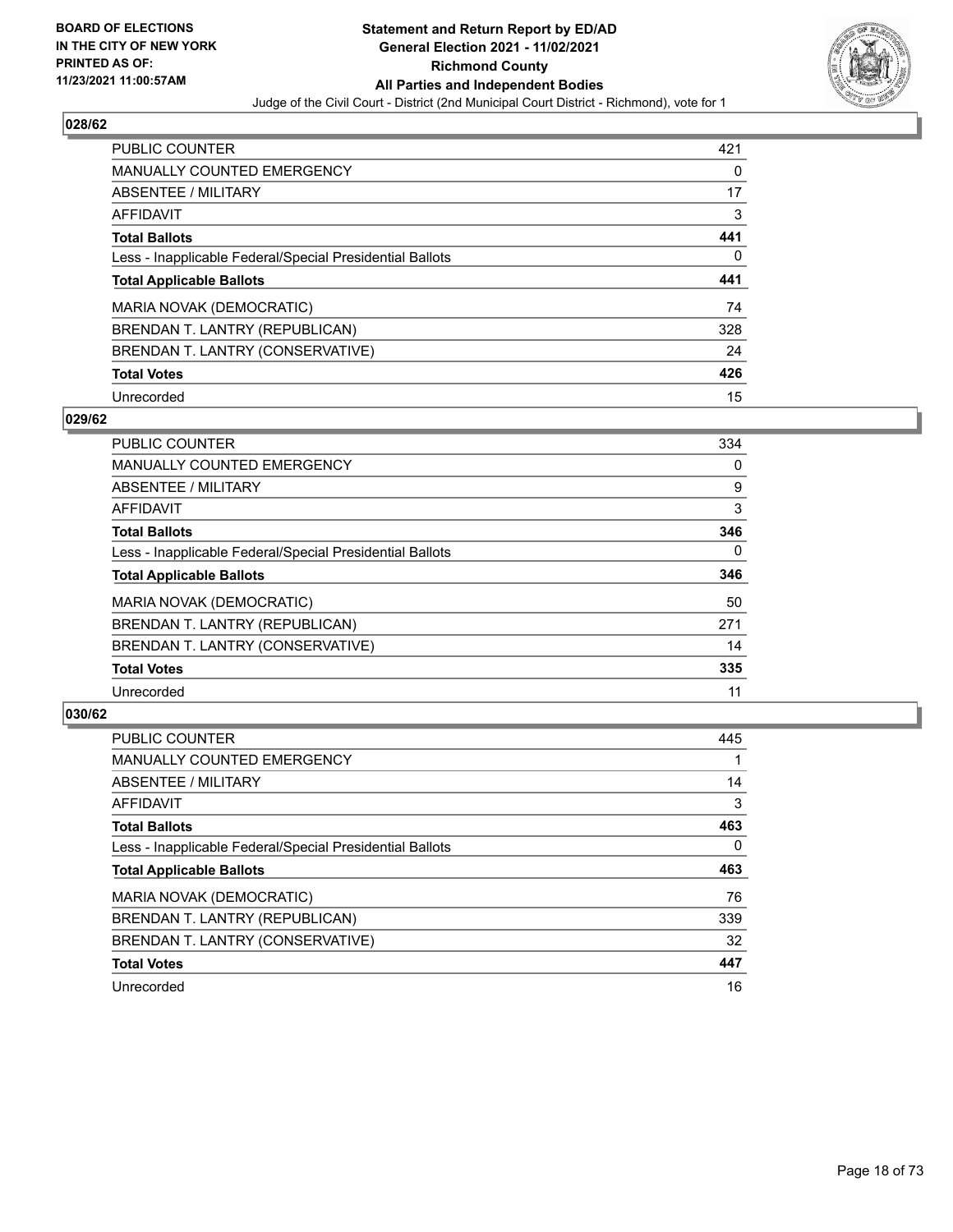

| <b>PUBLIC COUNTER</b>                                    | 438 |
|----------------------------------------------------------|-----|
| <b>MANUALLY COUNTED EMERGENCY</b>                        |     |
| ABSENTEE / MILITARY                                      | 26  |
| AFFIDAVIT                                                | 2   |
| <b>Total Ballots</b>                                     | 467 |
| Less - Inapplicable Federal/Special Presidential Ballots | 0   |
|                                                          |     |
| <b>Total Applicable Ballots</b>                          | 467 |
| MARIA NOVAK (DEMOCRATIC)                                 | 66  |
| BRENDAN T. LANTRY (REPUBLICAN)                           | 349 |
| BRENDAN T. LANTRY (CONSERVATIVE)                         | 28  |
| <b>Total Votes</b>                                       | 443 |

#### **032/62**

| <b>PUBLIC COUNTER</b>                                    | 386      |
|----------------------------------------------------------|----------|
| <b>MANUALLY COUNTED EMERGENCY</b>                        | $\Omega$ |
| ABSENTEE / MILITARY                                      | 15       |
| AFFIDAVIT                                                | 5        |
| <b>Total Ballots</b>                                     | 406      |
| Less - Inapplicable Federal/Special Presidential Ballots | 0        |
| <b>Total Applicable Ballots</b>                          | 406      |
| <b>MARIA NOVAK (DEMOCRATIC)</b>                          | 47       |
| BRENDAN T. LANTRY (REPUBLICAN)                           | 319      |
| BRENDAN T. LANTRY (CONSERVATIVE)                         | 17       |
| JEN ZACCANELLO (WRITE-IN)                                |          |
| <b>Total Votes</b>                                       | 384      |
| Unrecorded                                               | 22       |

| <b>PUBLIC COUNTER</b>                                    | 406 |
|----------------------------------------------------------|-----|
| MANUALLY COUNTED EMERGENCY                               | 0   |
| ABSENTEE / MILITARY                                      | 12  |
| AFFIDAVIT                                                | 2   |
| <b>Total Ballots</b>                                     | 420 |
| Less - Inapplicable Federal/Special Presidential Ballots | 0   |
| <b>Total Applicable Ballots</b>                          | 420 |
| MARIA NOVAK (DEMOCRATIC)                                 | 68  |
| BRENDAN T. LANTRY (REPUBLICAN)                           | 308 |
| BRENDAN T. LANTRY (CONSERVATIVE)                         | 23  |
| TAYLOR N. CHICO (WRITE-IN)                               |     |
| <b>Total Votes</b>                                       | 400 |
| Unrecorded                                               | 20  |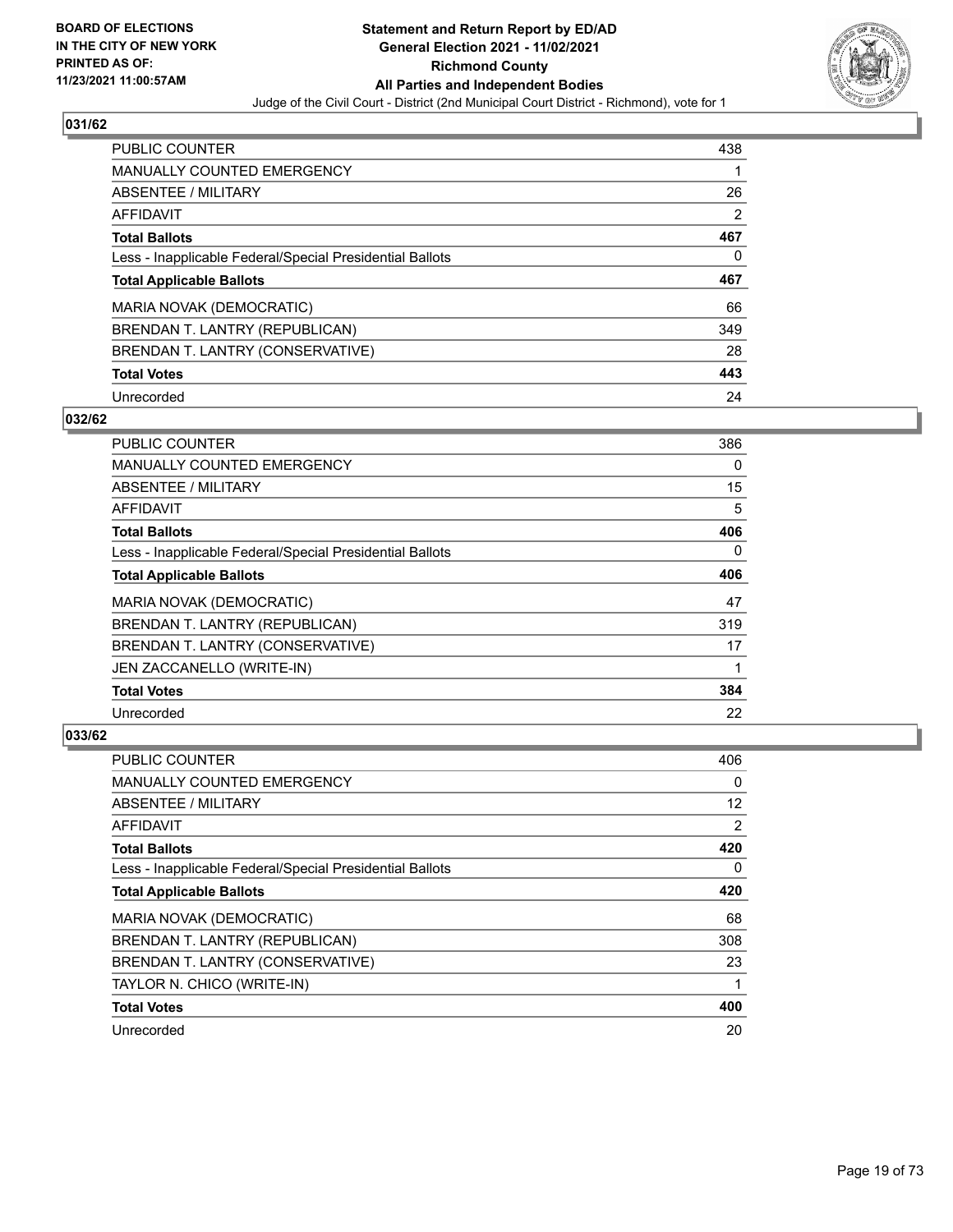

| <b>PUBLIC COUNTER</b>                                    | 458 |
|----------------------------------------------------------|-----|
| MANUALLY COUNTED EMERGENCY                               | 0   |
| ABSENTEE / MILITARY                                      | 14  |
| AFFIDAVIT                                                | 0   |
| <b>Total Ballots</b>                                     | 472 |
| Less - Inapplicable Federal/Special Presidential Ballots | 0   |
|                                                          |     |
| <b>Total Applicable Ballots</b>                          | 472 |
| MARIA NOVAK (DEMOCRATIC)                                 | 72  |
| BRENDAN T. LANTRY (REPUBLICAN)                           | 355 |
| BRENDAN T. LANTRY (CONSERVATIVE)                         | 24  |
| <b>Total Votes</b>                                       | 451 |

#### **035/62**

| <b>PUBLIC COUNTER</b>                                    | 412 |
|----------------------------------------------------------|-----|
| MANUALLY COUNTED EMERGENCY                               | 0   |
| ABSENTEE / MILITARY                                      | 7   |
| AFFIDAVIT                                                | 2   |
| <b>Total Ballots</b>                                     | 421 |
| Less - Inapplicable Federal/Special Presidential Ballots | 0   |
| <b>Total Applicable Ballots</b>                          | 421 |
| MARIA NOVAK (DEMOCRATIC)                                 | 51  |
| BRENDAN T. LANTRY (REPUBLICAN)                           | 331 |
| BRENDAN T. LANTRY (CONSERVATIVE)                         | 20  |
| KATHLEEN K. DORMAN (WRITE-IN)                            |     |
| <b>Total Votes</b>                                       | 403 |
| Unrecorded                                               | 18  |

| <b>PUBLIC COUNTER</b>                                    | 377 |
|----------------------------------------------------------|-----|
| <b>MANUALLY COUNTED EMERGENCY</b>                        | 0   |
| ABSENTEE / MILITARY                                      | 23  |
| AFFIDAVIT                                                |     |
| <b>Total Ballots</b>                                     | 401 |
| Less - Inapplicable Federal/Special Presidential Ballots | 0   |
| <b>Total Applicable Ballots</b>                          | 401 |
| MARIA NOVAK (DEMOCRATIC)                                 | 70  |
| BRENDAN T. LANTRY (REPUBLICAN)                           | 286 |
| BRENDAN T. LANTRY (CONSERVATIVE)                         | 23  |
| UNCOUNTED WRITE-IN PER STATUTE (WRITE-IN)                |     |
| <b>Total Votes</b>                                       | 380 |
| Unrecorded                                               | 21  |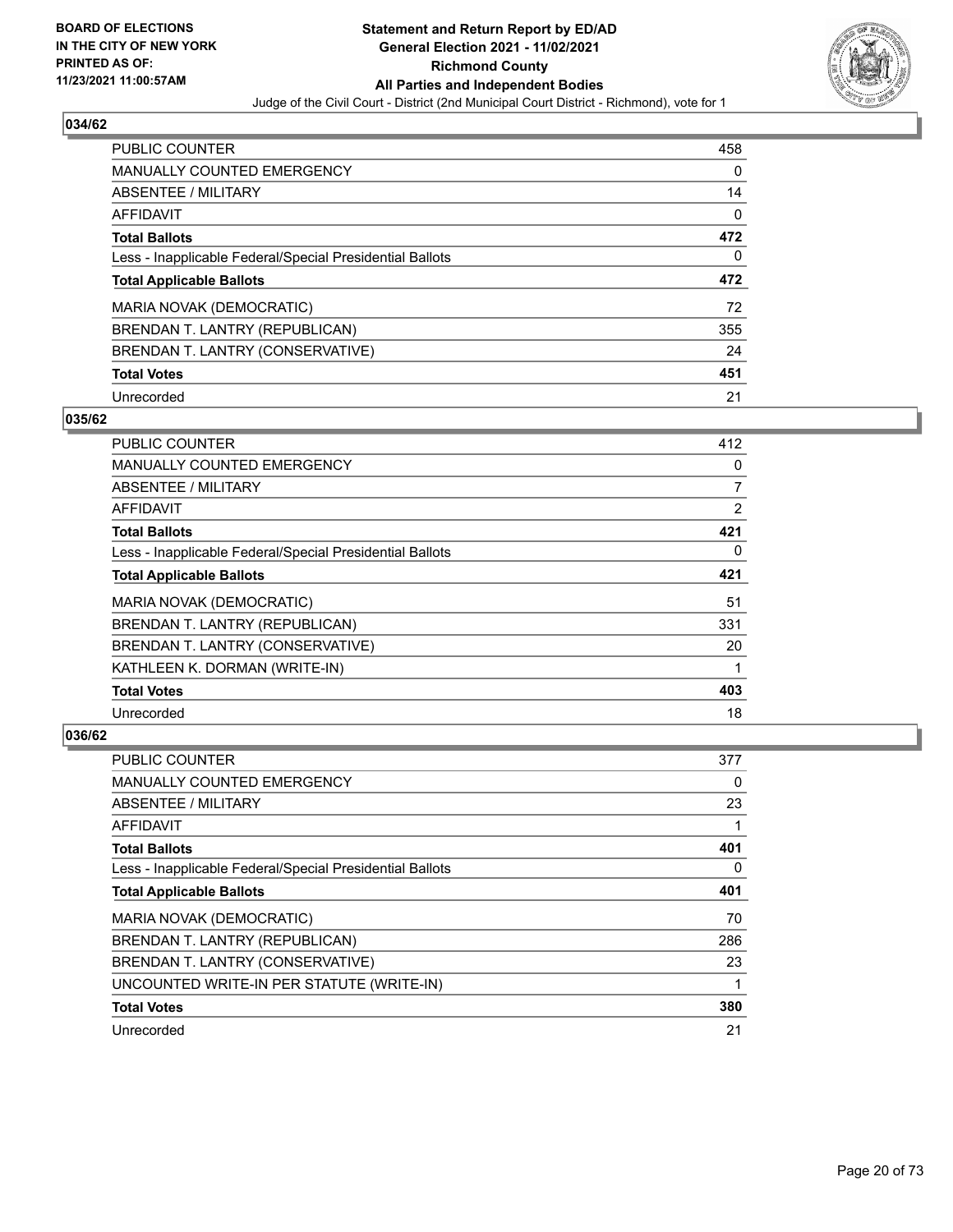

| <b>PUBLIC COUNTER</b>                                    | 445      |
|----------------------------------------------------------|----------|
| <b>MANUALLY COUNTED EMERGENCY</b>                        | $\Omega$ |
| ABSENTEE / MILITARY                                      | 23       |
| AFFIDAVIT                                                | 3        |
| <b>Total Ballots</b>                                     | 471      |
| Less - Inapplicable Federal/Special Presidential Ballots | 0        |
| <b>Total Applicable Ballots</b>                          | 471      |
| MARIA NOVAK (DEMOCRATIC)                                 | 63       |
| BRENDAN T. LANTRY (REPUBLICAN)                           | 366      |
| BRENDAN T. LANTRY (CONSERVATIVE)                         | 24       |
| <b>Total Votes</b>                                       | 453      |
|                                                          |          |

#### **038/62**

| <b>PUBLIC COUNTER</b>                                    | 446      |
|----------------------------------------------------------|----------|
| <b>MANUALLY COUNTED EMERGENCY</b>                        | 0        |
| ABSENTEE / MILITARY                                      | 9        |
| <b>AFFIDAVIT</b>                                         | 4        |
| <b>Total Ballots</b>                                     | 459      |
| Less - Inapplicable Federal/Special Presidential Ballots | $\Omega$ |
| <b>Total Applicable Ballots</b>                          | 459      |
| MARIA NOVAK (DEMOCRATIC)                                 | 87       |
| BRENDAN T. LANTRY (REPUBLICAN)                           | 333      |
| BRENDAN T. LANTRY (CONSERVATIVE)                         | 28       |
| <b>Total Votes</b>                                       | 448      |
| Unrecorded                                               | 11       |

| <b>PUBLIC COUNTER</b>                                    | 454      |
|----------------------------------------------------------|----------|
| <b>MANUALLY COUNTED EMERGENCY</b>                        | $\Omega$ |
| ABSENTEE / MILITARY                                      | 16       |
| AFFIDAVIT                                                | 7        |
| <b>Total Ballots</b>                                     | 477      |
| Less - Inapplicable Federal/Special Presidential Ballots | $\Omega$ |
| <b>Total Applicable Ballots</b>                          | 477      |
| MARIA NOVAK (DEMOCRATIC)                                 | 57       |
| BRENDAN T. LANTRY (REPUBLICAN)                           | 360      |
| BRENDAN T. LANTRY (CONSERVATIVE)                         | 36       |
| <b>Total Votes</b>                                       | 453      |
| Unrecorded                                               | 24       |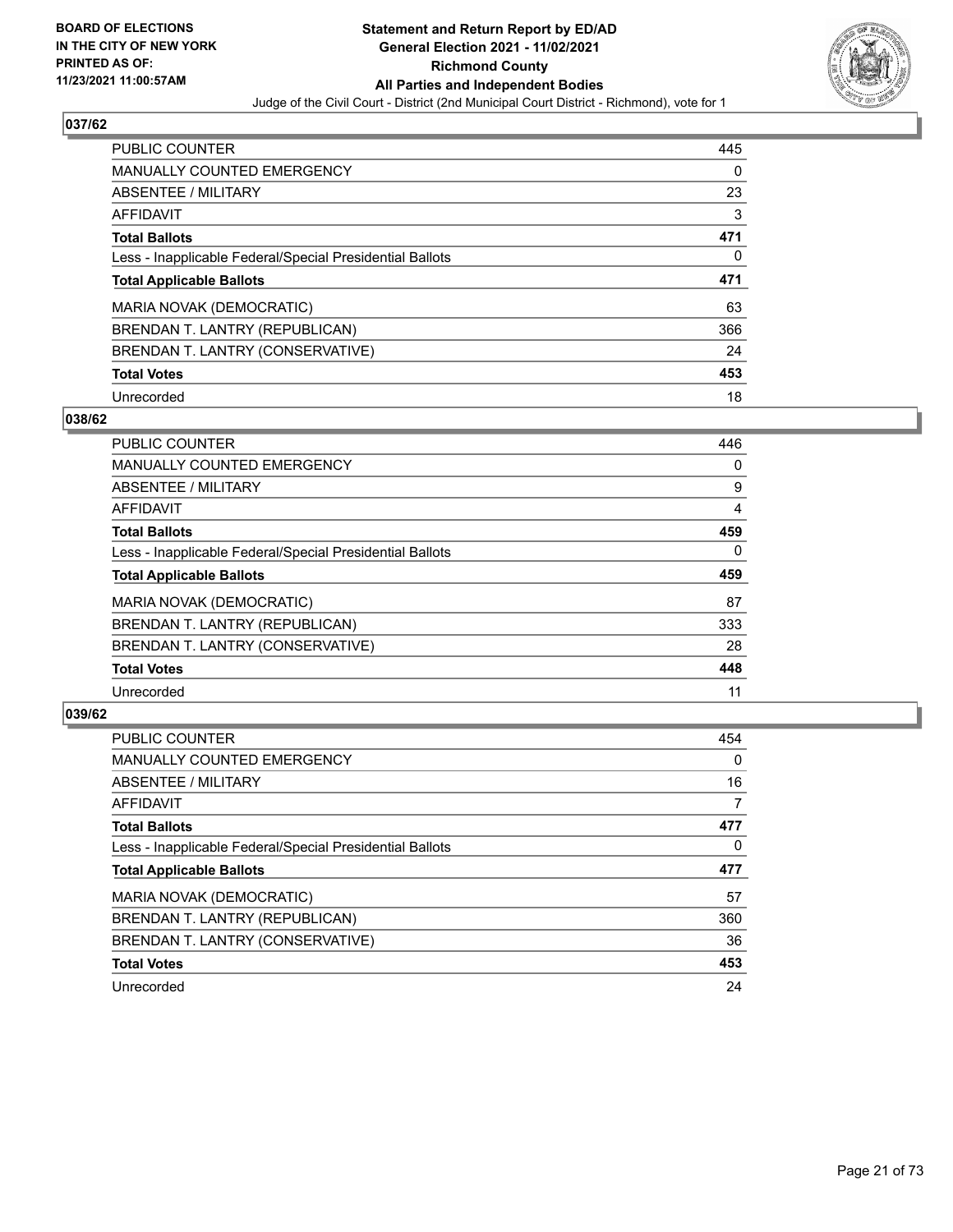

| <b>PUBLIC COUNTER</b>                                    | 449 |
|----------------------------------------------------------|-----|
| MANUALLY COUNTED EMERGENCY                               | 0   |
| ABSENTEE / MILITARY                                      | 32  |
| <b>AFFIDAVIT</b>                                         | 3   |
| <b>Total Ballots</b>                                     | 484 |
| Less - Inapplicable Federal/Special Presidential Ballots | 0   |
|                                                          |     |
| <b>Total Applicable Ballots</b>                          | 484 |
| MARIA NOVAK (DEMOCRATIC)                                 | 77  |
| BRENDAN T. LANTRY (REPUBLICAN)                           | 366 |
| BRENDAN T. LANTRY (CONSERVATIVE)                         | 22  |
| <b>Total Votes</b>                                       | 465 |

## **041/62**

| <b>PUBLIC COUNTER</b>                                    | 473      |
|----------------------------------------------------------|----------|
| <b>MANUALLY COUNTED EMERGENCY</b>                        | $\Omega$ |
| ABSENTEE / MILITARY                                      | 16       |
| <b>AFFIDAVIT</b>                                         | 3        |
| <b>Total Ballots</b>                                     | 492      |
| Less - Inapplicable Federal/Special Presidential Ballots | $\Omega$ |
| <b>Total Applicable Ballots</b>                          | 492      |
| MARIA NOVAK (DEMOCRATIC)                                 | 71       |
| BRENDAN T. LANTRY (REPUBLICAN)                           | 377      |
| BRENDAN T. LANTRY (CONSERVATIVE)                         | 22       |
| DONALD J. TRUMP (WRITE-IN)                               |          |
| <b>Total Votes</b>                                       | 471      |
| Unrecorded                                               | 21       |

| <b>PUBLIC COUNTER</b>                                    | 414 |
|----------------------------------------------------------|-----|
| <b>MANUALLY COUNTED EMERGENCY</b>                        | 0   |
| ABSENTEE / MILITARY                                      | 26  |
| AFFIDAVIT                                                | 3   |
| <b>Total Ballots</b>                                     | 443 |
| Less - Inapplicable Federal/Special Presidential Ballots | 0   |
| <b>Total Applicable Ballots</b>                          | 443 |
| MARIA NOVAK (DEMOCRATIC)                                 | 89  |
| BRENDAN T. LANTRY (REPUBLICAN)                           | 308 |
| BRENDAN T. LANTRY (CONSERVATIVE)                         | 25  |
| <b>Total Votes</b>                                       | 422 |
| Unrecorded                                               | 21  |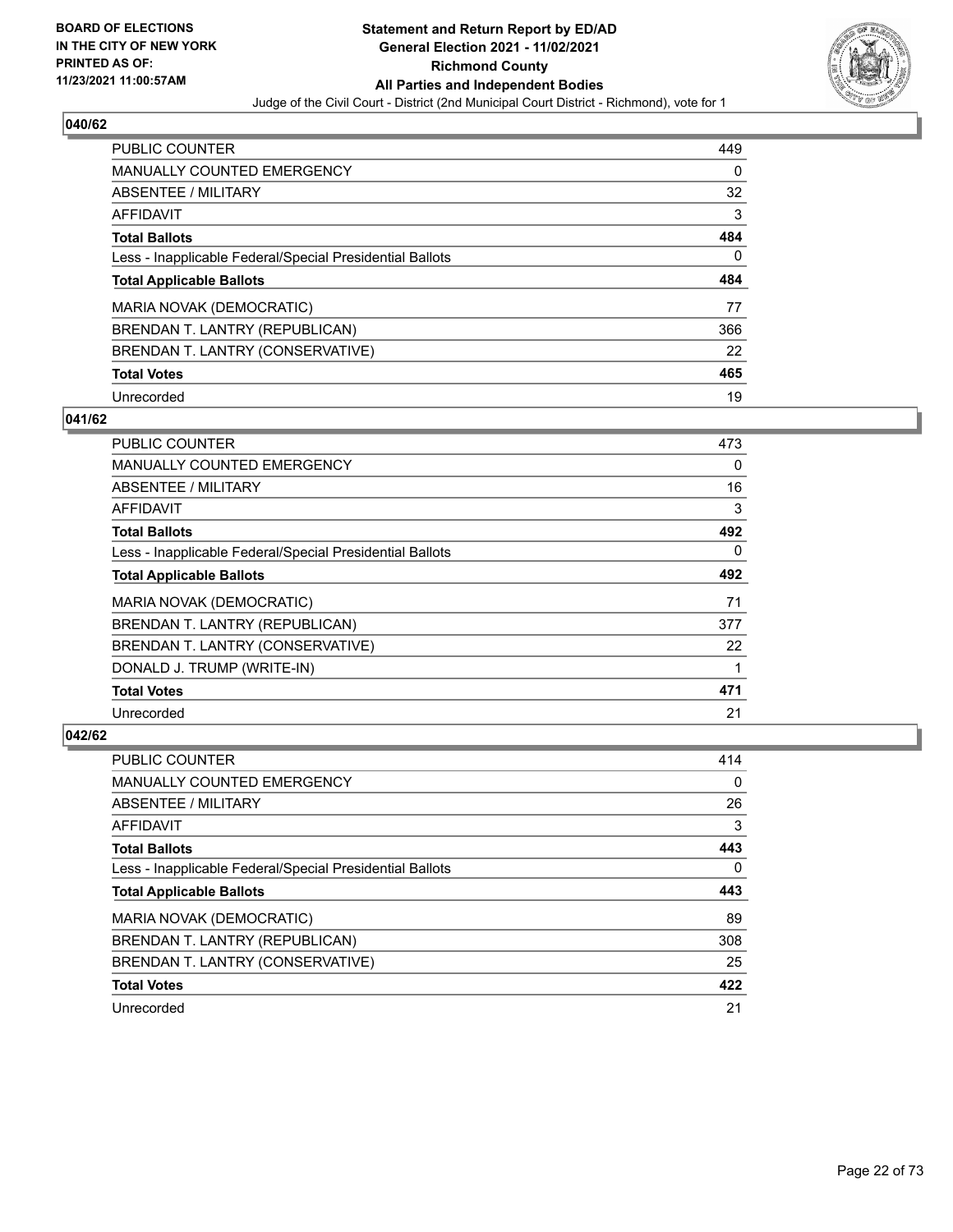

| <b>PUBLIC COUNTER</b>                                    | 469 |
|----------------------------------------------------------|-----|
| <b>MANUALLY COUNTED EMERGENCY</b>                        | 0   |
| ABSENTEE / MILITARY                                      | 13  |
| <b>AFFIDAVIT</b>                                         | 2   |
| <b>Total Ballots</b>                                     | 484 |
| Less - Inapplicable Federal/Special Presidential Ballots | 0   |
| <b>Total Applicable Ballots</b>                          | 484 |
| MARIA NOVAK (DEMOCRATIC)                                 | 72  |
| BRENDAN T. LANTRY (REPUBLICAN)                           | 355 |
| BRENDAN T. LANTRY (CONSERVATIVE)                         | 30  |
| MIKE GORGA (WRITE-IN)                                    |     |
| <b>Total Votes</b>                                       | 458 |
| Unrecorded                                               | 26  |

## **044/62**

| <b>PUBLIC COUNTER</b>                                    | 439      |
|----------------------------------------------------------|----------|
| <b>MANUALLY COUNTED EMERGENCY</b>                        | 0        |
| ABSENTEE / MILITARY                                      | 15       |
| <b>AFFIDAVIT</b>                                         |          |
| <b>Total Ballots</b>                                     | 455      |
| Less - Inapplicable Federal/Special Presidential Ballots | $\Omega$ |
| <b>Total Applicable Ballots</b>                          | 455      |
| MARIA NOVAK (DEMOCRATIC)                                 | 69       |
| BRENDAN T. LANTRY (REPUBLICAN)                           | 321      |
| BRENDAN T. LANTRY (CONSERVATIVE)                         | 19       |
| <b>Total Votes</b>                                       | 409      |
| Unrecorded                                               | 46       |

| <b>PUBLIC COUNTER</b>                                    | 392 |
|----------------------------------------------------------|-----|
| <b>MANUALLY COUNTED EMERGENCY</b>                        | 0   |
| ABSENTEE / MILITARY                                      | 15  |
| AFFIDAVIT                                                | 0   |
| <b>Total Ballots</b>                                     | 407 |
| Less - Inapplicable Federal/Special Presidential Ballots | 0   |
|                                                          |     |
| <b>Total Applicable Ballots</b>                          | 407 |
| MARIA NOVAK (DEMOCRATIC)                                 | 43  |
| BRENDAN T. LANTRY (REPUBLICAN)                           | 298 |
| BRENDAN T. LANTRY (CONSERVATIVE)                         | 25  |
| <b>Total Votes</b>                                       | 366 |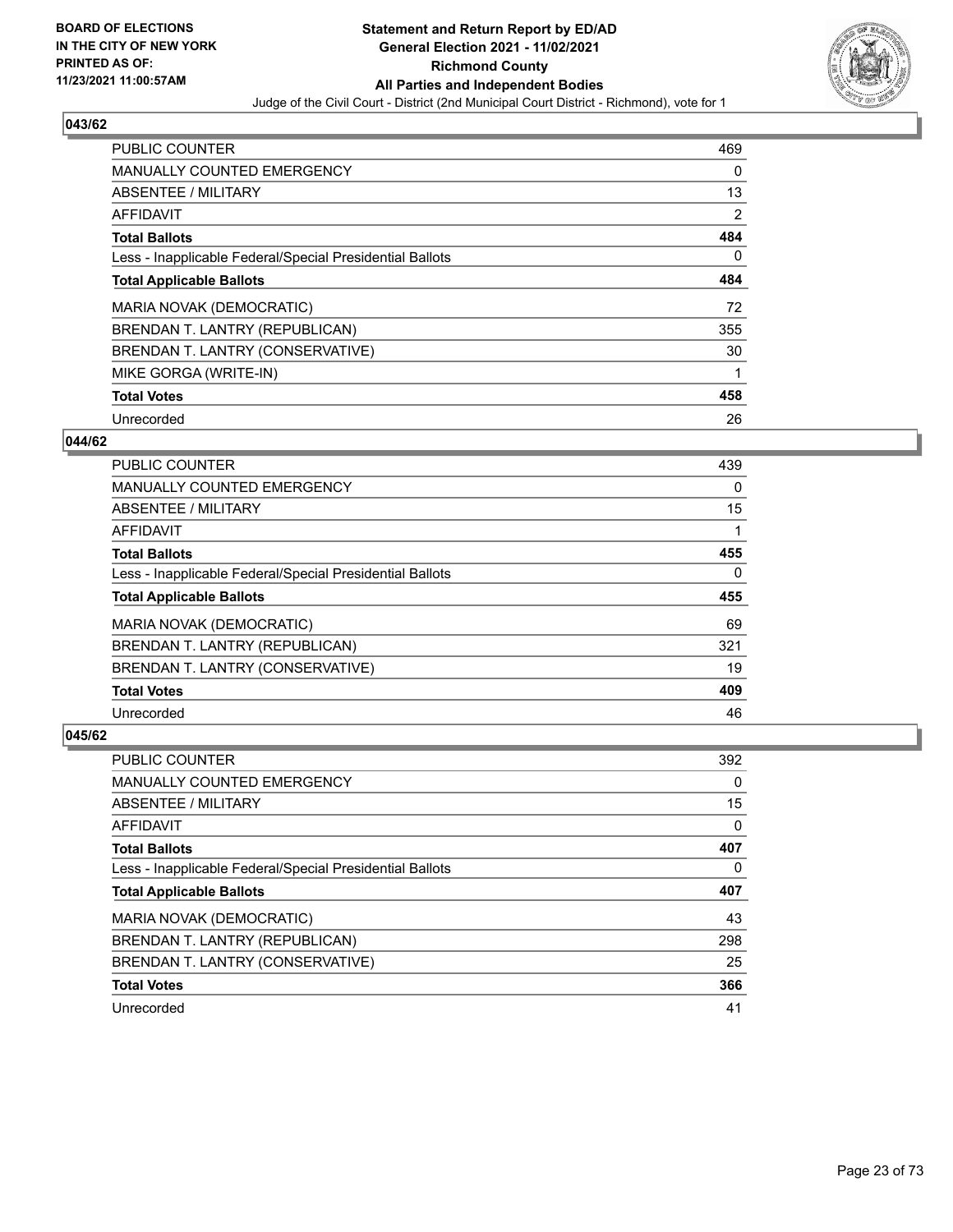

| <b>PUBLIC COUNTER</b>                                    | 450 |
|----------------------------------------------------------|-----|
| MANUALLY COUNTED EMERGENCY                               | 0   |
| ABSENTEE / MILITARY                                      | 18  |
| AFFIDAVIT                                                |     |
| <b>Total Ballots</b>                                     | 469 |
| Less - Inapplicable Federal/Special Presidential Ballots | 0   |
|                                                          |     |
| <b>Total Applicable Ballots</b>                          | 469 |
| MARIA NOVAK (DEMOCRATIC)                                 | 74  |
| BRENDAN T. LANTRY (REPUBLICAN)                           | 340 |
| BRENDAN T. LANTRY (CONSERVATIVE)                         | 15  |
| <b>Total Votes</b>                                       | 429 |

#### **047/62**

| <b>PUBLIC COUNTER</b>                                    | 415      |
|----------------------------------------------------------|----------|
| <b>MANUALLY COUNTED EMERGENCY</b>                        | $\Omega$ |
| ABSENTEE / MILITARY                                      | 16       |
| <b>AFFIDAVIT</b>                                         | 3        |
| <b>Total Ballots</b>                                     | 434      |
| Less - Inapplicable Federal/Special Presidential Ballots | $\Omega$ |
| <b>Total Applicable Ballots</b>                          | 434      |
| MARIA NOVAK (DEMOCRATIC)                                 | 65       |
| BRENDAN T. LANTRY (REPUBLICAN)                           | 327      |
| BRENDAN T. LANTRY (CONSERVATIVE)                         | 27       |
| <b>Total Votes</b>                                       | 419      |
| Unrecorded                                               | 15       |

| <b>PUBLIC COUNTER</b>                                    | 353 |
|----------------------------------------------------------|-----|
| <b>MANUALLY COUNTED EMERGENCY</b>                        | 0   |
| ABSENTEE / MILITARY                                      | 10  |
| AFFIDAVIT                                                | 0   |
| <b>Total Ballots</b>                                     | 363 |
| Less - Inapplicable Federal/Special Presidential Ballots | 0   |
| <b>Total Applicable Ballots</b>                          | 363 |
| <b>MARIA NOVAK (DEMOCRATIC)</b>                          | 68  |
| BRENDAN T. LANTRY (REPUBLICAN)                           | 261 |
| BRENDAN T. LANTRY (CONSERVATIVE)                         | 15  |
| UNATTRIBUTABLE WRITE-IN (WRITE-IN)                       | 2   |
| <b>Total Votes</b>                                       | 346 |
| Unrecorded                                               | 17  |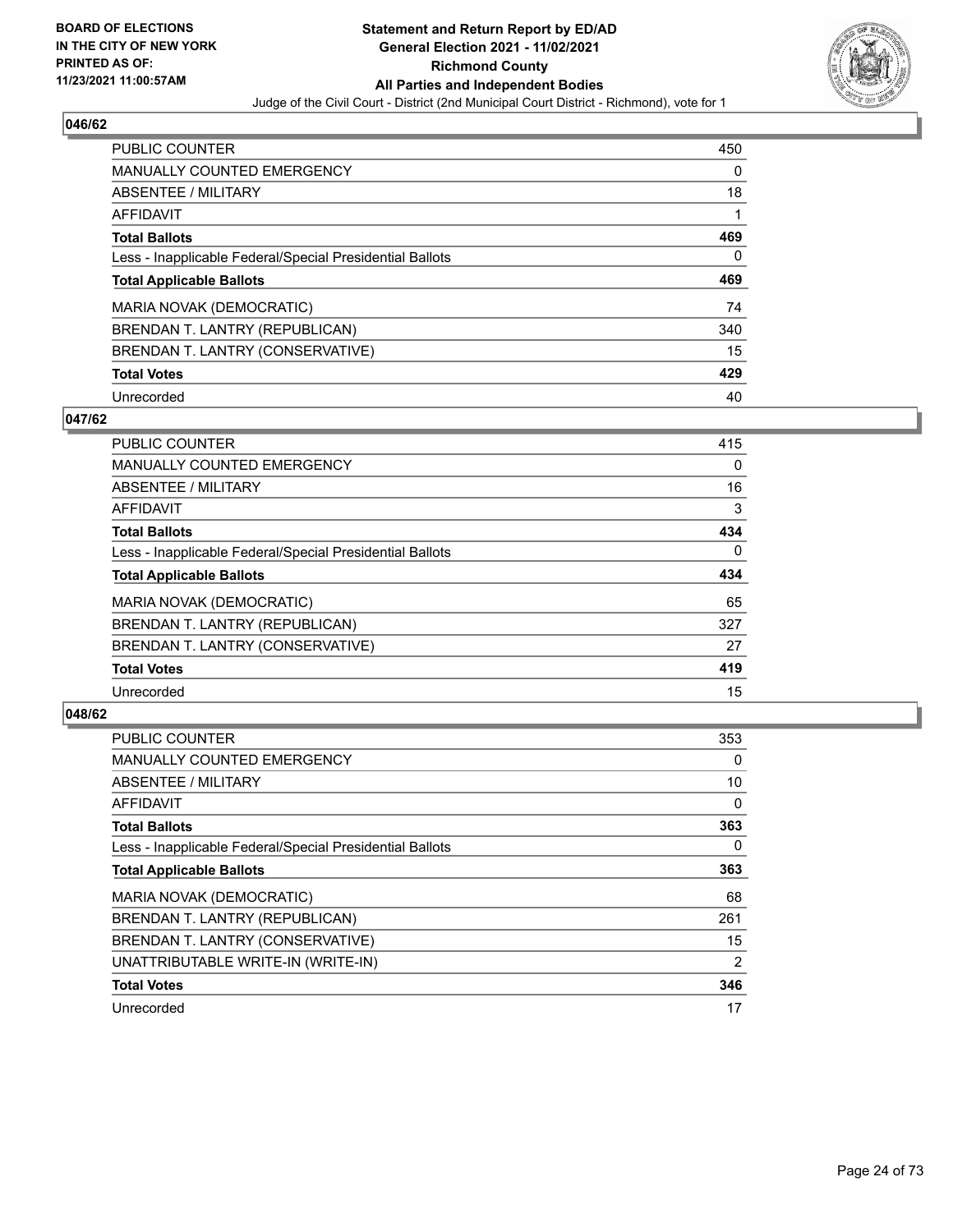

| <b>PUBLIC COUNTER</b>                                    | 418      |
|----------------------------------------------------------|----------|
| MANUALLY COUNTED EMERGENCY                               | $\Omega$ |
| ABSENTEE / MILITARY                                      | 17       |
| AFFIDAVIT                                                | 0        |
| <b>Total Ballots</b>                                     | 435      |
| Less - Inapplicable Federal/Special Presidential Ballots | 0        |
| <b>Total Applicable Ballots</b>                          | 435      |
| MARIA NOVAK (DEMOCRATIC)                                 | 85       |
| BRENDAN T. LANTRY (REPUBLICAN)                           | 304      |
| BRENDAN T. LANTRY (CONSERVATIVE)                         | 24       |
| <b>Total Votes</b>                                       | 413      |
| Unrecorded                                               | 22       |

#### **050/62**

| <b>PUBLIC COUNTER</b>                                    | 473      |
|----------------------------------------------------------|----------|
| MANUALLY COUNTED EMERGENCY                               | $\Omega$ |
| ABSENTEE / MILITARY                                      | 28       |
| <b>AFFIDAVIT</b>                                         | 5        |
| <b>Total Ballots</b>                                     | 506      |
| Less - Inapplicable Federal/Special Presidential Ballots | $\Omega$ |
| <b>Total Applicable Ballots</b>                          | 506      |
| MARIA NOVAK (DEMOCRATIC)                                 | 71       |
| BRENDAN T. LANTRY (REPUBLICAN)                           | 369      |
| BRENDAN T. LANTRY (CONSERVATIVE)                         | 30       |
| <b>Total Votes</b>                                       | 470      |
| Unrecorded                                               | 36       |

| <b>PUBLIC COUNTER</b>                                    | 406 |
|----------------------------------------------------------|-----|
| <b>MANUALLY COUNTED EMERGENCY</b>                        | 0   |
| ABSENTEE / MILITARY                                      | 23  |
| AFFIDAVIT                                                | 2   |
| <b>Total Ballots</b>                                     | 431 |
| Less - Inapplicable Federal/Special Presidential Ballots | 0   |
| <b>Total Applicable Ballots</b>                          | 431 |
| MARIA NOVAK (DEMOCRATIC)                                 | 93  |
| BRENDAN T. LANTRY (REPUBLICAN)                           | 293 |
| BRENDAN T. LANTRY (CONSERVATIVE)                         | 10  |
| <b>Total Votes</b>                                       | 396 |
| Unrecorded                                               | 35  |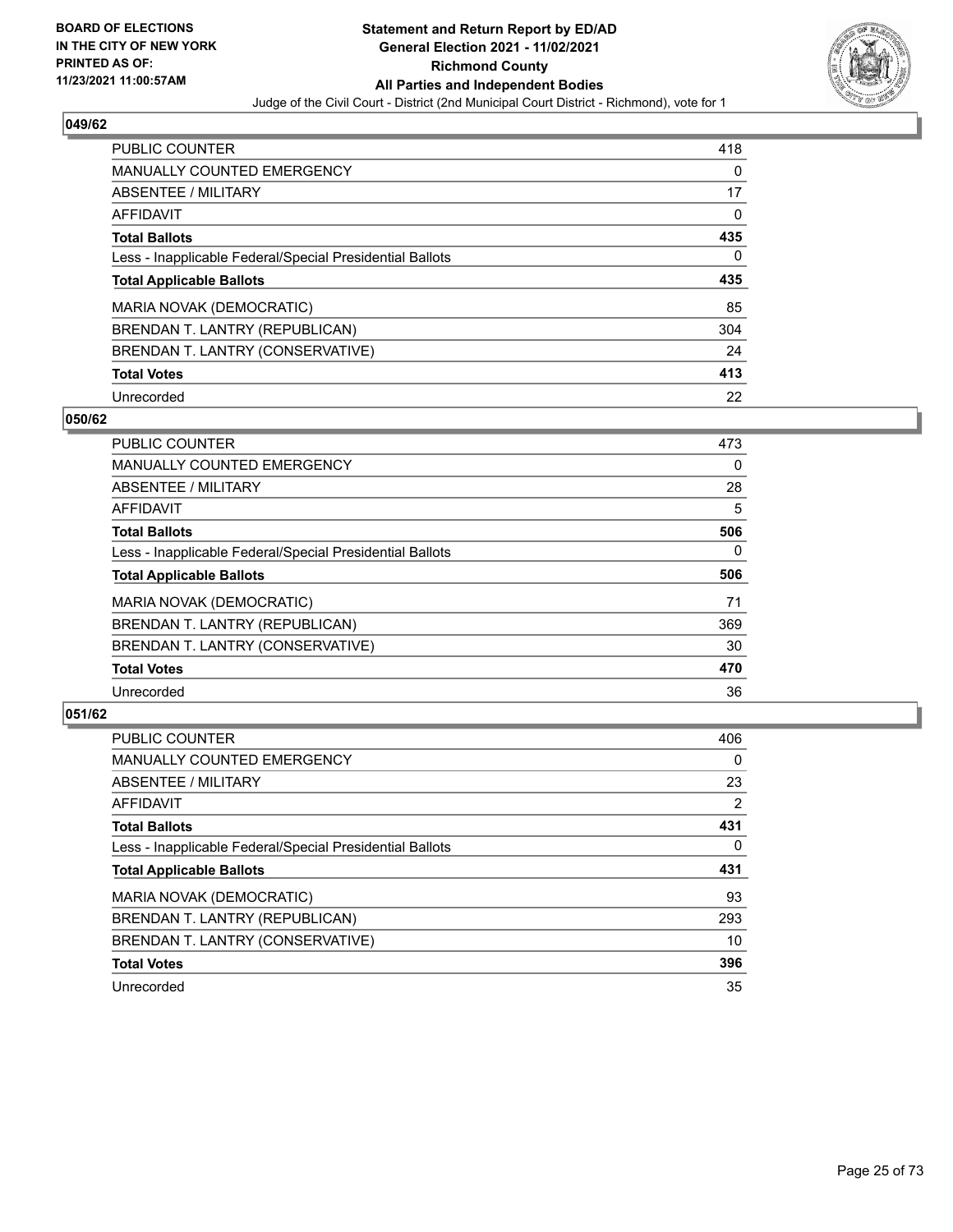

| <b>PUBLIC COUNTER</b>                                    | 463      |
|----------------------------------------------------------|----------|
| MANUALLY COUNTED EMERGENCY                               | $\Omega$ |
| ABSENTEE / MILITARY                                      | 16       |
| AFFIDAVIT                                                | 4        |
| <b>Total Ballots</b>                                     | 483      |
| Less - Inapplicable Federal/Special Presidential Ballots | 0        |
| <b>Total Applicable Ballots</b>                          | 483      |
| MARIA NOVAK (DEMOCRATIC)                                 | 88       |
| BRENDAN T. LANTRY (REPUBLICAN)                           | 336      |
| BRENDAN T. LANTRY (CONSERVATIVE)                         | 33       |
| <b>Total Votes</b>                                       | 457      |
| Unrecorded                                               | 26       |

#### **053/62**

| <b>PUBLIC COUNTER</b>                                    | 449      |
|----------------------------------------------------------|----------|
| MANUALLY COUNTED EMERGENCY                               | 0        |
| ABSENTEE / MILITARY                                      | 20       |
| <b>AFFIDAVIT</b>                                         | 2        |
| <b>Total Ballots</b>                                     | 471      |
| Less - Inapplicable Federal/Special Presidential Ballots | $\Omega$ |
| <b>Total Applicable Ballots</b>                          | 471      |
| MARIA NOVAK (DEMOCRATIC)                                 | 91       |
| BRENDAN T. LANTRY (REPUBLICAN)                           | 350      |
| BRENDAN T. LANTRY (CONSERVATIVE)                         | 19       |
| <b>Total Votes</b>                                       | 460      |
| Unrecorded                                               | 11       |

| <b>PUBLIC COUNTER</b>                                    | 387      |
|----------------------------------------------------------|----------|
| MANUALLY COUNTED EMERGENCY                               | $\Omega$ |
| ABSENTEE / MILITARY                                      | 22       |
| AFFIDAVIT                                                | 4        |
| <b>Total Ballots</b>                                     | 413      |
| Less - Inapplicable Federal/Special Presidential Ballots | $\Omega$ |
| <b>Total Applicable Ballots</b>                          | 413      |
| MARIA NOVAK (DEMOCRATIC)                                 | 73       |
| BRENDAN T. LANTRY (REPUBLICAN)                           | 295      |
| BRENDAN T. LANTRY (CONSERVATIVE)                         | 18       |
| <b>Total Votes</b>                                       | 386      |
| Unrecorded                                               | 27       |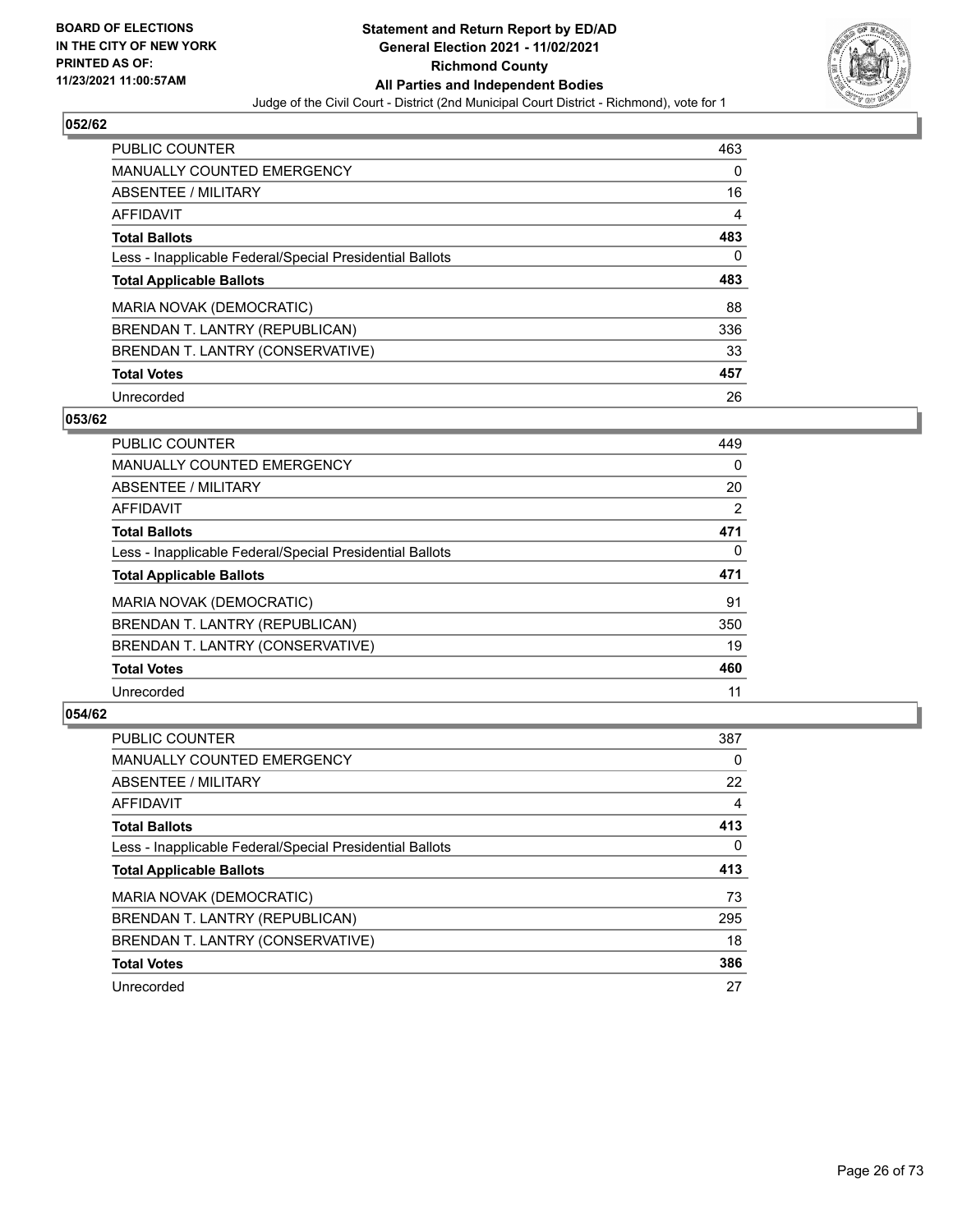

| <b>PUBLIC COUNTER</b>                                    | 475      |
|----------------------------------------------------------|----------|
| <b>MANUALLY COUNTED EMERGENCY</b>                        | $\Omega$ |
| ABSENTEE / MILITARY                                      | 21       |
| <b>AFFIDAVIT</b>                                         |          |
| <b>Total Ballots</b>                                     | 497      |
| Less - Inapplicable Federal/Special Presidential Ballots | $\Omega$ |
| <b>Total Applicable Ballots</b>                          | 497      |
| MARIA NOVAK (DEMOCRATIC)                                 | 92       |
| BRENDAN T. LANTRY (REPUBLICAN)                           | 343      |
| BRENDAN T. LANTRY (CONSERVATIVE)                         | 32       |
| UNATTRIBUTABLE WRITE-IN (WRITE-IN)                       | 2        |
| <b>Total Votes</b>                                       | 469      |
| Unrecorded                                               | 28       |

## **056/62**

| <b>PUBLIC COUNTER</b>                                    | 372      |
|----------------------------------------------------------|----------|
| <b>MANUALLY COUNTED EMERGENCY</b>                        | $\Omega$ |
| ABSENTEE / MILITARY                                      | 18       |
| <b>AFFIDAVIT</b>                                         | 2        |
| <b>Total Ballots</b>                                     | 392      |
| Less - Inapplicable Federal/Special Presidential Ballots | $\Omega$ |
| <b>Total Applicable Ballots</b>                          | 392      |
| MARIA NOVAK (DEMOCRATIC)                                 | 86       |
| BRENDAN T. LANTRY (REPUBLICAN)                           | 269      |
| BRENDAN T. LANTRY (CONSERVATIVE)                         | 14       |
| <b>Total Votes</b>                                       | 369      |
| Unrecorded                                               | 23       |

| <b>PUBLIC COUNTER</b>                                    | 407 |
|----------------------------------------------------------|-----|
| MANUALLY COUNTED EMERGENCY                               | 0   |
| ABSENTEE / MILITARY                                      | 14  |
| AFFIDAVIT                                                |     |
| <b>Total Ballots</b>                                     | 422 |
| Less - Inapplicable Federal/Special Presidential Ballots | 0   |
| <b>Total Applicable Ballots</b>                          | 422 |
| MARIA NOVAK (DEMOCRATIC)                                 | 68  |
| BRENDAN T. LANTRY (REPUBLICAN)                           | 321 |
| BRENDAN T. LANTRY (CONSERVATIVE)                         | 19  |
| ALEX PESOCHIN (WRITE-IN)                                 | 1   |
| <b>Total Votes</b>                                       | 409 |
| Unrecorded                                               | 13  |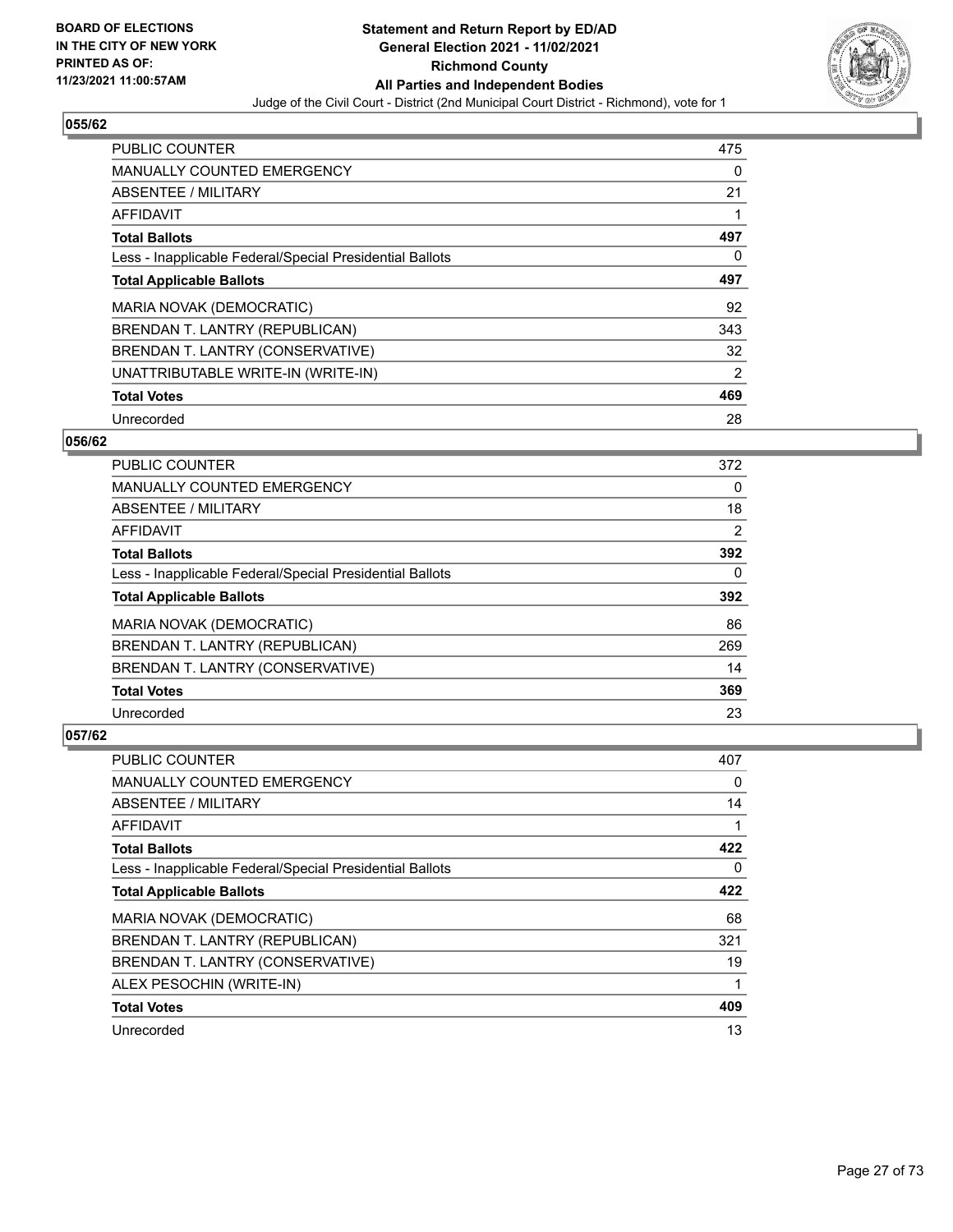

| <b>PUBLIC COUNTER</b>                                    | 479 |
|----------------------------------------------------------|-----|
| <b>MANUALLY COUNTED EMERGENCY</b>                        | 0   |
| ABSENTEE / MILITARY                                      | 8   |
| AFFIDAVIT                                                |     |
| <b>Total Ballots</b>                                     | 488 |
| Less - Inapplicable Federal/Special Presidential Ballots | 0   |
| <b>Total Applicable Ballots</b>                          | 488 |
| MARIA NOVAK (DEMOCRATIC)                                 | 80  |
| BRENDAN T. LANTRY (REPUBLICAN)                           | 342 |
| BRENDAN T. LANTRY (CONSERVATIVE)                         | 30  |
| <b>Total Votes</b>                                       | 452 |
| Unrecorded                                               | 36  |

#### **059/62**

| <b>PUBLIC COUNTER</b>                                    | 371      |
|----------------------------------------------------------|----------|
| <b>MANUALLY COUNTED EMERGENCY</b>                        | 0        |
| ABSENTEE / MILITARY                                      | 35       |
| <b>AFFIDAVIT</b>                                         | 4        |
| <b>Total Ballots</b>                                     | 410      |
| Less - Inapplicable Federal/Special Presidential Ballots | $\Omega$ |
| <b>Total Applicable Ballots</b>                          | 410      |
| MARIA NOVAK (DEMOCRATIC)                                 | 75       |
| BRENDAN T. LANTRY (REPUBLICAN)                           | 288      |
| BRENDAN T. LANTRY (CONSERVATIVE)                         | 23       |
| <b>Total Votes</b>                                       | 386      |
| Unrecorded                                               | 24       |

| <b>PUBLIC COUNTER</b>                                    | 460 |
|----------------------------------------------------------|-----|
| <b>MANUALLY COUNTED EMERGENCY</b>                        | 0   |
| ABSENTEE / MILITARY                                      | 13  |
| AFFIDAVIT                                                | 2   |
| <b>Total Ballots</b>                                     | 475 |
| Less - Inapplicable Federal/Special Presidential Ballots | 0   |
| <b>Total Applicable Ballots</b>                          | 475 |
| MARIA NOVAK (DEMOCRATIC)                                 | 87  |
| BRENDAN T. LANTRY (REPUBLICAN)                           | 348 |
| BRENDAN T. LANTRY (CONSERVATIVE)                         | 18  |
| <b>JOHN BABIEKE (WRITE-IN)</b>                           |     |
| <b>Total Votes</b>                                       | 454 |
| Unrecorded                                               | 21  |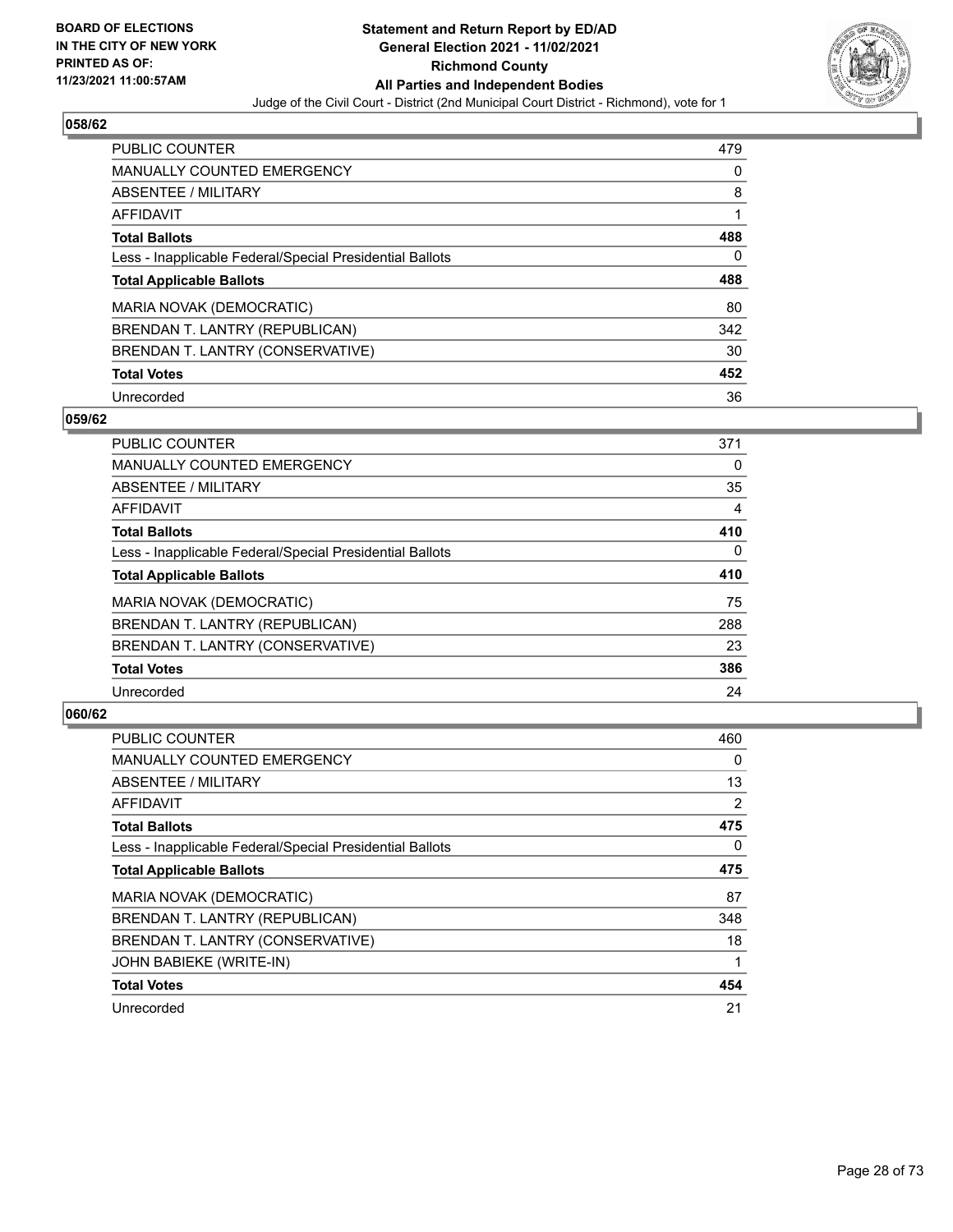

| <b>PUBLIC COUNTER</b>                                    | 450      |
|----------------------------------------------------------|----------|
| MANUALLY COUNTED EMERGENCY                               | 0        |
| ABSENTEE / MILITARY                                      | 13       |
| <b>AFFIDAVIT</b>                                         | $\Omega$ |
| <b>Total Ballots</b>                                     | 463      |
| Less - Inapplicable Federal/Special Presidential Ballots | 0        |
| <b>Total Applicable Ballots</b>                          | 463      |
|                                                          |          |
| MARIA NOVAK (DEMOCRATIC)                                 | 78       |
| BRENDAN T. LANTRY (REPUBLICAN)                           | 340      |
| BRENDAN T. LANTRY (CONSERVATIVE)                         | 23       |
| <b>Total Votes</b>                                       | 441      |

#### **062/62**

| <b>PUBLIC COUNTER</b>                                    | 391      |
|----------------------------------------------------------|----------|
| <b>MANUALLY COUNTED EMERGENCY</b>                        | 0        |
| ABSENTEE / MILITARY                                      | 21       |
| <b>AFFIDAVIT</b>                                         | 2        |
| <b>Total Ballots</b>                                     | 414      |
| Less - Inapplicable Federal/Special Presidential Ballots | $\Omega$ |
| <b>Total Applicable Ballots</b>                          | 414      |
| MARIA NOVAK (DEMOCRATIC)                                 | 83       |
| BRENDAN T. LANTRY (REPUBLICAN)                           | 284      |
| BRENDAN T. LANTRY (CONSERVATIVE)                         | 14       |
| <b>Total Votes</b>                                       | 381      |
| Unrecorded                                               | 33       |

| <b>PUBLIC COUNTER</b>                                    | 282 |
|----------------------------------------------------------|-----|
| <b>MANUALLY COUNTED EMERGENCY</b>                        | 0   |
| ABSENTEE / MILITARY                                      | 11  |
| AFFIDAVIT                                                |     |
| <b>Total Ballots</b>                                     | 294 |
| Less - Inapplicable Federal/Special Presidential Ballots | 0   |
| <b>Total Applicable Ballots</b>                          | 294 |
| MARIA NOVAK (DEMOCRATIC)                                 | 65  |
| BRENDAN T. LANTRY (REPUBLICAN)                           | 207 |
| BRENDAN T. LANTRY (CONSERVATIVE)                         | 6   |
| <b>Total Votes</b>                                       | 278 |
| Unrecorded                                               | 16  |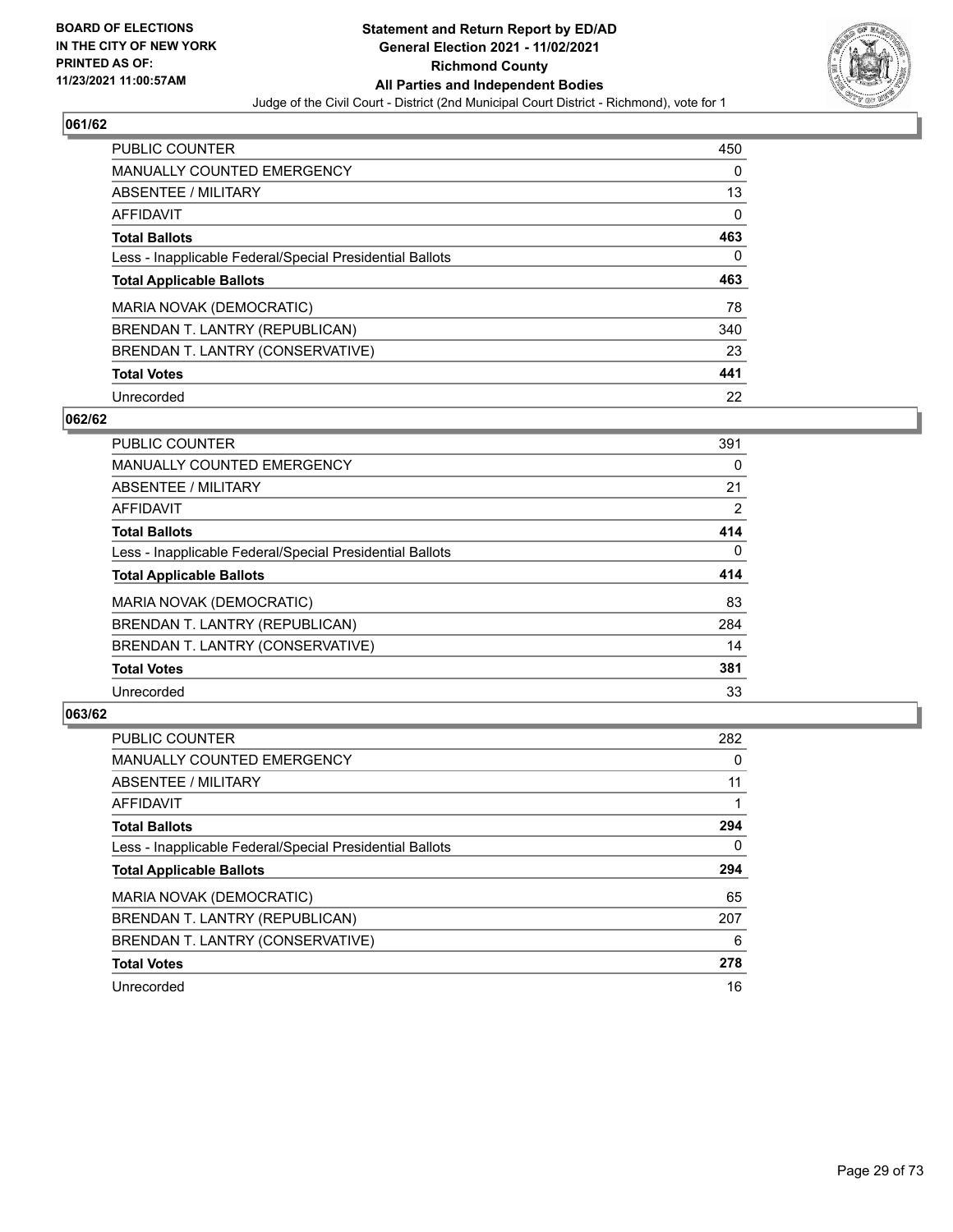

| <b>PUBLIC COUNTER</b>                                    | 541 |
|----------------------------------------------------------|-----|
| MANUALLY COUNTED EMERGENCY                               | 0   |
| ABSENTEE / MILITARY                                      | 15  |
| AFFIDAVIT                                                | 2   |
| <b>Total Ballots</b>                                     | 558 |
| Less - Inapplicable Federal/Special Presidential Ballots | 0   |
|                                                          |     |
| <b>Total Applicable Ballots</b>                          | 558 |
| MARIA NOVAK (DEMOCRATIC)                                 | 96  |
| BRENDAN T. LANTRY (REPUBLICAN)                           | 421 |
| BRENDAN T. LANTRY (CONSERVATIVE)                         | 15  |
| <b>Total Votes</b>                                       | 532 |

#### **066/62**

| PUBLIC COUNTER                                           | 468 |
|----------------------------------------------------------|-----|
| <b>MANUALLY COUNTED EMERGENCY</b>                        | 0   |
| ABSENTEE / MILITARY                                      | 21  |
| AFFIDAVIT                                                | 1   |
| <b>Total Ballots</b>                                     | 490 |
| Less - Inapplicable Federal/Special Presidential Ballots | 0   |
| <b>Total Applicable Ballots</b>                          | 490 |
| MARIA NOVAK (DEMOCRATIC)                                 | 71  |
| BRENDAN T. LANTRY (REPUBLICAN)                           | 364 |
| BRENDAN T. LANTRY (CONSERVATIVE)                         | 20  |
| JOYCE TORRES (WRITE-IN)                                  | 1   |
| VICTORIA WICKMAN (WRITE-IN)                              | 1   |
| <b>Total Votes</b>                                       | 457 |
| Unrecorded                                               | 33  |

| PUBLIC COUNTER                                           | 417 |
|----------------------------------------------------------|-----|
| MANUALLY COUNTED EMERGENCY                               | 0   |
| ABSENTEE / MILITARY                                      | 19  |
| AFFIDAVIT                                                | 0   |
| <b>Total Ballots</b>                                     | 436 |
| Less - Inapplicable Federal/Special Presidential Ballots | 0   |
| <b>Total Applicable Ballots</b>                          | 436 |
| MARIA NOVAK (DEMOCRATIC)                                 | 88  |
| BRENDAN T. LANTRY (REPUBLICAN)                           | 305 |
| BRENDAN T. LANTRY (CONSERVATIVE)                         | 8   |
| FRANK HERBERT (WRITE-IN)                                 | 1   |
| <b>Total Votes</b>                                       | 402 |
| Unrecorded                                               | 34  |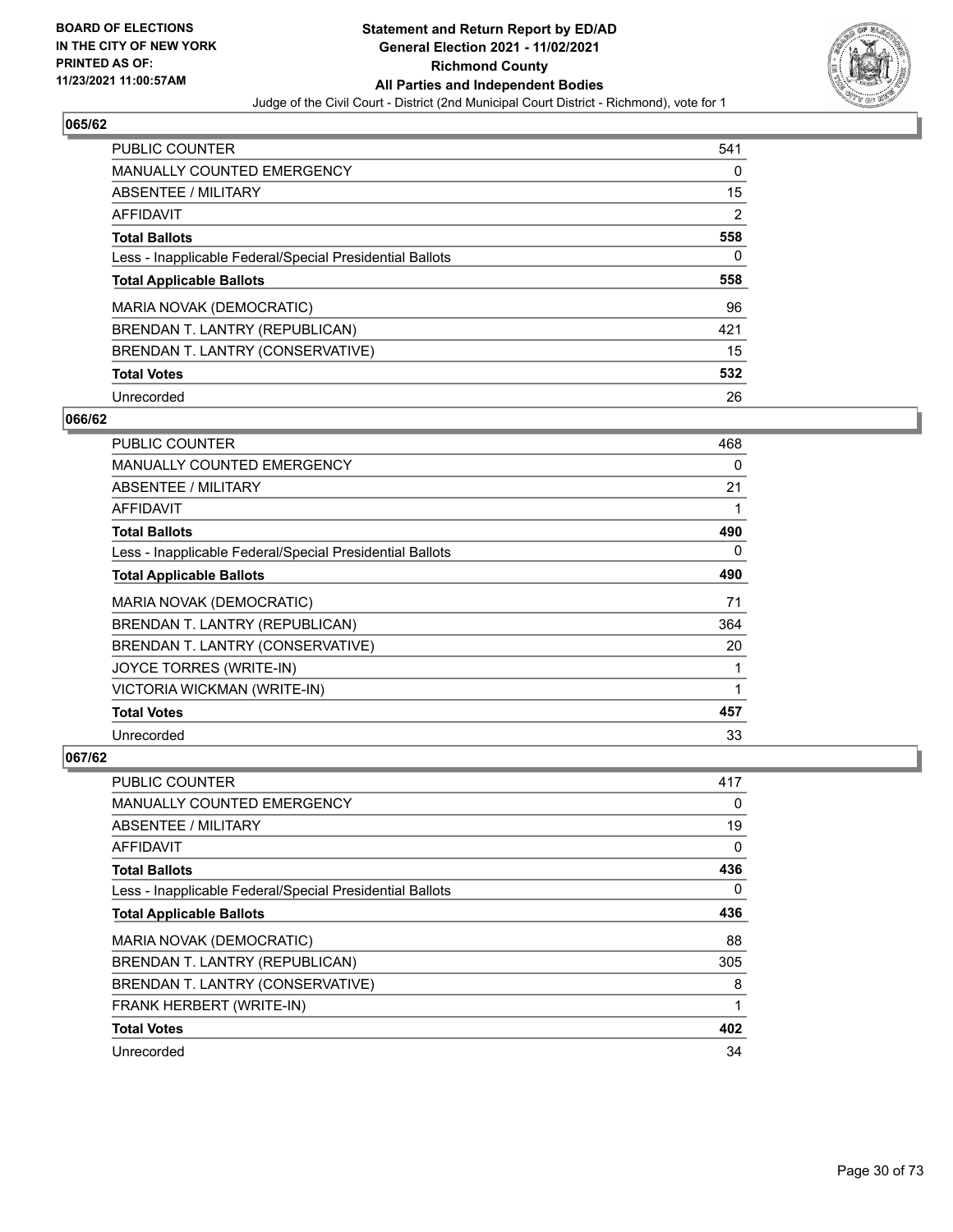

| <b>PUBLIC COUNTER</b>                                    | 399 |
|----------------------------------------------------------|-----|
| MANUALLY COUNTED EMERGENCY                               | 0   |
| ABSENTEE / MILITARY                                      | 19  |
| AFFIDAVIT                                                | 2   |
| <b>Total Ballots</b>                                     | 420 |
| Less - Inapplicable Federal/Special Presidential Ballots | 0   |
| <b>Total Applicable Ballots</b>                          | 420 |
| MARIA NOVAK (DEMOCRATIC)                                 | 104 |
| BRENDAN T. LANTRY (REPUBLICAN)                           | 259 |
|                                                          |     |
| BRENDAN T. LANTRY (CONSERVATIVE)                         | 27  |
| <b>Total Votes</b>                                       | 390 |

#### **069/62**

| <b>PUBLIC COUNTER</b>                                    | 363      |
|----------------------------------------------------------|----------|
| <b>MANUALLY COUNTED EMERGENCY</b>                        | 0        |
| ABSENTEE / MILITARY                                      | 25       |
| <b>AFFIDAVIT</b>                                         | 8        |
| <b>Total Ballots</b>                                     | 396      |
| Less - Inapplicable Federal/Special Presidential Ballots | $\Omega$ |
| <b>Total Applicable Ballots</b>                          | 396      |
| MARIA NOVAK (DEMOCRATIC)                                 | 87       |
| BRENDAN T. LANTRY (REPUBLICAN)                           | 260      |
| BRENDAN T. LANTRY (CONSERVATIVE)                         | 20       |
| <b>Total Votes</b>                                       | 367      |
| Unrecorded                                               | 29       |

| <b>PUBLIC COUNTER</b>                                    | 179      |
|----------------------------------------------------------|----------|
| <b>MANUALLY COUNTED EMERGENCY</b>                        | $\Omega$ |
| <b>ABSENTEE / MILITARY</b>                               | 13       |
| AFFIDAVIT                                                | $\Omega$ |
| <b>Total Ballots</b>                                     | 192      |
| Less - Inapplicable Federal/Special Presidential Ballots | $\Omega$ |
| <b>Total Applicable Ballots</b>                          | 192      |
| MARIA NOVAK (DEMOCRATIC)                                 | 50       |
| BRENDAN T. LANTRY (REPUBLICAN)                           | 121      |
| BRENDAN T. LANTRY (CONSERVATIVE)                         | 14       |
| <b>Total Votes</b>                                       | 185      |
| Unrecorded                                               |          |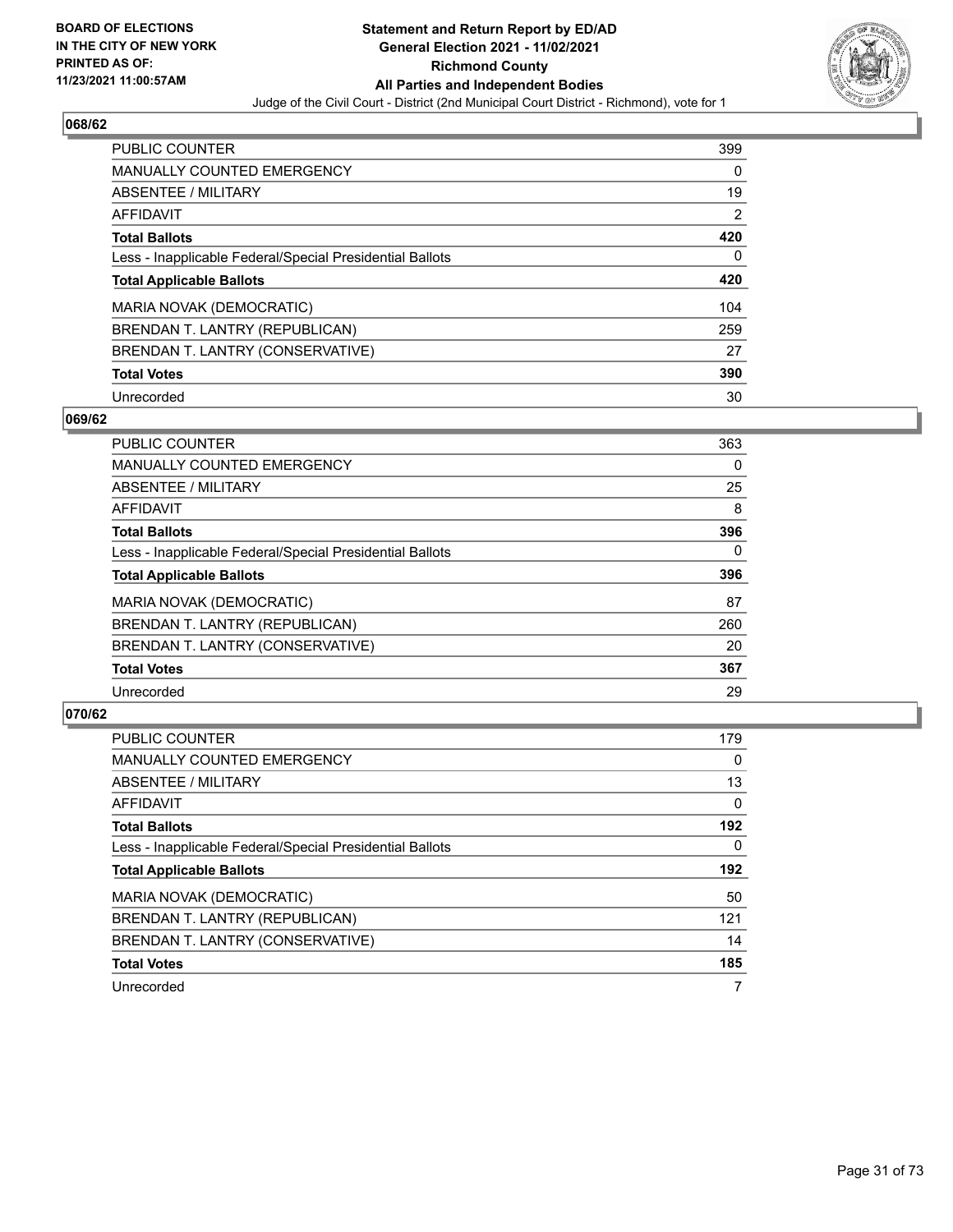

| <b>PUBLIC COUNTER</b>                                    | 420 |
|----------------------------------------------------------|-----|
| <b>MANUALLY COUNTED EMERGENCY</b>                        | 0   |
| ABSENTEE / MILITARY                                      | 16  |
| AFFIDAVIT                                                | 3   |
| <b>Total Ballots</b>                                     | 439 |
| Less - Inapplicable Federal/Special Presidential Ballots | 0   |
| <b>Total Applicable Ballots</b>                          | 439 |
|                                                          |     |
| MARIA NOVAK (DEMOCRATIC)                                 | 85  |
| BRENDAN T. LANTRY (REPUBLICAN)                           | 311 |
| BRENDAN T. LANTRY (CONSERVATIVE)                         | 17  |
| <b>Total Votes</b>                                       | 413 |

#### **072/62**

| <b>PUBLIC COUNTER</b>                                    | 369      |
|----------------------------------------------------------|----------|
| <b>MANUALLY COUNTED EMERGENCY</b>                        | 0        |
| ABSENTEE / MILITARY                                      | 8        |
| <b>AFFIDAVIT</b>                                         | $\Omega$ |
| <b>Total Ballots</b>                                     | 377      |
| Less - Inapplicable Federal/Special Presidential Ballots | $\Omega$ |
| <b>Total Applicable Ballots</b>                          | 377      |
| MARIA NOVAK (DEMOCRATIC)                                 | 81       |
| BRENDAN T. LANTRY (REPUBLICAN)                           | 261      |
| BRENDAN T. LANTRY (CONSERVATIVE)                         | 14       |
| <b>Total Votes</b>                                       | 356      |
| Unrecorded                                               | 21       |

| <b>PUBLIC COUNTER</b>                                    | 398      |
|----------------------------------------------------------|----------|
| <b>MANUALLY COUNTED EMERGENCY</b>                        | $\Omega$ |
| ABSENTEE / MILITARY                                      | 31       |
| AFFIDAVIT                                                |          |
| <b>Total Ballots</b>                                     | 430      |
| Less - Inapplicable Federal/Special Presidential Ballots | $\Omega$ |
| <b>Total Applicable Ballots</b>                          | 430      |
| MARIA NOVAK (DEMOCRATIC)                                 | 104      |
| BRENDAN T. LANTRY (REPUBLICAN)                           | 272      |
| BRENDAN T. LANTRY (CONSERVATIVE)                         | 25       |
| <b>Total Votes</b>                                       | 401      |
| Unrecorded                                               | 29       |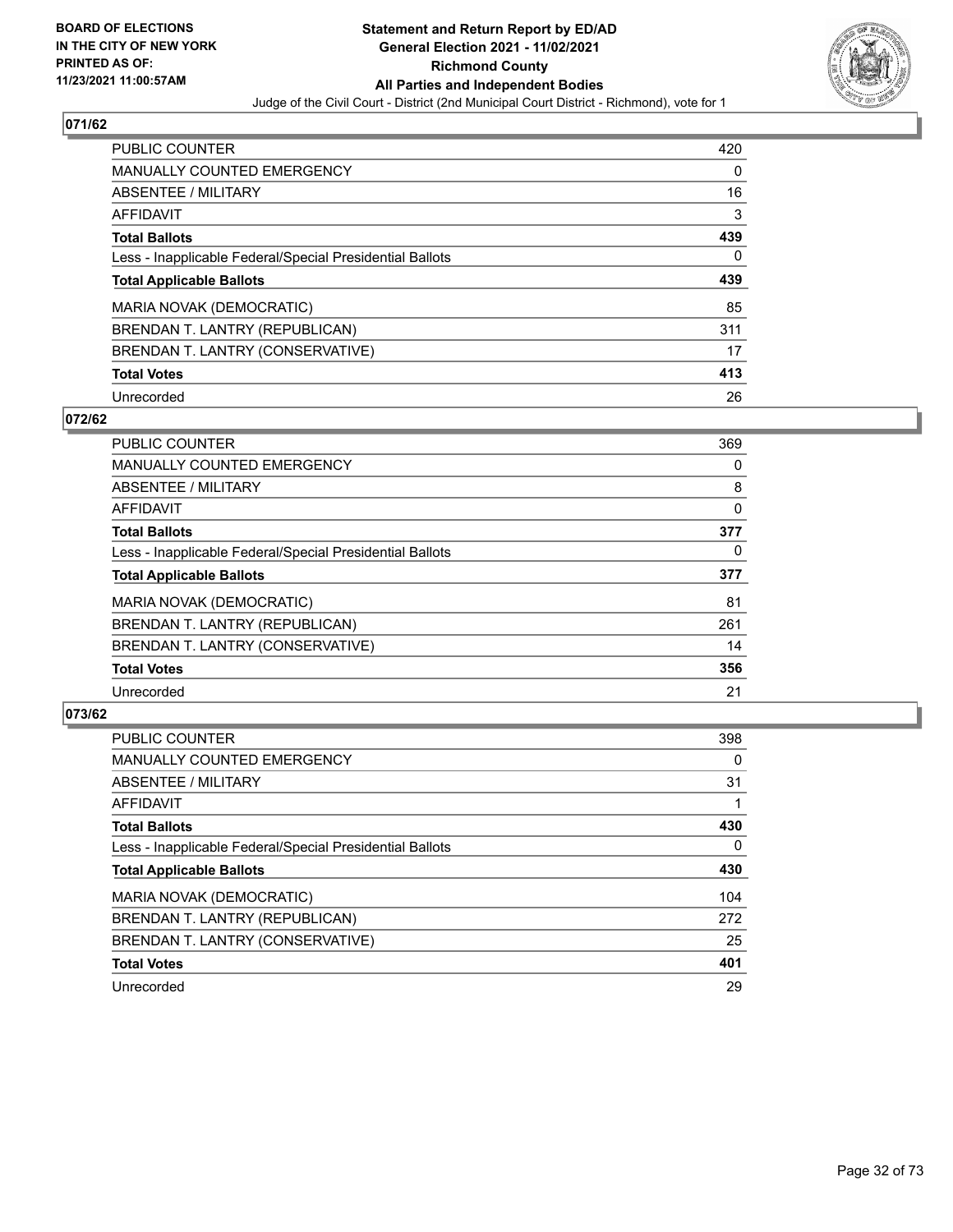

| <b>PUBLIC COUNTER</b>                                    | 502 |
|----------------------------------------------------------|-----|
| <b>MANUALLY COUNTED EMERGENCY</b>                        | 0   |
| ABSENTEE / MILITARY                                      | 17  |
| AFFIDAVIT                                                | 0   |
| <b>Total Ballots</b>                                     | 519 |
| Less - Inapplicable Federal/Special Presidential Ballots | 0   |
| <b>Total Applicable Ballots</b>                          | 519 |
| MARIA NOVAK (DEMOCRATIC)                                 | 58  |
| BRENDAN T. LANTRY (REPUBLICAN)                           | 407 |
| BRENDAN T. LANTRY (CONSERVATIVE)                         | 27  |
|                                                          |     |
| <b>Total Votes</b>                                       | 492 |

#### **075/62**

| <b>PUBLIC COUNTER</b>                                    | 411      |
|----------------------------------------------------------|----------|
| <b>MANUALLY COUNTED EMERGENCY</b>                        | 0        |
| ABSENTEE / MILITARY                                      | 19       |
| <b>AFFIDAVIT</b>                                         | 6        |
| <b>Total Ballots</b>                                     | 436      |
| Less - Inapplicable Federal/Special Presidential Ballots | $\Omega$ |
| <b>Total Applicable Ballots</b>                          | 436      |
| MARIA NOVAK (DEMOCRATIC)                                 | 66       |
| BRENDAN T. LANTRY (REPUBLICAN)                           | 338      |
| BRENDAN T. LANTRY (CONSERVATIVE)                         | 16       |
| <b>Total Votes</b>                                       | 420      |
| Unrecorded                                               | 16       |

| <b>PUBLIC COUNTER</b>                                    | 445 |
|----------------------------------------------------------|-----|
| <b>MANUALLY COUNTED EMERGENCY</b>                        | 0   |
| ABSENTEE / MILITARY                                      | 6   |
| AFFIDAVIT                                                | 9   |
| <b>Total Ballots</b>                                     | 460 |
| Less - Inapplicable Federal/Special Presidential Ballots | 0   |
| <b>Total Applicable Ballots</b>                          | 460 |
| MARIA NOVAK (DEMOCRATIC)                                 | 53  |
| BRENDAN T. LANTRY (REPUBLICAN)                           | 366 |
| BRENDAN T. LANTRY (CONSERVATIVE)                         | 23  |
| <b>Total Votes</b>                                       | 442 |
| Unrecorded                                               | 18  |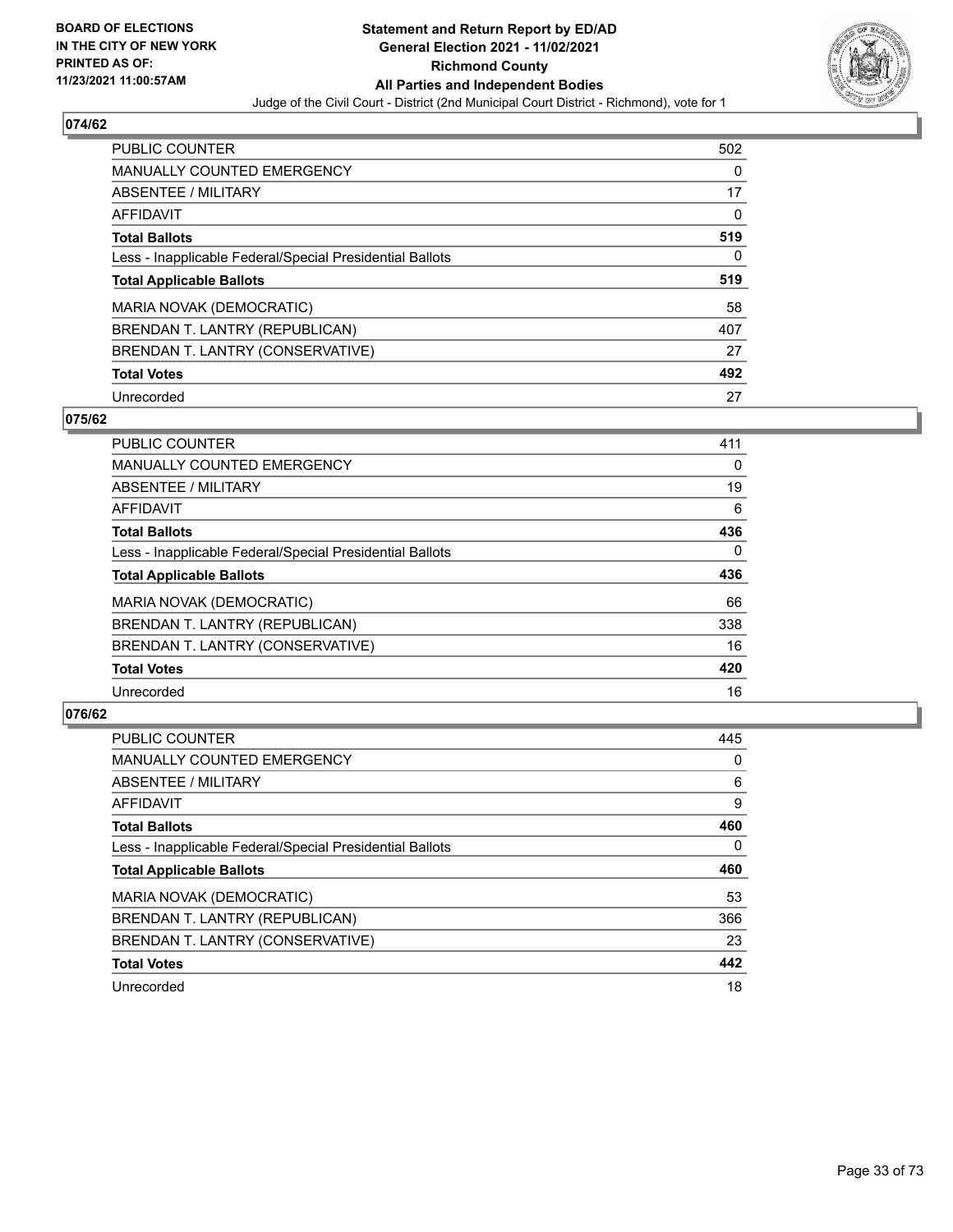

| <b>PUBLIC COUNTER</b>                                    | 474 |
|----------------------------------------------------------|-----|
| MANUALLY COUNTED EMERGENCY                               | 0   |
| ABSENTEE / MILITARY                                      | 23  |
| AFFIDAVIT                                                | 2   |
| <b>Total Ballots</b>                                     | 499 |
| Less - Inapplicable Federal/Special Presidential Ballots | 0   |
| <b>Total Applicable Ballots</b>                          | 499 |
|                                                          |     |
| MARIA NOVAK (DEMOCRATIC)                                 | 50  |
| BRENDAN T. LANTRY (REPUBLICAN)                           | 411 |
| BRENDAN T. LANTRY (CONSERVATIVE)                         | 21  |
| <b>Total Votes</b>                                       | 482 |

#### **078/62**

| <b>PUBLIC COUNTER</b>                                    | 447            |
|----------------------------------------------------------|----------------|
| <b>MANUALLY COUNTED EMERGENCY</b>                        | $\Omega$       |
| ABSENTEE / MILITARY                                      | 14             |
| <b>AFFIDAVIT</b>                                         | $\overline{2}$ |
| <b>Total Ballots</b>                                     | 463            |
| Less - Inapplicable Federal/Special Presidential Ballots | $\Omega$       |
| <b>Total Applicable Ballots</b>                          | 463            |
| MARIA NOVAK (DEMOCRATIC)                                 | 59             |
| BRENDAN T. LANTRY (REPUBLICAN)                           | 368            |
| BRENDAN T. LANTRY (CONSERVATIVE)                         | 24             |
| <b>Total Votes</b>                                       | 451            |
| Unrecorded                                               | 12             |

| <b>PUBLIC COUNTER</b>                                    | 263      |
|----------------------------------------------------------|----------|
| <b>MANUALLY COUNTED EMERGENCY</b>                        | 0        |
| ABSENTEE / MILITARY                                      | 14       |
| AFFIDAVIT                                                | $\Omega$ |
| <b>Total Ballots</b>                                     | 277      |
| Less - Inapplicable Federal/Special Presidential Ballots | 0        |
| <b>Total Applicable Ballots</b>                          | 277      |
| MARIA NOVAK (DEMOCRATIC)                                 | 30       |
| BRENDAN T. LANTRY (REPUBLICAN)                           | 232      |
| BRENDAN T. LANTRY (CONSERVATIVE)                         | 6        |
| <b>Total Votes</b>                                       | 268      |
| Unrecorded                                               | 9        |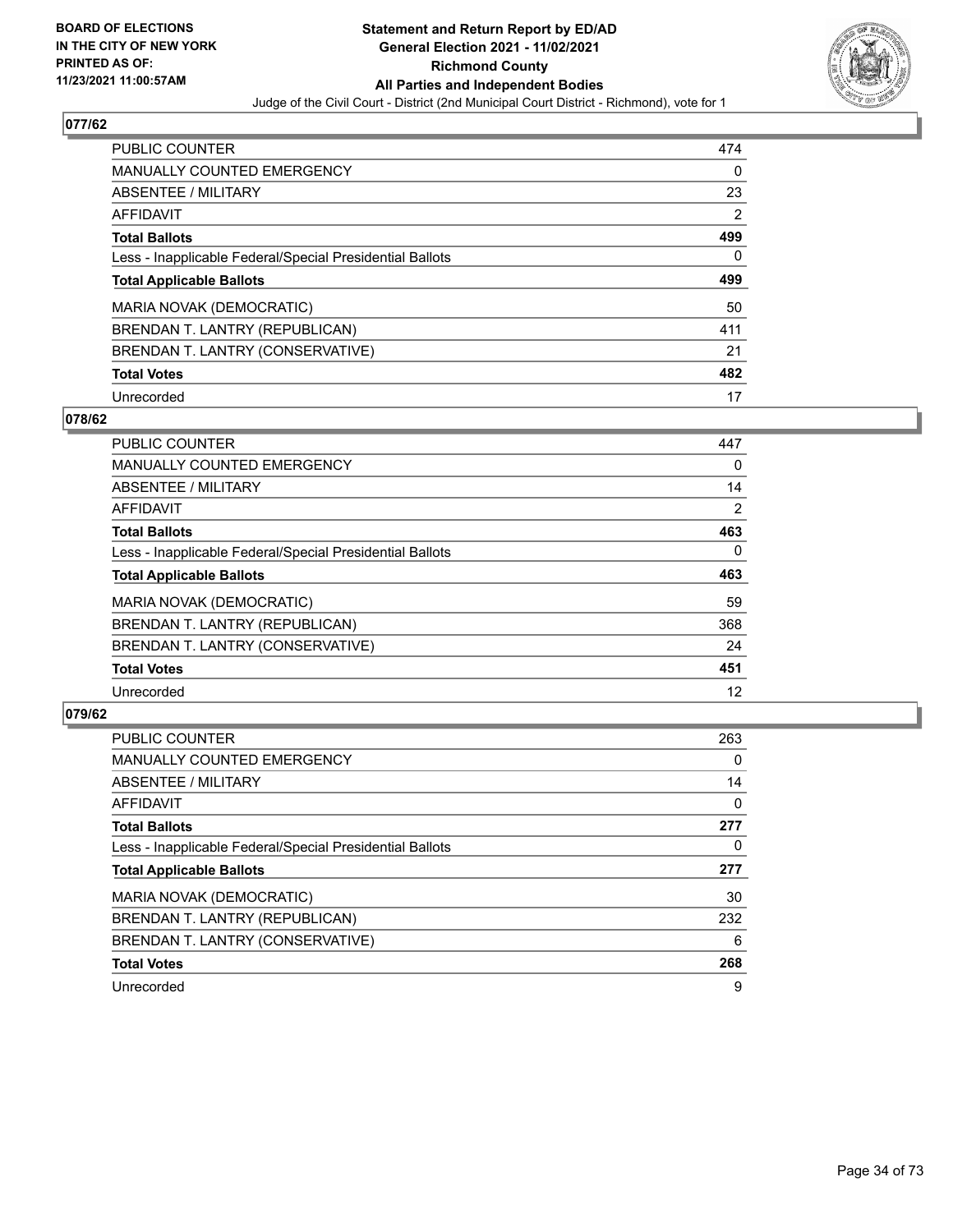

| <b>PUBLIC COUNTER</b>                                    | 461 |
|----------------------------------------------------------|-----|
| <b>MANUALLY COUNTED EMERGENCY</b>                        | 0   |
| ABSENTEE / MILITARY                                      | 13  |
| AFFIDAVIT                                                | 4   |
| <b>Total Ballots</b>                                     | 478 |
| Less - Inapplicable Federal/Special Presidential Ballots | 0   |
| <b>Total Applicable Ballots</b>                          | 478 |
| MARIA NOVAK (DEMOCRATIC)                                 | 96  |
| BRENDAN T. LANTRY (REPUBLICAN)                           | 352 |
| BRENDAN T. LANTRY (CONSERVATIVE)                         | 16  |
| <b>Total Votes</b>                                       | 464 |
| Unrecorded                                               | 14  |

#### **081/62**

| <b>PUBLIC COUNTER</b>                                    | 479      |
|----------------------------------------------------------|----------|
| <b>MANUALLY COUNTED EMERGENCY</b>                        | $\Omega$ |
| ABSENTEE / MILITARY                                      | 28       |
| <b>AFFIDAVIT</b>                                         | 0        |
| <b>Total Ballots</b>                                     | 507      |
| Less - Inapplicable Federal/Special Presidential Ballots | $\Omega$ |
| <b>Total Applicable Ballots</b>                          | 507      |
| MARIA NOVAK (DEMOCRATIC)                                 | 66       |
| BRENDAN T. LANTRY (REPUBLICAN)                           | 400      |
| BRENDAN T. LANTRY (CONSERVATIVE)                         | 18       |
| <b>Total Votes</b>                                       | 484      |
| Unrecorded                                               | 23       |

| PUBLIC COUNTER                                           | 418 |
|----------------------------------------------------------|-----|
| <b>MANUALLY COUNTED EMERGENCY</b>                        | 0   |
| ABSENTEE / MILITARY                                      | 23  |
| AFFIDAVIT                                                | 3   |
| <b>Total Ballots</b>                                     | 444 |
| Less - Inapplicable Federal/Special Presidential Ballots | 0   |
| <b>Total Applicable Ballots</b>                          | 444 |
| MARIA NOVAK (DEMOCRATIC)                                 | 58  |
| BRENDAN T. LANTRY (REPUBLICAN)                           | 339 |
| BRENDAN T. LANTRY (CONSERVATIVE)                         | 22  |
| <b>Total Votes</b>                                       | 419 |
| Unrecorded                                               | 25  |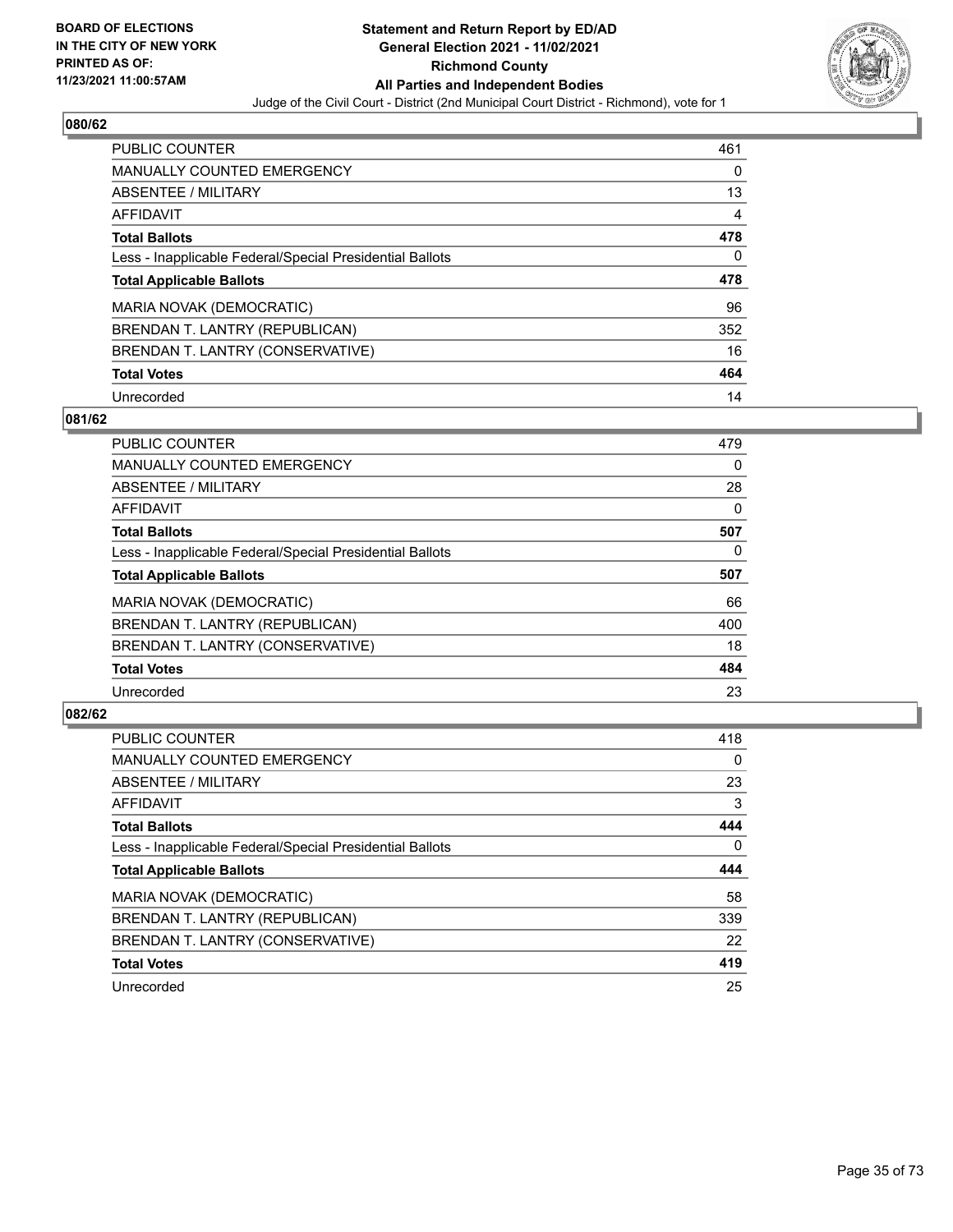

| <b>PUBLIC COUNTER</b>                                    | 419 |
|----------------------------------------------------------|-----|
| MANUALLY COUNTED EMERGENCY                               | 0   |
| ABSENTEE / MILITARY                                      |     |
| AFFIDAVIT                                                |     |
| <b>Total Ballots</b>                                     | 427 |
| Less - Inapplicable Federal/Special Presidential Ballots | 0   |
|                                                          |     |
| <b>Total Applicable Ballots</b>                          | 427 |
| MARIA NOVAK (DEMOCRATIC)                                 | 50  |
| BRENDAN T. LANTRY (REPUBLICAN)                           | 343 |
| BRENDAN T. LANTRY (CONSERVATIVE)                         | 21  |
| <b>Total Votes</b>                                       | 414 |

#### **084/62**

| <b>PUBLIC COUNTER</b>                                    | 477      |
|----------------------------------------------------------|----------|
| <b>MANUALLY COUNTED EMERGENCY</b>                        | 0        |
| ABSENTEE / MILITARY                                      | 21       |
| <b>AFFIDAVIT</b>                                         | $\Omega$ |
| <b>Total Ballots</b>                                     | 498      |
| Less - Inapplicable Federal/Special Presidential Ballots | $\Omega$ |
| <b>Total Applicable Ballots</b>                          | 498      |
| MARIA NOVAK (DEMOCRATIC)                                 | 52       |
| BRENDAN T. LANTRY (REPUBLICAN)                           | 398      |
| BRENDAN T. LANTRY (CONSERVATIVE)                         | 25       |
| <b>Total Votes</b>                                       | 475      |
| Unrecorded                                               | 23       |

| <b>PUBLIC COUNTER</b>                                    | 342      |
|----------------------------------------------------------|----------|
| <b>MANUALLY COUNTED EMERGENCY</b>                        | $\Omega$ |
| ABSENTEE / MILITARY                                      | 18       |
| AFFIDAVIT                                                |          |
| <b>Total Ballots</b>                                     | 361      |
| Less - Inapplicable Federal/Special Presidential Ballots | 0        |
| <b>Total Applicable Ballots</b>                          | 361      |
| MARIA NOVAK (DEMOCRATIC)                                 | 77       |
|                                                          |          |
| BRENDAN T. LANTRY (REPUBLICAN)                           | 260      |
| BRENDAN T. LANTRY (CONSERVATIVE)                         | 9        |
| <b>Total Votes</b>                                       | 346      |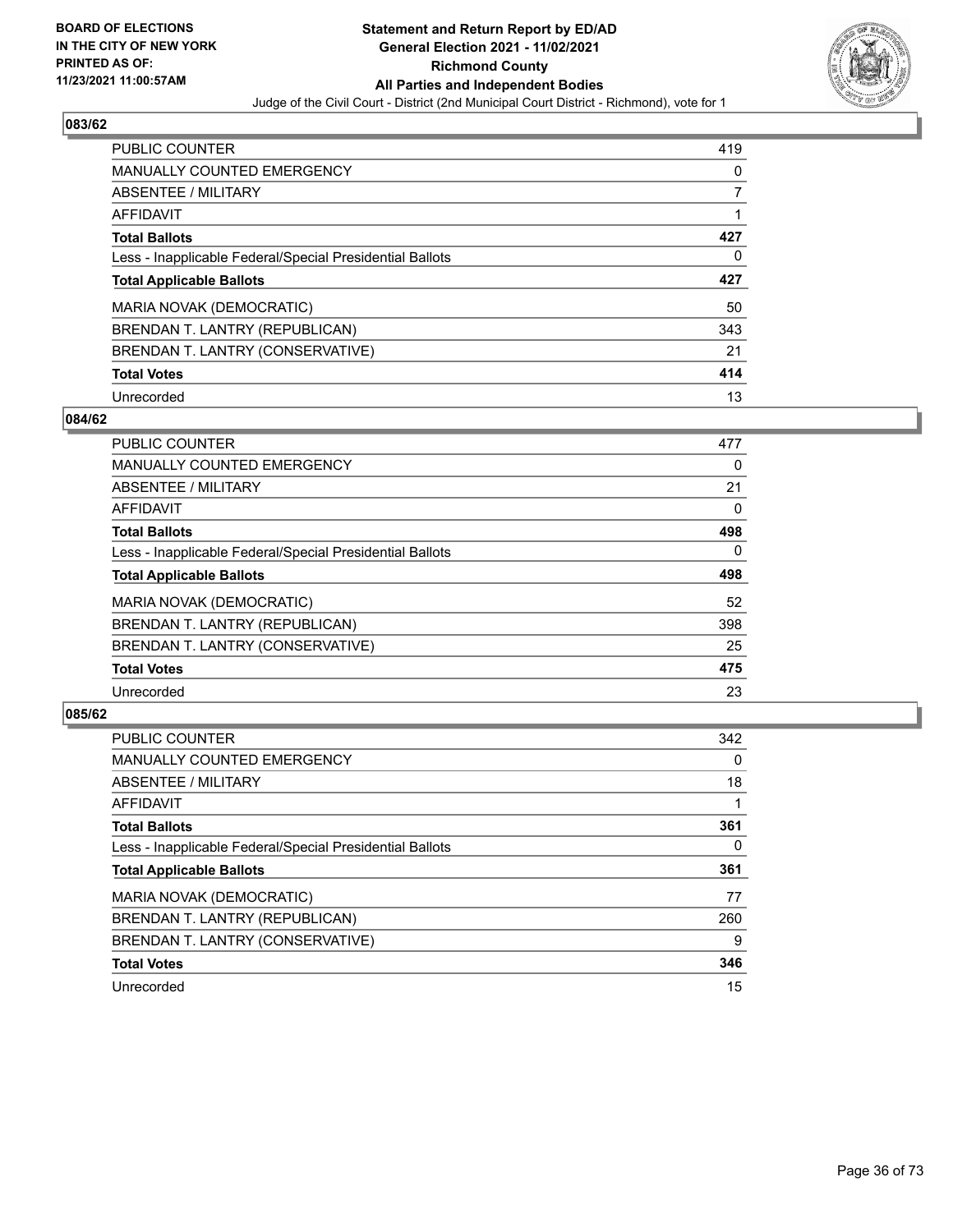

| <b>PUBLIC COUNTER</b>                                    | 389 |
|----------------------------------------------------------|-----|
| <b>MANUALLY COUNTED EMERGENCY</b>                        | 0   |
| ABSENTEE / MILITARY                                      | 12  |
| AFFIDAVIT                                                | 0   |
| <b>Total Ballots</b>                                     | 401 |
| Less - Inapplicable Federal/Special Presidential Ballots | 0   |
|                                                          |     |
| <b>Total Applicable Ballots</b>                          | 401 |
| MARIA NOVAK (DEMOCRATIC)                                 | 72  |
| BRENDAN T. LANTRY (REPUBLICAN)                           | 277 |
| BRENDAN T. LANTRY (CONSERVATIVE)                         | 26  |
| <b>Total Votes</b>                                       | 375 |

| <b>Total Votes</b>                                       | 0 |
|----------------------------------------------------------|---|
| BRENDAN T. LANTRY (CONSERVATIVE)                         | 0 |
| BRENDAN T. LANTRY (REPUBLICAN)                           | 0 |
| <b>MARIA NOVAK (DEMOCRATIC)</b>                          | 0 |
| <b>Total Applicable Ballots</b>                          | 0 |
| Less - Inapplicable Federal/Special Presidential Ballots | 0 |
| <b>Total Ballots</b>                                     | 0 |
| AFFIDAVIT                                                | 0 |
| ABSENTEE / MILITARY                                      | 0 |
| <b>MANUALLY COUNTED EMERGENCY</b>                        | 0 |
| PUBLIC COUNTER                                           | 0 |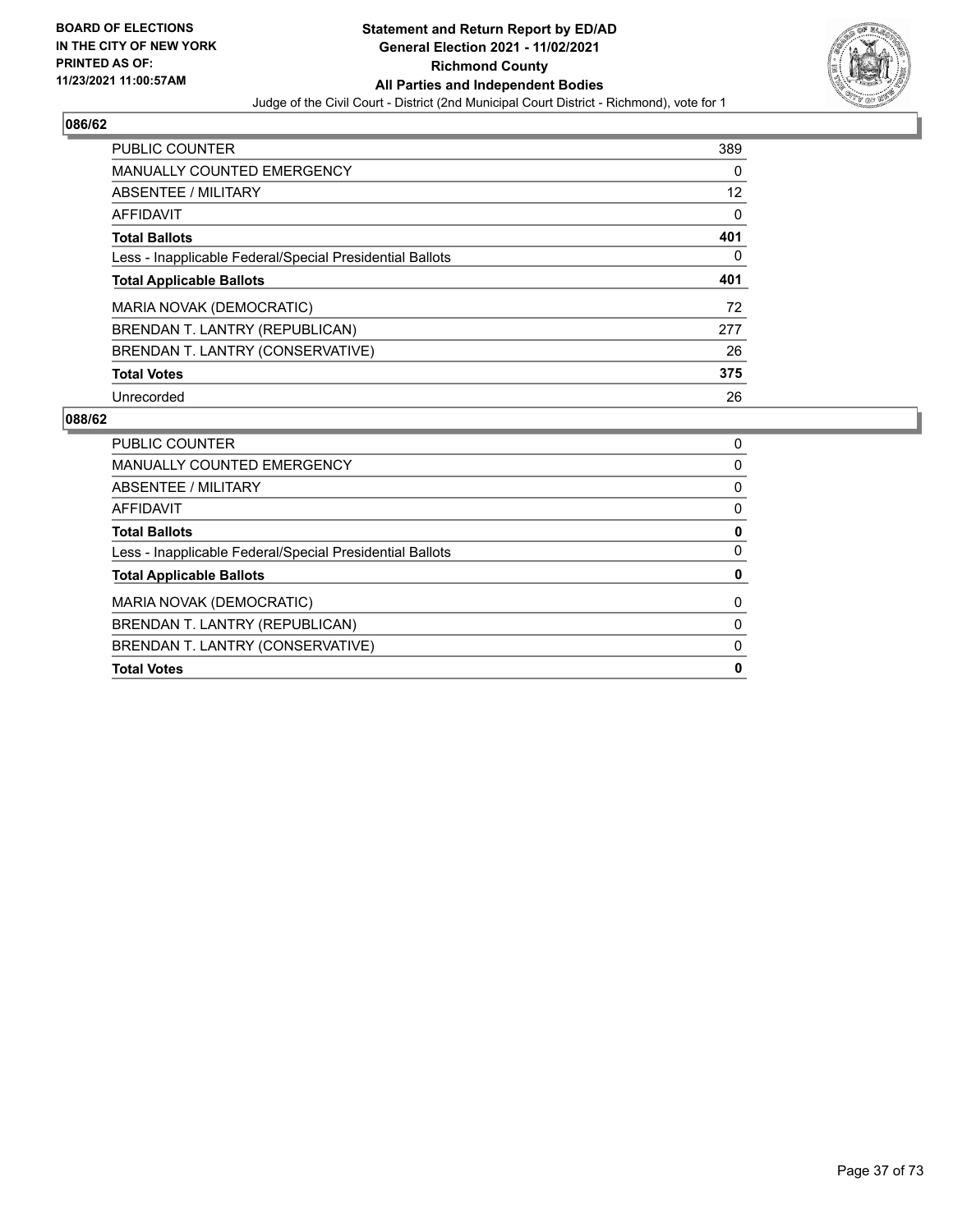

| <b>PUBLIC COUNTER</b>                                    | 409 |
|----------------------------------------------------------|-----|
| <b>MANUALLY COUNTED EMERGENCY</b>                        | 0   |
| ABSENTEE / MILITARY                                      | 20  |
| AFFIDAVIT                                                |     |
| <b>Total Ballots</b>                                     | 430 |
| Less - Inapplicable Federal/Special Presidential Ballots | 0   |
| <b>Total Applicable Ballots</b>                          | 430 |
| MARIA NOVAK (DEMOCRATIC)                                 | 106 |
| BRENDAN T. LANTRY (REPUBLICAN)                           | 268 |
| BRENDAN T. LANTRY (CONSERVATIVE)                         | 23  |
| <b>Total Votes</b>                                       | 397 |
| Unrecorded                                               | 33  |

### **002/63**

| <b>PUBLIC COUNTER</b>                                    | 359      |
|----------------------------------------------------------|----------|
| MANUALLY COUNTED EMERGENCY                               | $\Omega$ |
| ABSENTEE / MILITARY                                      | 23       |
| <b>AFFIDAVIT</b>                                         | $\Omega$ |
| <b>Total Ballots</b>                                     | 382      |
| Less - Inapplicable Federal/Special Presidential Ballots | $\Omega$ |
| <b>Total Applicable Ballots</b>                          | 382      |
| MARIA NOVAK (DEMOCRATIC)                                 | 117      |
| BRENDAN T. LANTRY (REPUBLICAN)                           | 234      |
| BRENDAN T. LANTRY (CONSERVATIVE)                         | 15       |
| <b>Total Votes</b>                                       | 366      |
| Unrecorded                                               | 16       |

| <b>PUBLIC COUNTER</b>                                    | 234            |
|----------------------------------------------------------|----------------|
| <b>MANUALLY COUNTED EMERGENCY</b>                        | 0              |
| ABSENTEE / MILITARY                                      | 15             |
| <b>AFFIDAVIT</b>                                         | $\overline{2}$ |
| <b>Total Ballots</b>                                     | 251            |
| Less - Inapplicable Federal/Special Presidential Ballots | 0              |
| <b>Total Applicable Ballots</b>                          | 251            |
| MARIA NOVAK (DEMOCRATIC)                                 | 87             |
| BRENDAN T. LANTRY (REPUBLICAN)                           | 141            |
| BRENDAN T. LANTRY (CONSERVATIVE)                         | 17             |
| <b>Total Votes</b>                                       | 245            |
| Unrecorded                                               | 6              |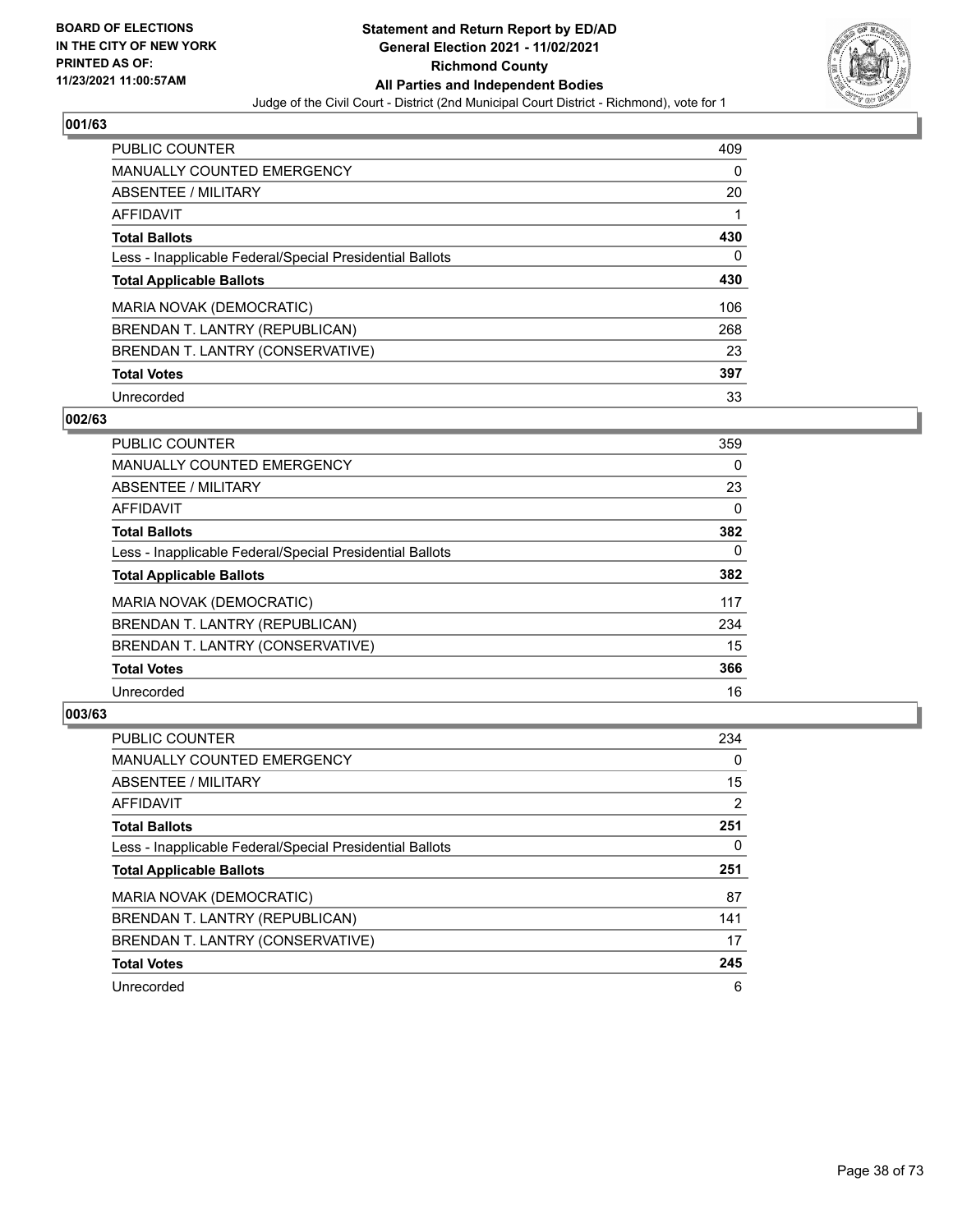

| PUBLIC COUNTER                                           | 399      |
|----------------------------------------------------------|----------|
| <b>MANUALLY COUNTED EMERGENCY</b>                        | 0        |
| ABSENTEE / MILITARY                                      | 42       |
| <b>AFFIDAVIT</b>                                         | 2        |
| <b>Total Ballots</b>                                     | 443      |
| Less - Inapplicable Federal/Special Presidential Ballots | $\Omega$ |
| <b>Total Applicable Ballots</b>                          | 443      |
| MARIA NOVAK (DEMOCRATIC)                                 | 95       |
| BRENDAN T. LANTRY (REPUBLICAN)                           | 304      |
| BRENDAN T. LANTRY (CONSERVATIVE)                         | 22       |
| DANIEL P. DONOVAN (WRITE-IN)                             |          |
| <b>Total Votes</b>                                       | 422      |
| Unrecorded                                               | 21       |

### **005/63**

| <b>PUBLIC COUNTER</b>                                    | 362      |
|----------------------------------------------------------|----------|
| <b>MANUALLY COUNTED EMERGENCY</b>                        | 0        |
| ABSENTEE / MILITARY                                      | 17       |
| <b>AFFIDAVIT</b>                                         |          |
| <b>Total Ballots</b>                                     | 380      |
| Less - Inapplicable Federal/Special Presidential Ballots | $\Omega$ |
| <b>Total Applicable Ballots</b>                          | 380      |
| <b>MARIA NOVAK (DEMOCRATIC)</b>                          | 64       |
| BRENDAN T. LANTRY (REPUBLICAN)                           | 278      |
| BRENDAN T. LANTRY (CONSERVATIVE)                         | 14       |
| <b>Total Votes</b>                                       | 356      |
| Unrecorded                                               | 24       |

| <b>PUBLIC COUNTER</b>                                    | 338            |
|----------------------------------------------------------|----------------|
| <b>MANUALLY COUNTED EMERGENCY</b>                        | 0              |
| ABSENTEE / MILITARY                                      | 20             |
| AFFIDAVIT                                                | 0              |
| <b>Total Ballots</b>                                     | 358            |
| Less - Inapplicable Federal/Special Presidential Ballots | 0              |
| <b>Total Applicable Ballots</b>                          | 358            |
| <b>MARIA NOVAK (DEMOCRATIC)</b>                          | 77             |
| BRENDAN T. LANTRY (REPUBLICAN)                           | 237            |
| BRENDAN T. LANTRY (CONSERVATIVE)                         | 23             |
| CESAR A. VARGAS (WRITE-IN)                               | $\overline{2}$ |
| <b>Total Votes</b>                                       | 339            |
| Unrecorded                                               | 19             |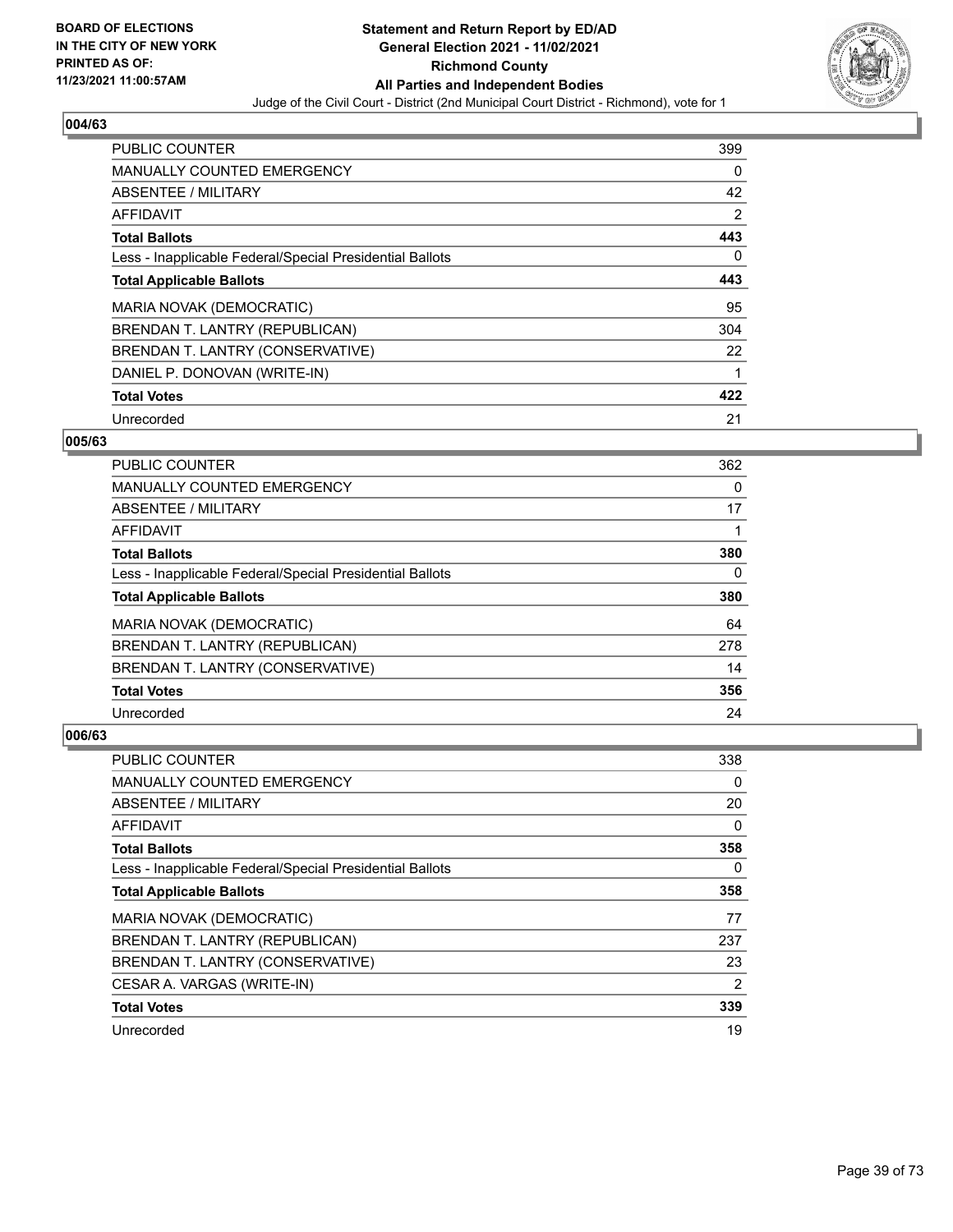

| PUBLIC COUNTER                                           | 270 |
|----------------------------------------------------------|-----|
| <b>MANUALLY COUNTED EMERGENCY</b>                        | 0   |
| ABSENTEE / MILITARY                                      | 11  |
| <b>AFFIDAVIT</b>                                         |     |
| <b>Total Ballots</b>                                     | 282 |
| Less - Inapplicable Federal/Special Presidential Ballots | 0   |
| <b>Total Applicable Ballots</b>                          | 282 |
| MARIA NOVAK (DEMOCRATIC)                                 | 97  |
| BRENDAN T. LANTRY (REPUBLICAN)                           | 157 |
| BRENDAN T. LANTRY (CONSERVATIVE)                         | 10  |
| LIAM HENLEY (WRITE-IN)                                   |     |
| <b>Total Votes</b>                                       | 265 |
| Unrecorded                                               | 17  |

### **008/63**

| <b>PUBLIC COUNTER</b>                                    | 350 |
|----------------------------------------------------------|-----|
| <b>MANUALLY COUNTED EMERGENCY</b>                        | 0   |
| ABSENTEE / MILITARY                                      | 17  |
| AFFIDAVIT                                                |     |
| <b>Total Ballots</b>                                     | 368 |
| Less - Inapplicable Federal/Special Presidential Ballots | 0   |
| <b>Total Applicable Ballots</b>                          | 368 |
| <b>MARIA NOVAK (DEMOCRATIC)</b>                          | 103 |
| BRENDAN T. LANTRY (REPUBLICAN)                           | 222 |
| BRENDAN T. LANTRY (CONSERVATIVE)                         | 17  |
| <b>JULIUS RANDALL (WRITE-IN)</b>                         |     |
| <b>Total Votes</b>                                       | 343 |
| Unrecorded                                               | 25  |

| <b>PUBLIC COUNTER</b>                                    | 30 |
|----------------------------------------------------------|----|
| <b>MANUALLY COUNTED EMERGENCY</b>                        | 0  |
| ABSENTEE / MILITARY                                      | 4  |
| AFFIDAVIT                                                | 0  |
| <b>Total Ballots</b>                                     | 34 |
| Less - Inapplicable Federal/Special Presidential Ballots | 0  |
|                                                          | 34 |
| <b>Total Applicable Ballots</b>                          |    |
| MARIA NOVAK (DEMOCRATIC)                                 | 9  |
| BRENDAN T. LANTRY (REPUBLICAN)                           | 23 |
| BRENDAN T. LANTRY (CONSERVATIVE)                         | 0  |
| <b>Total Votes</b>                                       | 32 |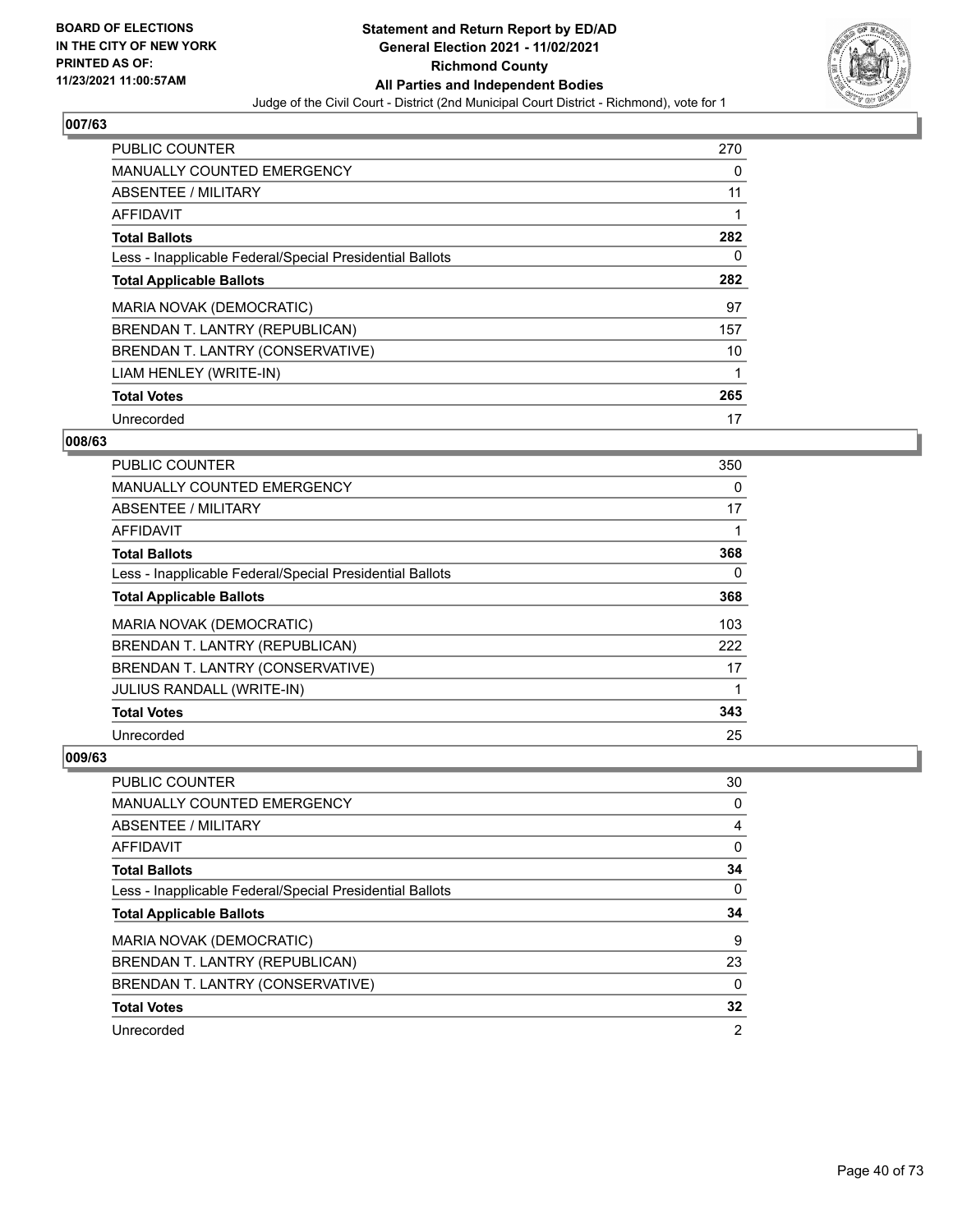

| <b>PUBLIC COUNTER</b>                                    | 167 |
|----------------------------------------------------------|-----|
| <b>MANUALLY COUNTED EMERGENCY</b>                        | 0   |
| ABSENTEE / MILITARY                                      | 19  |
| AFFIDAVIT                                                | 0   |
| <b>Total Ballots</b>                                     | 186 |
| Less - Inapplicable Federal/Special Presidential Ballots | 0   |
| <b>Total Applicable Ballots</b>                          | 186 |
| MARIA NOVAK (DEMOCRATIC)                                 | 104 |
| BRENDAN T. LANTRY (REPUBLICAN)                           | 68  |
| BRENDAN T. LANTRY (CONSERVATIVE)                         | 9   |
| <b>Total Votes</b>                                       | 181 |
| Unrecorded                                               | 5   |

### **017/63**

| <b>PUBLIC COUNTER</b>                                    | 122      |
|----------------------------------------------------------|----------|
| MANUALLY COUNTED EMERGENCY                               | 0        |
| ABSENTEE / MILITARY                                      | 10       |
| <b>AFFIDAVIT</b>                                         | 0        |
| <b>Total Ballots</b>                                     | 132      |
| Less - Inapplicable Federal/Special Presidential Ballots | $\Omega$ |
| <b>Total Applicable Ballots</b>                          | 132      |
| MARIA NOVAK (DEMOCRATIC)                                 | 58       |
| BRENDAN T. LANTRY (REPUBLICAN)                           | 65       |
| BRENDAN T. LANTRY (CONSERVATIVE)                         | 3        |
| <b>Total Votes</b>                                       | 126      |
| Unrecorded                                               | 6        |

| <b>PUBLIC COUNTER</b>                                    | 415            |
|----------------------------------------------------------|----------------|
| <b>MANUALLY COUNTED EMERGENCY</b>                        | 0              |
| ABSENTEE / MILITARY                                      | 17             |
| AFFIDAVIT                                                | $\overline{2}$ |
| <b>Total Ballots</b>                                     | 434            |
| Less - Inapplicable Federal/Special Presidential Ballots | 0              |
| <b>Total Applicable Ballots</b>                          | 434            |
| MARIA NOVAK (DEMOCRATIC)                                 | 141            |
| BRENDAN T. LANTRY (REPUBLICAN)                           | 247            |
| BRENDAN T. LANTRY (CONSERVATIVE)                         | 17             |
| UNATTRIBUTABLE WRITE-IN (WRITE-IN)                       |                |
| <b>Total Votes</b>                                       | 406            |
| Unrecorded                                               | 28             |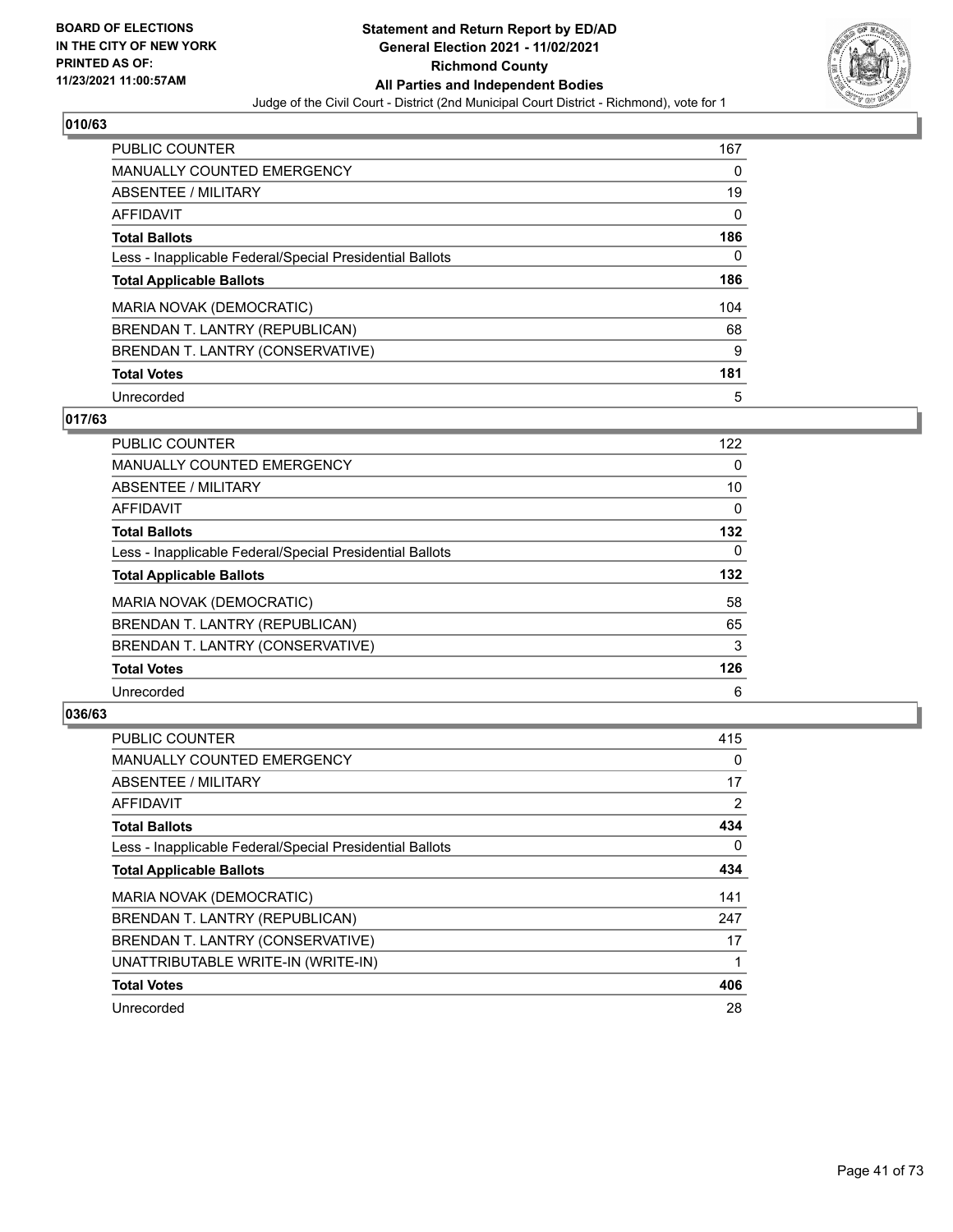

| PUBLIC COUNTER                                           | 429      |
|----------------------------------------------------------|----------|
| <b>MANUALLY COUNTED EMERGENCY</b>                        | 0        |
| ABSENTEE / MILITARY                                      | 14       |
| <b>AFFIDAVIT</b>                                         | 2        |
| <b>Total Ballots</b>                                     | 445      |
| Less - Inapplicable Federal/Special Presidential Ballots | $\Omega$ |
| <b>Total Applicable Ballots</b>                          | 445      |
| MARIA NOVAK (DEMOCRATIC)                                 | 106      |
| BRENDAN T. LANTRY (REPUBLICAN)                           | 298      |
| BRENDAN T. LANTRY (CONSERVATIVE)                         | 20       |
| MARIA GUASTELLA (WRITE-IN)                               |          |
| <b>Total Votes</b>                                       | 425      |
| Unrecorded                                               | 20       |

### **047/63**

| <b>PUBLIC COUNTER</b>                                    | 345 |
|----------------------------------------------------------|-----|
| <b>MANUALLY COUNTED EMERGENCY</b>                        | 0   |
| ABSENTEE / MILITARY                                      | 20  |
| <b>AFFIDAVIT</b>                                         | 2   |
| <b>Total Ballots</b>                                     | 367 |
| Less - Inapplicable Federal/Special Presidential Ballots | 0   |
| <b>Total Applicable Ballots</b>                          | 367 |
| <b>MARIA NOVAK (DEMOCRATIC)</b>                          | 81  |
| BRENDAN T. LANTRY (REPUBLICAN)                           | 249 |
| BRENDAN T. LANTRY (CONSERVATIVE)                         | 23  |
| <b>Total Votes</b>                                       | 353 |
| Unrecorded                                               | 14  |

| <b>PUBLIC COUNTER</b>                                    | 416 |
|----------------------------------------------------------|-----|
| <b>MANUALLY COUNTED EMERGENCY</b>                        | 0   |
| ABSENTEE / MILITARY                                      | 25  |
| AFFIDAVIT                                                |     |
| <b>Total Ballots</b>                                     | 442 |
| Less - Inapplicable Federal/Special Presidential Ballots | 0   |
| <b>Total Applicable Ballots</b>                          | 442 |
| MARIA NOVAK (DEMOCRATIC)                                 | 110 |
| BRENDAN T. LANTRY (REPUBLICAN)                           | 302 |
| BRENDAN T. LANTRY (CONSERVATIVE)                         | 12  |
| <b>Total Votes</b>                                       | 424 |
| Unrecorded                                               | 18  |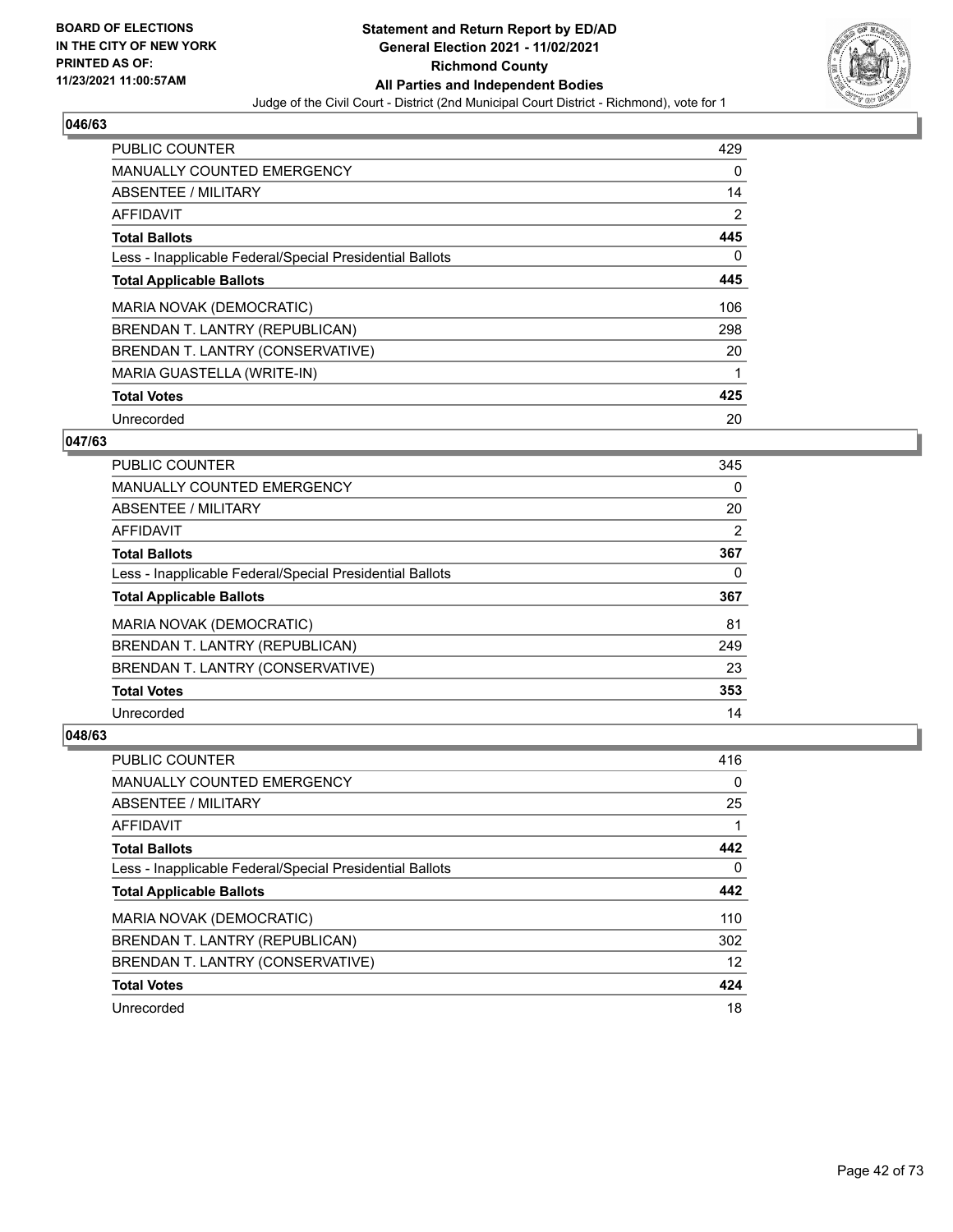

| <b>PUBLIC COUNTER</b>                                    | 467      |
|----------------------------------------------------------|----------|
| MANUALLY COUNTED EMERGENCY                               | 0        |
| ABSENTEE / MILITARY                                      | 21       |
| AFFIDAVIT                                                | $\Omega$ |
| <b>Total Ballots</b>                                     | 488      |
| Less - Inapplicable Federal/Special Presidential Ballots | 0        |
| <b>Total Applicable Ballots</b>                          | 488      |
| MARIA NOVAK (DEMOCRATIC)                                 | 86       |
| BRENDAN T. LANTRY (REPUBLICAN)                           | 340      |
| BRENDAN T. LANTRY (CONSERVATIVE)                         | 24       |
| <b>Total Votes</b>                                       | 450      |
| Unrecorded                                               | 38       |

### **050/63**

| <b>PUBLIC COUNTER</b>                                    | 486      |
|----------------------------------------------------------|----------|
| <b>MANUALLY COUNTED EMERGENCY</b>                        | $\Omega$ |
| ABSENTEE / MILITARY                                      | 17       |
| <b>AFFIDAVIT</b>                                         |          |
| <b>Total Ballots</b>                                     | 504      |
| Less - Inapplicable Federal/Special Presidential Ballots | $\Omega$ |
| <b>Total Applicable Ballots</b>                          | 504      |
| MARIA NOVAK (DEMOCRATIC)                                 | 147      |
| BRENDAN T. LANTRY (REPUBLICAN)                           | 302      |
| BRENDAN T. LANTRY (CONSERVATIVE)                         | 19       |
| ALEXIA CAPOTE-DUDD (WRITE-IN)                            |          |
| <b>Total Votes</b>                                       | 469      |
| Unrecorded                                               | 35       |

| <b>PUBLIC COUNTER</b>                                    | 418 |
|----------------------------------------------------------|-----|
| <b>MANUALLY COUNTED EMERGENCY</b>                        | 0   |
| ABSENTEE / MILITARY                                      | 19  |
| AFFIDAVIT                                                | 2   |
| <b>Total Ballots</b>                                     | 439 |
| Less - Inapplicable Federal/Special Presidential Ballots | 0   |
| <b>Total Applicable Ballots</b>                          | 439 |
| MARIA NOVAK (DEMOCRATIC)                                 | 130 |
| BRENDAN T. LANTRY (REPUBLICAN)                           | 270 |
| BRENDAN T. LANTRY (CONSERVATIVE)                         | 11  |
| <b>Total Votes</b>                                       | 411 |
| Unrecorded                                               | 28  |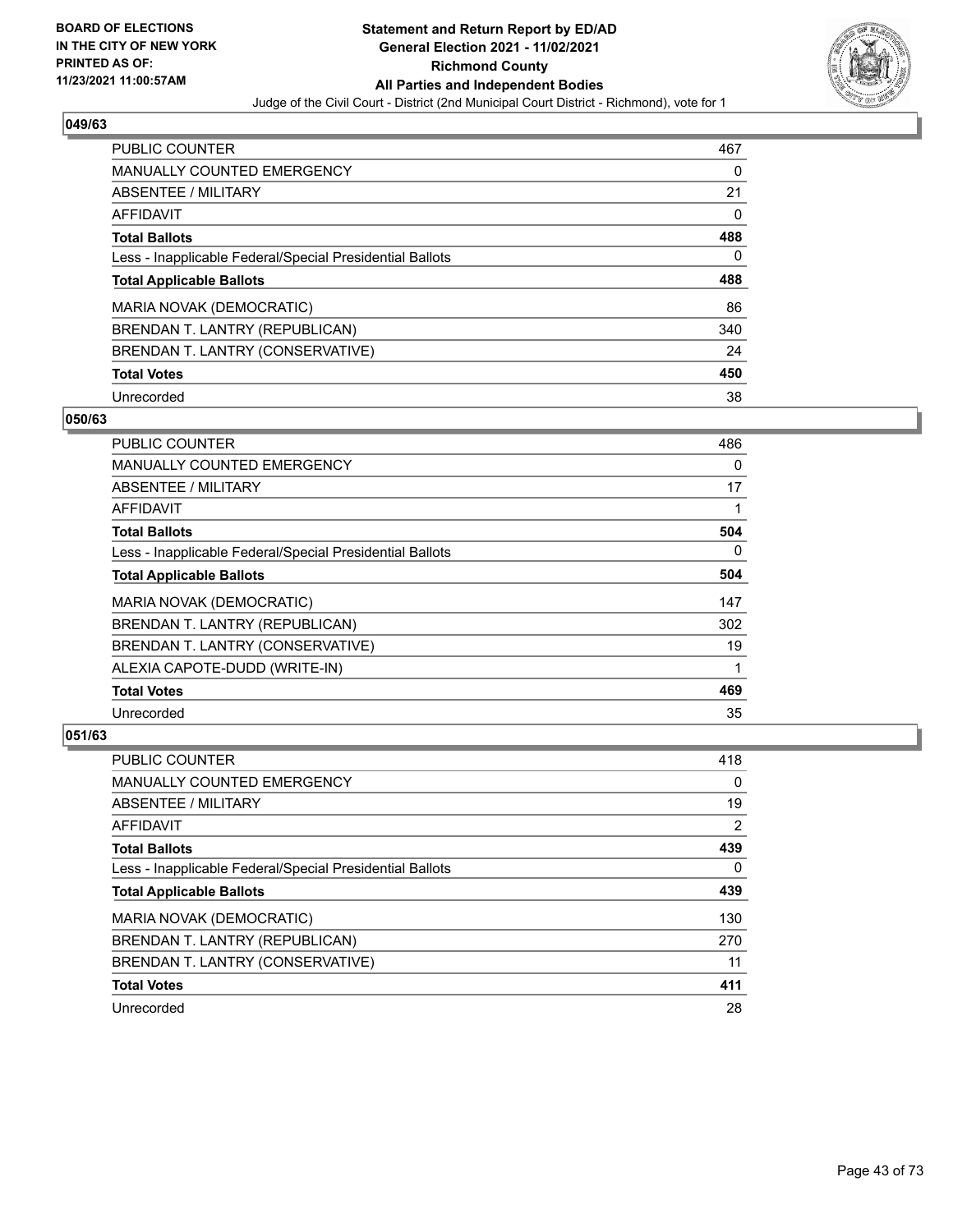

| <b>PUBLIC COUNTER</b>                                    | 261 |
|----------------------------------------------------------|-----|
| MANUALLY COUNTED EMERGENCY                               | 0   |
| ABSENTEE / MILITARY                                      |     |
| AFFIDAVIT                                                |     |
| <b>Total Ballots</b>                                     | 269 |
| Less - Inapplicable Federal/Special Presidential Ballots | 0   |
|                                                          |     |
| <b>Total Applicable Ballots</b>                          | 269 |
| MARIA NOVAK (DEMOCRATIC)                                 | 59  |
| BRENDAN T. LANTRY (REPUBLICAN)                           | 178 |
| BRENDAN T. LANTRY (CONSERVATIVE)                         | 5   |
| <b>Total Votes</b>                                       | 242 |

### **053/63**

| <b>PUBLIC COUNTER</b>                                    | 262      |
|----------------------------------------------------------|----------|
| <b>MANUALLY COUNTED EMERGENCY</b>                        | 0        |
| ABSENTEE / MILITARY                                      | 21       |
| <b>AFFIDAVIT</b>                                         | 5        |
| <b>Total Ballots</b>                                     | 288      |
| Less - Inapplicable Federal/Special Presidential Ballots | $\Omega$ |
| <b>Total Applicable Ballots</b>                          | 288      |
| MARIA NOVAK (DEMOCRATIC)                                 | 107      |
| BRENDAN T. LANTRY (REPUBLICAN)                           | 158      |
| BRENDAN T. LANTRY (CONSERVATIVE)                         | 13       |
| <b>Total Votes</b>                                       | 278      |
| Unrecorded                                               | 10       |

| <b>PUBLIC COUNTER</b>                                    | 222 |
|----------------------------------------------------------|-----|
| <b>MANUALLY COUNTED EMERGENCY</b>                        | 0   |
| ABSENTEE / MILITARY                                      | 51  |
| <b>AFFIDAVIT</b>                                         | 3   |
| <b>Total Ballots</b>                                     | 276 |
| Less - Inapplicable Federal/Special Presidential Ballots | 0   |
| <b>Total Applicable Ballots</b>                          | 276 |
| MARIA NOVAK (DEMOCRATIC)                                 | 114 |
| BRENDAN T. LANTRY (REPUBLICAN)                           | 126 |
| BRENDAN T. LANTRY (CONSERVATIVE)                         | 14  |
| ALEXIA DODD (WRITE-IN)                                   | 1   |
| CHAIM KOPCIEL (WRITE-IN)                                 | 1   |
| CLIFF JACOBSON (WRITE-IN)                                | 1   |
| <b>Total Votes</b>                                       | 257 |
| Unrecorded                                               | 19  |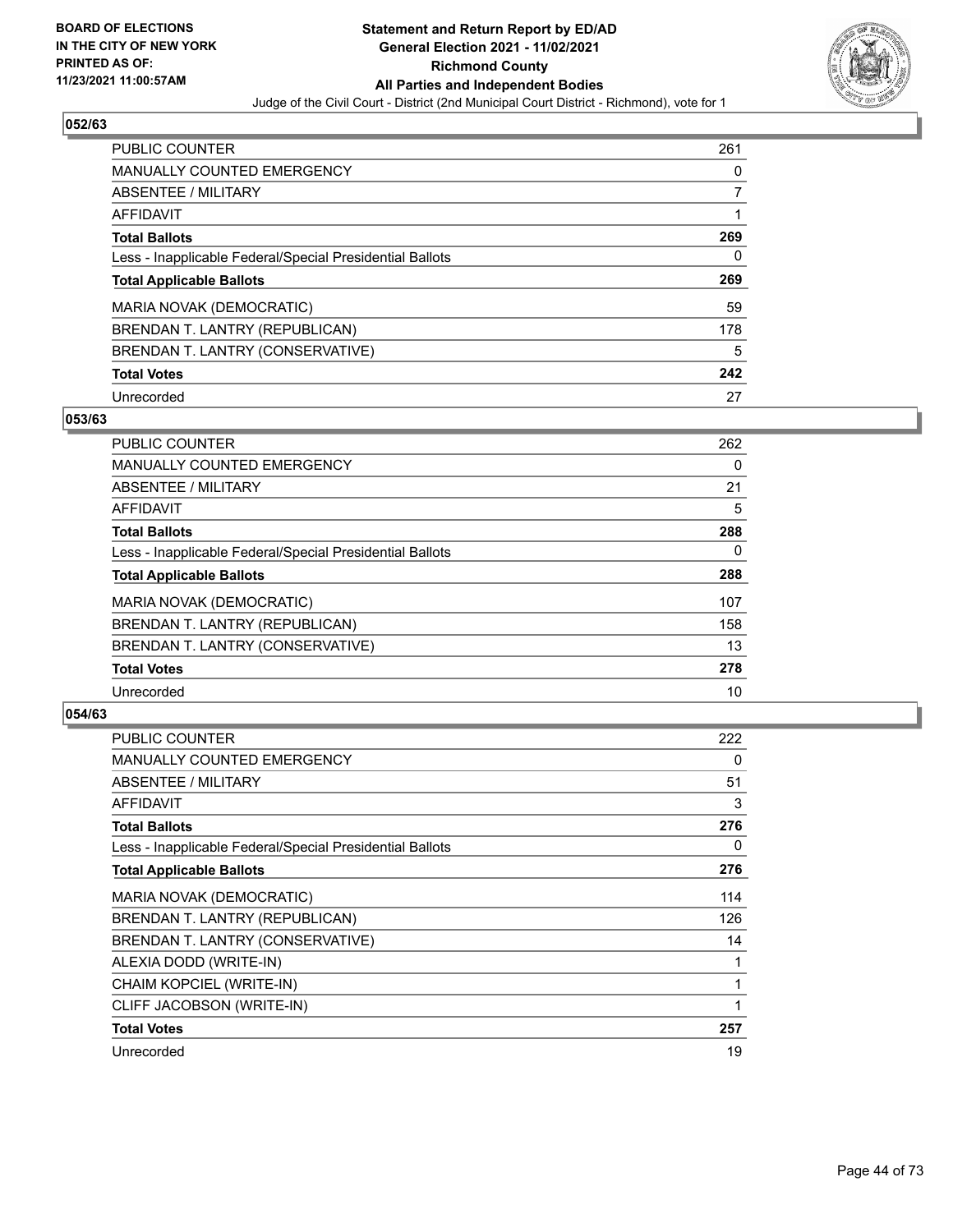

| PUBLIC COUNTER                                           | 250 |
|----------------------------------------------------------|-----|
| <b>MANUALLY COUNTED EMERGENCY</b>                        | 0   |
| ABSENTEE / MILITARY                                      | 30  |
| <b>AFFIDAVIT</b>                                         | 3   |
| <b>Total Ballots</b>                                     | 283 |
| Less - Inapplicable Federal/Special Presidential Ballots | 0   |
| <b>Total Applicable Ballots</b>                          | 283 |
| <b>MARIA NOVAK (DEMOCRATIC)</b>                          | 102 |
| BRENDAN T. LANTRY (REPUBLICAN)                           | 149 |
| BRENDAN T. LANTRY (CONSERVATIVE)                         | 9   |
| UNATTRIBUTABLE WRITE-IN (WRITE-IN)                       | 1   |
| <b>Total Votes</b>                                       | 261 |
| Unrecorded                                               | 22  |

### **056/63**

| <b>PUBLIC COUNTER</b>                                    | 230            |
|----------------------------------------------------------|----------------|
| <b>MANUALLY COUNTED EMERGENCY</b>                        | 0              |
| ABSENTEE / MILITARY                                      | $\overline{7}$ |
| AFFIDAVIT                                                | 3              |
| <b>Total Ballots</b>                                     | 240            |
| Less - Inapplicable Federal/Special Presidential Ballots | 0              |
| <b>Total Applicable Ballots</b>                          | 240            |
| <b>MARIA NOVAK (DEMOCRATIC)</b>                          | 81             |
| BRENDAN T. LANTRY (REPUBLICAN)                           | 131            |
| BRENDAN T. LANTRY (CONSERVATIVE)                         | 8              |
| MOSHE HERZOG (WRITE-IN)                                  | 1              |
| <b>Total Votes</b>                                       | 221            |
| Unrecorded                                               | 19             |

| PUBLIC COUNTER                                           | 409 |
|----------------------------------------------------------|-----|
| <b>MANUALLY COUNTED EMERGENCY</b>                        | 0   |
| ABSENTEE / MILITARY                                      | 20  |
| AFFIDAVIT                                                |     |
| <b>Total Ballots</b>                                     | 430 |
| Less - Inapplicable Federal/Special Presidential Ballots | 0   |
| <b>Total Applicable Ballots</b>                          | 430 |
| MARIA NOVAK (DEMOCRATIC)                                 | 114 |
| BRENDAN T. LANTRY (REPUBLICAN)                           | 265 |
| BRENDAN T. LANTRY (CONSERVATIVE)                         | 20  |
| <b>Total Votes</b>                                       | 399 |
| Unrecorded                                               | 31  |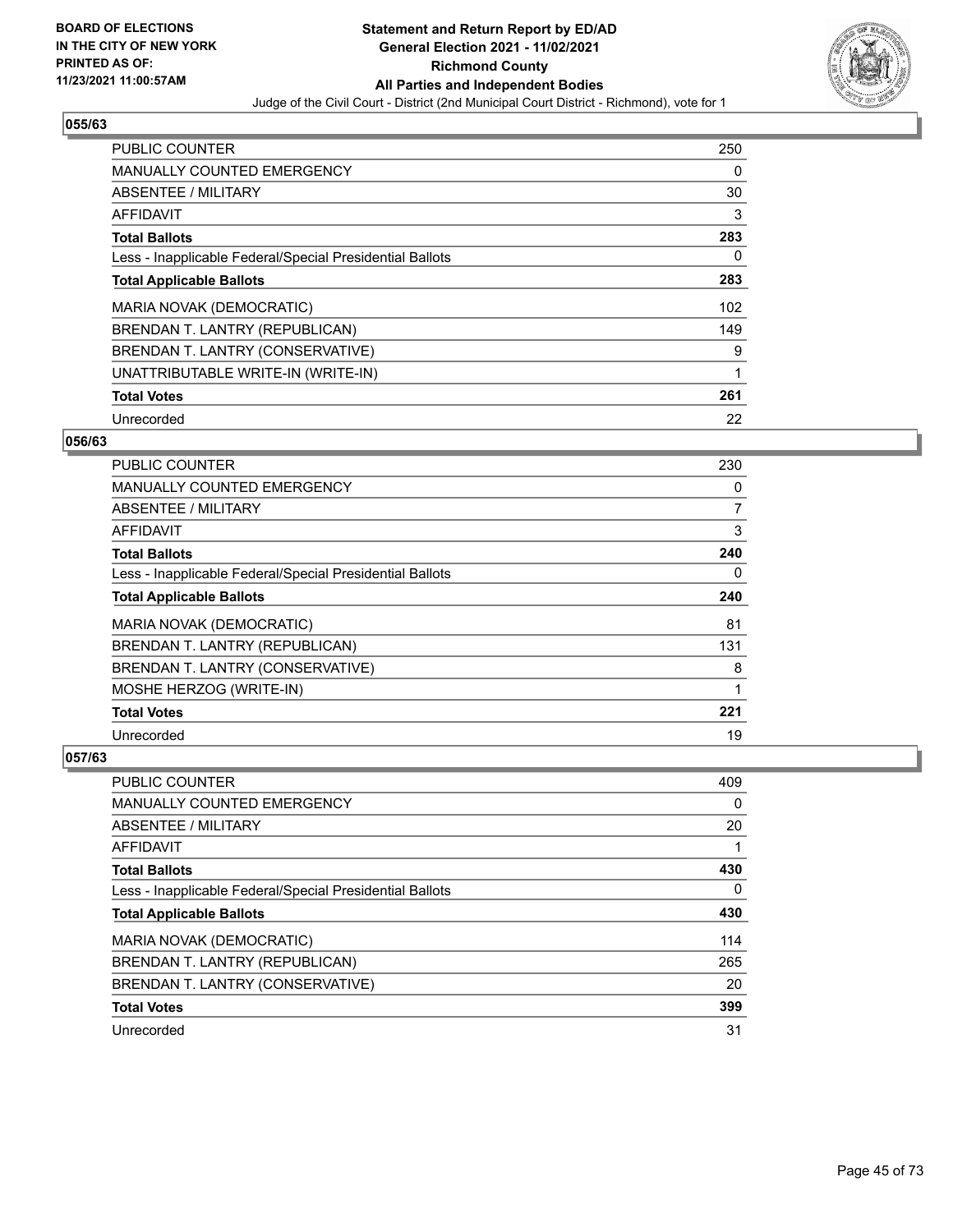

| PUBLIC COUNTER                                           | 332 |
|----------------------------------------------------------|-----|
| <b>MANUALLY COUNTED EMERGENCY</b>                        | 0   |
| ABSENTEE / MILITARY                                      | 17  |
| AFFIDAVIT                                                | 4   |
| <b>Total Ballots</b>                                     | 353 |
| Less - Inapplicable Federal/Special Presidential Ballots | 0   |
| <b>Total Applicable Ballots</b>                          | 353 |
| MARIA NOVAK (DEMOCRATIC)                                 | 105 |
| BRENDAN T. LANTRY (REPUBLICAN)                           | 206 |
| BRENDAN T. LANTRY (CONSERVATIVE)                         | 16  |
| <b>Total Votes</b>                                       | 327 |
| Unrecorded                                               | 26  |

### **059/63**

| <b>PUBLIC COUNTER</b>                                    | 377      |
|----------------------------------------------------------|----------|
| <b>MANUALLY COUNTED EMERGENCY</b>                        | $\Omega$ |
| ABSENTEE / MILITARY                                      | 18       |
| <b>AFFIDAVIT</b>                                         |          |
| <b>Total Ballots</b>                                     | 396      |
| Less - Inapplicable Federal/Special Presidential Ballots | $\Omega$ |
| <b>Total Applicable Ballots</b>                          | 396      |
| MARIA NOVAK (DEMOCRATIC)                                 | 104      |
| BRENDAN T. LANTRY (REPUBLICAN)                           | 245      |
| BRENDAN T. LANTRY (CONSERVATIVE)                         | 25       |
| <b>Total Votes</b>                                       | 374      |
| Unrecorded                                               | 22       |

| <b>PUBLIC COUNTER</b>                                    | 205      |
|----------------------------------------------------------|----------|
| <b>MANUALLY COUNTED EMERGENCY</b>                        | $\Omega$ |
| ABSENTEE / MILITARY                                      |          |
| <b>AFFIDAVIT</b>                                         | 0        |
| <b>Total Ballots</b>                                     | 212      |
| Less - Inapplicable Federal/Special Presidential Ballots | 0        |
| <b>Total Applicable Ballots</b>                          | 212      |
| MARIA NOVAK (DEMOCRATIC)                                 | 62       |
| BRENDAN T. LANTRY (REPUBLICAN)                           | 132      |
| BRENDAN T. LANTRY (CONSERVATIVE)                         | 10       |
| <b>Total Votes</b>                                       | 204      |
| Unrecorded                                               | 8        |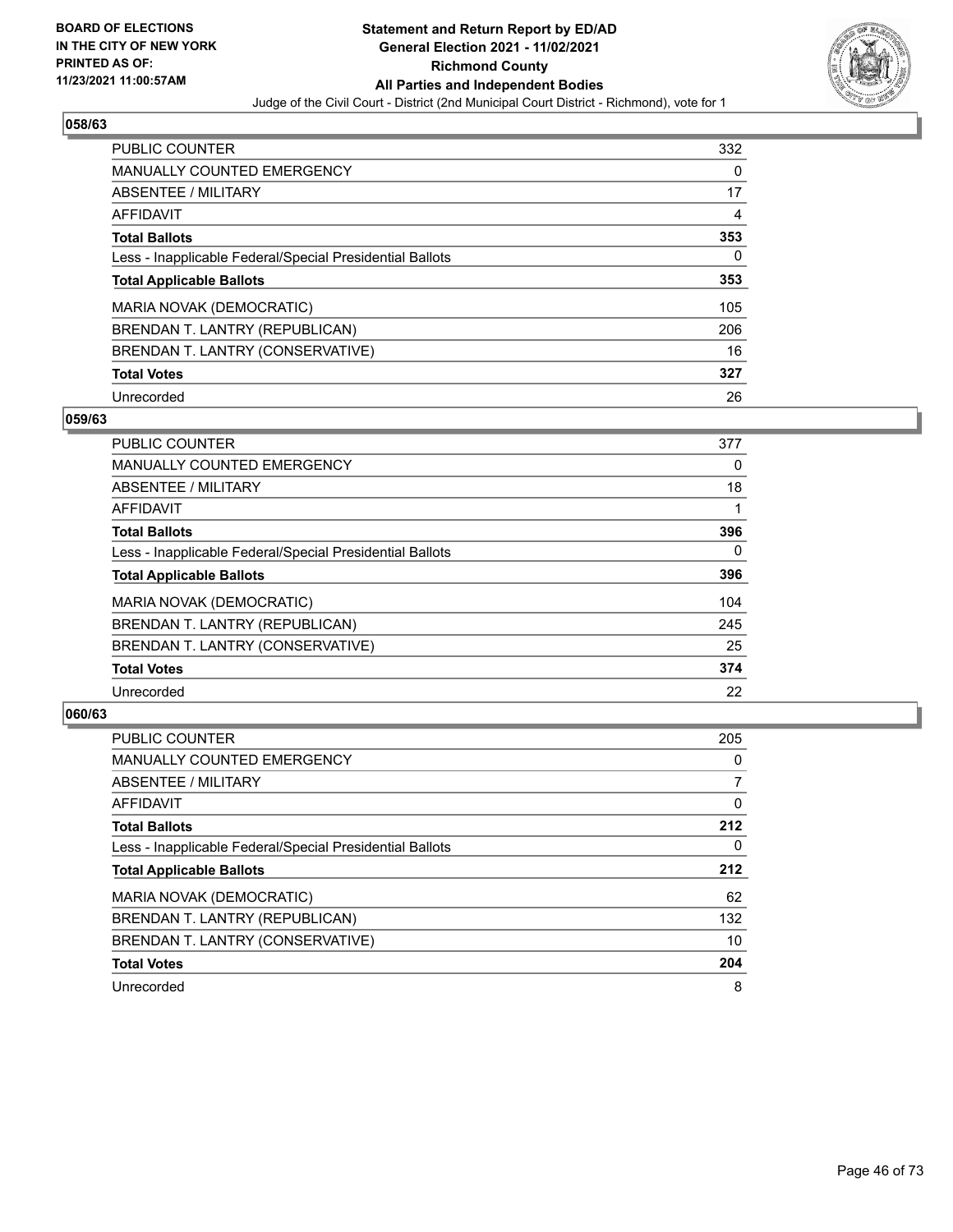

| <b>PUBLIC COUNTER</b>                                    | 60 |
|----------------------------------------------------------|----|
| <b>MANUALLY COUNTED EMERGENCY</b>                        | 0  |
| ABSENTEE / MILITARY                                      | 18 |
| AFFIDAVIT                                                | 0  |
| <b>Total Ballots</b>                                     | 78 |
| Less - Inapplicable Federal/Special Presidential Ballots | 0  |
| <b>Total Applicable Ballots</b>                          | 78 |
| MARIA NOVAK (DEMOCRATIC)                                 | 36 |
| BRENDAN T. LANTRY (REPUBLICAN)                           | 32 |
| BRENDAN T. LANTRY (CONSERVATIVE)                         |    |
|                                                          |    |
| <b>Total Votes</b>                                       | 69 |

### **069/63**

| <b>PUBLIC COUNTER</b>                                    | 203      |
|----------------------------------------------------------|----------|
| MANUALLY COUNTED EMERGENCY                               | $\Omega$ |
| ABSENTEE / MILITARY                                      | 63       |
| <b>AFFIDAVIT</b>                                         | 4        |
| <b>Total Ballots</b>                                     | 270      |
| Less - Inapplicable Federal/Special Presidential Ballots | $\Omega$ |
| <b>Total Applicable Ballots</b>                          | 270      |
| MARIA NOVAK (DEMOCRATIC)                                 | 84       |
| BRENDAN T. LANTRY (REPUBLICAN)                           | 151      |
| BRENDAN T. LANTRY (CONSERVATIVE)                         | 15       |
| <b>Total Votes</b>                                       | 250      |
| Unrecorded                                               | 20       |

| <b>PUBLIC COUNTER</b>                                    | 206 |
|----------------------------------------------------------|-----|
| <b>MANUALLY COUNTED EMERGENCY</b>                        | 0   |
| ABSENTEE / MILITARY                                      | 16  |
| AFFIDAVIT                                                | 1   |
| <b>Total Ballots</b>                                     | 223 |
| Less - Inapplicable Federal/Special Presidential Ballots | 0   |
| <b>Total Applicable Ballots</b>                          | 223 |
| MARIA NOVAK (DEMOCRATIC)                                 | 80  |
| BRENDAN T. LANTRY (REPUBLICAN)                           | 120 |
| BRENDAN T. LANTRY (CONSERVATIVE)                         | 9   |
| UNATTRIBUTABLE WRITE-IN (WRITE-IN)                       |     |
| <b>Total Votes</b>                                       | 210 |
| Unrecorded                                               | 13  |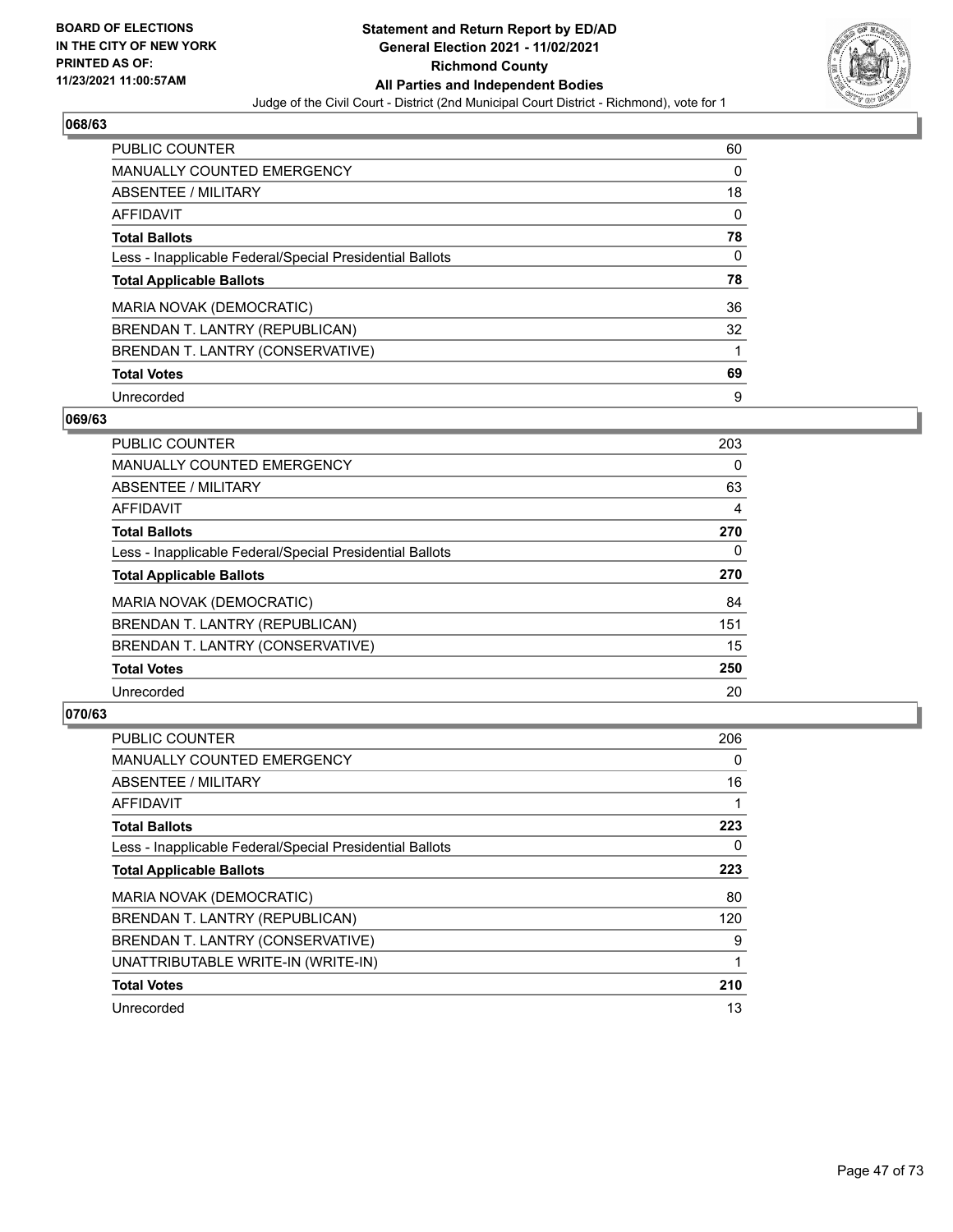

| PUBLIC COUNTER                                           | 170 |
|----------------------------------------------------------|-----|
| <b>MANUALLY COUNTED EMERGENCY</b>                        | 0   |
| <b>ABSENTEE / MILITARY</b>                               | 6   |
| AFFIDAVIT                                                | 0   |
| <b>Total Ballots</b>                                     | 176 |
| Less - Inapplicable Federal/Special Presidential Ballots | 0   |
| <b>Total Applicable Ballots</b>                          | 176 |
| MARIA NOVAK (DEMOCRATIC)                                 | 122 |
| BRENDAN T. LANTRY (REPUBLICAN)                           | 37  |
| BRENDAN T. LANTRY (CONSERVATIVE)                         | 4   |
| SYLVIA FAISON (WRITE-IN)                                 | 1   |
| <b>Total Votes</b>                                       | 164 |
| Unrecorded                                               | 12  |

## **072/63**

| <b>PUBLIC COUNTER</b>                                    | 336 |
|----------------------------------------------------------|-----|
| <b>MANUALLY COUNTED EMERGENCY</b>                        | 0   |
| ABSENTEE / MILITARY                                      | 23  |
| AFFIDAVIT                                                | 3   |
| <b>Total Ballots</b>                                     | 362 |
| Less - Inapplicable Federal/Special Presidential Ballots | 0   |
| <b>Total Applicable Ballots</b>                          | 362 |
| <b>MARIA NOVAK (DEMOCRATIC)</b>                          | 108 |
| BRENDAN T. LANTRY (REPUBLICAN)                           | 220 |
| BRENDAN T. LANTRY (CONSERVATIVE)                         | 13  |
| STEVEN COLANTONI (WRITE-IN)                              |     |
| <b>Total Votes</b>                                       | 342 |
| Unrecorded                                               | 20  |

| <b>PUBLIC COUNTER</b>                                    | 307 |
|----------------------------------------------------------|-----|
| <b>MANUALLY COUNTED EMERGENCY</b>                        | 0   |
| ABSENTEE / MILITARY                                      | 21  |
| AFFIDAVIT                                                | 0   |
| <b>Total Ballots</b>                                     | 328 |
| Less - Inapplicable Federal/Special Presidential Ballots | 0   |
| <b>Total Applicable Ballots</b>                          | 328 |
| MARIA NOVAK (DEMOCRATIC)                                 | 80  |
| BRENDAN T. LANTRY (REPUBLICAN)                           | 217 |
| BRENDAN T. LANTRY (CONSERVATIVE)                         | 13  |
| <b>Total Votes</b>                                       | 310 |
| Unrecorded                                               | 18  |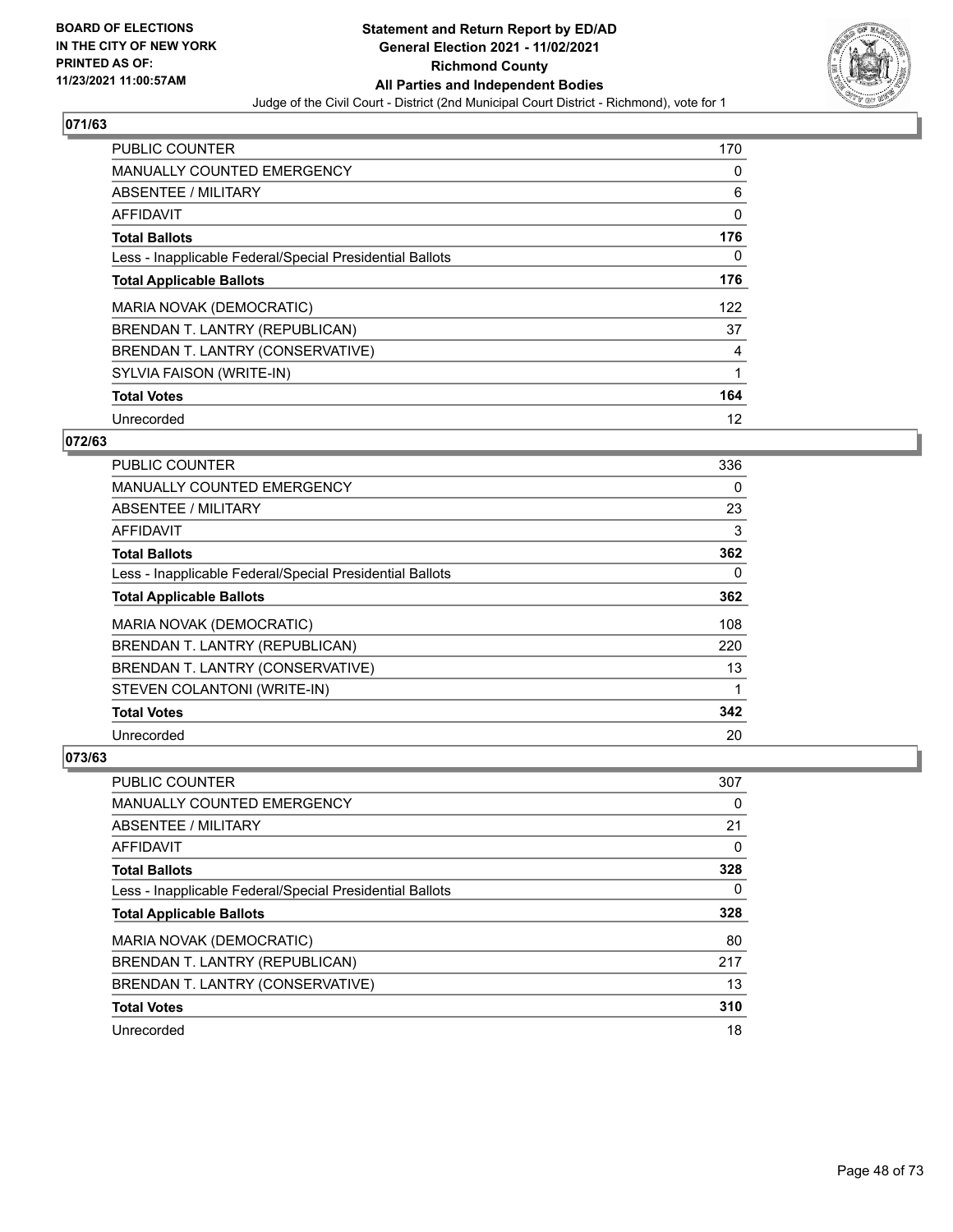

| <b>PUBLIC COUNTER</b>                                    | 129 |
|----------------------------------------------------------|-----|
| <b>MANUALLY COUNTED EMERGENCY</b>                        | 0   |
| ABSENTEE / MILITARY                                      | 15  |
| AFFIDAVIT                                                | 0   |
| <b>Total Ballots</b>                                     | 144 |
| Less - Inapplicable Federal/Special Presidential Ballots | 0   |
| <b>Total Applicable Ballots</b>                          | 144 |
| MARIA NOVAK (DEMOCRATIC)                                 | 82  |
| BRENDAN T. LANTRY (REPUBLICAN)                           | 37  |
| BRENDAN T. LANTRY (CONSERVATIVE)                         | 3   |
| <b>Total Votes</b>                                       | 122 |
| Unrecorded                                               | 22  |

### **081/63**

| PUBLIC COUNTER                                           | 229 |
|----------------------------------------------------------|-----|
| <b>MANUALLY COUNTED EMERGENCY</b>                        | 0   |
| ABSENTEE / MILITARY                                      | 7   |
| <b>AFFIDAVIT</b>                                         |     |
| <b>Total Ballots</b>                                     | 237 |
| Less - Inapplicable Federal/Special Presidential Ballots | 0   |
| <b>Total Applicable Ballots</b>                          | 237 |
| MARIA NOVAK (DEMOCRATIC)                                 | 63  |
| BRENDAN T. LANTRY (REPUBLICAN)                           | 151 |
| BRENDAN T. LANTRY (CONSERVATIVE)                         | 16  |
| <b>Total Votes</b>                                       | 230 |
| Unrecorded                                               |     |

| <b>PUBLIC COUNTER</b>                                    | 201      |
|----------------------------------------------------------|----------|
| <b>MANUALLY COUNTED EMERGENCY</b>                        | 0        |
| ABSENTEE / MILITARY                                      | 13       |
| <b>AFFIDAVIT</b>                                         | $\Omega$ |
| <b>Total Ballots</b>                                     | 214      |
| Less - Inapplicable Federal/Special Presidential Ballots | 0        |
| <b>Total Applicable Ballots</b>                          | 214      |
| <b>MARIA NOVAK (DEMOCRATIC)</b>                          | 74       |
| BRENDAN T. LANTRY (REPUBLICAN)                           | 115      |
| BRENDAN T. LANTRY (CONSERVATIVE)                         | 12       |
| <b>Total Votes</b>                                       | 201      |
| Unrecorded                                               | 13       |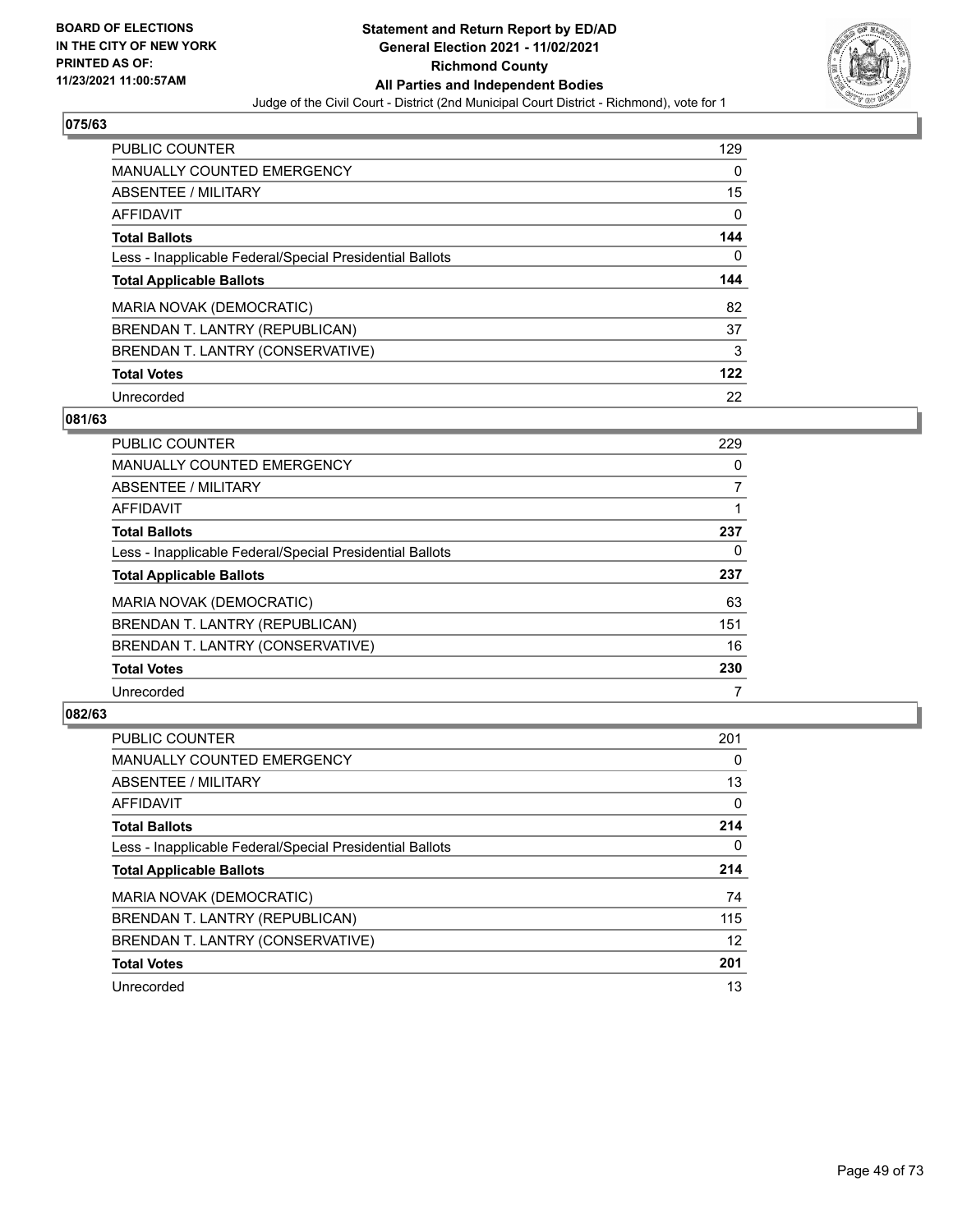

| <b>PUBLIC COUNTER</b>                                    | 194 |
|----------------------------------------------------------|-----|
| <b>MANUALLY COUNTED EMERGENCY</b>                        | 0   |
| ABSENTEE / MILITARY                                      | 27  |
| <b>AFFIDAVIT</b>                                         |     |
| <b>Total Ballots</b>                                     | 222 |
| Less - Inapplicable Federal/Special Presidential Ballots | 0   |
| <b>Total Applicable Ballots</b>                          | 222 |
| MARIA NOVAK (DEMOCRATIC)                                 | 117 |
| BRENDAN T. LANTRY (REPUBLICAN)                           | 91  |
| BRENDAN T. LANTRY (CONSERVATIVE)                         | 2   |
| UNATTRIBUTABLE WRITE-IN (WRITE-IN)                       | 1   |
| <b>Total Votes</b>                                       | 211 |
| Unrecorded                                               | 11  |

### **085/63**

| PUBLIC COUNTER                                           | 307 |
|----------------------------------------------------------|-----|
| <b>MANUALLY COUNTED EMERGENCY</b>                        | 0   |
| ABSENTEE / MILITARY                                      | 3   |
| <b>AFFIDAVIT</b>                                         | 0   |
| <b>Total Ballots</b>                                     | 310 |
| Less - Inapplicable Federal/Special Presidential Ballots | 0   |
| <b>Total Applicable Ballots</b>                          | 310 |
| <b>MARIA NOVAK (DEMOCRATIC)</b>                          | 58  |
| BRENDAN T. LANTRY (REPUBLICAN)                           | 224 |
| BRENDAN T. LANTRY (CONSERVATIVE)                         | 17  |
| <b>Total Votes</b>                                       | 299 |
| Unrecorded                                               | 11  |

| PUBLIC COUNTER                                           | 0 |
|----------------------------------------------------------|---|
| MANUALLY COUNTED EMERGENCY                               | 0 |
| ABSENTEE / MILITARY                                      | 0 |
| AFFIDAVIT                                                | 0 |
| <b>Total Ballots</b>                                     | 0 |
| Less - Inapplicable Federal/Special Presidential Ballots | 0 |
| <b>Total Applicable Ballots</b>                          | 0 |
| MARIA NOVAK (DEMOCRATIC)                                 | 0 |
| BRENDAN T. LANTRY (REPUBLICAN)                           | 0 |
| BRENDAN T. LANTRY (CONSERVATIVE)                         | 0 |
| <b>Total Votes</b>                                       | 0 |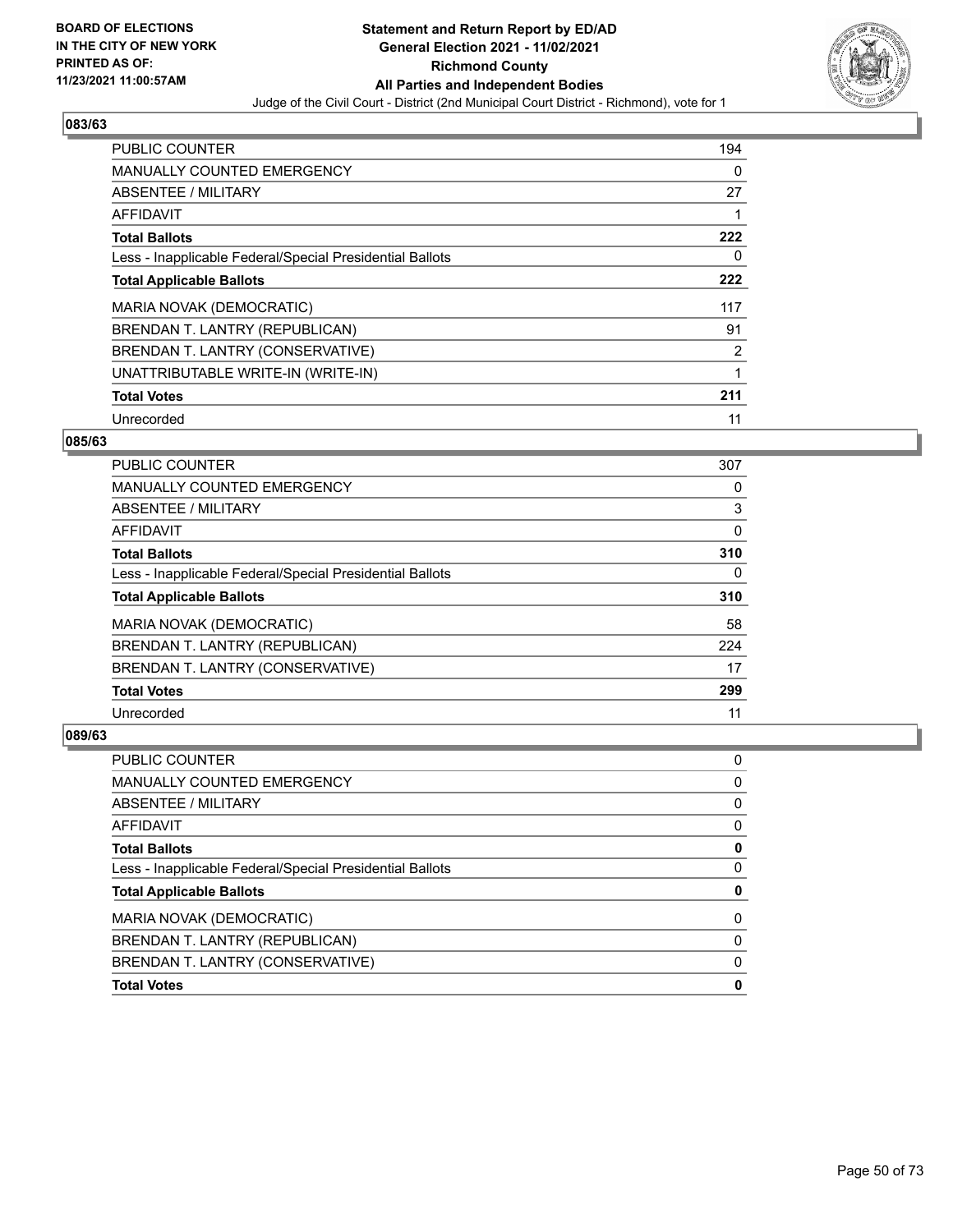

| <b>PUBLIC COUNTER</b>                                    | 348 |
|----------------------------------------------------------|-----|
| <b>MANUALLY COUNTED EMERGENCY</b>                        | 0   |
| ABSENTEE / MILITARY                                      | 9   |
| AFFIDAVIT                                                |     |
| <b>Total Ballots</b>                                     | 358 |
| Less - Inapplicable Federal/Special Presidential Ballots | 0   |
| <b>Total Applicable Ballots</b>                          | 358 |
| MARIA NOVAK (DEMOCRATIC)                                 | 51  |
| BRENDAN T. LANTRY (REPUBLICAN)                           | 278 |
| BRENDAN T. LANTRY (CONSERVATIVE)                         | 15  |
| <b>Total Votes</b>                                       | 344 |
| Unrecorded                                               | 14  |

### **002/64**

| <b>PUBLIC COUNTER</b>                                    | 430      |
|----------------------------------------------------------|----------|
| <b>MANUALLY COUNTED EMERGENCY</b>                        | 0        |
| ABSENTEE / MILITARY                                      | 18       |
| <b>AFFIDAVIT</b>                                         | 7        |
| <b>Total Ballots</b>                                     | 455      |
| Less - Inapplicable Federal/Special Presidential Ballots | $\Omega$ |
| <b>Total Applicable Ballots</b>                          | 455      |
| MARIA NOVAK (DEMOCRATIC)                                 | 80       |
| BRENDAN T. LANTRY (REPUBLICAN)                           | 323      |
| BRENDAN T. LANTRY (CONSERVATIVE)                         | 28       |
| <b>Total Votes</b>                                       | 431      |
| Unrecorded                                               | 24       |

| PUBLIC COUNTER                                           | 417 |
|----------------------------------------------------------|-----|
| <b>MANUALLY COUNTED EMERGENCY</b>                        | 0   |
| ABSENTEE / MILITARY                                      | 17  |
| AFFIDAVIT                                                | 4   |
| <b>Total Ballots</b>                                     | 438 |
| Less - Inapplicable Federal/Special Presidential Ballots | 0   |
| <b>Total Applicable Ballots</b>                          | 438 |
| MARIA NOVAK (DEMOCRATIC)                                 | 55  |
| BRENDAN T. LANTRY (REPUBLICAN)                           | 332 |
| BRENDAN T. LANTRY (CONSERVATIVE)                         | 28  |
| <b>Total Votes</b>                                       | 415 |
| Unrecorded                                               | 23  |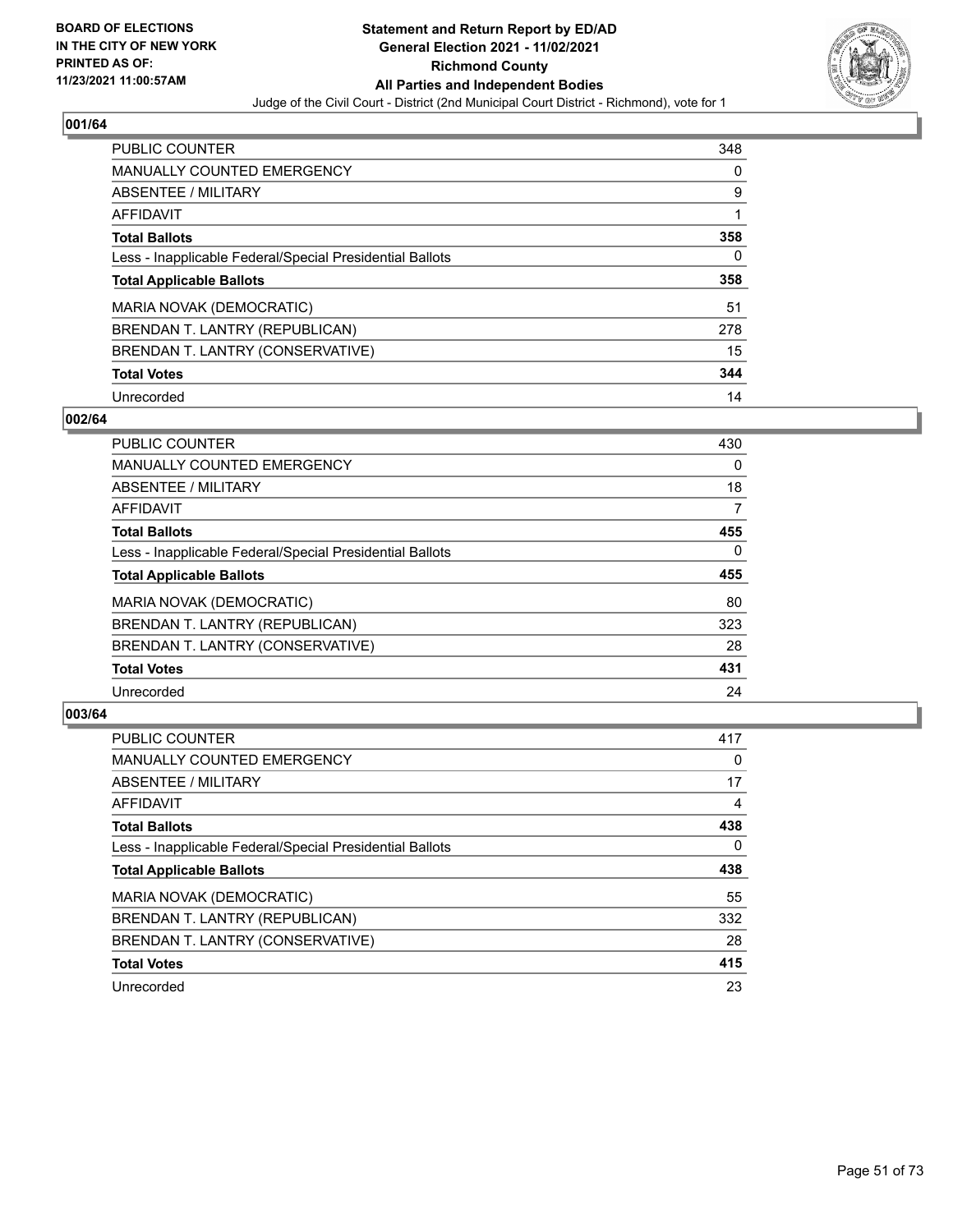

| <b>PUBLIC COUNTER</b>                                    | 363 |
|----------------------------------------------------------|-----|
| <b>MANUALLY COUNTED EMERGENCY</b>                        | 0   |
| ABSENTEE / MILITARY                                      | 18  |
| AFFIDAVIT                                                |     |
| <b>Total Ballots</b>                                     | 382 |
| Less - Inapplicable Federal/Special Presidential Ballots | 0   |
| <b>Total Applicable Ballots</b>                          | 382 |
| MARIA NOVAK (DEMOCRATIC)                                 | 53  |
| BRENDAN T. LANTRY (REPUBLICAN)                           | 284 |
| BRENDAN T. LANTRY (CONSERVATIVE)                         | 26  |
| <b>Total Votes</b>                                       | 363 |
| Unrecorded                                               | 19  |

### **005/64**

| <b>PUBLIC COUNTER</b>                                    | 443      |
|----------------------------------------------------------|----------|
| <b>MANUALLY COUNTED EMERGENCY</b>                        | $\Omega$ |
| ABSENTEE / MILITARY                                      | 17       |
| AFFIDAVIT                                                | 2        |
| <b>Total Ballots</b>                                     | 462      |
| Less - Inapplicable Federal/Special Presidential Ballots | $\Omega$ |
| <b>Total Applicable Ballots</b>                          | 462      |
| MARIA NOVAK (DEMOCRATIC)                                 | 69       |
| BRENDAN T. LANTRY (REPUBLICAN)                           | 343      |
| BRENDAN T. LANTRY (CONSERVATIVE)                         | 25       |
| UNATTRIBUTABLE WRITE-IN (WRITE-IN)                       |          |
| <b>Total Votes</b>                                       | 438      |
| Unrecorded                                               | 24       |

| <b>PUBLIC COUNTER</b>                                    | 482      |
|----------------------------------------------------------|----------|
| MANUALLY COUNTED EMERGENCY                               | 0        |
| ABSENTEE / MILITARY                                      | 15       |
| AFFIDAVIT                                                | 4        |
| <b>Total Ballots</b>                                     | 501      |
| Less - Inapplicable Federal/Special Presidential Ballots | $\Omega$ |
| <b>Total Applicable Ballots</b>                          | 501      |
| <b>MARIA NOVAK (DEMOCRATIC)</b>                          | 81       |
| BRENDAN T. LANTRY (REPUBLICAN)                           | 361      |
| BRENDAN T. LANTRY (CONSERVATIVE)                         | 34       |
| WILLIAN NESHIDA (WRITE-IN)                               | 1        |
| <b>Total Votes</b>                                       | 477      |
| Unrecorded                                               | 24       |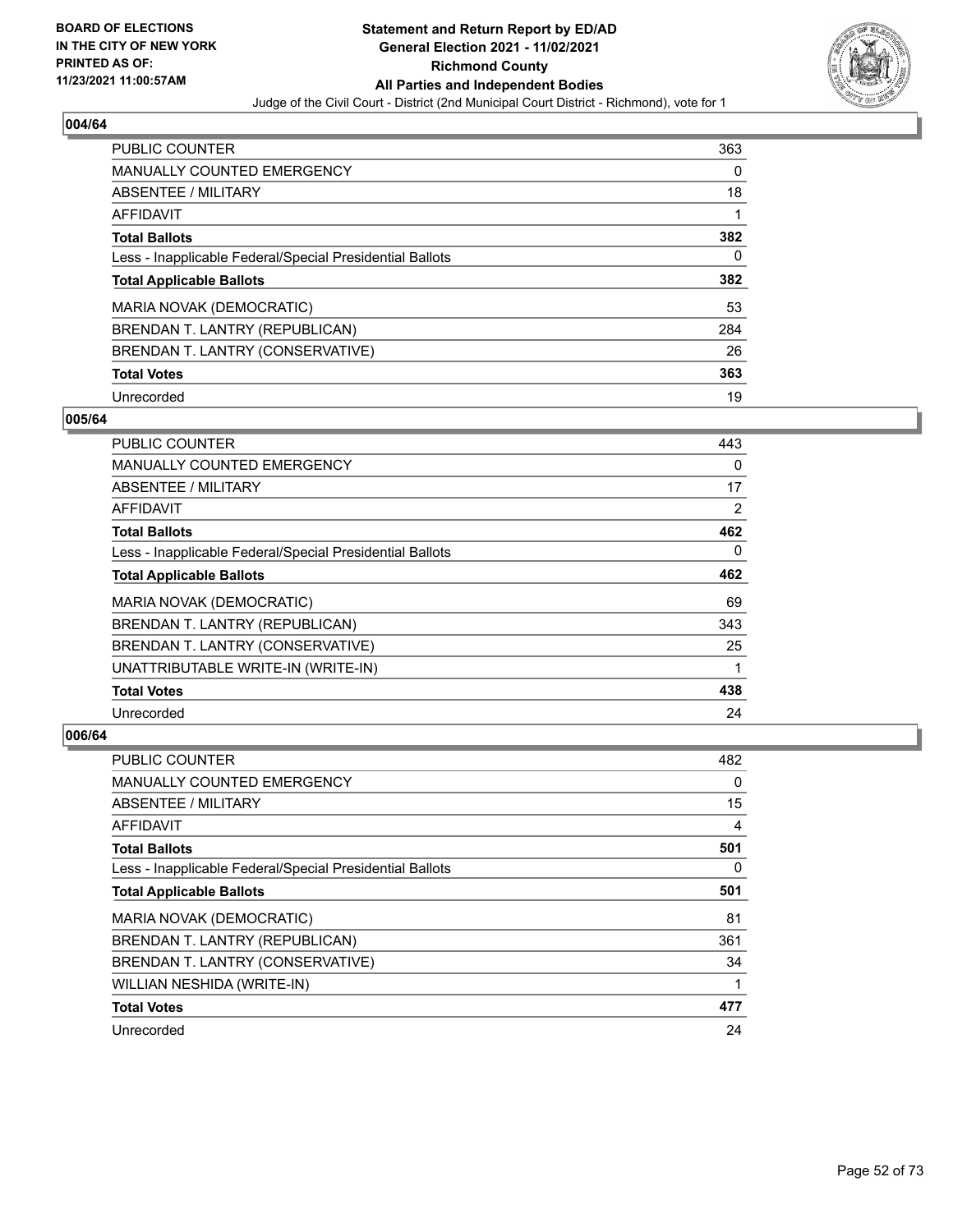

| <b>PUBLIC COUNTER</b>                                    | 495      |
|----------------------------------------------------------|----------|
| <b>MANUALLY COUNTED EMERGENCY</b>                        | $\Omega$ |
| ABSENTEE / MILITARY                                      | 20       |
| AFFIDAVIT                                                | 5        |
| <b>Total Ballots</b>                                     | 520      |
| Less - Inapplicable Federal/Special Presidential Ballots | 0        |
| <b>Total Applicable Ballots</b>                          | 520      |
| MARIA NOVAK (DEMOCRATIC)                                 | 96       |
| BRENDAN T. LANTRY (REPUBLICAN)                           | 383      |
| BRENDAN T. LANTRY (CONSERVATIVE)                         | 20       |
| <b>Total Votes</b>                                       | 499      |
|                                                          |          |

### **008/64**

| <b>PUBLIC COUNTER</b>                                    | 385      |
|----------------------------------------------------------|----------|
| <b>MANUALLY COUNTED EMERGENCY</b>                        | $\Omega$ |
| ABSENTEE / MILITARY                                      | 23       |
| <b>AFFIDAVIT</b>                                         |          |
| <b>Total Ballots</b>                                     | 409      |
| Less - Inapplicable Federal/Special Presidential Ballots | $\Omega$ |
| <b>Total Applicable Ballots</b>                          | 409      |
| MARIA NOVAK (DEMOCRATIC)                                 | 74       |
| BRENDAN T. LANTRY (REPUBLICAN)                           | 294      |
| BRENDAN T. LANTRY (CONSERVATIVE)                         | 23       |
| <b>Total Votes</b>                                       | 391      |
| Unrecorded                                               | 18       |

| <b>PUBLIC COUNTER</b>                                    | 308      |
|----------------------------------------------------------|----------|
| <b>MANUALLY COUNTED EMERGENCY</b>                        | $\Omega$ |
| ABSENTEE / MILITARY                                      | 12       |
| AFFIDAVIT                                                |          |
| <b>Total Ballots</b>                                     | 321      |
| Less - Inapplicable Federal/Special Presidential Ballots | 0        |
| <b>Total Applicable Ballots</b>                          | 321      |
| MARIA NOVAK (DEMOCRATIC)                                 | 52       |
| BRENDAN T. LANTRY (REPUBLICAN)                           | 218      |
| BRENDAN T. LANTRY (CONSERVATIVE)                         | 18       |
| <b>Total Votes</b>                                       | 288      |
| Unrecorded                                               | 33       |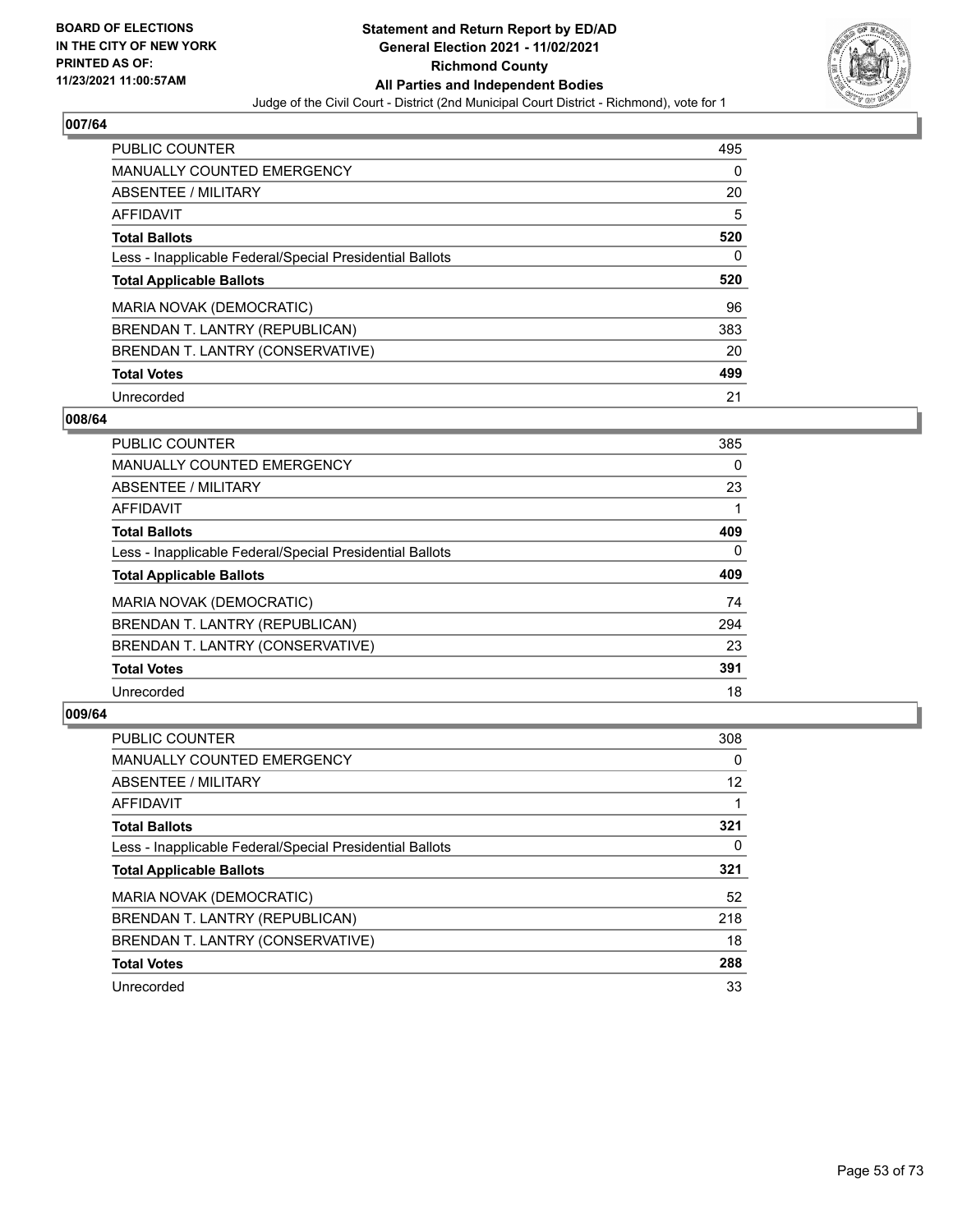

| <b>PUBLIC COUNTER</b>                                    | 315 |
|----------------------------------------------------------|-----|
| <b>MANUALLY COUNTED EMERGENCY</b>                        | 0   |
| ABSENTEE / MILITARY                                      | 19  |
| AFFIDAVIT                                                | 2   |
| <b>Total Ballots</b>                                     | 336 |
| Less - Inapplicable Federal/Special Presidential Ballots | 0   |
| <b>Total Applicable Ballots</b>                          | 336 |
| MARIA NOVAK (DEMOCRATIC)                                 | 46  |
| BRENDAN T. LANTRY (REPUBLICAN)                           | 247 |
| BRENDAN T. LANTRY (CONSERVATIVE)                         | 20  |
| <b>Total Votes</b>                                       | 313 |
| Unrecorded                                               | 23  |

### **011/64**

| <b>PUBLIC COUNTER</b>                                    | 134      |
|----------------------------------------------------------|----------|
| MANUALLY COUNTED EMERGENCY                               | 0        |
| ABSENTEE / MILITARY                                      | 6        |
| <b>AFFIDAVIT</b>                                         |          |
| <b>Total Ballots</b>                                     | 141      |
| Less - Inapplicable Federal/Special Presidential Ballots | $\Omega$ |
| <b>Total Applicable Ballots</b>                          | 141      |
| MARIA NOVAK (DEMOCRATIC)                                 | 26       |
| BRENDAN T. LANTRY (REPUBLICAN)                           | 95       |
| BRENDAN T. LANTRY (CONSERVATIVE)                         | 14       |
| <b>Total Votes</b>                                       | 135      |
| Unrecorded                                               | 6        |

| <b>PUBLIC COUNTER</b>                                    | 295 |
|----------------------------------------------------------|-----|
| MANUALLY COUNTED EMERGENCY                               | 0   |
| ABSENTEE / MILITARY                                      | 14  |
| AFFIDAVIT                                                |     |
| <b>Total Ballots</b>                                     | 310 |
| Less - Inapplicable Federal/Special Presidential Ballots | 0   |
| <b>Total Applicable Ballots</b>                          | 310 |
| MARIA NOVAK (DEMOCRATIC)                                 | 57  |
| BRENDAN T. LANTRY (REPUBLICAN)                           | 232 |
| BRENDAN T. LANTRY (CONSERVATIVE)                         | 6   |
| JOHN FARAG (WRITE-IN)                                    |     |
| <b>Total Votes</b>                                       | 296 |
| Unrecorded                                               | 14  |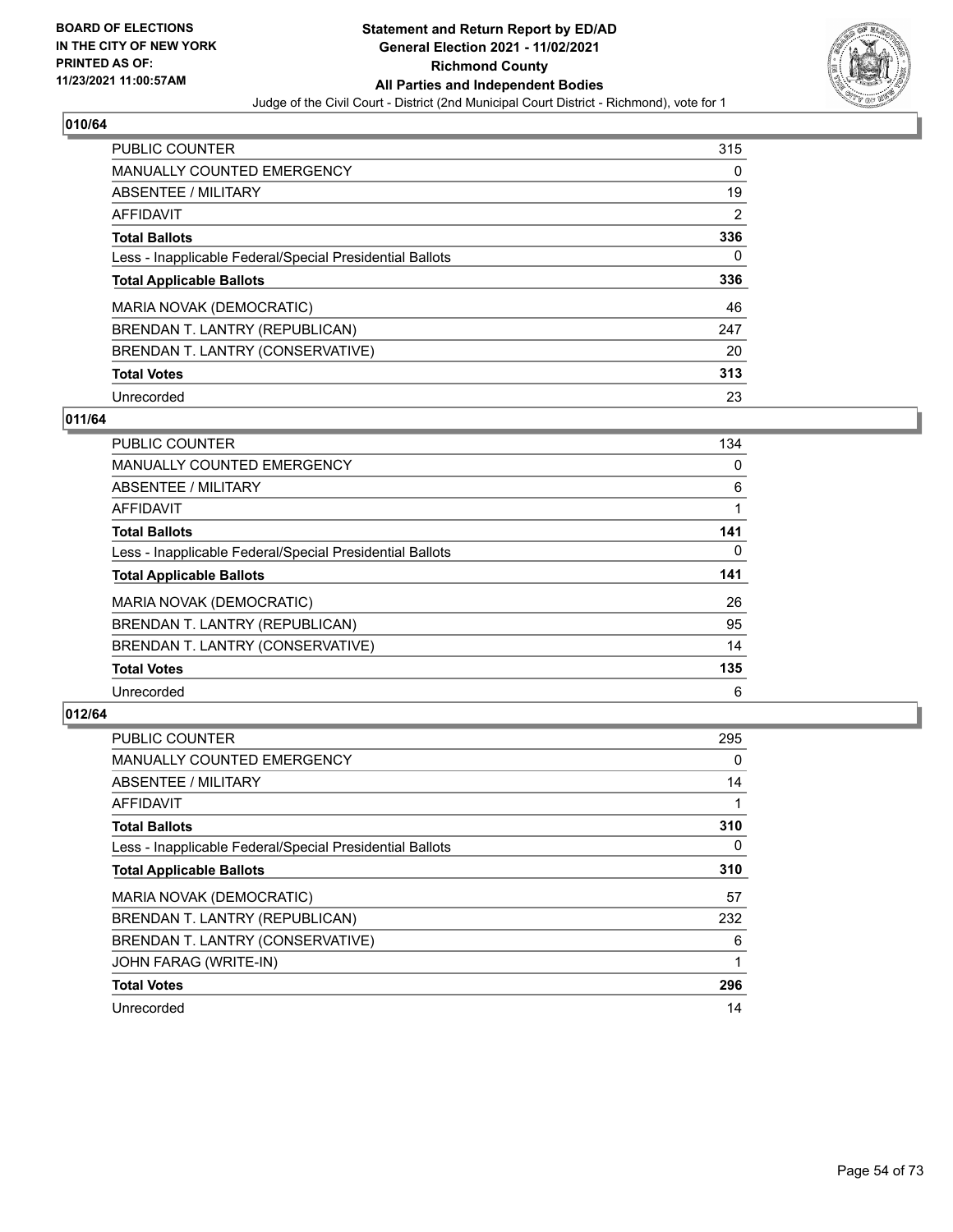

| <b>PUBLIC COUNTER</b>                                    | 124 |
|----------------------------------------------------------|-----|
| <b>MANUALLY COUNTED EMERGENCY</b>                        | 0   |
| ABSENTEE / MILITARY                                      | 7   |
| AFFIDAVIT                                                | 0   |
| <b>Total Ballots</b>                                     | 131 |
| Less - Inapplicable Federal/Special Presidential Ballots | 0   |
|                                                          | 131 |
| <b>Total Applicable Ballots</b>                          |     |
| MARIA NOVAK (DEMOCRATIC)                                 | 28  |
| BRENDAN T. LANTRY (REPUBLICAN)                           | 89  |
| BRENDAN T. LANTRY (CONSERVATIVE)                         | 6   |
| <b>Total Votes</b>                                       | 123 |

### **014/64**

| <b>PUBLIC COUNTER</b>                                    | 398      |
|----------------------------------------------------------|----------|
| <b>MANUALLY COUNTED EMERGENCY</b>                        | $\Omega$ |
| ABSENTEE / MILITARY                                      | 18       |
| <b>AFFIDAVIT</b>                                         | $\Omega$ |
| <b>Total Ballots</b>                                     | 416      |
| Less - Inapplicable Federal/Special Presidential Ballots | $\Omega$ |
| <b>Total Applicable Ballots</b>                          | 416      |
| MARIA NOVAK (DEMOCRATIC)                                 | 76       |
| BRENDAN T. LANTRY (REPUBLICAN)                           | 301      |
| BRENDAN T. LANTRY (CONSERVATIVE)                         | 22       |
| <b>Total Votes</b>                                       | 399      |
| Unrecorded                                               | 17       |

| <b>PUBLIC COUNTER</b>                                    | 446      |
|----------------------------------------------------------|----------|
| <b>MANUALLY COUNTED EMERGENCY</b>                        | $\Omega$ |
| ABSENTEE / MILITARY                                      | 22       |
| AFFIDAVIT                                                | $\Omega$ |
| <b>Total Ballots</b>                                     | 468      |
| Less - Inapplicable Federal/Special Presidential Ballots | $\Omega$ |
| <b>Total Applicable Ballots</b>                          | 468      |
| MARIA NOVAK (DEMOCRATIC)                                 | 79       |
| BRENDAN T. LANTRY (REPUBLICAN)                           | 341      |
| BRENDAN T. LANTRY (CONSERVATIVE)                         | 31       |
| <b>Total Votes</b>                                       | 451      |
| Unrecorded                                               | 17       |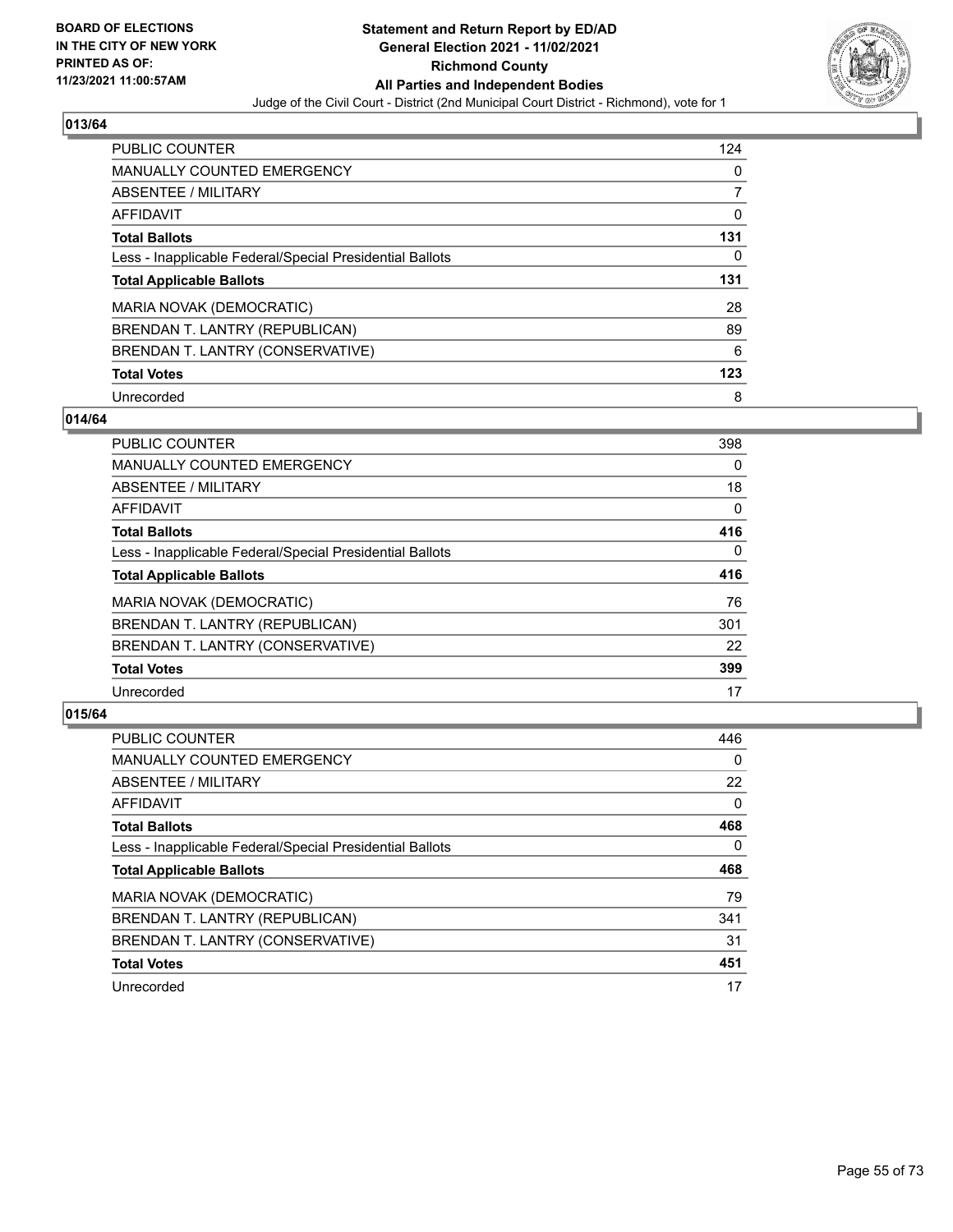

| PUBLIC COUNTER                                           | 374 |
|----------------------------------------------------------|-----|
| <b>MANUALLY COUNTED EMERGENCY</b>                        | 0   |
| ABSENTEE / MILITARY                                      | 20  |
| AFFIDAVIT                                                |     |
| <b>Total Ballots</b>                                     | 395 |
| Less - Inapplicable Federal/Special Presidential Ballots | 0   |
| <b>Total Applicable Ballots</b>                          | 395 |
| MARIA NOVAK (DEMOCRATIC)                                 | 73  |
| BRENDAN T. LANTRY (REPUBLICAN)                           | 284 |
| BRENDAN T. LANTRY (CONSERVATIVE)                         | 21  |
| GIGI VARRIANO (WRITE-IN)                                 |     |
| <b>Total Votes</b>                                       | 379 |
| Unrecorded                                               | 16  |

### **017/64**

| <b>PUBLIC COUNTER</b>                                    | 376 |
|----------------------------------------------------------|-----|
| MANUALLY COUNTED EMERGENCY                               | 0   |
| ABSENTEE / MILITARY                                      | 29  |
| AFFIDAVIT                                                | 0   |
| <b>Total Ballots</b>                                     | 405 |
| Less - Inapplicable Federal/Special Presidential Ballots | 0   |
| <b>Total Applicable Ballots</b>                          | 405 |
| MARIA NOVAK (DEMOCRATIC)                                 | 90  |
| BRENDAN T. LANTRY (REPUBLICAN)                           | 271 |
| BRENDAN T. LANTRY (CONSERVATIVE)                         | 18  |
| CHRISTOPHER MULLER JR. (WRITE-IN)                        |     |
| <b>Total Votes</b>                                       | 380 |
| Unrecorded                                               | 25  |

| <b>PUBLIC COUNTER</b>                                    | 312 |
|----------------------------------------------------------|-----|
| MANUALLY COUNTED EMERGENCY                               | 0   |
| ABSENTEE / MILITARY                                      | 13  |
| AFFIDAVIT                                                | 0   |
| <b>Total Ballots</b>                                     | 325 |
| Less - Inapplicable Federal/Special Presidential Ballots | 0   |
| <b>Total Applicable Ballots</b>                          | 325 |
| MARIA NOVAK (DEMOCRATIC)                                 | 62  |
| BRENDAN T. LANTRY (REPUBLICAN)                           | 236 |
| BRENDAN T. LANTRY (CONSERVATIVE)                         | 6   |
| <b>Total Votes</b>                                       | 304 |
| Unrecorded                                               | 21  |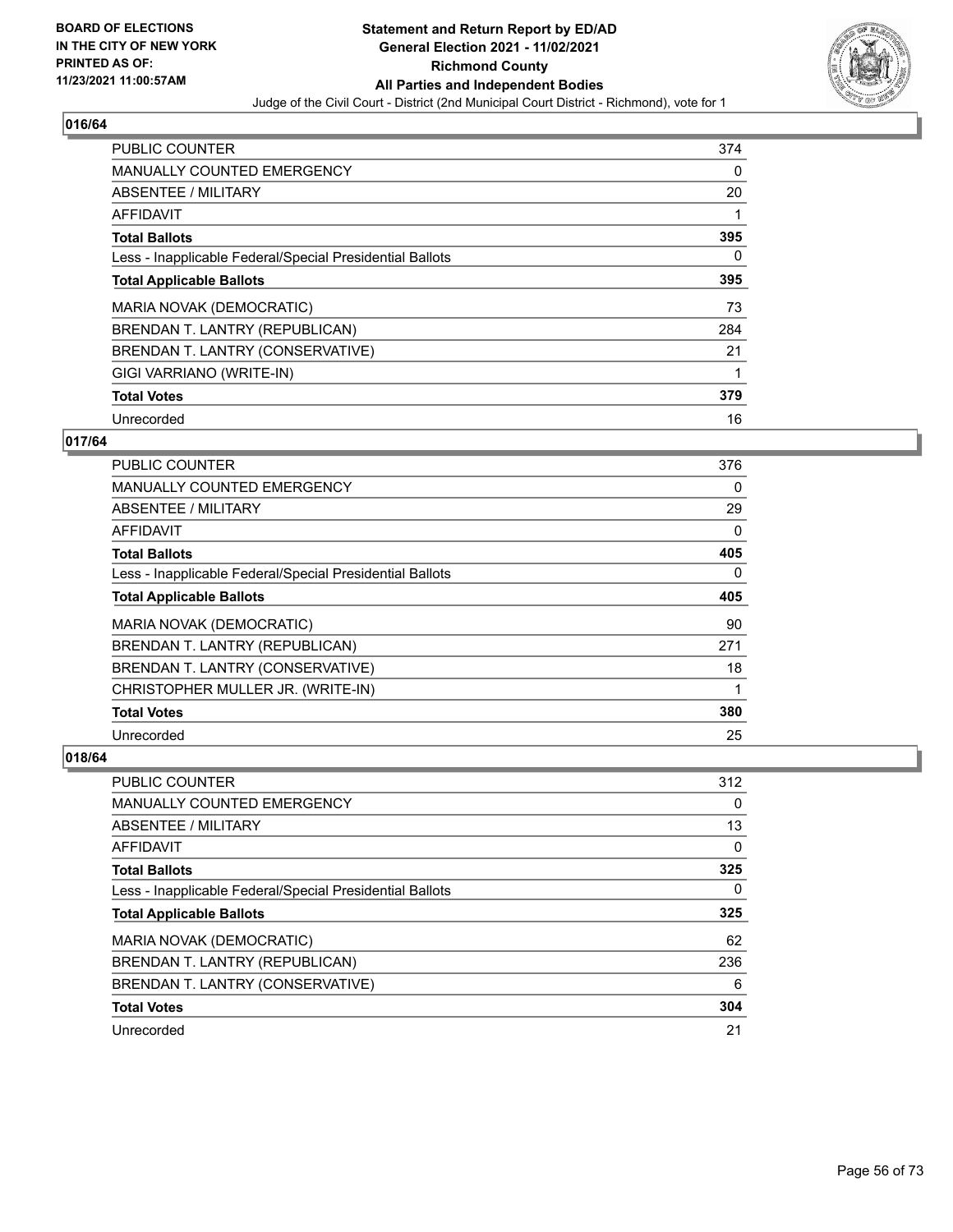

| PUBLIC COUNTER                                           | 207 |
|----------------------------------------------------------|-----|
| MANUALLY COUNTED EMERGENCY                               | 0   |
| ABSENTEE / MILITARY                                      | 50  |
| AFFIDAVIT                                                | 3   |
| <b>Total Ballots</b>                                     | 260 |
| Less - Inapplicable Federal/Special Presidential Ballots | 0   |
| <b>Total Applicable Ballots</b>                          | 260 |
| MARIA NOVAK (DEMOCRATIC)                                 | 127 |
| BRENDAN T. LANTRY (REPUBLICAN)                           | 97  |
| BRENDAN T. LANTRY (CONSERVATIVE)                         | 7   |
| UNATTRIBUTABLE WRITE-IN (WRITE-IN)                       | 1   |
| <b>Total Votes</b>                                       | 232 |
| Unrecorded                                               | 28  |

### **020/64**

| <b>PUBLIC COUNTER</b>                                    | 317 |
|----------------------------------------------------------|-----|
| <b>MANUALLY COUNTED EMERGENCY</b>                        | 0   |
| ABSENTEE / MILITARY                                      | 22  |
| AFFIDAVIT                                                | 2   |
| <b>Total Ballots</b>                                     | 341 |
| Less - Inapplicable Federal/Special Presidential Ballots | 0   |
| <b>Total Applicable Ballots</b>                          | 341 |
| <b>MARIA NOVAK (DEMOCRATIC)</b>                          | 77  |
| BRENDAN T. LANTRY (REPUBLICAN)                           | 234 |
| BRENDAN T. LANTRY (CONSERVATIVE)                         | 16  |
| UNATTRIBUTABLE WRITE-IN (WRITE-IN)                       |     |
| <b>Total Votes</b>                                       | 328 |
| Unrecorded                                               | 13  |

| PUBLIC COUNTER                                           | 318 |
|----------------------------------------------------------|-----|
| <b>MANUALLY COUNTED EMERGENCY</b>                        | 0   |
| ABSENTEE / MILITARY                                      | 15  |
| AFFIDAVIT                                                |     |
| <b>Total Ballots</b>                                     | 334 |
| Less - Inapplicable Federal/Special Presidential Ballots | 0   |
| <b>Total Applicable Ballots</b>                          | 334 |
| MARIA NOVAK (DEMOCRATIC)                                 | 68  |
| BRENDAN T. LANTRY (REPUBLICAN)                           | 236 |
| BRENDAN T. LANTRY (CONSERVATIVE)                         | 15  |
| <b>Total Votes</b>                                       | 319 |
| Unrecorded                                               | 15  |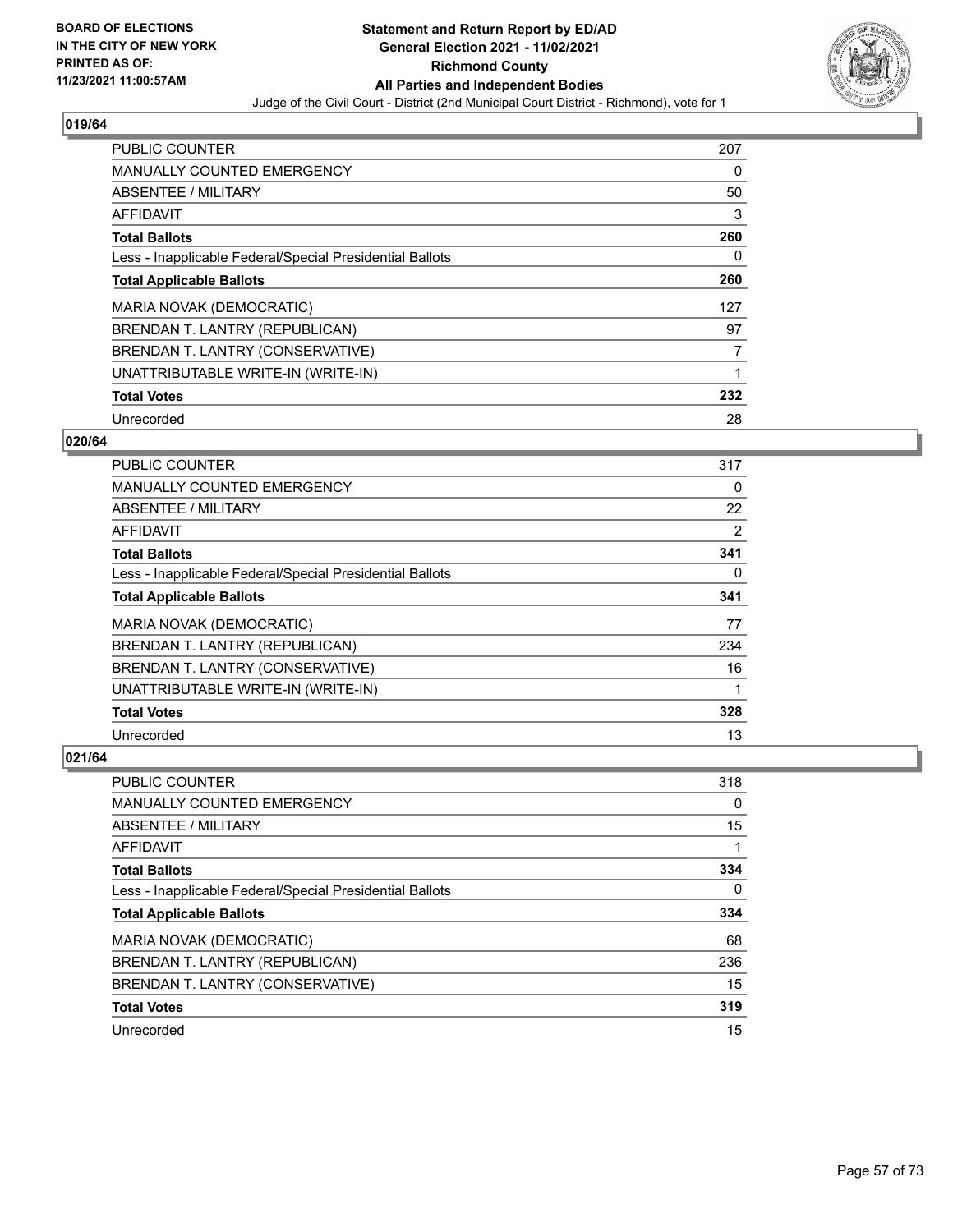

| PUBLIC COUNTER                                           | 360 |
|----------------------------------------------------------|-----|
| <b>MANUALLY COUNTED EMERGENCY</b>                        | 0   |
| ABSENTEE / MILITARY                                      | 30  |
| AFFIDAVIT                                                | 0   |
| <b>Total Ballots</b>                                     | 390 |
| Less - Inapplicable Federal/Special Presidential Ballots | 0   |
| <b>Total Applicable Ballots</b>                          | 390 |
| MARIA NOVAK (DEMOCRATIC)                                 | 101 |
| BRENDAN T. LANTRY (REPUBLICAN)                           | 255 |
| BRENDAN T. LANTRY (CONSERVATIVE)                         | 18  |
| <b>Total Votes</b>                                       | 374 |
| Unrecorded                                               | 16  |

### **023/64**

| <b>PUBLIC COUNTER</b>                                    | 307      |
|----------------------------------------------------------|----------|
| <b>MANUALLY COUNTED EMERGENCY</b>                        | 0        |
| ABSENTEE / MILITARY                                      | 9        |
| <b>AFFIDAVIT</b>                                         |          |
| <b>Total Ballots</b>                                     | 317      |
| Less - Inapplicable Federal/Special Presidential Ballots | $\Omega$ |
| <b>Total Applicable Ballots</b>                          | 317      |
| MARIA NOVAK (DEMOCRATIC)                                 | 47       |
| BRENDAN T. LANTRY (REPUBLICAN)                           | 225      |
| BRENDAN T. LANTRY (CONSERVATIVE)                         | 21       |
| <b>Total Votes</b>                                       | 293      |
| Unrecorded                                               | 24       |

| <b>PUBLIC COUNTER</b>                                    | 331      |
|----------------------------------------------------------|----------|
| <b>MANUALLY COUNTED EMERGENCY</b>                        | 0        |
| ABSENTEE / MILITARY                                      | 12       |
| AFFIDAVIT                                                | $\Omega$ |
| <b>Total Ballots</b>                                     | 343      |
| Less - Inapplicable Federal/Special Presidential Ballots | $\Omega$ |
| <b>Total Applicable Ballots</b>                          | 343      |
| MARIA NOVAK (DEMOCRATIC)                                 | 85       |
| BRENDAN T. LANTRY (REPUBLICAN)                           | 211      |
| BRENDAN T. LANTRY (CONSERVATIVE)                         | 27       |
| <b>Total Votes</b>                                       | 323      |
| Unrecorded                                               | 20       |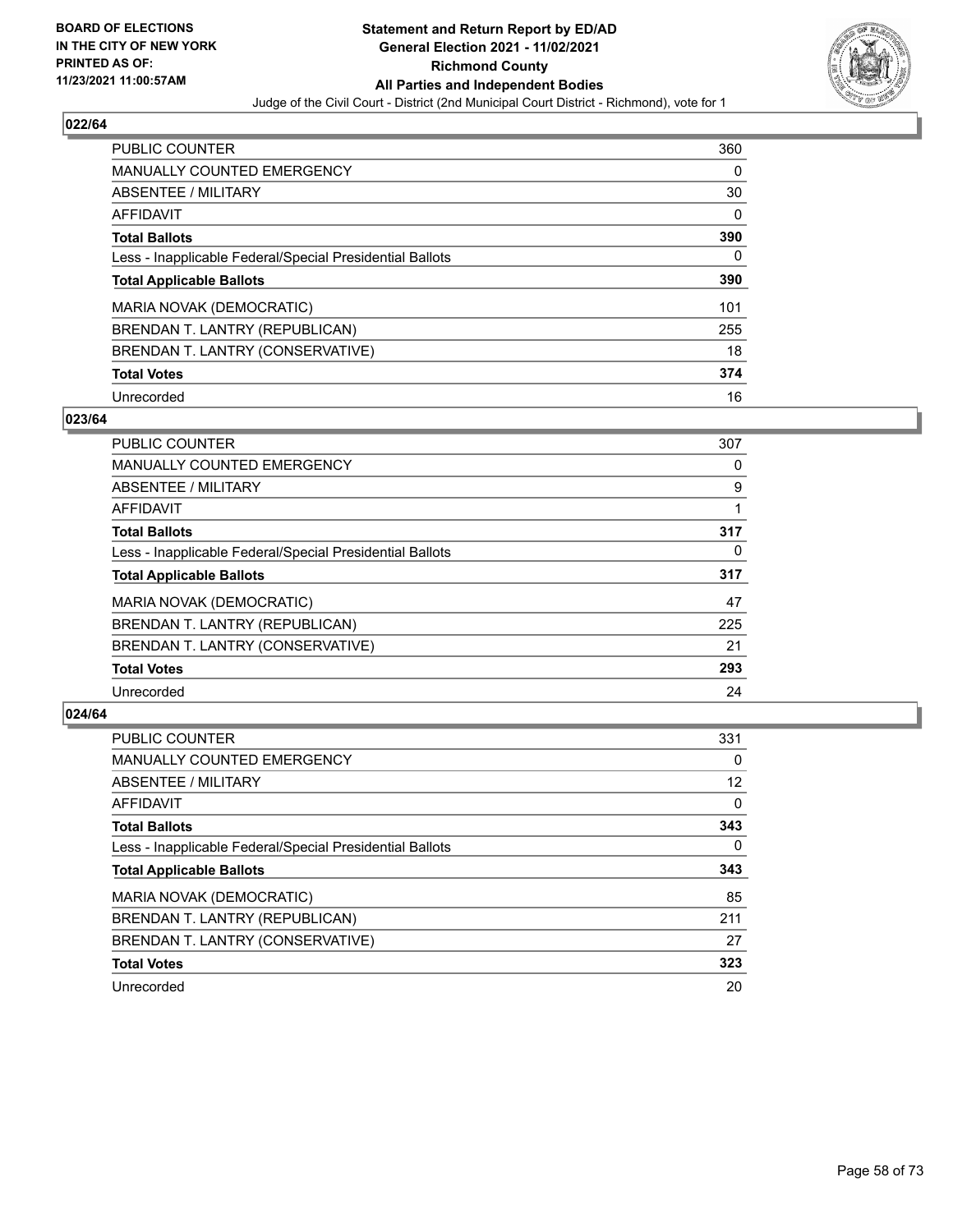

| <b>PUBLIC COUNTER</b>                                    | 336 |
|----------------------------------------------------------|-----|
| <b>MANUALLY COUNTED EMERGENCY</b>                        | 0   |
| ABSENTEE / MILITARY                                      | 22  |
| AFFIDAVIT                                                | 0   |
| <b>Total Ballots</b>                                     | 358 |
| Less - Inapplicable Federal/Special Presidential Ballots | 0   |
| <b>Total Applicable Ballots</b>                          | 358 |
| MARIA NOVAK (DEMOCRATIC)                                 | 67  |
| BRENDAN T. LANTRY (REPUBLICAN)                           | 253 |
| BRENDAN T. LANTRY (CONSERVATIVE)                         | 18  |
| <b>Total Votes</b>                                       | 338 |
| Unrecorded                                               | 20  |

### **026/64**

| <b>PUBLIC COUNTER</b>                                    | 292      |
|----------------------------------------------------------|----------|
| <b>MANUALLY COUNTED EMERGENCY</b>                        | $\Omega$ |
| ABSENTEE / MILITARY                                      | 12       |
| <b>AFFIDAVIT</b>                                         | 4        |
| <b>Total Ballots</b>                                     | 308      |
| Less - Inapplicable Federal/Special Presidential Ballots | $\Omega$ |
| <b>Total Applicable Ballots</b>                          | 308      |
| MARIA NOVAK (DEMOCRATIC)                                 | 66       |
| BRENDAN T. LANTRY (REPUBLICAN)                           | 212      |
| BRENDAN T. LANTRY (CONSERVATIVE)                         | 12       |
| <b>Total Votes</b>                                       | 290      |
| Unrecorded                                               | 18       |

| <b>PUBLIC COUNTER</b>                                    | 309            |
|----------------------------------------------------------|----------------|
| <b>MANUALLY COUNTED EMERGENCY</b>                        | $\Omega$       |
| ABSENTEE / MILITARY                                      | 13             |
| AFFIDAVIT                                                | $\overline{2}$ |
| <b>Total Ballots</b>                                     | 324            |
| Less - Inapplicable Federal/Special Presidential Ballots | 0              |
| <b>Total Applicable Ballots</b>                          | 324            |
| MARIA NOVAK (DEMOCRATIC)                                 | 71             |
| BRENDAN T. LANTRY (REPUBLICAN)                           | 229            |
| BRENDAN T. LANTRY (CONSERVATIVE)                         | 12             |
| <b>Total Votes</b>                                       | 312            |
| Unrecorded                                               | 12             |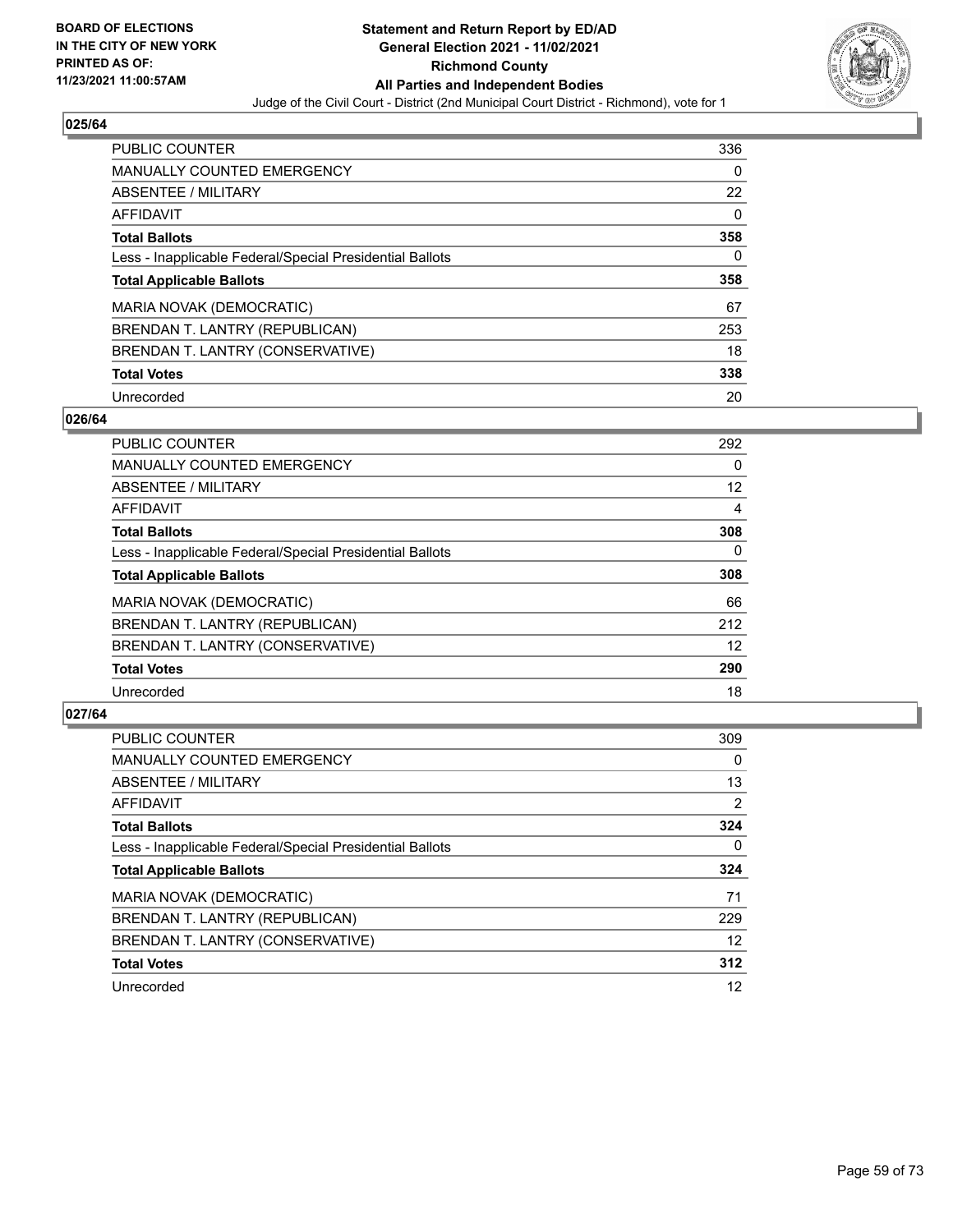

| <b>PUBLIC COUNTER</b>                                    | 230 |
|----------------------------------------------------------|-----|
| <b>MANUALLY COUNTED EMERGENCY</b>                        | 0   |
| ABSENTEE / MILITARY                                      | 8   |
| AFFIDAVIT                                                |     |
| <b>Total Ballots</b>                                     | 239 |
| Less - Inapplicable Federal/Special Presidential Ballots | 0   |
| <b>Total Applicable Ballots</b>                          | 239 |
| MARIA NOVAK (DEMOCRATIC)                                 | 46  |
| BRENDAN T. LANTRY (REPUBLICAN)                           | 169 |
| BRENDAN T. LANTRY (CONSERVATIVE)                         | 14  |
|                                                          |     |
| <b>Total Votes</b>                                       | 229 |

### **029/64**

| <b>PUBLIC COUNTER</b>                                    | 341      |
|----------------------------------------------------------|----------|
| <b>MANUALLY COUNTED EMERGENCY</b>                        | 0        |
| ABSENTEE / MILITARY                                      | 19       |
| <b>AFFIDAVIT</b>                                         | $\Omega$ |
| <b>Total Ballots</b>                                     | 360      |
| Less - Inapplicable Federal/Special Presidential Ballots | $\Omega$ |
| <b>Total Applicable Ballots</b>                          | 360      |
| MARIA NOVAK (DEMOCRATIC)                                 | 83       |
| BRENDAN T. LANTRY (REPUBLICAN)                           | 240      |
| BRENDAN T. LANTRY (CONSERVATIVE)                         | 23       |
| <b>Total Votes</b>                                       | 346      |
| Unrecorded                                               | 14       |

| <b>PUBLIC COUNTER</b>                                    | 331      |
|----------------------------------------------------------|----------|
| <b>MANUALLY COUNTED EMERGENCY</b>                        | 0        |
| ABSENTEE / MILITARY                                      | 4        |
| AFFIDAVIT                                                | 6        |
| <b>Total Ballots</b>                                     | 341      |
| Less - Inapplicable Federal/Special Presidential Ballots | $\Omega$ |
| <b>Total Applicable Ballots</b>                          | 341      |
| MARIA NOVAK (DEMOCRATIC)                                 | 69       |
| BRENDAN T. LANTRY (REPUBLICAN)                           | 247      |
| BRENDAN T. LANTRY (CONSERVATIVE)                         |          |
| <b>Total Votes</b>                                       | 323      |
| Unrecorded                                               | 18       |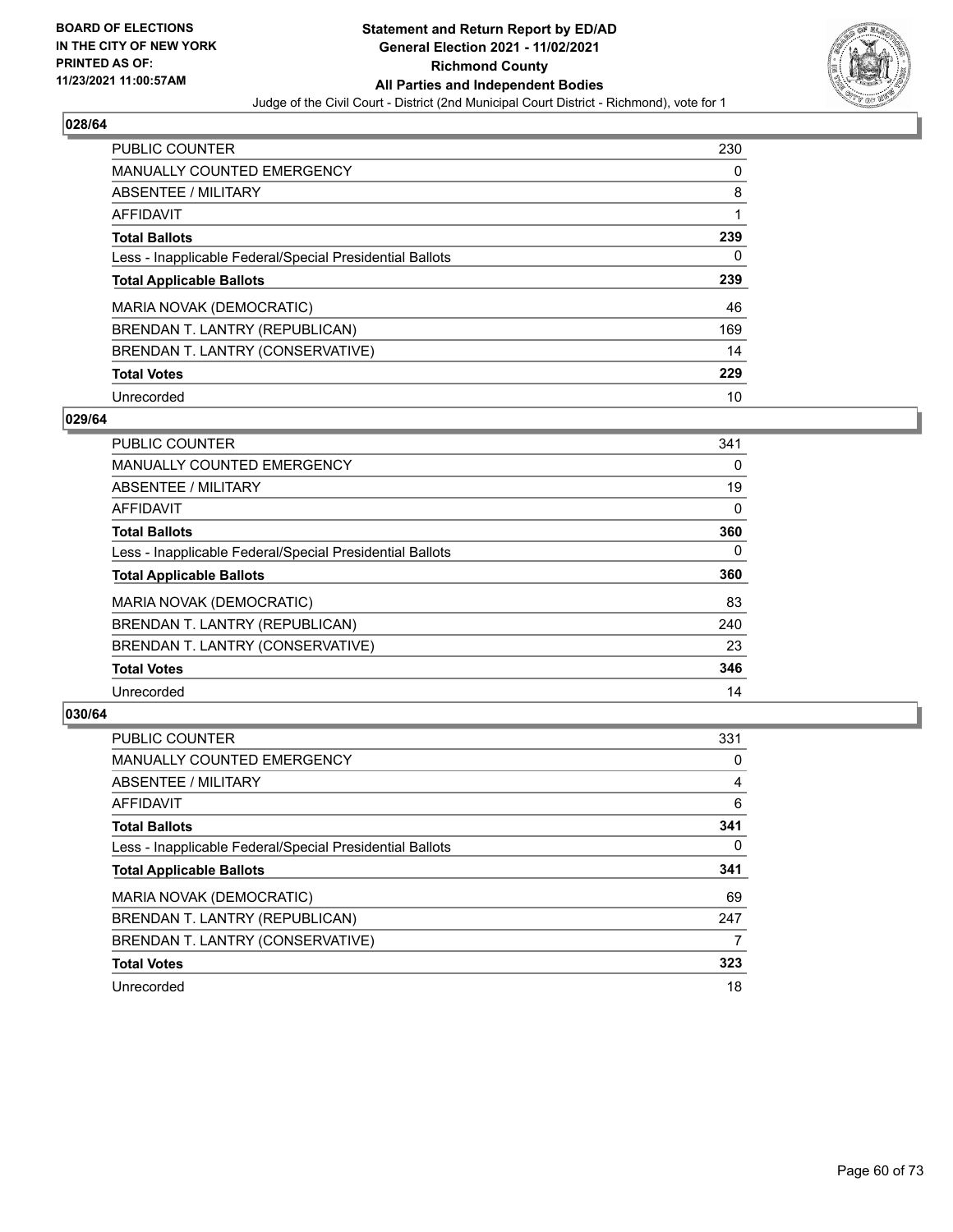

| <b>PUBLIC COUNTER</b>                                    | 272 |
|----------------------------------------------------------|-----|
| <b>MANUALLY COUNTED EMERGENCY</b>                        | 0   |
| ABSENTEE / MILITARY                                      | 7   |
| AFFIDAVIT                                                |     |
| <b>Total Ballots</b>                                     | 280 |
| Less - Inapplicable Federal/Special Presidential Ballots | 0   |
| <b>Total Applicable Ballots</b>                          | 280 |
| MARIA NOVAK (DEMOCRATIC)                                 | 74  |
| BRENDAN T. LANTRY (REPUBLICAN)                           | 174 |
| BRENDAN T. LANTRY (CONSERVATIVE)                         | 9   |
| <b>Total Votes</b>                                       | 257 |
| Unrecorded                                               | 23  |

### **032/64**

| <b>PUBLIC COUNTER</b>                                    | 349      |
|----------------------------------------------------------|----------|
| <b>MANUALLY COUNTED EMERGENCY</b>                        | 0        |
| ABSENTEE / MILITARY                                      | 13       |
| <b>AFFIDAVIT</b>                                         |          |
| <b>Total Ballots</b>                                     | 363      |
| Less - Inapplicable Federal/Special Presidential Ballots | $\Omega$ |
| <b>Total Applicable Ballots</b>                          | 363      |
| MARIA NOVAK (DEMOCRATIC)                                 | 101      |
| BRENDAN T. LANTRY (REPUBLICAN)                           | 219      |
| BRENDAN T. LANTRY (CONSERVATIVE)                         | 20       |
| <b>Total Votes</b>                                       | 340      |
| Unrecorded                                               | 23       |

| <b>PUBLIC COUNTER</b>                                    | 317 |
|----------------------------------------------------------|-----|
| <b>MANUALLY COUNTED EMERGENCY</b>                        | 0   |
| ABSENTEE / MILITARY                                      | 12  |
| AFFIDAVIT                                                | 3   |
| <b>Total Ballots</b>                                     | 332 |
| Less - Inapplicable Federal/Special Presidential Ballots | 0   |
| <b>Total Applicable Ballots</b>                          | 332 |
| MARIA NOVAK (DEMOCRATIC)                                 | 71  |
| BRENDAN T. LANTRY (REPUBLICAN)                           | 218 |
| BRENDAN T. LANTRY (CONSERVATIVE)                         | 18  |
| <b>Total Votes</b>                                       | 307 |
| Unrecorded                                               | 25  |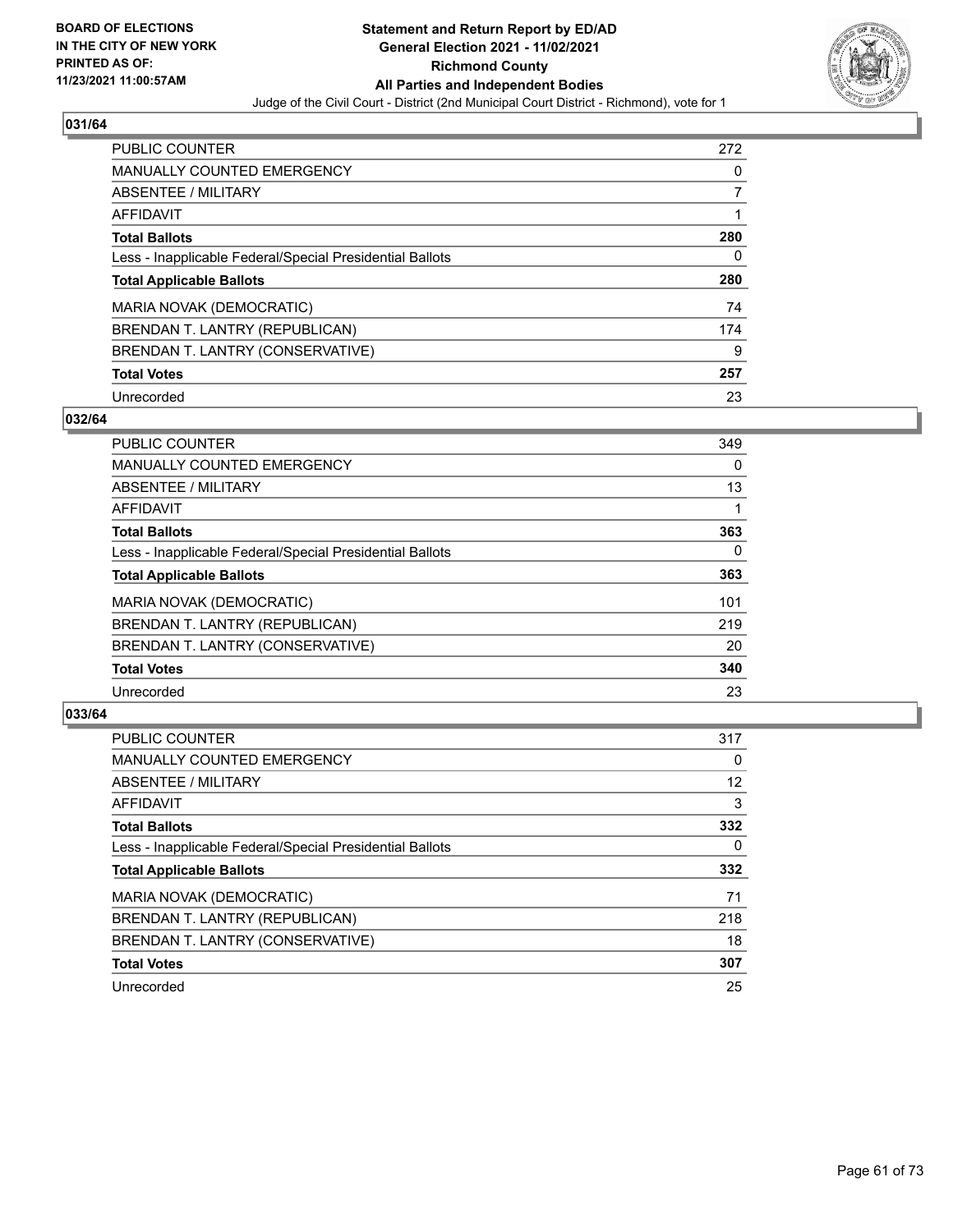

| <b>PUBLIC COUNTER</b>                                    | 312 |
|----------------------------------------------------------|-----|
| MANUALLY COUNTED EMERGENCY                               | 0   |
| ABSENTEE / MILITARY                                      | 32  |
| AFFIDAVIT                                                | 2   |
| <b>Total Ballots</b>                                     | 346 |
| Less - Inapplicable Federal/Special Presidential Ballots | 0   |
|                                                          | 346 |
| <b>Total Applicable Ballots</b>                          |     |
| MARIA NOVAK (DEMOCRATIC)                                 | 98  |
| BRENDAN T. LANTRY (REPUBLICAN)                           | 199 |
| BRENDAN T. LANTRY (CONSERVATIVE)                         | 18  |
| <b>Total Votes</b>                                       | 315 |

### **035/64**

| <b>PUBLIC COUNTER</b>                                    | 346      |
|----------------------------------------------------------|----------|
| <b>MANUALLY COUNTED EMERGENCY</b>                        | 0        |
| ABSENTEE / MILITARY                                      | 19       |
| <b>AFFIDAVIT</b>                                         |          |
| <b>Total Ballots</b>                                     | 366      |
| Less - Inapplicable Federal/Special Presidential Ballots | $\Omega$ |
| <b>Total Applicable Ballots</b>                          | 366      |
| MARIA NOVAK (DEMOCRATIC)                                 | 86       |
| BRENDAN T. LANTRY (REPUBLICAN)                           | 232      |
| BRENDAN T. LANTRY (CONSERVATIVE)                         | 21       |
| <b>Total Votes</b>                                       | 339      |
| Unrecorded                                               | 27       |

| <b>PUBLIC COUNTER</b>                                    | 368      |
|----------------------------------------------------------|----------|
| <b>MANUALLY COUNTED EMERGENCY</b>                        | $\Omega$ |
| ABSENTEE / MILITARY                                      | 28       |
| AFFIDAVIT                                                |          |
| <b>Total Ballots</b>                                     | 397      |
| Less - Inapplicable Federal/Special Presidential Ballots | 0        |
| <b>Total Applicable Ballots</b>                          | 397      |
| MARIA NOVAK (DEMOCRATIC)                                 | 109      |
| BRENDAN T. LANTRY (REPUBLICAN)                           | 249      |
| BRENDAN T. LANTRY (CONSERVATIVE)                         | 18       |
| <b>Total Votes</b>                                       | 376      |
| Unrecorded                                               | 21       |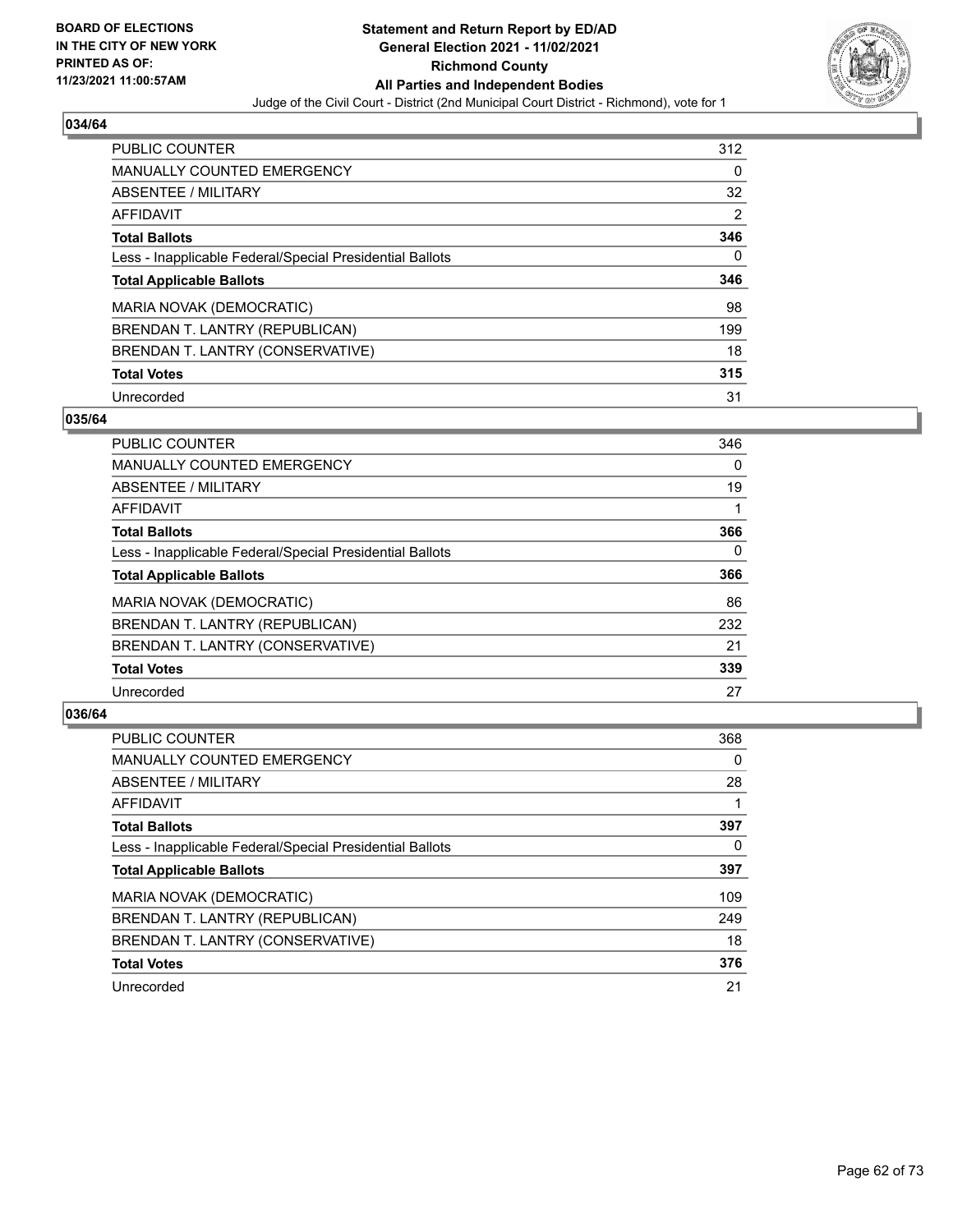

| <b>PUBLIC COUNTER</b>                                    | 313 |
|----------------------------------------------------------|-----|
| <b>MANUALLY COUNTED EMERGENCY</b>                        | 0   |
| ABSENTEE / MILITARY                                      | 8   |
| AFFIDAVIT                                                |     |
| <b>Total Ballots</b>                                     | 322 |
| Less - Inapplicable Federal/Special Presidential Ballots | 0   |
| <b>Total Applicable Ballots</b>                          | 322 |
|                                                          |     |
| MARIA NOVAK (DEMOCRATIC)                                 | 91  |
| BRENDAN T. LANTRY (REPUBLICAN)                           | 212 |
| BRENDAN T. LANTRY (CONSERVATIVE)                         | 10  |
| <b>Total Votes</b>                                       | 313 |

### **038/64**

| <b>PUBLIC COUNTER</b>                                    | 307      |
|----------------------------------------------------------|----------|
| MANUALLY COUNTED EMERGENCY                               | $\Omega$ |
| ABSENTEE / MILITARY                                      | 14       |
| AFFIDAVIT                                                | 0        |
| <b>Total Ballots</b>                                     | 321      |
| Less - Inapplicable Federal/Special Presidential Ballots | 0        |
| <b>Total Applicable Ballots</b>                          | 321      |
| MARIA NOVAK (DEMOCRATIC)                                 | 98       |
| BRENDAN T. LANTRY (REPUBLICAN)                           | 186      |
| BRENDAN T. LANTRY (CONSERVATIVE)                         | 12       |
| UNATTRIBUTABLE WRITE-IN (WRITE-IN)                       |          |
| <b>Total Votes</b>                                       | 297      |
| Unrecorded                                               | 24       |

| <b>PUBLIC COUNTER</b>                                    | 266 |
|----------------------------------------------------------|-----|
| <b>MANUALLY COUNTED EMERGENCY</b>                        | 0   |
| ABSENTEE / MILITARY                                      | 6   |
| AFFIDAVIT                                                | 0   |
| <b>Total Ballots</b>                                     | 272 |
| Less - Inapplicable Federal/Special Presidential Ballots | 0   |
| <b>Total Applicable Ballots</b>                          | 272 |
| MARIA NOVAK (DEMOCRATIC)                                 | 61  |
| BRENDAN T. LANTRY (REPUBLICAN)                           | 184 |
| BRENDAN T. LANTRY (CONSERVATIVE)                         | 12  |
| <b>Total Votes</b>                                       | 257 |
| Unrecorded                                               | 15  |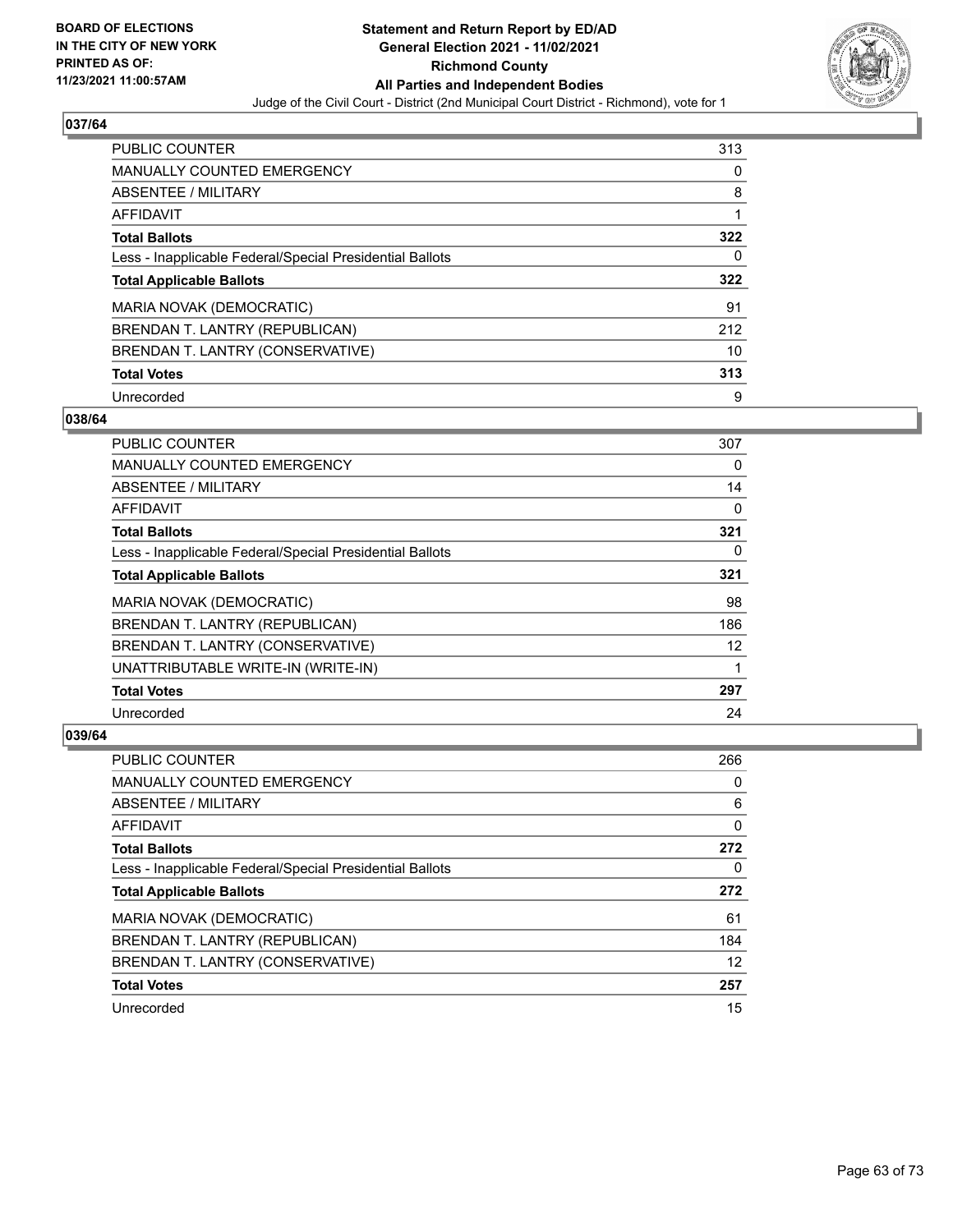

| <b>PUBLIC COUNTER</b>                                    | 211 |
|----------------------------------------------------------|-----|
| <b>MANUALLY COUNTED EMERGENCY</b>                        | 0   |
| ABSENTEE / MILITARY                                      | 15  |
| AFFIDAVIT                                                | 0   |
| <b>Total Ballots</b>                                     | 226 |
| Less - Inapplicable Federal/Special Presidential Ballots | 0   |
| <b>Total Applicable Ballots</b>                          | 226 |
| MARIA NOVAK (DEMOCRATIC)                                 | 108 |
| BRENDAN T. LANTRY (REPUBLICAN)                           | 95  |
| BRENDAN T. LANTRY (CONSERVATIVE)                         | 5   |
| <b>Total Votes</b>                                       | 208 |
| Unrecorded                                               | 18  |

### **041/64**

| <b>PUBLIC COUNTER</b>                                    | 309      |
|----------------------------------------------------------|----------|
| <b>MANUALLY COUNTED EMERGENCY</b>                        | $\Omega$ |
| <b>ABSENTEE / MILITARY</b>                               | 6        |
| <b>AFFIDAVIT</b>                                         | $\Omega$ |
| <b>Total Ballots</b>                                     | 315      |
| Less - Inapplicable Federal/Special Presidential Ballots | $\Omega$ |
| <b>Total Applicable Ballots</b>                          | 315      |
| MARIA NOVAK (DEMOCRATIC)                                 | 66       |
| BRENDAN T. LANTRY (REPUBLICAN)                           | 211      |
| BRENDAN T. LANTRY (CONSERVATIVE)                         | 13       |
| <b>Total Votes</b>                                       | 290      |
| Unrecorded                                               | 25       |

| <b>PUBLIC COUNTER</b>                                    | 268 |
|----------------------------------------------------------|-----|
| <b>MANUALLY COUNTED EMERGENCY</b>                        | 0   |
| ABSENTEE / MILITARY                                      | 10  |
| AFFIDAVIT                                                | 0   |
| <b>Total Ballots</b>                                     | 278 |
| Less - Inapplicable Federal/Special Presidential Ballots | 0   |
| <b>Total Applicable Ballots</b>                          | 278 |
| MARIA NOVAK (DEMOCRATIC)                                 | 86  |
| BRENDAN T. LANTRY (REPUBLICAN)                           | 170 |
| BRENDAN T. LANTRY (CONSERVATIVE)                         | 6   |
| UNATTRIBUTABLE WRITE-IN (WRITE-IN)                       |     |
| <b>Total Votes</b>                                       | 263 |
| Unrecorded                                               | 15  |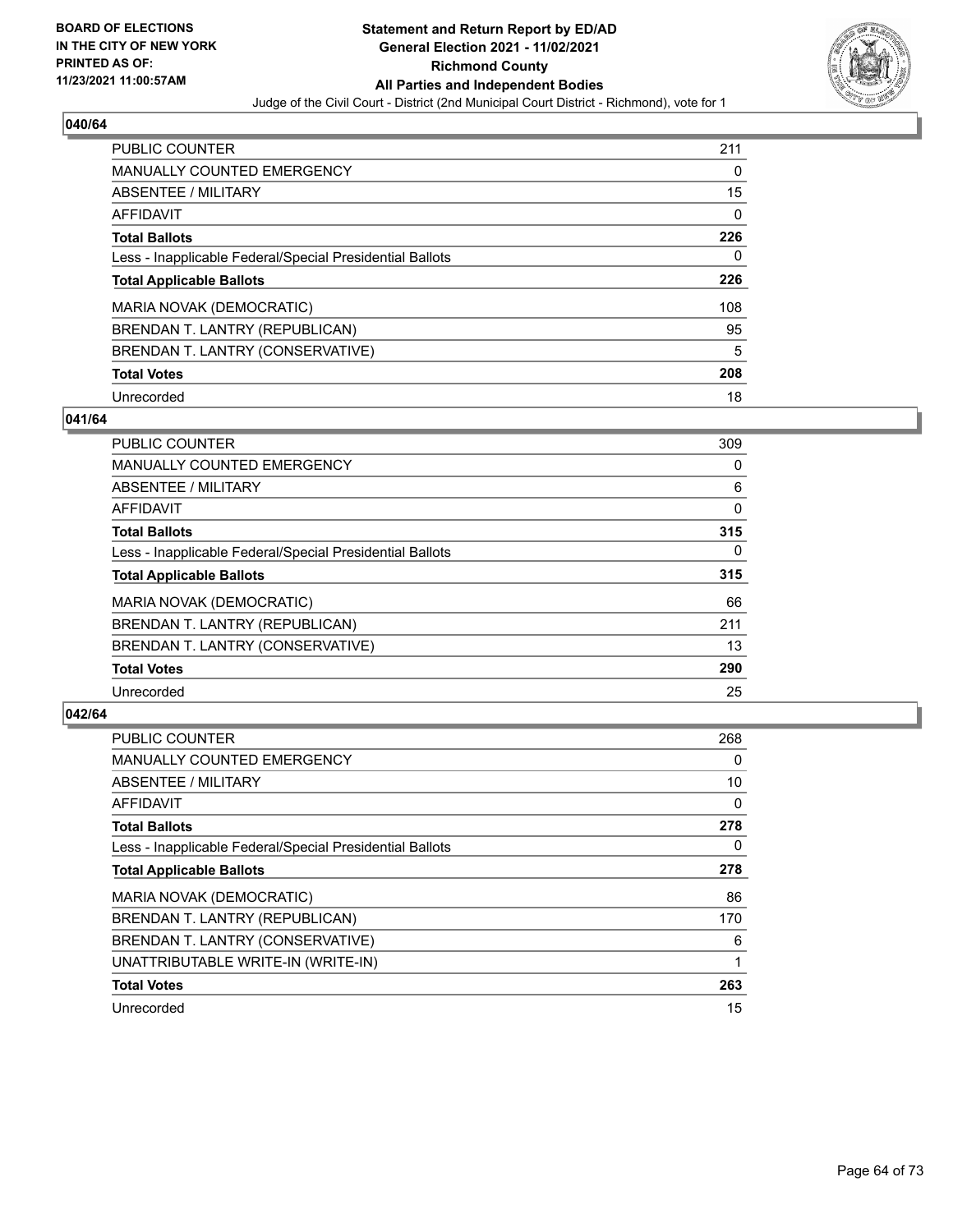

| <b>PUBLIC COUNTER</b>                                    | 198 |
|----------------------------------------------------------|-----|
| MANUALLY COUNTED EMERGENCY                               | 0   |
| ABSENTEE / MILITARY                                      | 9   |
| AFFIDAVIT                                                | 0   |
| <b>Total Ballots</b>                                     | 207 |
| Less - Inapplicable Federal/Special Presidential Ballots | 0   |
|                                                          |     |
| <b>Total Applicable Ballots</b>                          | 207 |
| MARIA NOVAK (DEMOCRATIC)                                 | 54  |
| BRENDAN T. LANTRY (REPUBLICAN)                           | 142 |
| BRENDAN T. LANTRY (CONSERVATIVE)                         | 4   |
| <b>Total Votes</b>                                       | 200 |

### **044/64**

| <b>PUBLIC COUNTER</b>                                    | 308      |
|----------------------------------------------------------|----------|
| <b>MANUALLY COUNTED EMERGENCY</b>                        | 0        |
| ABSENTEE / MILITARY                                      | 13       |
| <b>AFFIDAVIT</b>                                         | 3        |
| <b>Total Ballots</b>                                     | 324      |
| Less - Inapplicable Federal/Special Presidential Ballots | $\Omega$ |
| <b>Total Applicable Ballots</b>                          | 324      |
| MARIA NOVAK (DEMOCRATIC)                                 | 85       |
| BRENDAN T. LANTRY (REPUBLICAN)                           | 215      |
| BRENDAN T. LANTRY (CONSERVATIVE)                         | 7        |
| <b>Total Votes</b>                                       | 307      |
| Unrecorded                                               | 17       |

| <b>PUBLIC COUNTER</b>                                    | 280 |
|----------------------------------------------------------|-----|
| <b>MANUALLY COUNTED EMERGENCY</b>                        | 0   |
| ABSENTEE / MILITARY                                      | 26  |
| AFFIDAVIT                                                | 2   |
| <b>Total Ballots</b>                                     | 308 |
| Less - Inapplicable Federal/Special Presidential Ballots | 0   |
| <b>Total Applicable Ballots</b>                          | 308 |
| <b>MARIA NOVAK (DEMOCRATIC)</b>                          | 113 |
| BRENDAN T. LANTRY (REPUBLICAN)                           | 159 |
| BRENDAN T. LANTRY (CONSERVATIVE)                         | 16  |
| UNATTRIBUTABLE WRITE-IN (WRITE-IN)                       |     |
| <b>Total Votes</b>                                       | 289 |
| Unrecorded                                               | 19  |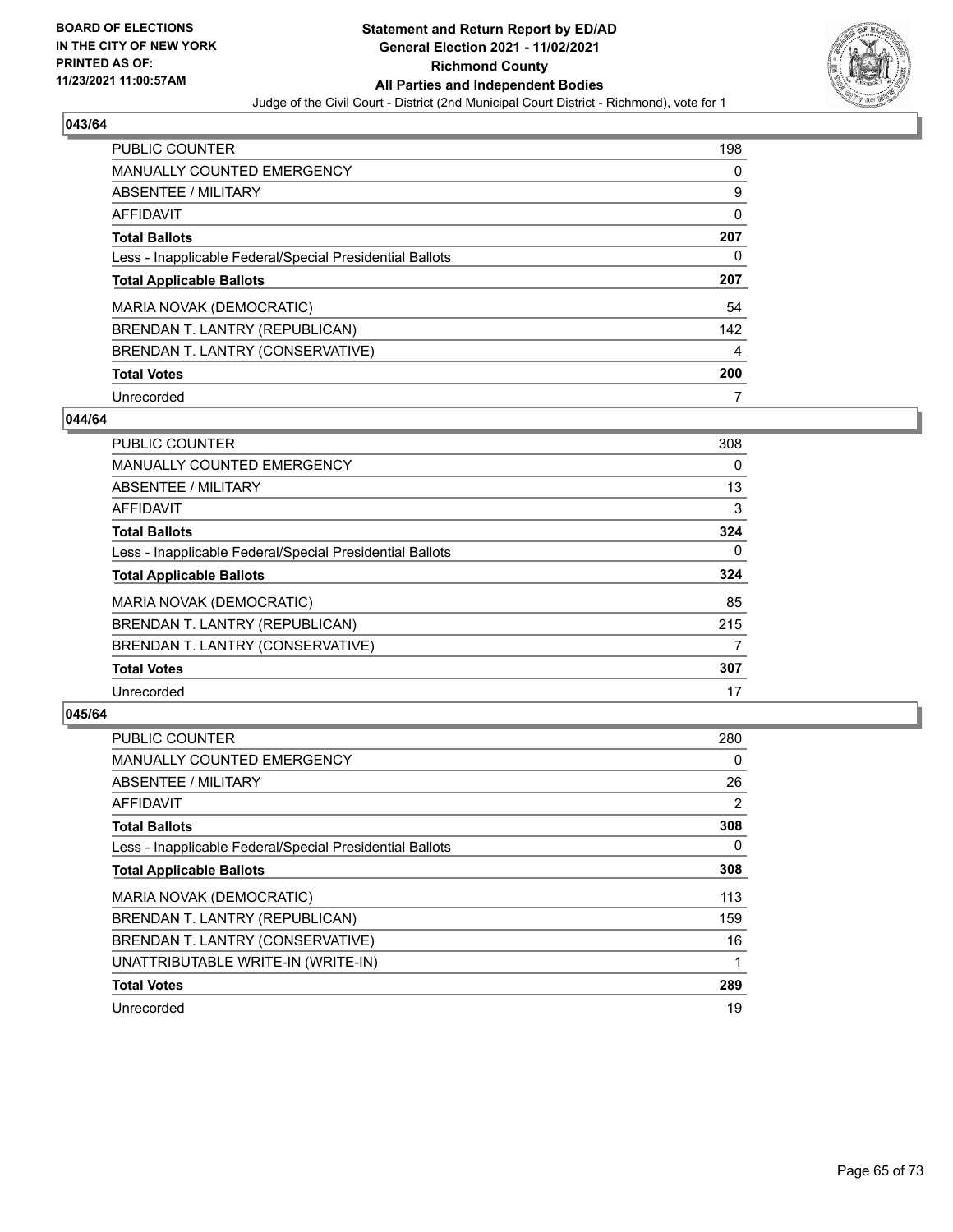

| PUBLIC COUNTER                                           | 269 |
|----------------------------------------------------------|-----|
| <b>MANUALLY COUNTED EMERGENCY</b>                        | 0   |
| <b>ABSENTEE / MILITARY</b>                               | 20  |
| <b>AFFIDAVIT</b>                                         |     |
| <b>Total Ballots</b>                                     | 290 |
| Less - Inapplicable Federal/Special Presidential Ballots | 0   |
| <b>Total Applicable Ballots</b>                          | 290 |
| MARIA NOVAK (DEMOCRATIC)                                 | 91  |
| BRENDAN T. LANTRY (REPUBLICAN)                           | 158 |
| BRENDAN T. LANTRY (CONSERVATIVE)                         | 26  |
| UNATTRIBUTABLE WRITE-IN (WRITE-IN)                       | 1   |
| <b>Total Votes</b>                                       | 276 |
| Unrecorded                                               | 14  |

### **047/64**

| <b>PUBLIC COUNTER</b>                                    | 320      |
|----------------------------------------------------------|----------|
| <b>MANUALLY COUNTED EMERGENCY</b>                        | 0        |
| ABSENTEE / MILITARY                                      | 19       |
| AFFIDAVIT                                                |          |
| <b>Total Ballots</b>                                     | 340      |
| Less - Inapplicable Federal/Special Presidential Ballots | $\Omega$ |
| <b>Total Applicable Ballots</b>                          | 340      |
| <b>MARIA NOVAK (DEMOCRATIC)</b>                          | 116      |
| BRENDAN T. LANTRY (REPUBLICAN)                           | 185      |
| BRENDAN T. LANTRY (CONSERVATIVE)                         | 22       |
| <b>Total Votes</b>                                       | 323      |
| Unrecorded                                               | 17       |

| <b>PUBLIC COUNTER</b>                                    | 443 |
|----------------------------------------------------------|-----|
| <b>MANUALLY COUNTED EMERGENCY</b>                        | 0   |
| ABSENTEE / MILITARY                                      | 18  |
| AFFIDAVIT                                                | 6   |
| <b>Total Ballots</b>                                     | 467 |
| Less - Inapplicable Federal/Special Presidential Ballots | 0   |
| <b>Total Applicable Ballots</b>                          | 467 |
|                                                          |     |
| MARIA NOVAK (DEMOCRATIC)                                 | 94  |
| BRENDAN T. LANTRY (REPUBLICAN)                           | 321 |
| BRENDAN T. LANTRY (CONSERVATIVE)                         | 26  |
| <b>Total Votes</b>                                       | 441 |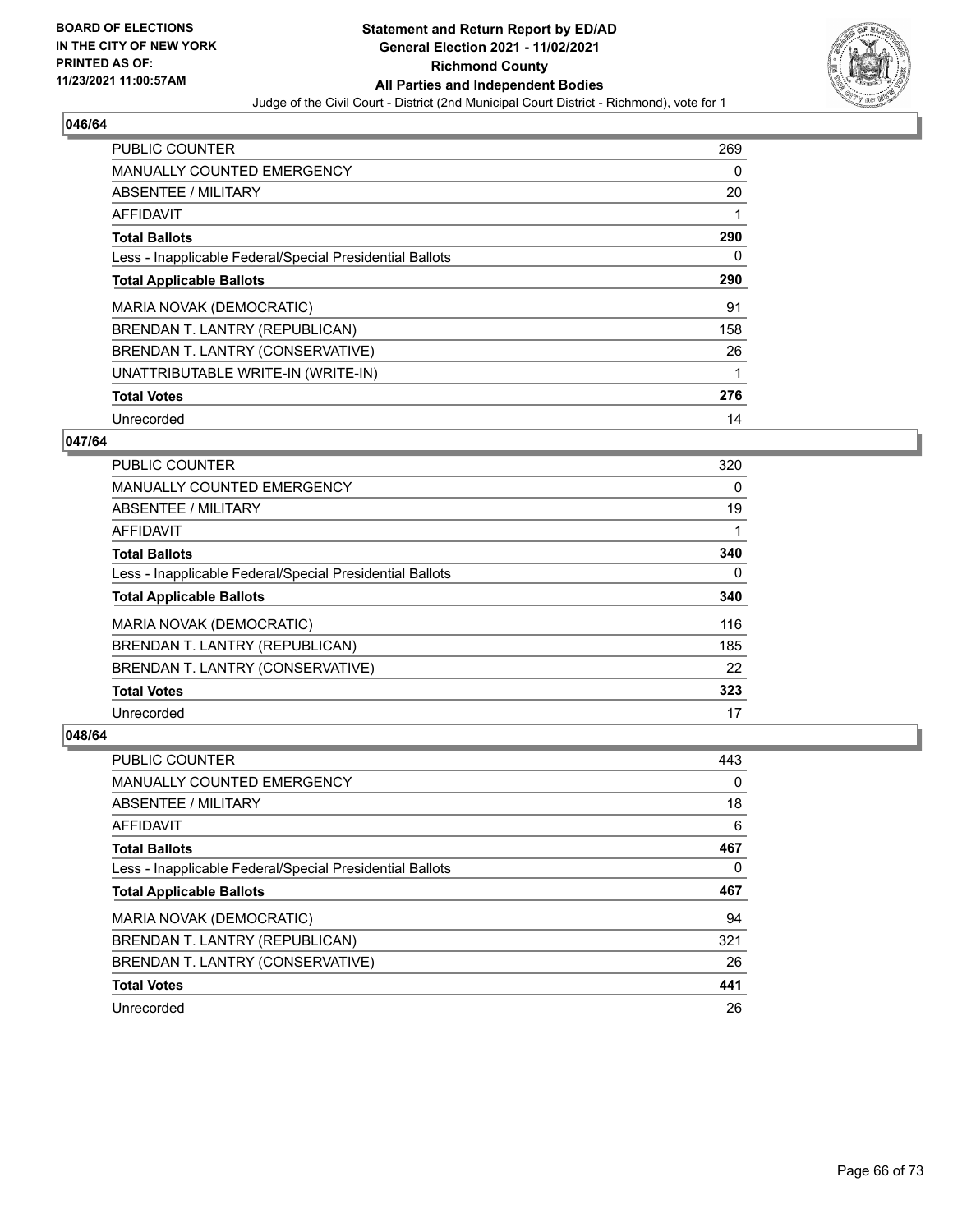

| PUBLIC COUNTER                                           | 315      |
|----------------------------------------------------------|----------|
| <b>MANUALLY COUNTED EMERGENCY</b>                        | 0        |
| <b>ABSENTEE / MILITARY</b>                               | 26       |
| AFFIDAVIT                                                | 0        |
| <b>Total Ballots</b>                                     | 341      |
| Less - Inapplicable Federal/Special Presidential Ballots | $\Omega$ |
| <b>Total Applicable Ballots</b>                          | 341      |
| MARIA NOVAK (DEMOCRATIC)                                 | 135      |
| BRENDAN T. LANTRY (REPUBLICAN)                           | 159      |
| BRENDAN T. LANTRY (CONSERVATIVE)                         | 11       |
| GITTY TEMPLER (WRITE-IN)                                 | 1        |
| <b>Total Votes</b>                                       | 306      |
| Unrecorded                                               | 35       |

### **050/64**

| <b>PUBLIC COUNTER</b>                                    | 332      |
|----------------------------------------------------------|----------|
| <b>MANUALLY COUNTED EMERGENCY</b>                        | 0        |
| ABSENTEE / MILITARY                                      | 14       |
| <b>AFFIDAVIT</b>                                         | $\Omega$ |
| <b>Total Ballots</b>                                     | 346      |
| Less - Inapplicable Federal/Special Presidential Ballots | $\Omega$ |
| <b>Total Applicable Ballots</b>                          | 346      |
| MARIA NOVAK (DEMOCRATIC)                                 | 132      |
| BRENDAN T. LANTRY (REPUBLICAN)                           | 187      |
| BRENDAN T. LANTRY (CONSERVATIVE)                         | 16       |
| <b>Total Votes</b>                                       | 335      |
| Unrecorded                                               | 11       |

| <b>PUBLIC COUNTER</b>                                    | 255 |
|----------------------------------------------------------|-----|
| <b>MANUALLY COUNTED EMERGENCY</b>                        | 0   |
| ABSENTEE / MILITARY                                      | 7   |
| AFFIDAVIT                                                | 0   |
| <b>Total Ballots</b>                                     | 262 |
| Less - Inapplicable Federal/Special Presidential Ballots | 0   |
| <b>Total Applicable Ballots</b>                          | 262 |
| MARIA NOVAK (DEMOCRATIC)                                 | 102 |
| BRENDAN T. LANTRY (REPUBLICAN)                           | 127 |
| BRENDAN T. LANTRY (CONSERVATIVE)                         | 13  |
| <b>Total Votes</b>                                       | 242 |
| Unrecorded                                               | 20  |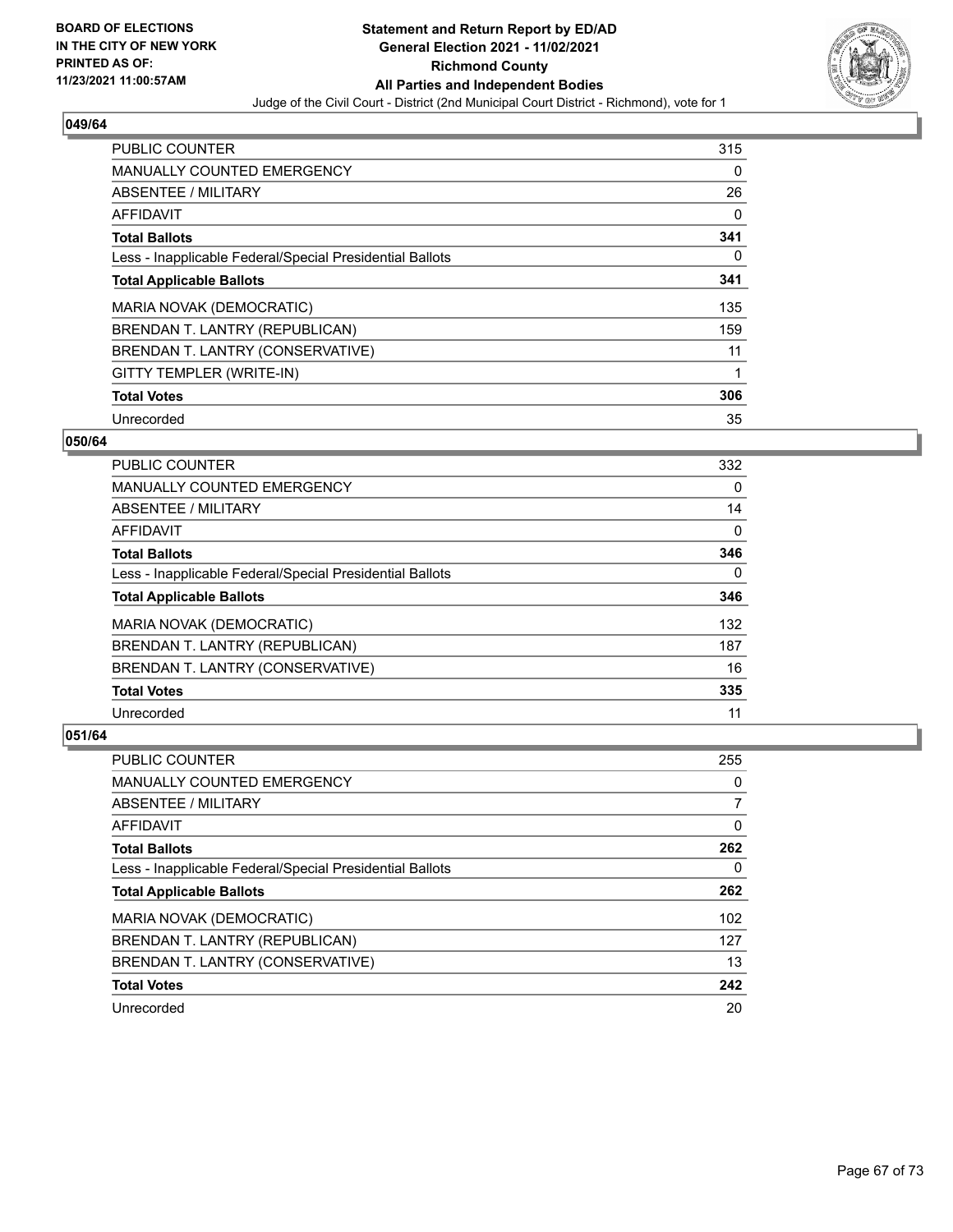

| <b>PUBLIC COUNTER</b>                                    | 292 |
|----------------------------------------------------------|-----|
| MANUALLY COUNTED EMERGENCY                               | 0   |
| ABSENTEE / MILITARY                                      | 16  |
| AFFIDAVIT                                                | 2   |
| <b>Total Ballots</b>                                     | 310 |
| Less - Inapplicable Federal/Special Presidential Ballots | 0   |
| <b>Total Applicable Ballots</b>                          | 310 |
| MARIA NOVAK (DEMOCRATIC)                                 | 100 |
| BRENDAN T. LANTRY (REPUBLICAN)                           | 183 |
| BRENDAN T. LANTRY (CONSERVATIVE)                         | 7   |
| <b>Total Votes</b>                                       | 290 |
| Unrecorded                                               | 20  |

### **053/64**

| <b>PUBLIC COUNTER</b>                                    | 352 |
|----------------------------------------------------------|-----|
| MANUALLY COUNTED EMERGENCY                               | 0   |
| ABSENTEE / MILITARY                                      | 19  |
| <b>AFFIDAVIT</b>                                         | 1   |
| <b>Total Ballots</b>                                     | 372 |
| Less - Inapplicable Federal/Special Presidential Ballots | 0   |
| <b>Total Applicable Ballots</b>                          | 372 |
| MARIA NOVAK (DEMOCRATIC)                                 | 141 |
| BRENDAN T. LANTRY (REPUBLICAN)                           | 193 |
| BRENDAN T. LANTRY (CONSERVATIVE)                         | 16  |
| <b>ISAAC MARCH (WRITE-IN)</b>                            | 1   |
| UNATTRIBUTABLE WRITE-IN (WRITE-IN)                       | 1   |
| <b>Total Votes</b>                                       | 352 |
| Unrecorded                                               | 20  |

| PUBLIC COUNTER                                           | 395 |
|----------------------------------------------------------|-----|
| MANUALLY COUNTED EMERGENCY                               | 0   |
| <b>ABSENTEE / MILITARY</b>                               | 17  |
| AFFIDAVIT                                                |     |
| <b>Total Ballots</b>                                     | 413 |
| Less - Inapplicable Federal/Special Presidential Ballots | 0   |
| <b>Total Applicable Ballots</b>                          | 413 |
| MARIA NOVAK (DEMOCRATIC)                                 | 97  |
| BRENDAN T. LANTRY (REPUBLICAN)                           | 269 |
| BRENDAN T. LANTRY (CONSERVATIVE)                         | 20  |
| LOUIS STALIANO JR. (WRITE-IN)                            |     |
| <b>Total Votes</b>                                       | 387 |
| Unrecorded                                               | 26  |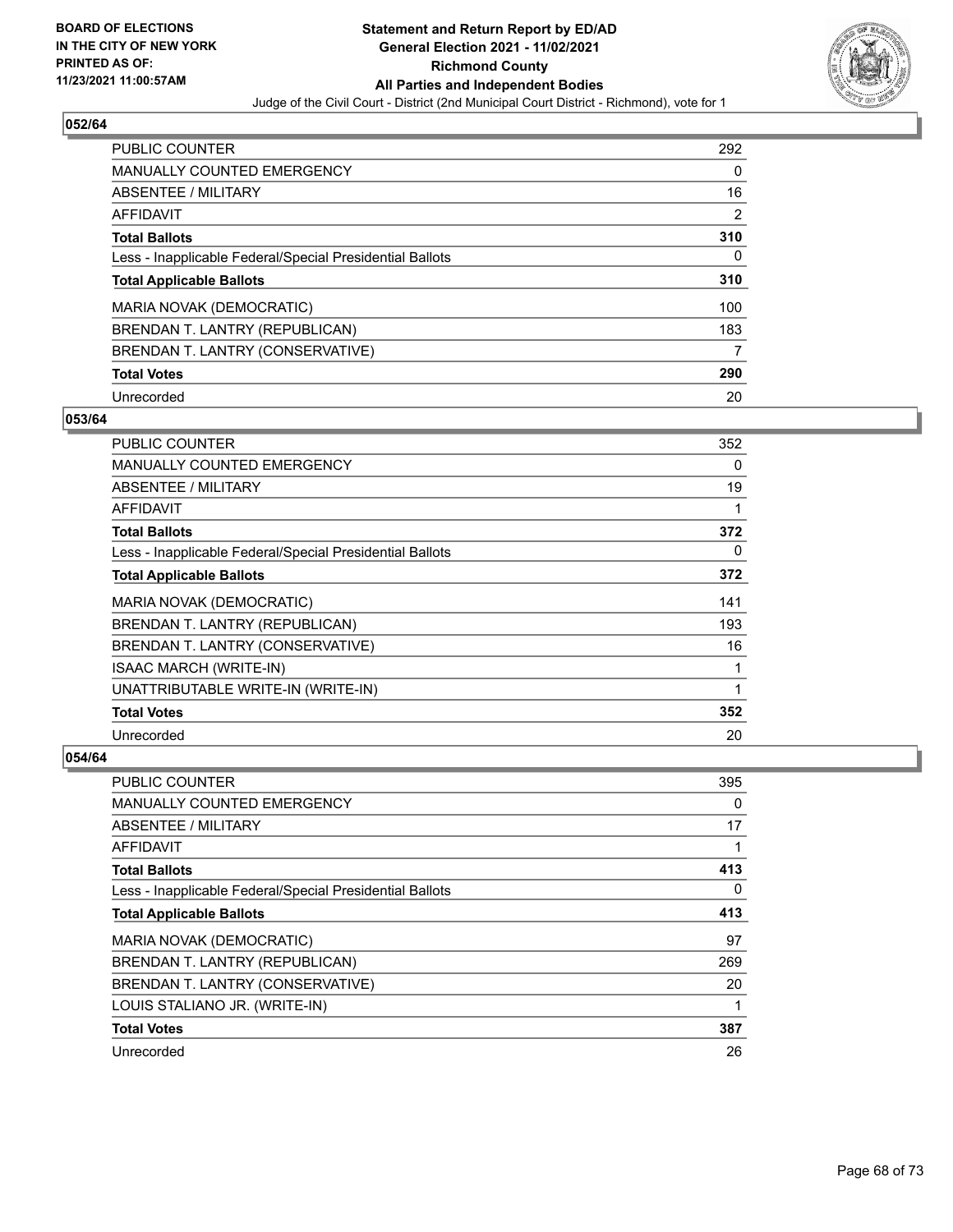

| <b>PUBLIC COUNTER</b>                                    | 348      |
|----------------------------------------------------------|----------|
| MANUALLY COUNTED EMERGENCY                               | $\Omega$ |
| ABSENTEE / MILITARY                                      | 10       |
| AFFIDAVIT                                                | 2        |
| <b>Total Ballots</b>                                     | 360      |
| Less - Inapplicable Federal/Special Presidential Ballots | 0        |
| <b>Total Applicable Ballots</b>                          | 360      |
| MARIA NOVAK (DEMOCRATIC)                                 | 93       |
| BRENDAN T. LANTRY (REPUBLICAN)                           | 222      |
| BRENDAN T. LANTRY (CONSERVATIVE)                         | 22       |
| <b>Total Votes</b>                                       | 337      |
| Unrecorded                                               | 23       |

### **056/64**

| <b>PUBLIC COUNTER</b>                                    | 381            |
|----------------------------------------------------------|----------------|
| <b>MANUALLY COUNTED EMERGENCY</b>                        | 0              |
| ABSENTEE / MILITARY                                      | 23             |
| <b>AFFIDAVIT</b>                                         | $\overline{2}$ |
| <b>Total Ballots</b>                                     | 406            |
| Less - Inapplicable Federal/Special Presidential Ballots | $\Omega$       |
| <b>Total Applicable Ballots</b>                          | 406            |
| MARIA NOVAK (DEMOCRATIC)                                 | 94             |
| BRENDAN T. LANTRY (REPUBLICAN)                           | 279            |
| BRENDAN T. LANTRY (CONSERVATIVE)                         | 18             |
| <b>Total Votes</b>                                       | 391            |
| Unrecorded                                               | 15             |

| <b>PUBLIC COUNTER</b>                                    | 228      |
|----------------------------------------------------------|----------|
| <b>MANUALLY COUNTED EMERGENCY</b>                        | $\Omega$ |
| ABSENTEE / MILITARY                                      |          |
| <b>AFFIDAVIT</b>                                         |          |
| <b>Total Ballots</b>                                     | 236      |
| Less - Inapplicable Federal/Special Presidential Ballots | 0        |
| <b>Total Applicable Ballots</b>                          | 236      |
| MARIA NOVAK (DEMOCRATIC)                                 | 65       |
| BRENDAN T. LANTRY (REPUBLICAN)                           | 155      |
| BRENDAN T. LANTRY (CONSERVATIVE)                         | 12       |
| <b>Total Votes</b>                                       | 232      |
| Unrecorded                                               | 4        |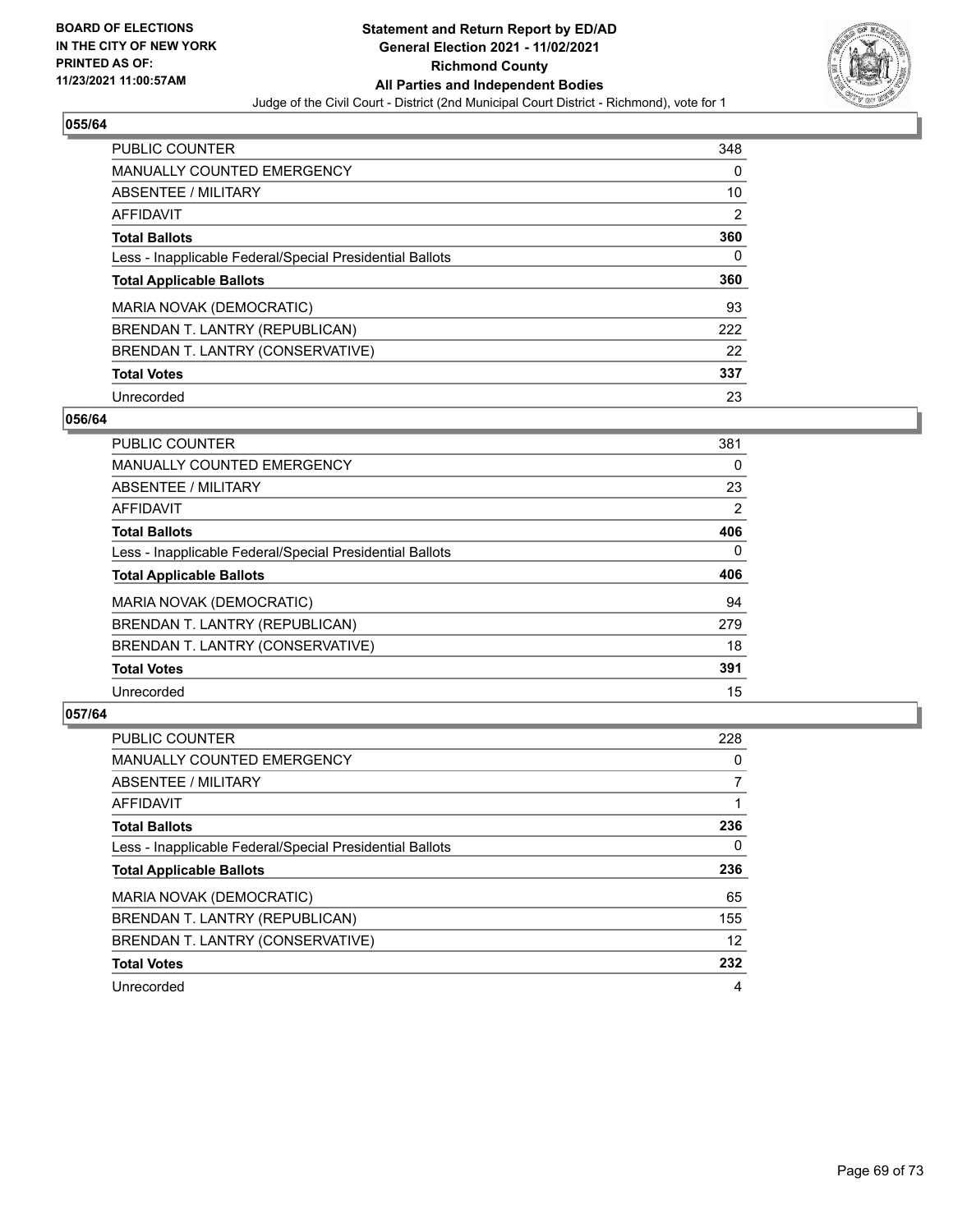

| <b>PUBLIC COUNTER</b>                                    | 364 |
|----------------------------------------------------------|-----|
| <b>MANUALLY COUNTED EMERGENCY</b>                        | 0   |
| ABSENTEE / MILITARY                                      | 8   |
| AFFIDAVIT                                                |     |
| <b>Total Ballots</b>                                     | 373 |
| Less - Inapplicable Federal/Special Presidential Ballots | 0   |
|                                                          |     |
| <b>Total Applicable Ballots</b>                          | 373 |
| MARIA NOVAK (DEMOCRATIC)                                 | 75  |
| BRENDAN T. LANTRY (REPUBLICAN)                           | 265 |
| BRENDAN T. LANTRY (CONSERVATIVE)                         | 13  |
| <b>Total Votes</b>                                       | 353 |

### **059/64**

| <b>PUBLIC COUNTER</b>                                    | 281 |
|----------------------------------------------------------|-----|
| MANUALLY COUNTED EMERGENCY                               | 0   |
| ABSENTEE / MILITARY                                      | 8   |
| <b>AFFIDAVIT</b>                                         |     |
| <b>Total Ballots</b>                                     | 290 |
| Less - Inapplicable Federal/Special Presidential Ballots | 0   |
| <b>Total Applicable Ballots</b>                          | 290 |
| MARIA NOVAK (DEMOCRATIC)                                 | 60  |
| BRENDAN T. LANTRY (REPUBLICAN)                           | 200 |
| BRENDAN T. LANTRY (CONSERVATIVE)                         | 13  |
| <b>Total Votes</b>                                       | 273 |
| Unrecorded                                               | 17  |

| <b>PUBLIC COUNTER</b>                                    | 178 |
|----------------------------------------------------------|-----|
| MANUALLY COUNTED EMERGENCY                               | 0   |
| ABSENTEE / MILITARY                                      | 9   |
| <b>AFFIDAVIT</b>                                         |     |
| <b>Total Ballots</b>                                     | 188 |
| Less - Inapplicable Federal/Special Presidential Ballots | 0   |
| <b>Total Applicable Ballots</b>                          | 188 |
| MARIA NOVAK (DEMOCRATIC)                                 | 47  |
| BRENDAN T. LANTRY (REPUBLICAN)                           | 116 |
| BRENDAN T. LANTRY (CONSERVATIVE)                         | 11  |
|                                                          |     |
| <b>Total Votes</b>                                       | 174 |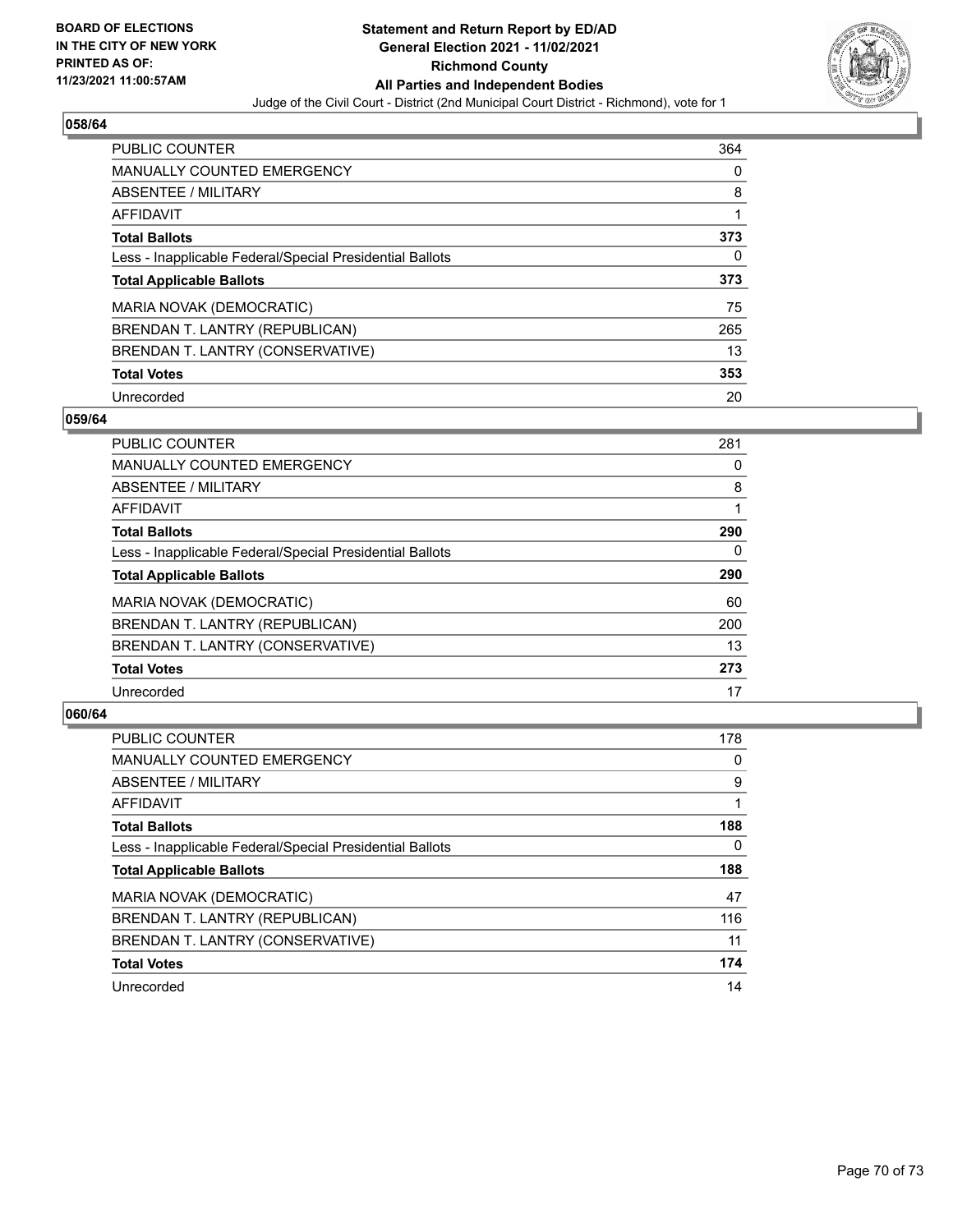

| PUBLIC COUNTER                                           | 215 |
|----------------------------------------------------------|-----|
| <b>MANUALLY COUNTED EMERGENCY</b>                        | 0   |
| ABSENTEE / MILITARY                                      | 28  |
| AFFIDAVIT                                                | 0   |
| <b>Total Ballots</b>                                     | 243 |
| Less - Inapplicable Federal/Special Presidential Ballots | 0   |
| <b>Total Applicable Ballots</b>                          | 243 |
| MARIA NOVAK (DEMOCRATIC)                                 | 98  |
| BRENDAN T. LANTRY (REPUBLICAN)                           | 120 |
| BRENDAN T. LANTRY (CONSERVATIVE)                         | 10  |
| <b>Total Votes</b>                                       | 228 |
| Unrecorded                                               | 15  |

### **062/64**

| <b>PUBLIC COUNTER</b>                                    | 312      |
|----------------------------------------------------------|----------|
| <b>MANUALLY COUNTED EMERGENCY</b>                        | $\Omega$ |
| <b>ABSENTEE / MILITARY</b>                               | 22       |
| <b>AFFIDAVIT</b>                                         | 3        |
| <b>Total Ballots</b>                                     | 337      |
| Less - Inapplicable Federal/Special Presidential Ballots | $\Omega$ |
| <b>Total Applicable Ballots</b>                          | 337      |
| MARIA NOVAK (DEMOCRATIC)                                 | 75       |
| BRENDAN T. LANTRY (REPUBLICAN)                           | 235      |
| BRENDAN T. LANTRY (CONSERVATIVE)                         | 10       |
| <b>Total Votes</b>                                       | 320      |
| Unrecorded                                               | 17       |

| <b>PUBLIC COUNTER</b>                                    | 269 |
|----------------------------------------------------------|-----|
| MANUALLY COUNTED EMERGENCY                               | 0   |
| ABSENTEE / MILITARY                                      | 17  |
| AFFIDAVIT                                                |     |
| <b>Total Ballots</b>                                     | 287 |
| Less - Inapplicable Federal/Special Presidential Ballots | 0   |
| <b>Total Applicable Ballots</b>                          | 287 |
| MARIA NOVAK (DEMOCRATIC)                                 | 78  |
| BRENDAN T. LANTRY (REPUBLICAN)                           | 165 |
| BRENDAN T. LANTRY (CONSERVATIVE)                         | 23  |
| <b>Total Votes</b>                                       | 266 |
| Unrecorded                                               | 21  |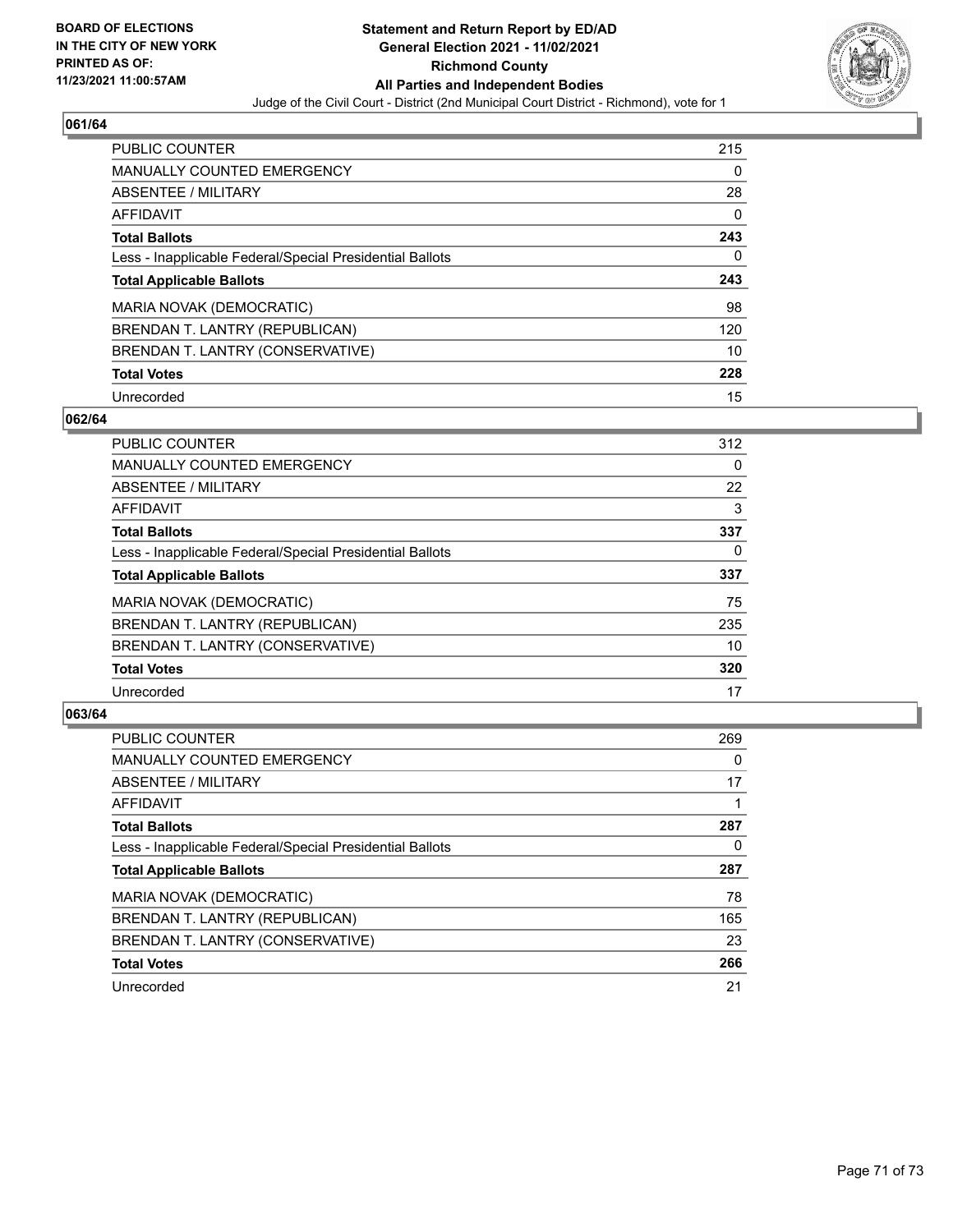

| <b>PUBLIC COUNTER</b>                                    | 0        |
|----------------------------------------------------------|----------|
| <b>MANUALLY COUNTED EMERGENCY</b>                        | 0        |
| <b>ABSENTEE / MILITARY</b>                               | 0        |
| AFFIDAVIT                                                | 0        |
| <b>Total Ballots</b>                                     | 0        |
| Less - Inapplicable Federal/Special Presidential Ballots | $\Omega$ |
| <b>Total Applicable Ballots</b>                          | 0        |
| MARIA NOVAK (DEMOCRATIC)                                 | 0        |
| BRENDAN T. LANTRY (REPUBLICAN)                           | 0        |
| BRENDAN T. LANTRY (CONSERVATIVE)                         | 0        |
| <b>Total Votes</b>                                       | 0        |

### **068/64**

| <b>PUBLIC COUNTER</b>                                    | 0        |
|----------------------------------------------------------|----------|
| MANUALLY COUNTED EMERGENCY                               | 0        |
| ABSENTEE / MILITARY                                      | $\Omega$ |
| AFFIDAVIT                                                | $\Omega$ |
| <b>Total Ballots</b>                                     | 0        |
| Less - Inapplicable Federal/Special Presidential Ballots | 0        |
| <b>Total Applicable Ballots</b>                          | 0        |
| MARIA NOVAK (DEMOCRATIC)                                 | $\Omega$ |
| BRENDAN T. LANTRY (REPUBLICAN)                           | $\Omega$ |
| BRENDAN T. LANTRY (CONSERVATIVE)                         | $\Omega$ |
| <b>Total Votes</b>                                       | 0        |

| 0 |
|---|
| 0 |
| 0 |
| 0 |
| 0 |
| 0 |
| 0 |
| 0 |
| 0 |
| 0 |
| 0 |
|   |